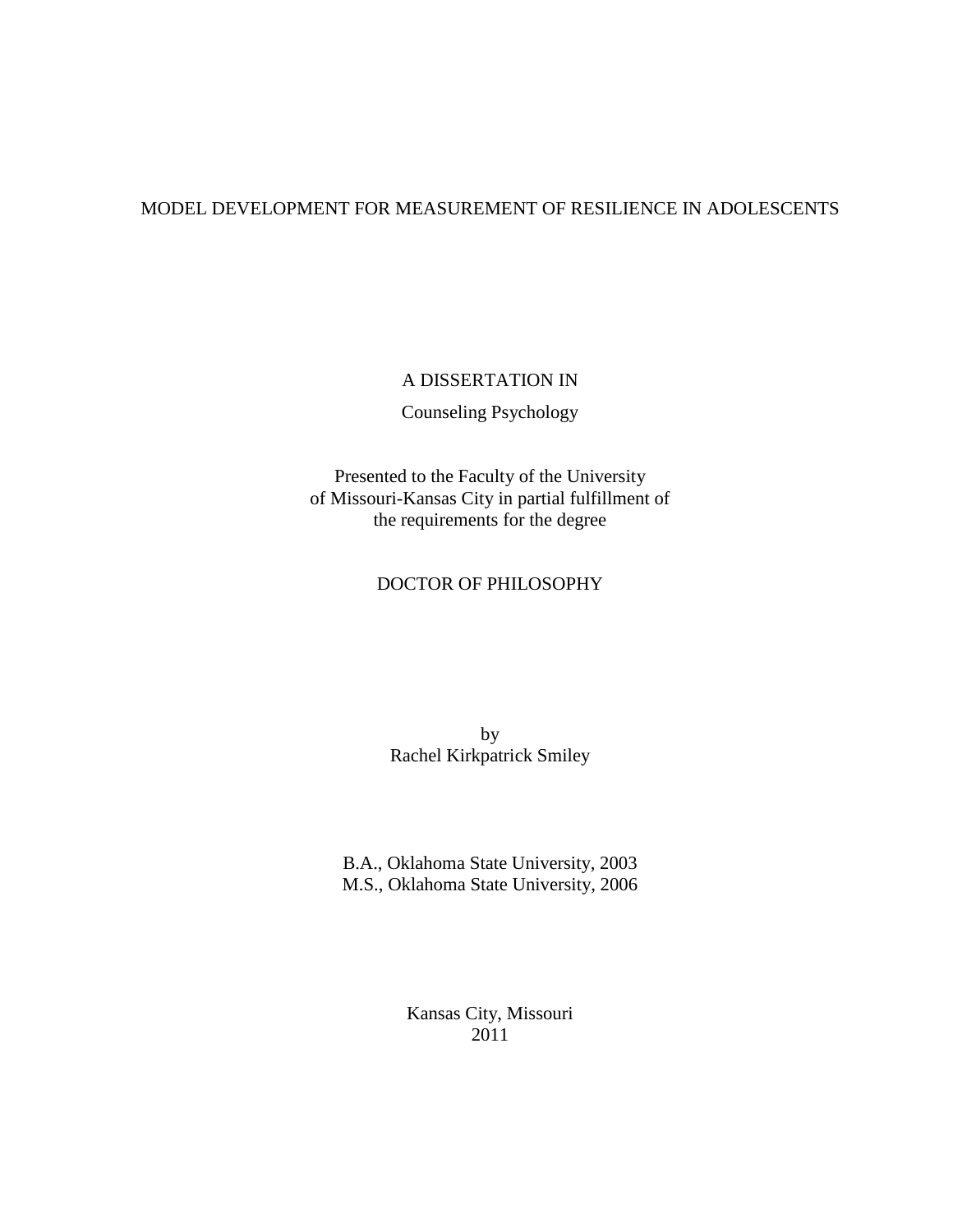© 2011

Rachel Kirkpatrick Smiley

ALL RIGHTS RESERVED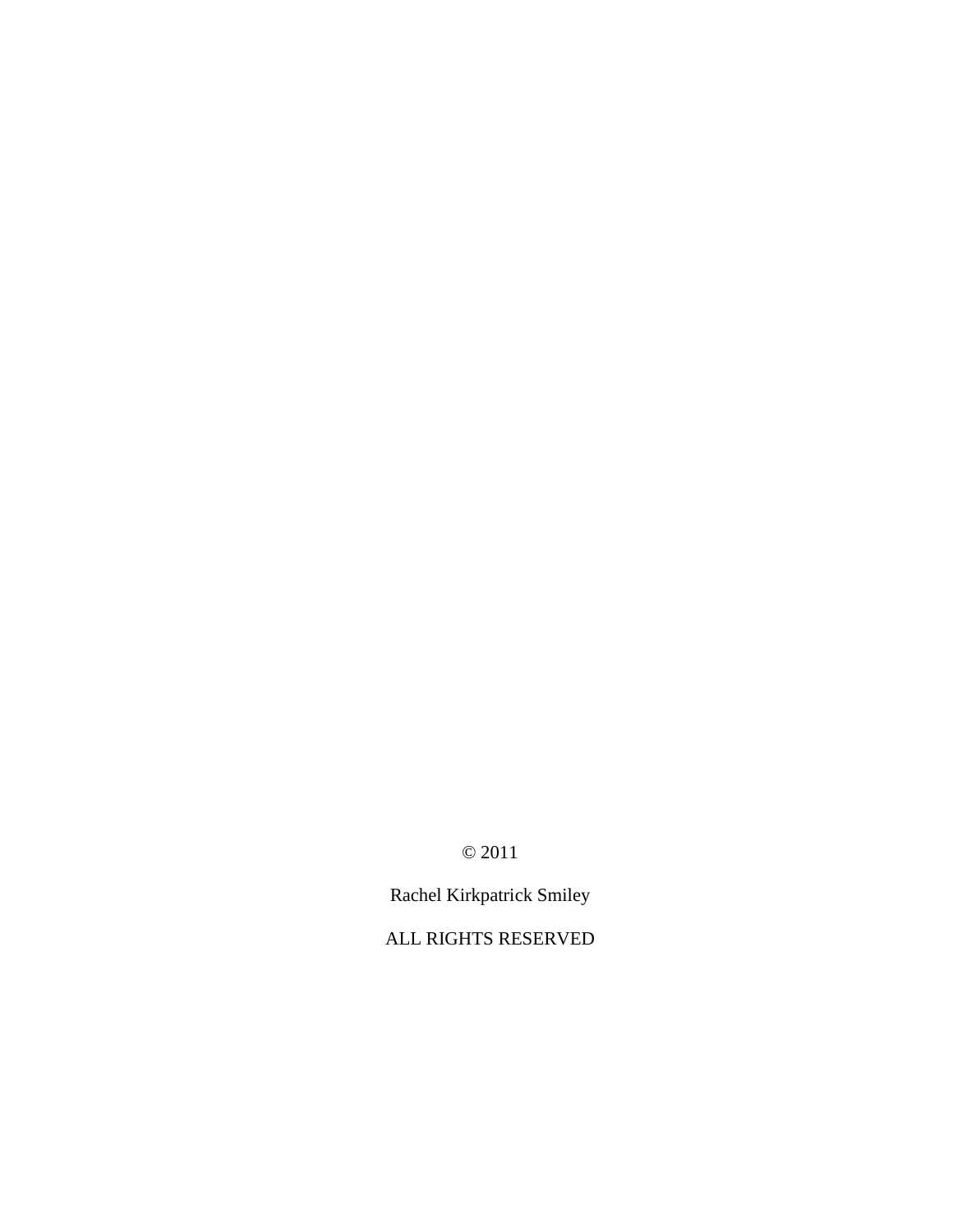## MODEL DEVELOPMENT TO MEASURE RESILIENCE IN ADOLESCENTS

Rachel Kirkpatrick Smiley, Candidate for the Doctor of Philosophy Degree University of Missouri-Kansas City, 2011

## ABSTRACT

Coping with painful events and unpleasant emotions is a struggle for every human being. The ability to cope effectively with these events and emotions can be termed *resilience* (Blum, 1998). The study of resilience is based on strengths a person has and how difficulties in life can be overcome. It is this emphasis on strengths and positive assets that will be the focus of this model, rather than weakness or vulnerability. The focus of this study was to develop a model to aid researchers in measuring resilience in adolescents. Results provided evidence for a model containing sub dimensions of self-esteem, parental involvement, family relationships, other relationships, religion, neighborhood belonging, school belonging, and school safety.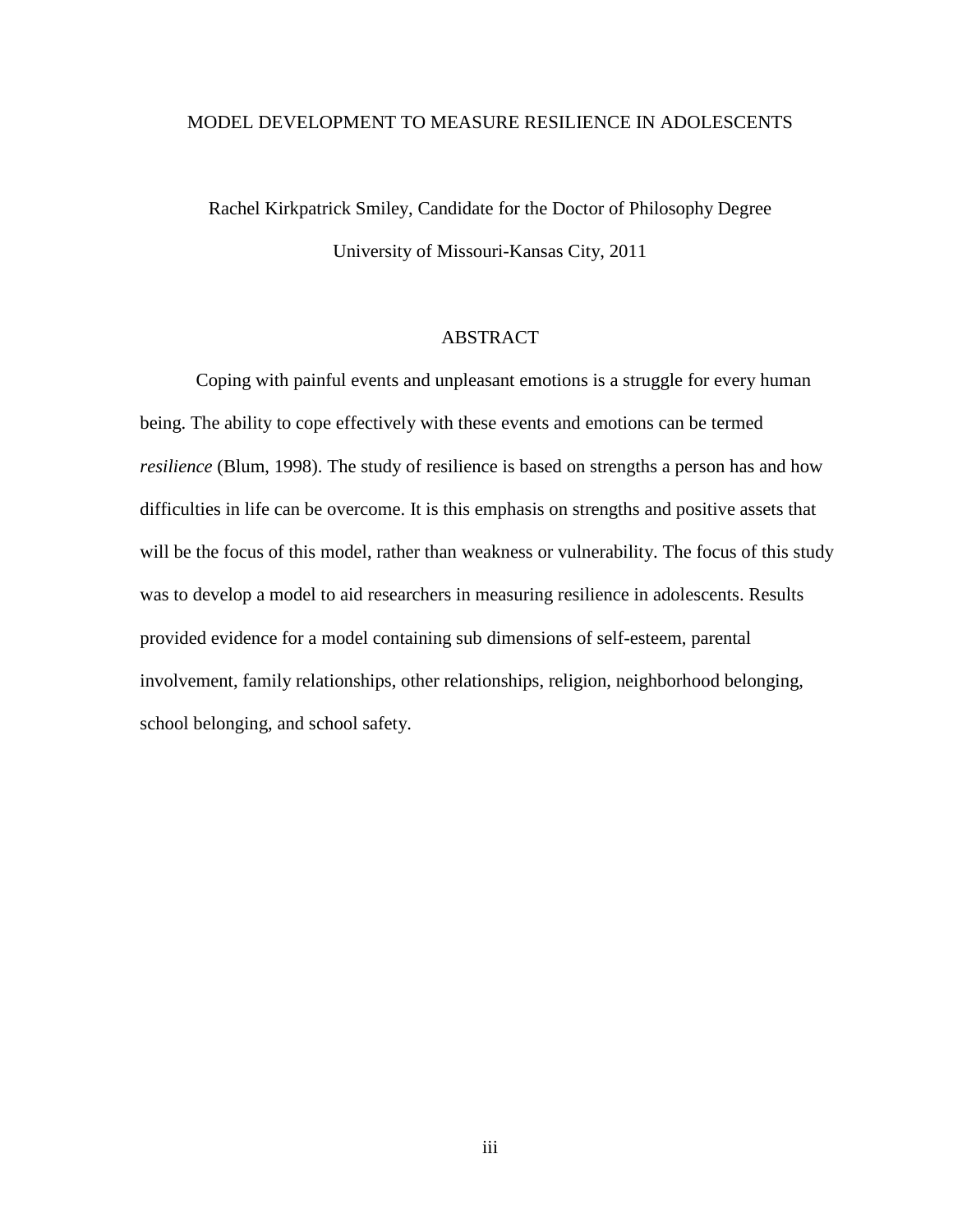## APPROVAL PAGE

The faculty listed below, appointed by the Dean of the School of Education, have examined a dissertation titled "Model Development to Measure Resilience in Adolescents" presented by Rachel Kirkpatrick Smiley, candidate for the Doctor of Counseling Psychology degree, and hereby certify that in their opinion it is worthy of acceptance.

## Supervisory Committee

Jacob M. Marszalek, Ph.D., Committee Chair Counseling and Educational Psychology

Changming Duan, Ph.D. Counseling and Educational Psychology

Johanna Nilsson, Ph.D. Counseling and Educational Psychology

Carolyn Barber, Ph.D. Counseling and Educational Psychology

> Tamera Murdock, Ph.D. Department of Psychology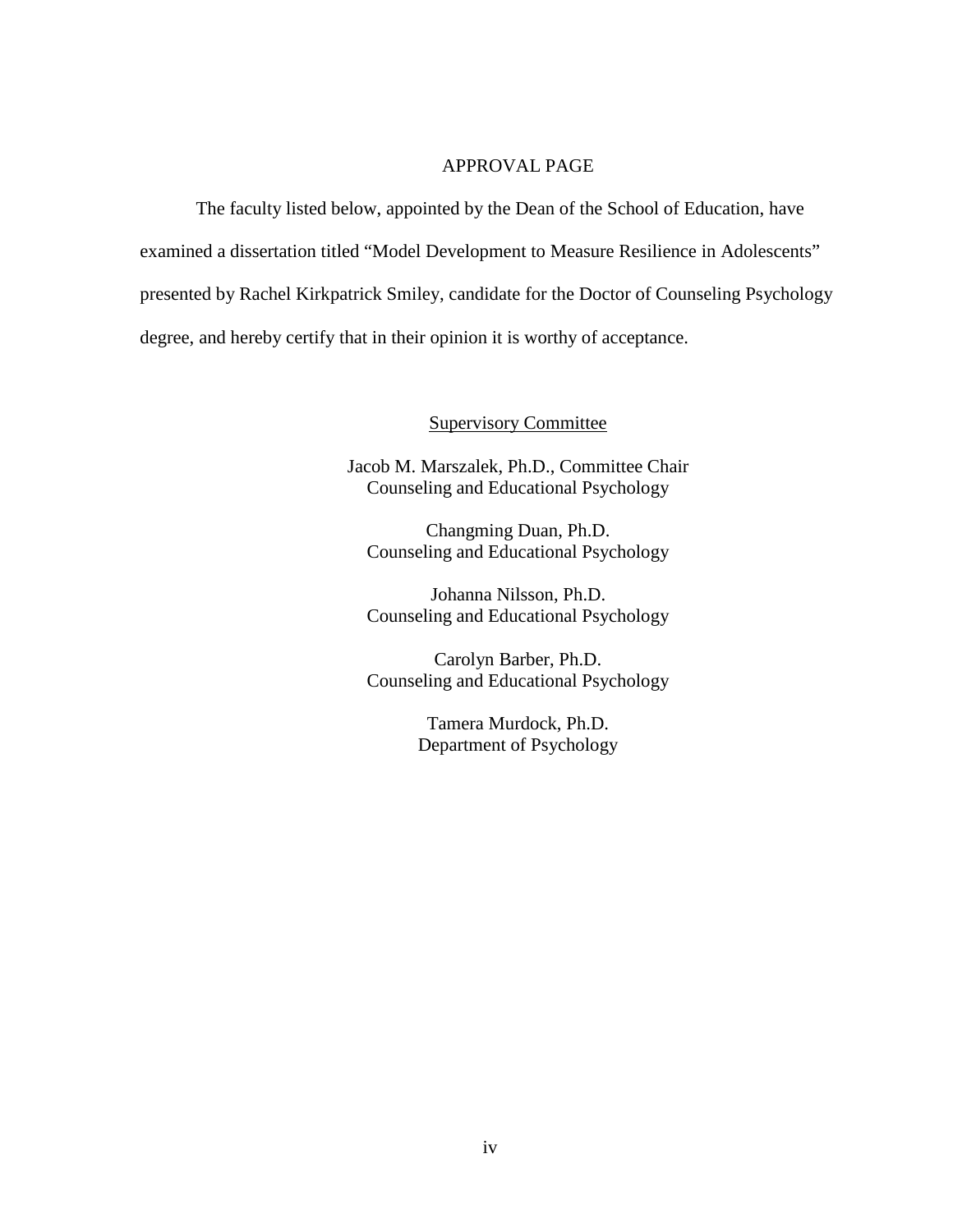# TABLE OF CONTENTS

| Chapter |
|---------|
| 1.      |
| 2.      |
|         |
|         |
|         |
|         |
|         |
|         |
|         |
|         |
|         |
| 3.      |
|         |
|         |
|         |
|         |
|         |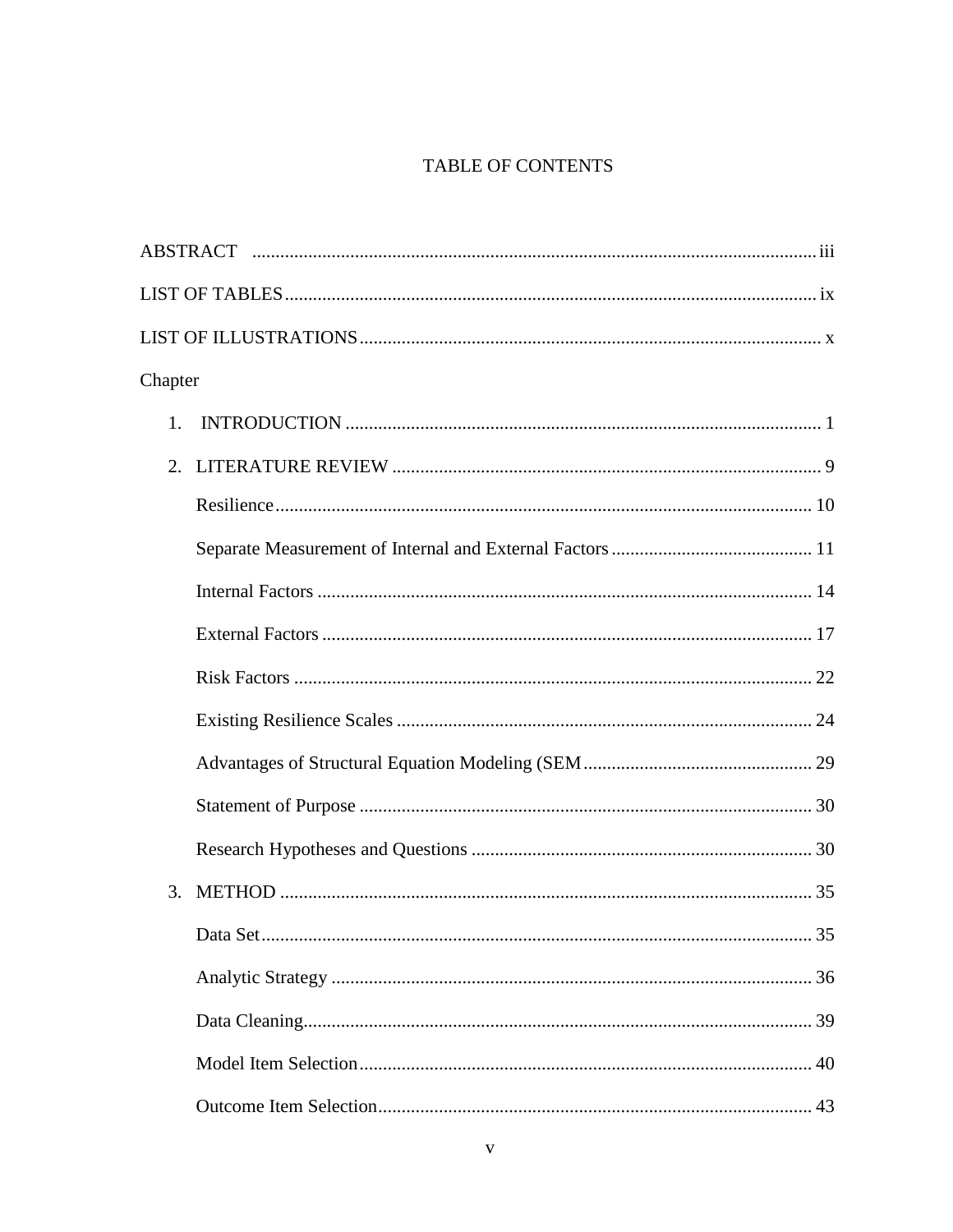| $\mathbf{4}$ . |                                                                       |  |
|----------------|-----------------------------------------------------------------------|--|
|                |                                                                       |  |
|                |                                                                       |  |
|                |                                                                       |  |
|                |                                                                       |  |
|                |                                                                       |  |
|                |                                                                       |  |
|                |                                                                       |  |
|                |                                                                       |  |
| 5.             |                                                                       |  |
|                |                                                                       |  |
|                |                                                                       |  |
| Appendix       |                                                                       |  |
| A.             | <b>Tables</b>                                                         |  |
|                | A-2. Estimated Factor Variances, Covariances, Correlations, and       |  |
|                |                                                                       |  |
|                |                                                                       |  |
|                | A-5. Estimated Factor Variances, Covariances, Correlations, and       |  |
|                |                                                                       |  |
|                | A-7. Parameter Estimates for Group 2 of the Wave I/Wave II Model  100 |  |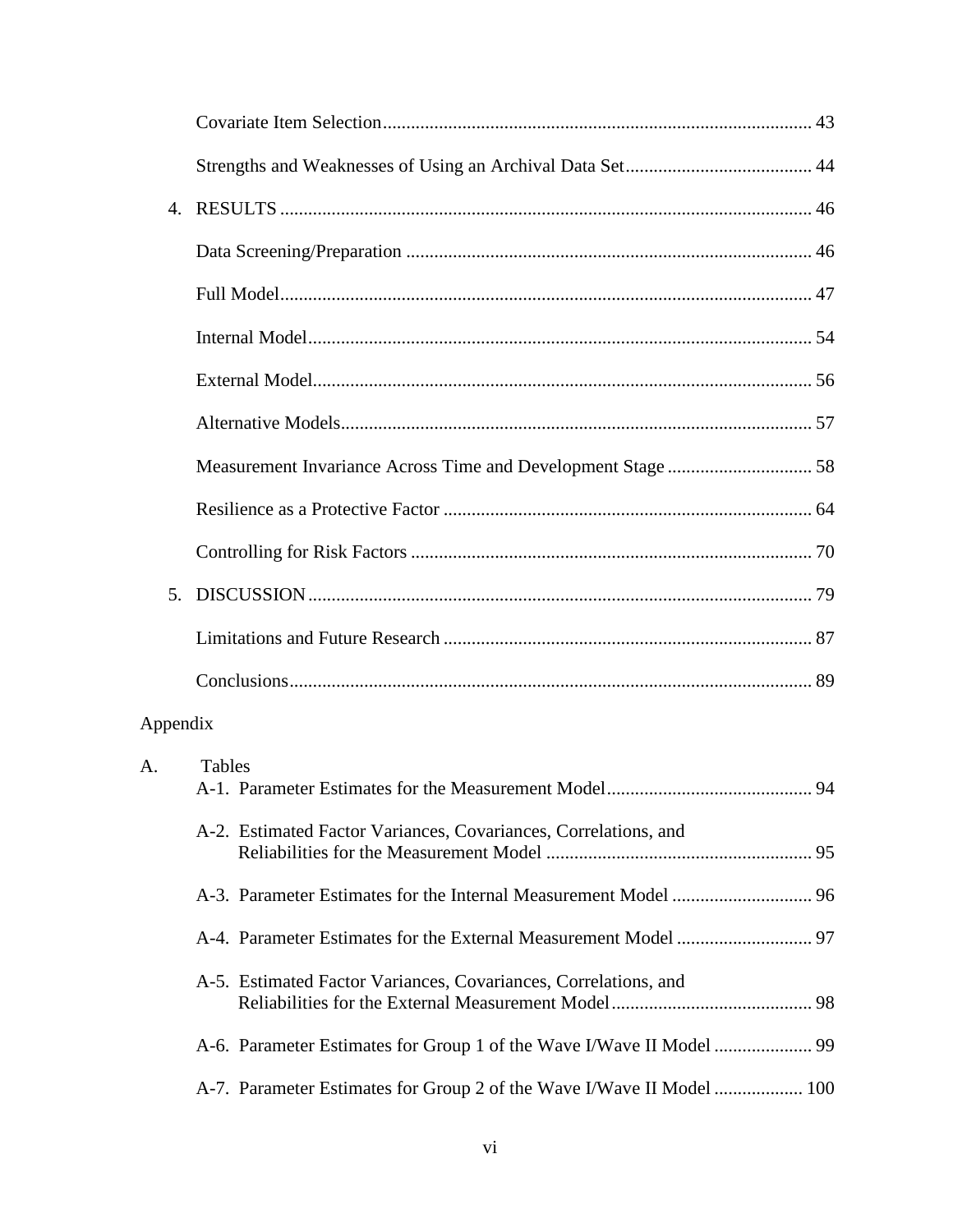|    | A-8. Parameter Estimates for Group 1 of the Early/Late Adolescence                                                            |
|----|-------------------------------------------------------------------------------------------------------------------------------|
|    | A-9. Parameter Estimates for Group 2 of the Early/Late Adolescence                                                            |
|    | A-10. Estimated Factor Variances, Covariances, Correlations, and                                                              |
|    | A-11. Estimated Factor Variances, Covariances, Correlations, and                                                              |
|    | A-12. Estimates Factor Variances, Covariances, Correlations, and<br>Reliabilities for the Substance Use Measurement Model 105 |
|    | A-13. Parameter Estimates for Delinquency Measurement Model  106                                                              |
|    |                                                                                                                               |
|    | A-15. Parameter Estimates for Substance Use Measurement Model  110                                                            |
|    | A-16. Comparisons for Models of Risk Factor Effects on Negative                                                               |
| B. | <b>ILLUSTRATIONS</b>                                                                                                          |
|    |                                                                                                                               |
|    |                                                                                                                               |
|    |                                                                                                                               |
|    |                                                                                                                               |
|    | B-5. Diagram of the Structural Part of Final Structural Regression Model 117                                                  |
|    | B-6. Diagram of the Structural Part of the Final Structural Regression External                                               |
|    | B-7. Diagram of the Structural Part of Structural Delinquency Model  119                                                      |
|    |                                                                                                                               |
|    | B-9. Diagram of the Structural Part of Structural Substance Model  121                                                        |

 $B$ .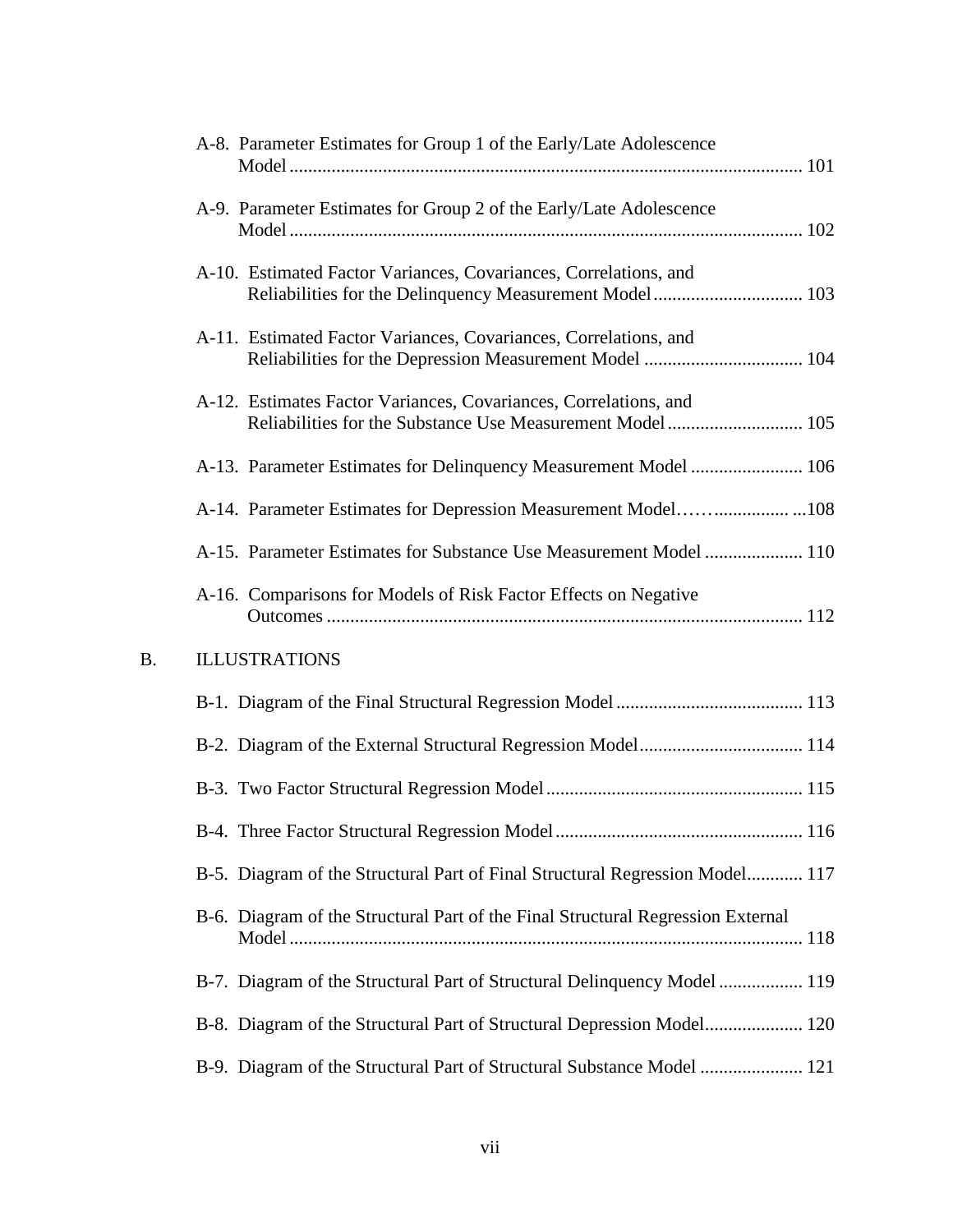| D.          |  |
|-------------|--|
|             |  |
| $F_{\rm c}$ |  |
| G.          |  |
|             |  |
|             |  |
|             |  |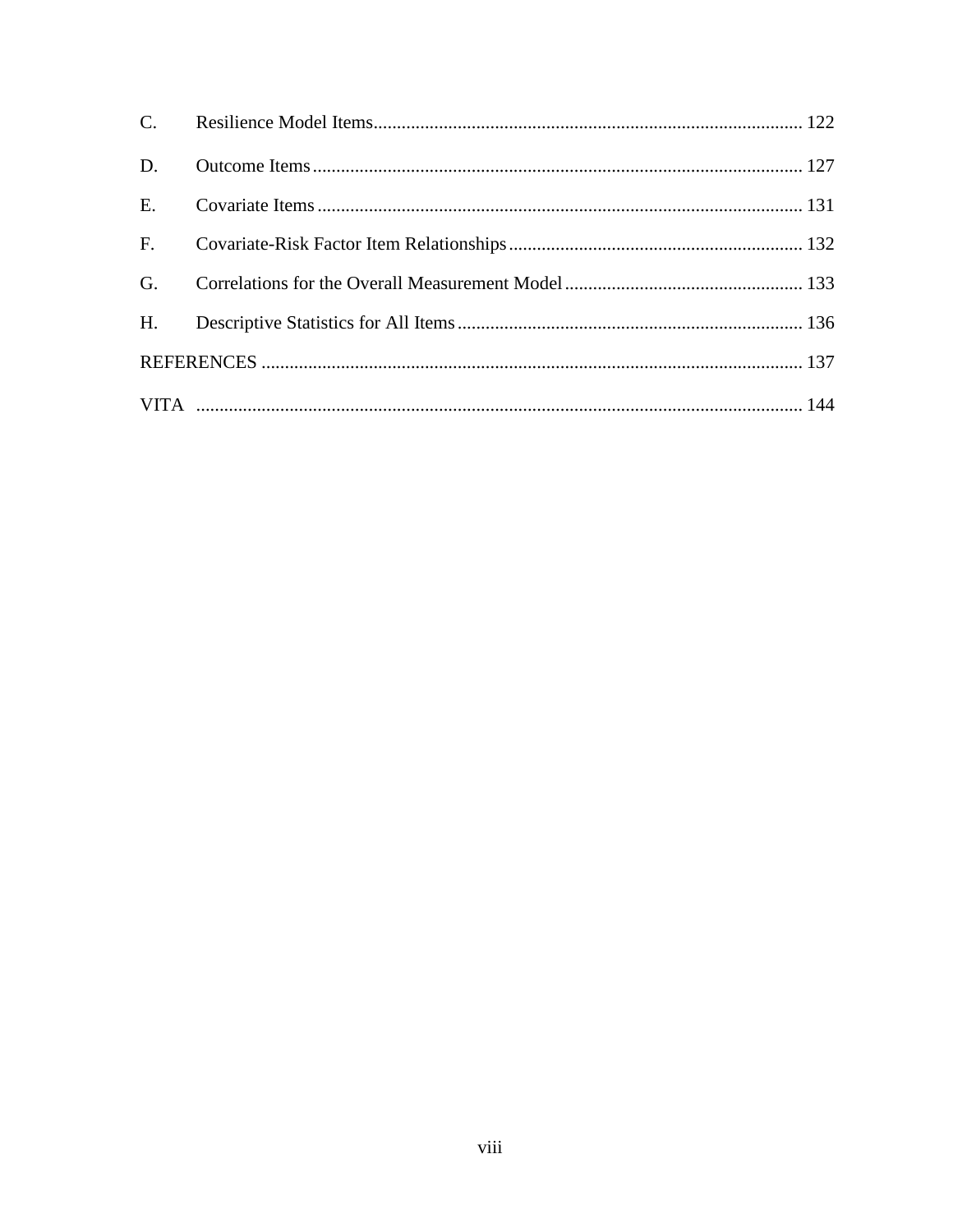# TABLES

| Table<br>Page                                                                                                                 |
|-------------------------------------------------------------------------------------------------------------------------------|
|                                                                                                                               |
| A-2. Estimated Factor Variances, Covariances, Correlations, and                                                               |
|                                                                                                                               |
|                                                                                                                               |
| A-5. Estimated Factor Variances, Covariances, Correlations, and                                                               |
| A-6. Parameter Estimates for Group 1 of the Wave I/Wave II Model  99                                                          |
| A-7. Parameter Estimates for Group 2 of the Wave I/Wave II Model  100                                                         |
| A-8. Parameter Estimates for Group 1 of the Early/Late Adolescence                                                            |
| A-9. Parameter Estimates for Group 2 of the Early/Late Adolescence                                                            |
| A-10. Estimated Factor Variances, Covariances, Correlations, and<br>Reliabilities for the Delinquency Measurement Model 103   |
| A-11. Estimated Factor Variances, Covariances, Correlations, and<br>Reliabilities for the Depression Measurement Model  104   |
| A-12. Estimates Factor Variances, Covariances, Correlations, and<br>Reliabilities for the Substance Use Measurement Model 105 |
| A-13. Parameter Estimates for Delinquency Measurement Model  106                                                              |
| A-14. Parameter Estimates for Depression Measurement Model 108                                                                |
| A-15. Parameter Estimates for Substance Use Measurement Model  110                                                            |
| A-16. Comparisons for Models of Risk Factor Effects on Negative                                                               |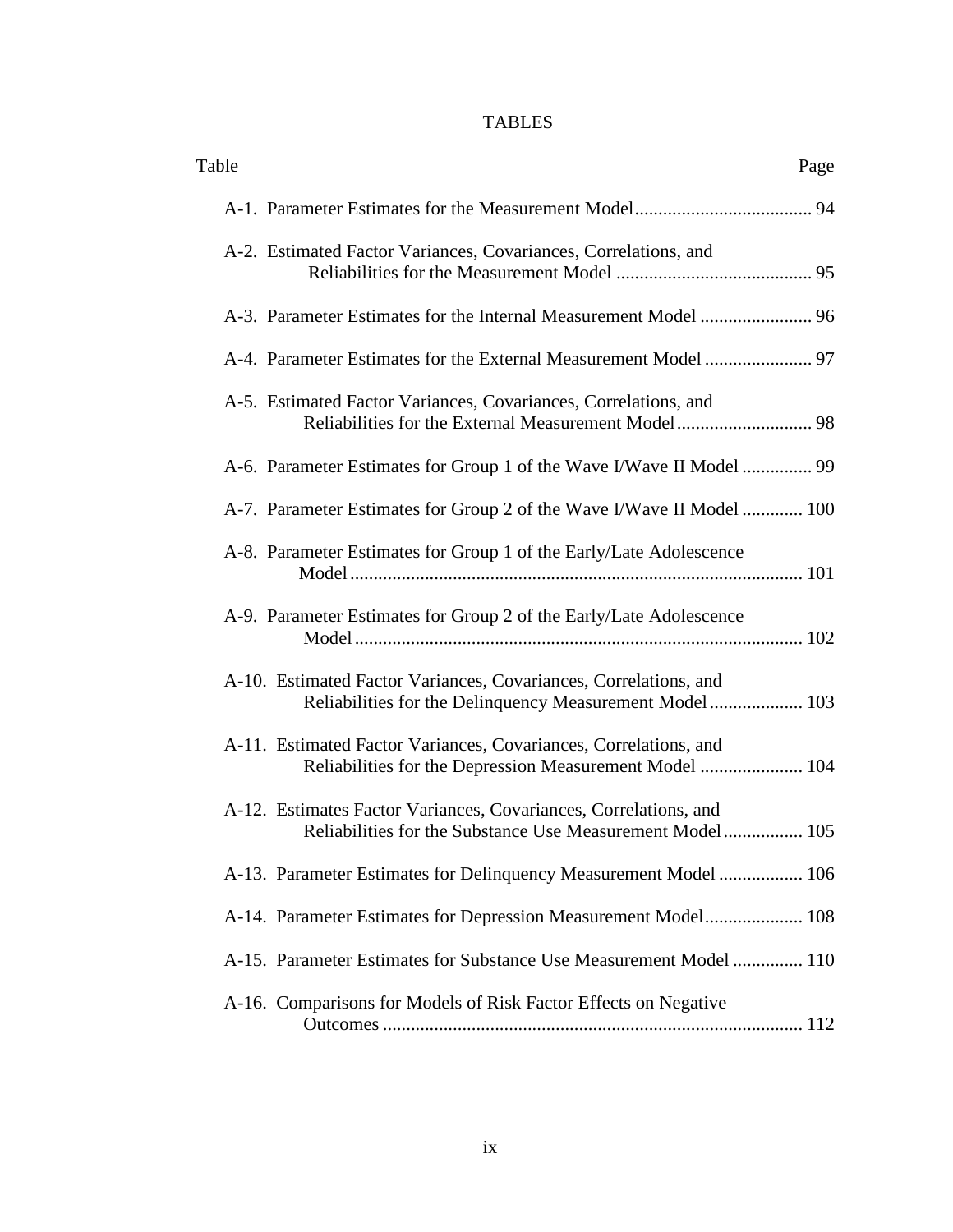# ILLUSTRATIONS

| Figure                                                                   | Page |
|--------------------------------------------------------------------------|------|
|                                                                          |      |
|                                                                          |      |
|                                                                          |      |
|                                                                          |      |
| B-5. Diagram of the Structural Part of Final Structural Regression       |      |
| B-6. Diagram of the Structural Part of the Final Structural Regression   |      |
| B-7. Diagram of the Structural Part of Structural Delinquency Model  119 |      |
|                                                                          |      |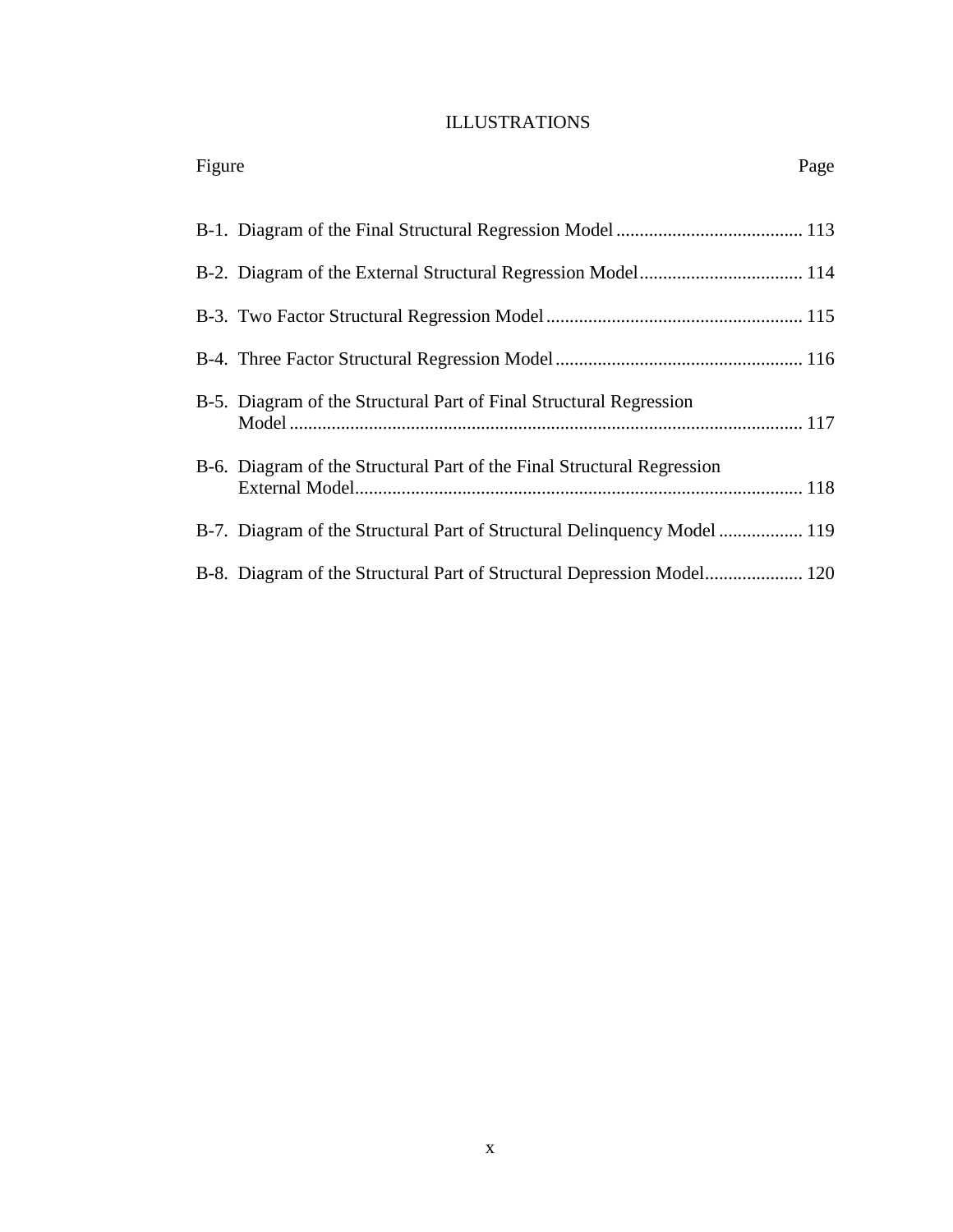#### CHAPTER 1

### **INTRODUCTION**

Coping with painful events and unpleasant emotions is a struggle for every human being. The ability to cope effectively with these events and emotions can be termed *resilience* (Blum, 1998). According to Smith & Carlson (1997), the adolescent population may be especially susceptible to stressful events, and perceive some events as more stressful than an adult might. Those who are less resilient may turn to unhealthy actions or negative beliefs about themselves to cope with the difficulties encountered in their lives (Smokowski, 1999). For example, in 2007, adolescents accounted for 16% of all arrests for violent crime (Office of Juvenile Justice and Delinquency Prevention, 2007). According to the National Drug Control Policy (2006), as many as 2.1 million adolescents received treatment for substance abuse in 2006. Mental health statistics are important to consider, as well, with 1 in 10 individuals under the age of 18 suffering from a diagnosable mental disorder (National Institute of Mental Health, 2007).

Resilience is a widely studied construct that can be applied to children, adolescents, adults, and the elderly across different ethnic and socio-economic backgrounds (Belgrave et al., 2000; Connell, Spencer, & Aber, 1994; Ripple & Luthar, 1998; Smith & Carlson, 1997; Smokowski, Reynolds, & Bezruczko, 1999; Waller et al., 2003). Generally speaking, resilience can be defined as positively coping with stressful events (Smokowski et al., 1999), or adaptive coping in the face of multiple risk factors (Waller et al., 2003). The various components of resilience can also be thought of having a "buffering" effect between risk factors and negative life outcomes. The concept of resilience has played a large role in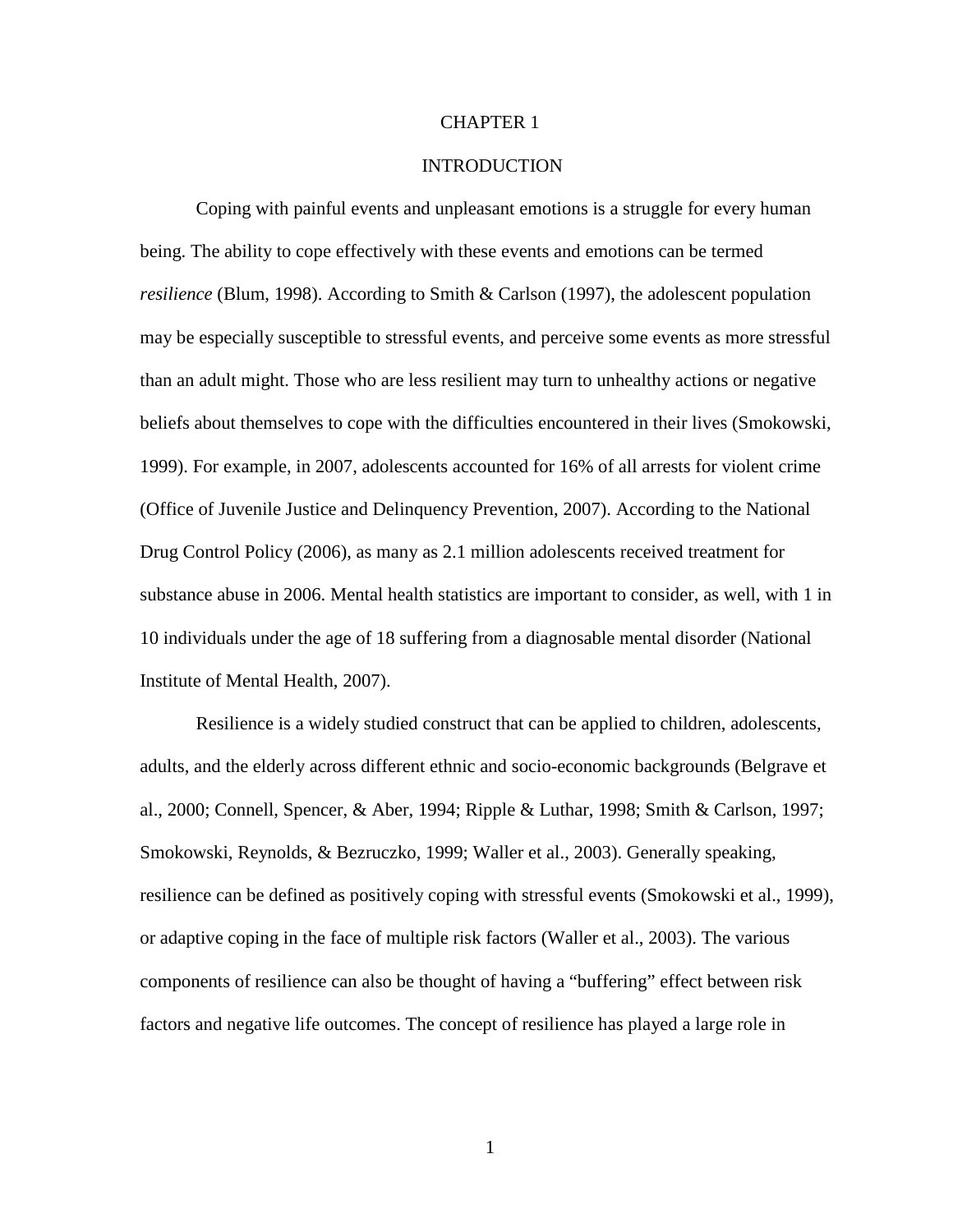influencing the field of psychology to move away from studying the negative outcomes that some individuals experience (Blum, 1998). This is evidenced by the rise of positive psychology, a recently developed branch of psychology that focuses on individual strengths that enable individuals to live successfully. Research on resilience focuses on those individuals who have overcome difficult life circumstances and have become successful, as well as what factors promote such adaptive functioning.

To begin, it is important to discuss the difference between the varying definitions of resilience in the literature as well as similar terms that can be confused with resilience. First, I will distinguish between the terms *resilience* and *resiliency*. Often, researchers will use these terms interchangeably, while some define a difference between the two terms. To illustrate, Shannon et al. (2007) defined resilience as the adaptive interactive processes between a person and his or her environment, while resiliency refers to specific internal attributes or personality traits that one possesses. For the purposes of this study, the term resilience will be used because the proposed model being developed will help to identify resilient individuals, or those who have not only the internal resources to adaptively interact with their environment, but also the external resources, even as stressors or difficult circumstances are encountered. The model focuses more on the success of individuals in navigating their environments and the resources that help them to cope successfully with difficult situations rather than solely focusing on personality traits.

The term *hardiness* is also often confused with resilience and discussed by researchers who examine resilience. The concepts are similar but there are some difference between hardiness and resilience that should be delineated. First, hardiness is largely focused on the individual's ability to face challenges (O'Neal, 1999). This implies a focus on an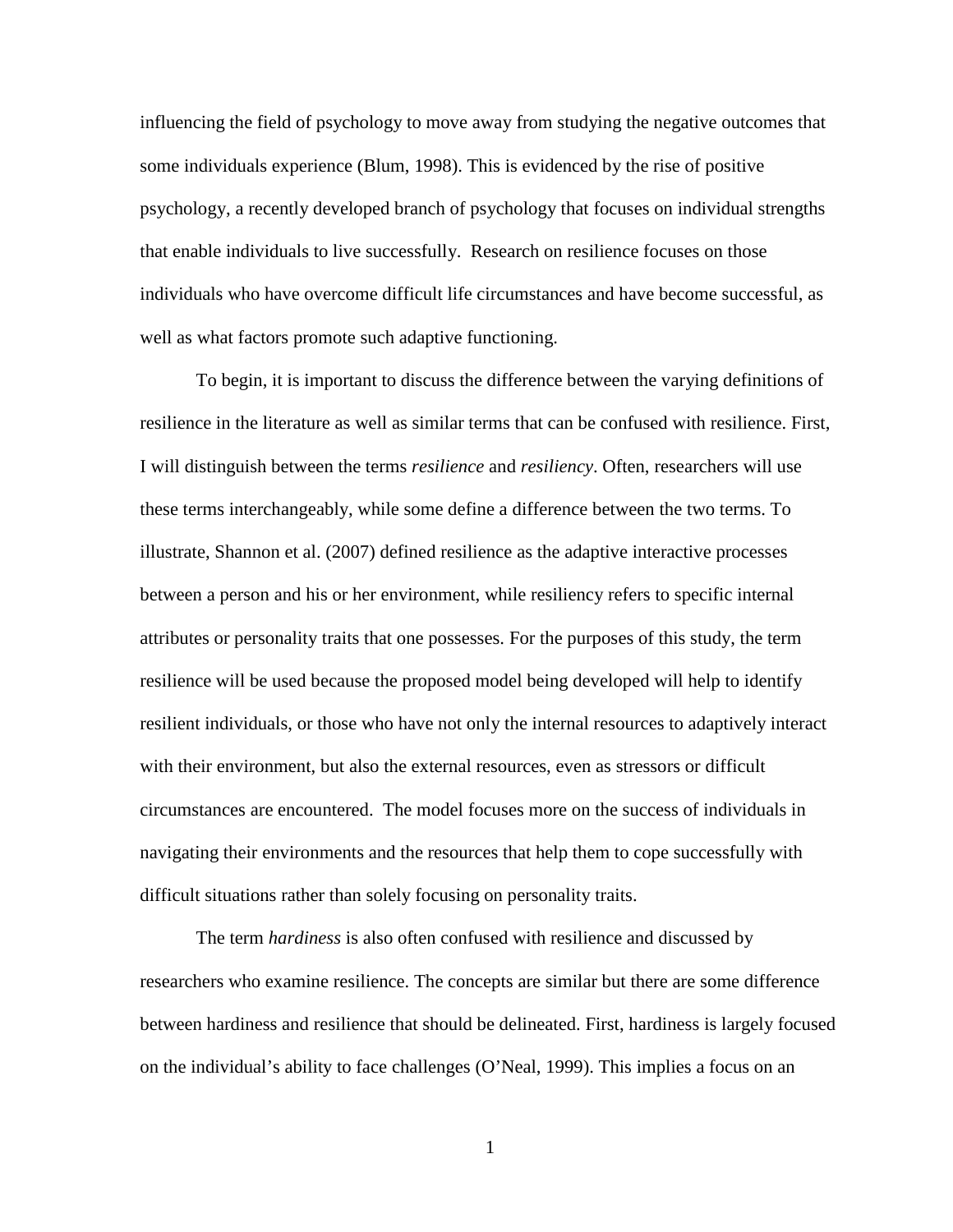internal locus of control and may not always consider external supports and/or barriers. Due to this lack of focus on external factors that play a role in one's successful coping, hardiness does not seem to encompass the entire construct the current study is trying to examine. Therefore, the term resilience will be used as opposed to hardiness. For the purposes of the present study, the term resilience will refer to the *propensity for resilience* or the likelihood that one will develop the qualities of resilience and learn to successfully cope with difficult life circumstances and stressful events.

The goal of the present study is to develop a model that will provide a framework for measuring resilience in individuals, specifically in adolescents. The National Longitudinal Survey of Youth (Add Health) database will be utilized to complete this study. The Add Health project began in response to a mandate from Congress regarding a need for an increase in funding of research on adolescents. It is widely considered the most comprehensive longitudinal survey of adolescents that has been completed to date (Harris et al., 2009). This resource was chosen because it provides a large and nationally representative sample of adolescents. It includes in-depth information on adolescents' health and risk behaviors, family and peer relationships, romantic relationships, and personality traits, as well as information on each adolescent's school, neighborhood, and community. The breadth and depth of this database will provide information on the environments and characteristics of individuals that are thought to promote resilience.

Only one study utilizing this data set focused specifically on the development of a resilience scale or model (McKnight & Loper, 2002). One of these studies (Aronowitz  $\&$ Morrison-Beedy, 2004) focused on avoidance of certain risky behaviors (e.g. substance use, delinquency, violence) to define resilience rather than the presence of internal and external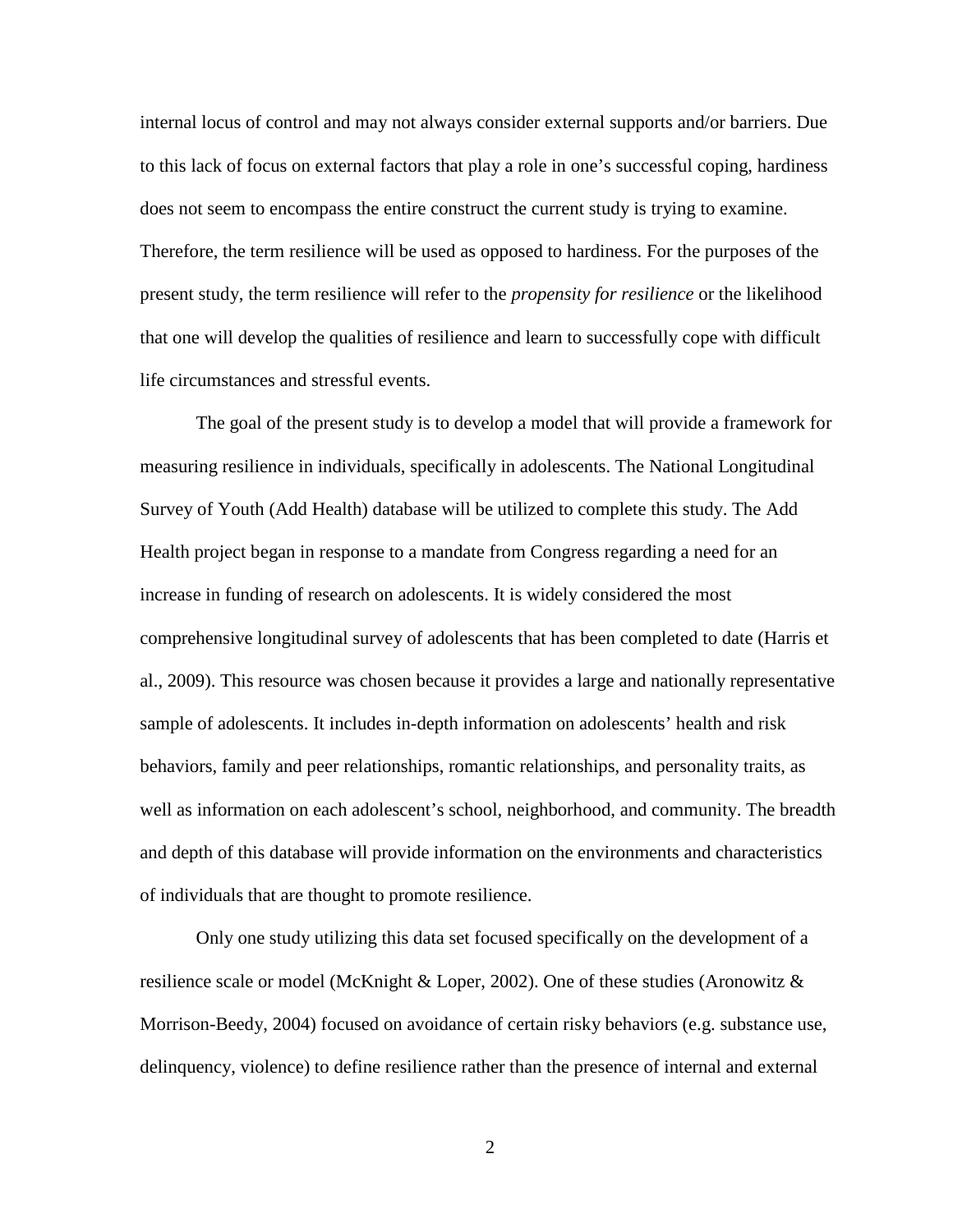factors that can contribute to the development of resilience. Instead of using a specific model to measure resilience, some researchers have been using single questions regarding risk factors or specific types of outcomes in order to determine how resilient one is (Blum, 1998; Smokowski et al., 1999; Wagnild & Young, 1993). The development of a resilience model will not only be helpful for the thousands of researchers who use the Add Health database, but it can also be used in conjunction with other studies to examine resilience and perhaps develop a scale that focuses on measuring resilience.

As much of the previous literature shows, there are both internal and external factors that are important to consider when examining resilience. Determining resilience in an individual involves certain internal characteristics as well as elements in the environment. These internal characteristics and environmental factors are referred to as *protective factors*. Protective factors can include individual traits such as self-esteem (Lansford et al., 2006; Smith & Carlson, 1997), intelligence (Everall, Altrows, & Paulson, 2006; Smokowski et al., 1999), internal locus of control (Everall et al., 2006), insight (Smith & Carlson, 1997; Smokowski, Reynolds, & Bezruczko, 1999), social competence and connectedness (Bender, Thompson, McManus, Lantry, & Flynn, 2007; Everall et al., 2006; Oliver, Collin, Burns, & Nicholas, 2006; Valentine & Feinauer, 1993), and temperament (Smith & Carlson, 1997; Smokowski et al., 1999). Other internal qualities such as optimism, future goals, perseverance, determination, motivation, learning from the behavior of others (Smokowski et al., 1999), and having past mastery experiences, or memory of previous achievements were found to play a role in the presence of resilience (Bender et al., 2007). Many of these internal factors such as belonging and self concept are described as having a buffering or protective effect against negative outcomes (Anderman, 2002).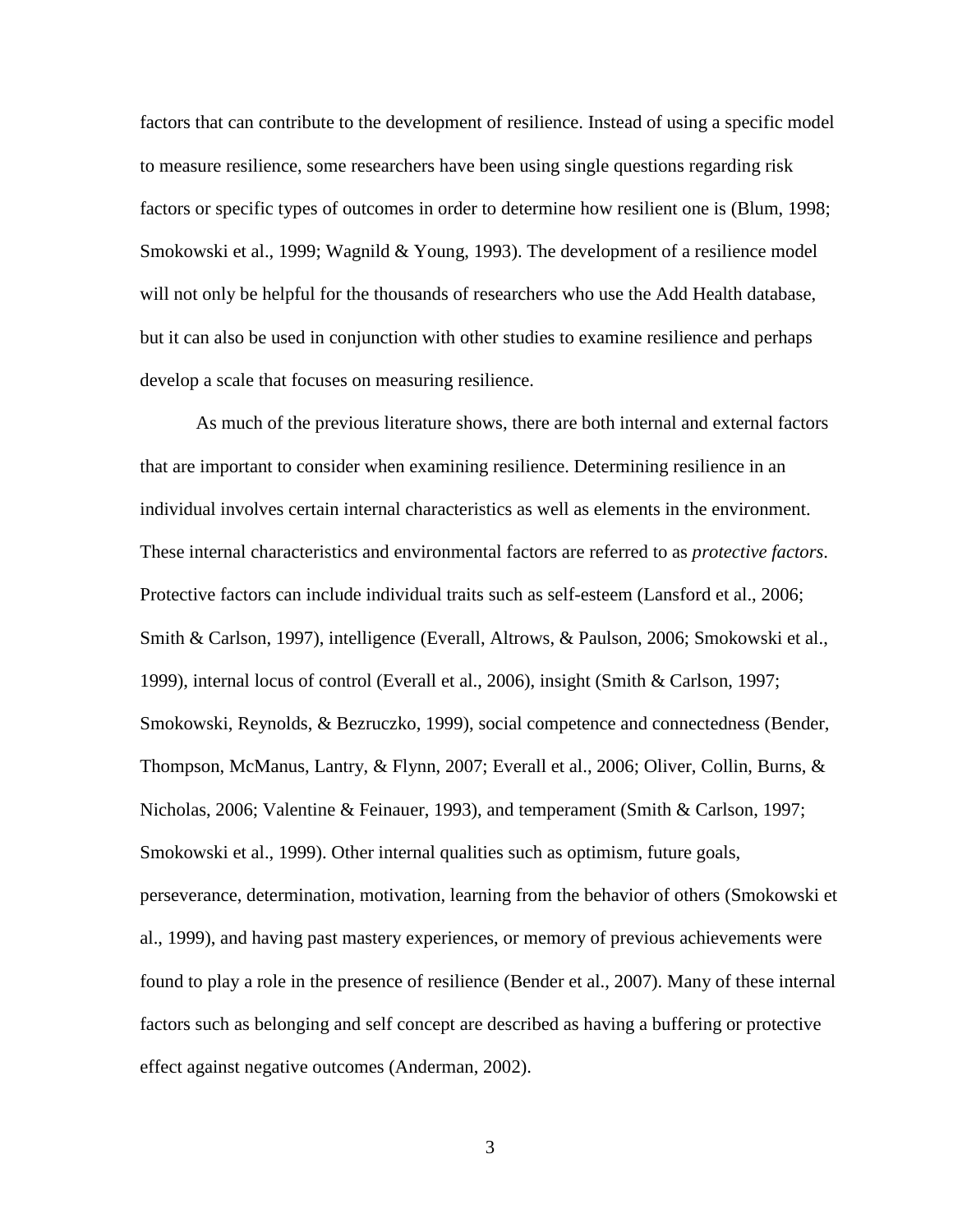Psychological interventions, such as group therapy or psycho-educational program, that focus specifically on an adolescent's gender and/or ethnic group can also lead to increased resilience (Belgrave et al., 2000). Spirituality and/or religiosity are also often cited as important protective factors and components of the development of resilience (Bogar & Hulse-Killacky, 2006; Cook, 2000; Haight, 1998; Windham et al., 2005). Regnerus (2003) referred specifically to substance abuse and how resilience can help young people overcome growing up with a parent who is a substance abuser. Religion can provide a connection to the larger community, act as a buffer from feelings of hopelessness and meaninglessness, foster a strong sense of right and wrong, and build supportive and caring relationships with family and other adults (Cook, 2000; Haight, 1998; Windham et al., 2005). These religious ties can be especially powerful in African American and Latino/a communities (Cook, 2000).

External protective factors are also important in identifying resilience. These can include such things as family support, guidance, participation in extracurricular activities, and the outside influence of other adults, such as teachers or religious figures (Blum, 1998; Cook, 2000; Everall et al.; Smith & Carlson, 1997; Washington, 2008; Windham, Hooper, & Hudson, 2005). Another external factor that was found to be important involved previous exposure to stressors or risk factors. When addressing adolescent victimization, it was found that those adolescents who had witnessed some violence or family conflict were less vulnerable to victimization (Christiansen & Evans, 2005). Just as with internal factors of resilience, many of these external factors such as supportive relationships, strong ties to parents, and positive role models (Aronowitz & Morrion-Beedy, 2004; Crosnoe & Elder, 2004; Everall et al., 2006; Wight et al., 2005) are also described as having a buffering effect against negative outcomes.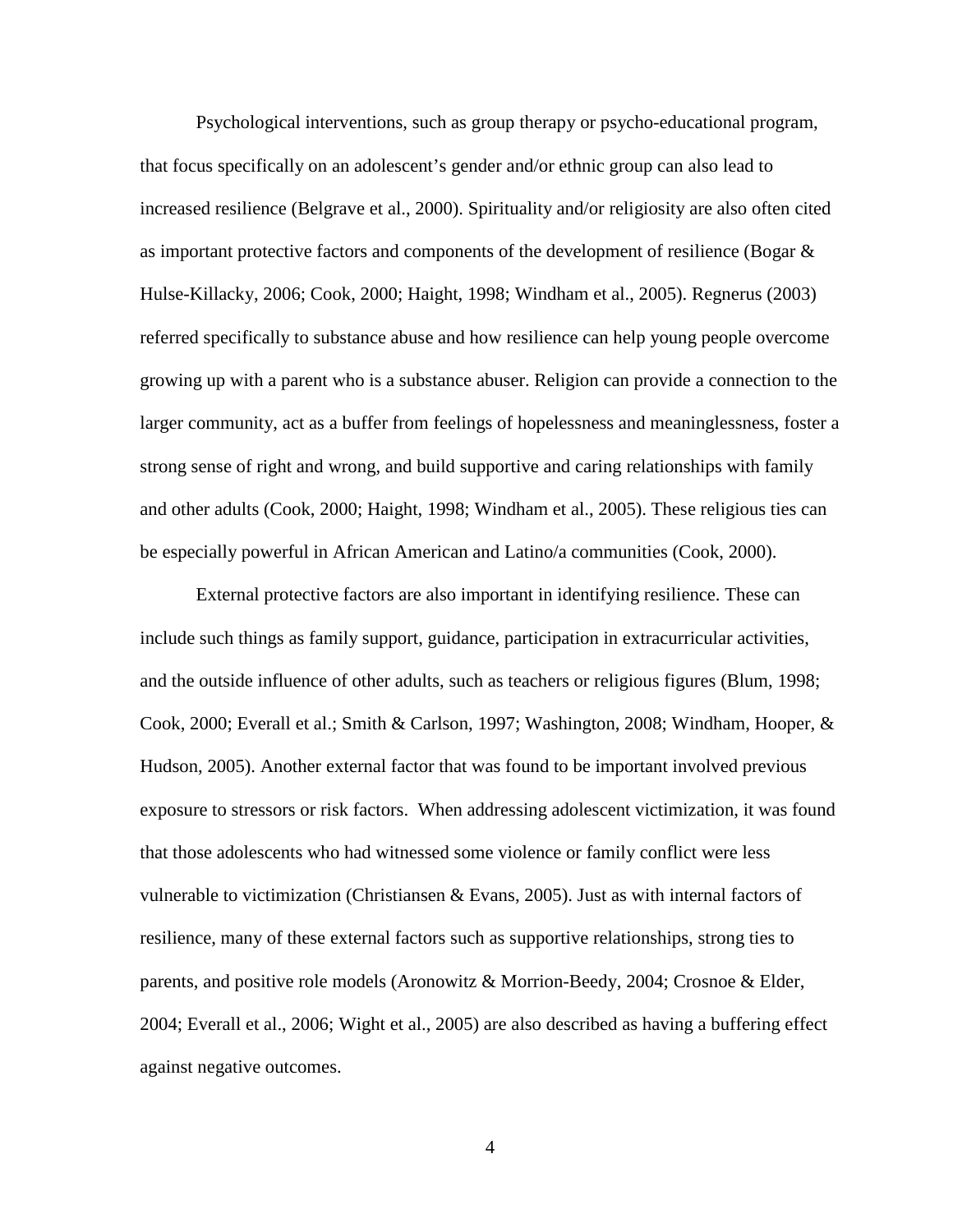As mentioned above, family involvement and support are vital components in helping to develop resilience. Family members may play a role as either a protective or a risk factor. For example, a study by Waller et al. (2003) found that adolescents may find it harder to resist peer pressure to use a substance from a family member than from another peer who is not related. Additionally, the researchers found that these family members can strongly influence adolescent choices not to experiment with substances. The generalizability of the Waller et al.'s findings should be taken with caution, because their sample included only Native Americans. Moreover, Rodgers and Rose (2001) found that if a student is not feeling supported by her parents, a strong relationship with a teacher can provide that support and continue to influence the student's resilience.

The current study will focus on the aforementioned internal strengths and external protective factors that help an individual cope with stressful circumstances. A study by McKnight and Loper (2002) chose to focus on parent involvement, school involvement, substance abstinence, and other items, such as importance of religion and feelings of belonging. These concepts of resilience will be used in the current study, which will also examine self-esteem, personal goals, belonging at home and at school, relationships with family, peers, and other adults, and problem solving abilities as potential indicators of resilience.

The bulk of the literature on resilience research focuses on the healthy development and success of adolescents. However, when studying resilience, it is also important to consider exposure to risk factors or difficult life circumstances. Exposure to certain risk factors and experiencing protective factors influence how resilient an individual is (Blum, 1998; Everall, Altrows, & Paulson, 2006; Smith & Carlson, 1997; Smokowski et al., 2000).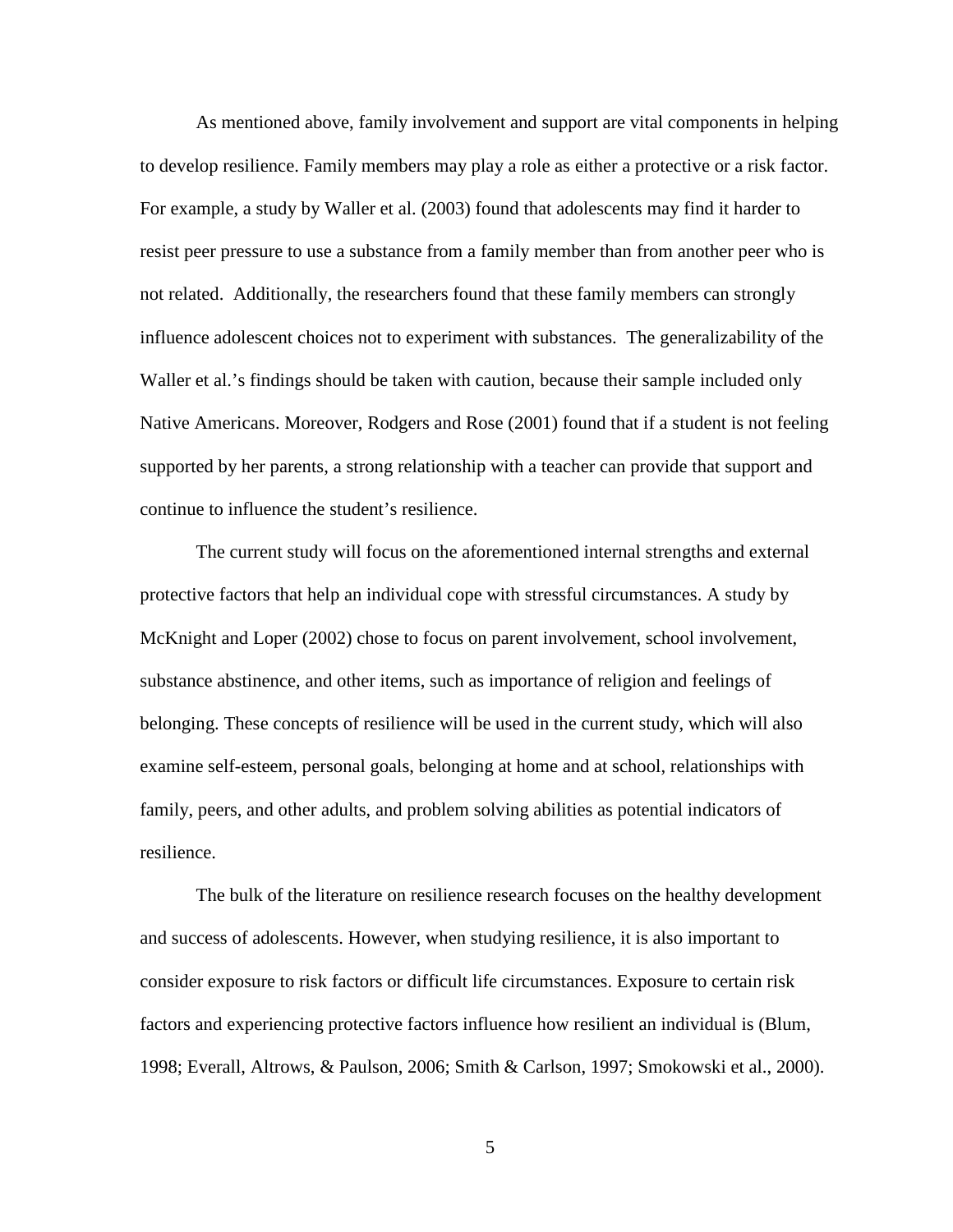Some researchers even believe that experiencing adversity is a necessary precursor for the development of resilience (Shannon, Beauchaine, Brenner, Neuhaus, & Gatzke-Kopp, 2007). *Risk factors* can be characteristics of an individual, family, or the environment. It has been found that cumulative risk factors can have a more negative outcome on a child than any one single risk factor (Smith & Carlson, 1997).

Some examples of risk factors include pressure to abuse substances (Waller et al., 2003), previous exposure to violence (Christiansen & Evans, 2005), and lack of resources or parental support (Smokowski et al., 2000). Risk factors also occur in academic settings. Being over age for one's grade, freshmen-year grades, teacher ratings, and absences are all strongly related to dropout rates with absences found to be the most powerful predictor (Ripple & Luthar, 1999). Risk factors and related stressful events can lead to more negative outcomes for individuals while the various perceptions of these factors and stressful events can influence how it is viewed (Smith & Carlson, 1997; Washington, 2008).

Such differences in the perceptions of risk factors have been noted in the extant literature. For example, Smith and Carlson (1997) focused on how certain stressful events may be viewed differently by different age groups. In adolescence, even minor disagreements with parents can be perceived as incredibly stressful; however, in a different age group, this event may not be perceived as stressful at all. Blum (1998) suggested that this difference in perceptions by stating that the perception of stressful events varies from person to person according to cognitive ability, maturity, and emotional resources. Stress can also be exacerbated if a particular event was experienced alone instead of as a part of a group (Blum, 1998).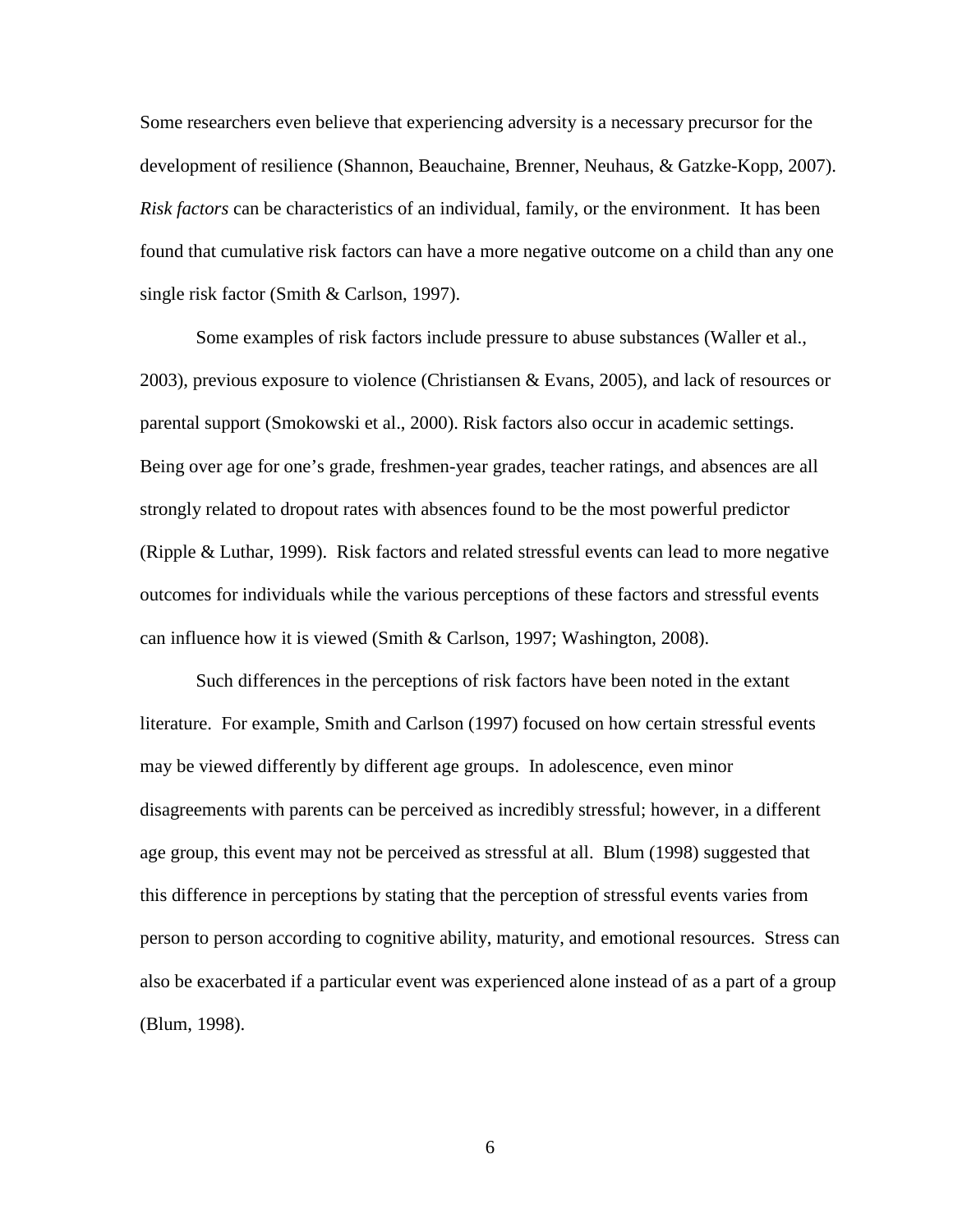Not only is resilience an important construct to study because of its focus on strengths and helping individuals to adapt, but it also has been found to help individuals cope with more specific difficult life circumstances. For example, Connor, Davidson, and Lee (2003) found that resilience helps adults cope with trauma more effectively. More specifically, higher levels of anger in relationship to a traumatic experience led to greater emotional distress and lower overall health status (Connor et al., 2003). Other findings also indicated *hardiness* (a construct related to resilience) had an inverse relationship with stress, depression, and anger (Maddi, Brow, Khoshaba, & Vaitkus, 2006). In addition, hardiness was also found to be positively related to coping and social support (Blum, 1998). In a study involving children and adolescents who witnessed homicide, resilience was also found to be key in learning from and moving past the experience (Levy & Wall, 2000).

Resilience and its relationship to the regulation of emotions has also been reported in the literature (Eisenberg et al., 1997; Eisenberg et al., 2004). Specifically, resiliency was found to mediate the level of socially appropriate behavior and emotional control. In a study by Eisenberg et al., the relationships among resilience, emotional regulation, and socially appropriate behavior were examined, and socially appropriate behavior was identified as both prosocial and socially constructive. Participants were found to be more socially appropriate if they were more capable of regulating their emotions and also had higher levels of resiliency. One specific analysis in Eisenberg et al. examined levels of emotional intensity. Higher levels of negative emotions, such as anxiety and anger, defined emotional intensity. Those participants with higher levels of emotional intensity were less socially appropriate, which also indicated lower levels of resilience and emotional regulation.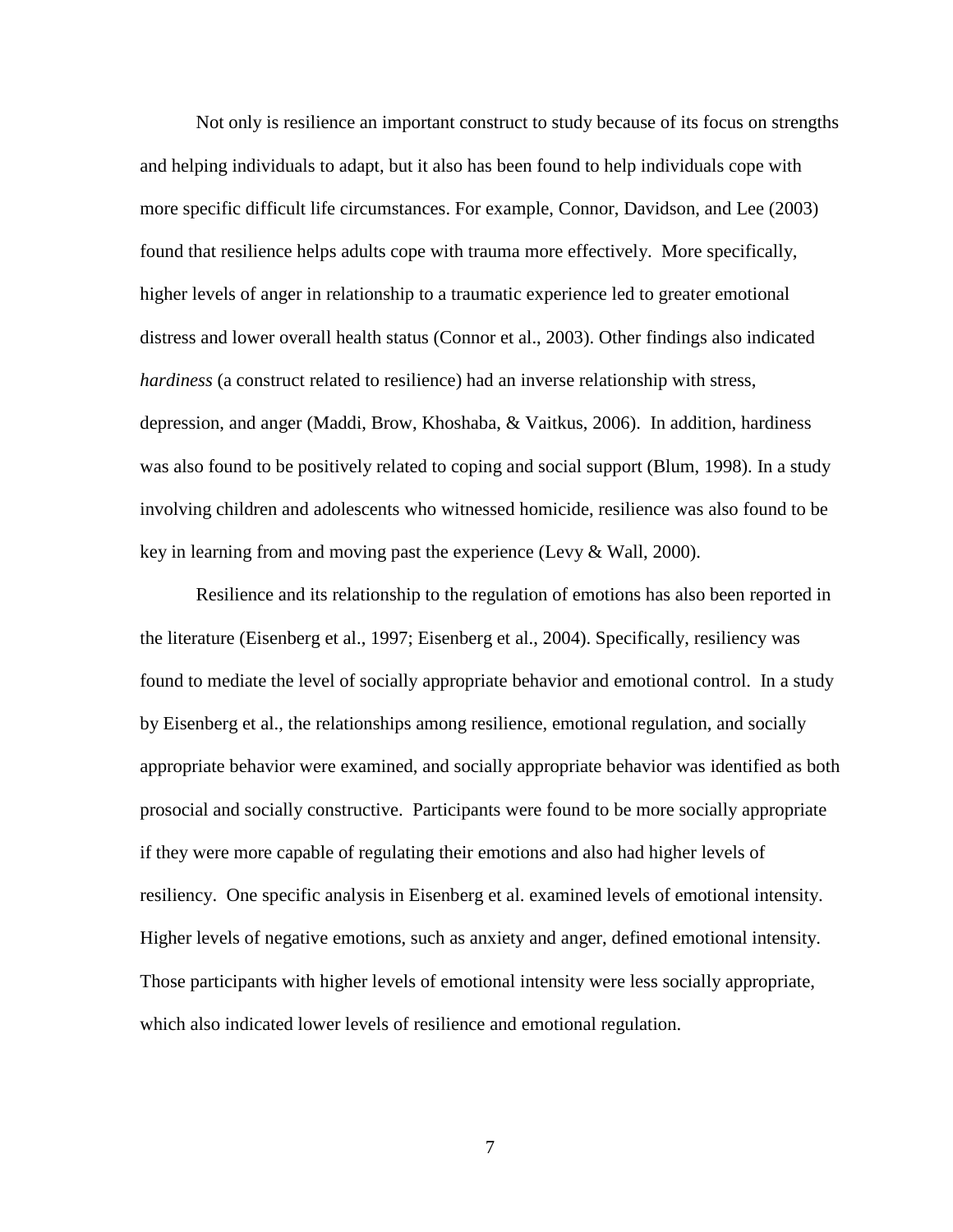In a similar study, it was found that effortful control of emotions, as well as impulsivity, were related to resiliency and problem behaviors (Eisenberg et al., 2004). Specifically, resiliency was negatively correlated with parent and teacher reports of problem behaviors, both internalizing and externalizing. In addition, impulsivity was found to be positively correlated with externalizing and internalizing problems. Interestingly, Eisenberg et al. also found that resiliency mediated the relationship between impulsivity and effortful control. Therefore, children in this study who had low effortful control were also found to have low levels of resilience as well as more difficulty managing negative emotional states. Effortful control was also found to be positively related to resilience.

Resilience is not a static trait or something that one has or does not have. It is viewed more as a continual process, an interaction between person and environment that can protect one against psychological and physical trauma (Blum, 1998; Bogar & Hulse-Killacky, 2006). Individuals can be taught how to become more resilient and cope effectively in the case of stressors and/or trauma. Burnham (2009) found that resilience helped students to feel less traumatized by stressful events, and urged resilience to be identified in and taught to adolescents in order to help them face adversity. Burnham suggested using resilience in a proactive manner to help adolescents navigate life more successfully. Such an approach involves a focus on strengths and hope rather than the typical problems in adolescence. In the light of recent traumatic events affecting adolescents such as widely publicized school shootings and higher rates of substance use and mental health problems, resilience seems especially important. If resilience can be more accurately identified and understood, this knowledge can be utilized to teach adolescents how to interact with the world around them in a more resilient and adaptive way.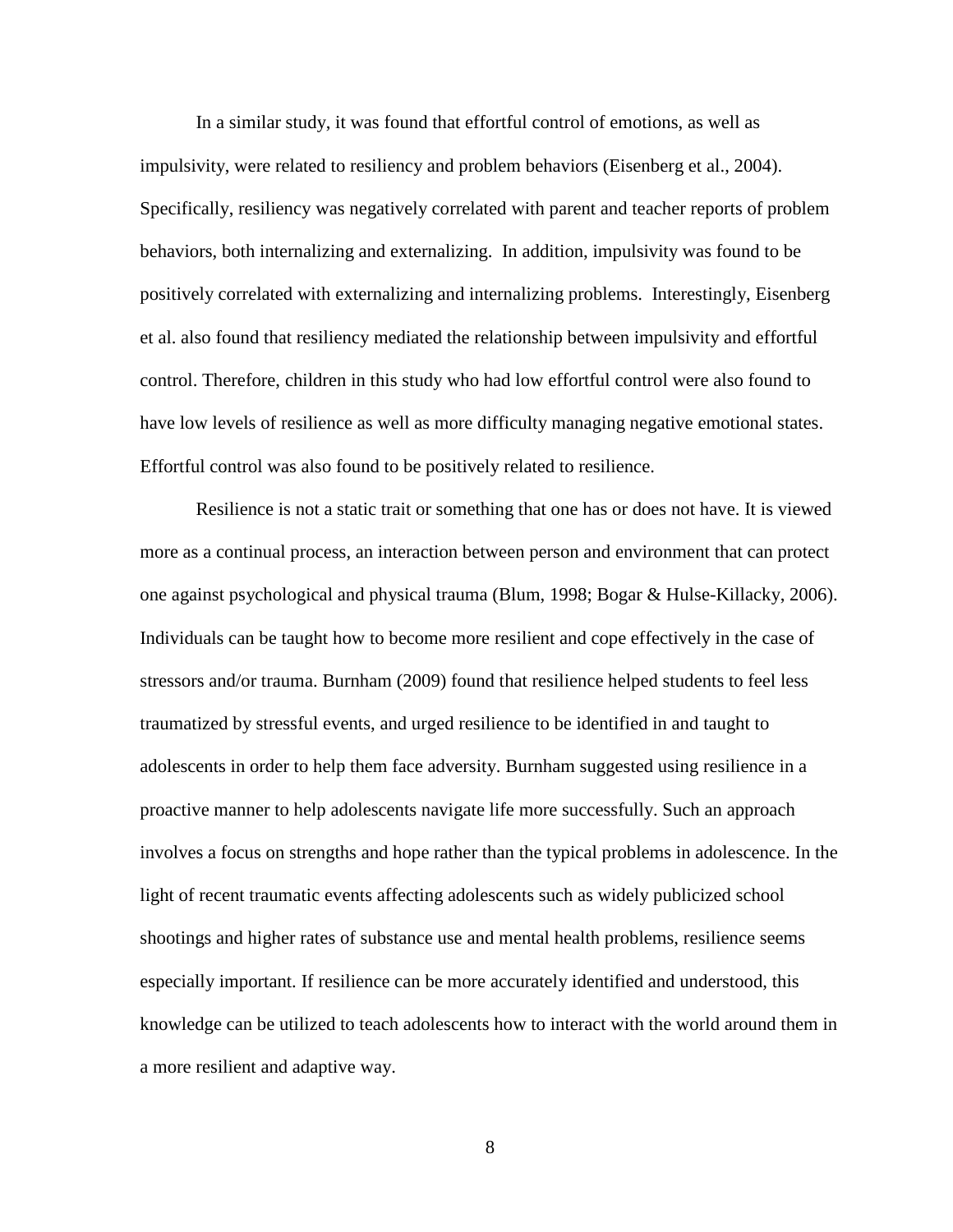## CHAPTER 2

#### LITERATURE REVIEW

The development and fostering of resilience from a young age can produce many positive effects. If individuals can learn at a young age that they have support systems and internal qualities that can help them cope with difficult situations, these could be useful tools for years to come. Effective coping skills can be used throughout one's life, and can protect one from life's stressors and from facing mental health and/or substance use problems. Burnham (2009) described resilience as a potentially proactive way of preventing such difficulties and providing adolescents with a way to successfully navigate their world. The goal of the proposed study is to develop and evaluate a model that can measure resilience in adolescents. Many scales and models are developed to measure some type of mental health disorder or vulnerability in human beings. The study of resilience is based on strengths a person has and how difficulties in life can be overcome. It is this emphasis on strengths and positive assets that will be the focus of this model, rather than weakness or vulnerability.

As indicated previously, resilience is often discussed as a trait or construct that is developed throughout one's life or after a traumatic or stressful event in one's life. However, when looking at internal and external parts of resilience, these are factors that help to identify resilience in individuals. These indicators or predictors of resilience are what will be measured in this study. While resilience can be developed as a part of one's childhood or adolescence, it is also a consistent trait that can be measured once it has been developed in an individual.

This chapter will define the concept of resilience and review research on the construct, as well as delineate between the internal traits and external factors that serve to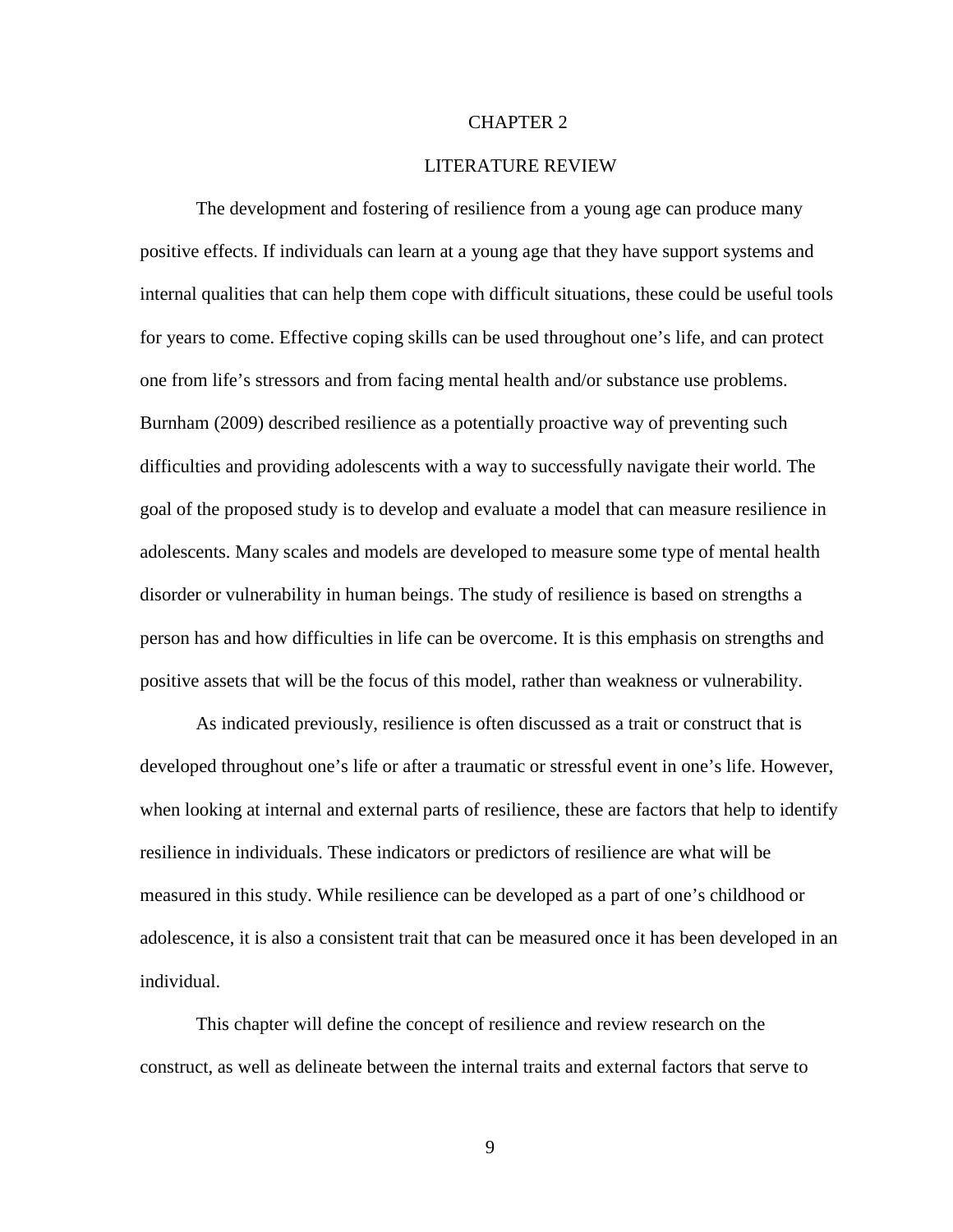comprise resilience in an individual. Risk factors that are commonly studied as a part of resilience research will also be reviewed. Finally, the existing resilience scales will be discussed and critiqued and compared to the resilience model that is being developed in the current study. Support will be provided for the development of such a model and for the purposes of the model.

## *Resilience*

As discussed in the introduction, there are multiple definitions for resilience and many closely related terms. Resilience is defined in many ways by many different researchers. Bogar and Hulse-Killacky (2006) cited multiple sources that defined resilience as a combination of external assets and internal personality traits that serve to act as a buffer between individuals and difficult life circumstances, and help individuals to cope effectively with such circumstances. Further, resilience is the ability of a person to "bounce back" after trauma and lead a productive and satisfying life. Many researchers view resilience as more of a labile constructed affected by multiple factors rather than something that one "just has" (Bogar and Hulse-Killacky, 2006; Everall et al., 2006).It is also often viewed as having a buffering effect between risk factors and negative outcomes (Anderman, 2002; Aronowitz & Morrison-Beedy, 2004; Crosnoe & Elder, 2004; Everall et al., 2006; Wight et al., 2005), as discussed in the introduction.

In related literature, Benson, Galbraith, and Espeland (1998) refer to developmental assets as playing a role in helping adolescents to succeed. These assets have a cumulative effect: the more assets one has, the stronger the buffer and the more likely they are to succeed (Howard, Dryden, & Johnson, 1999). They also serve in the prevention of risky behaviors in adolescents, such as substance use/abuse, violence, sexual activity, problems in school,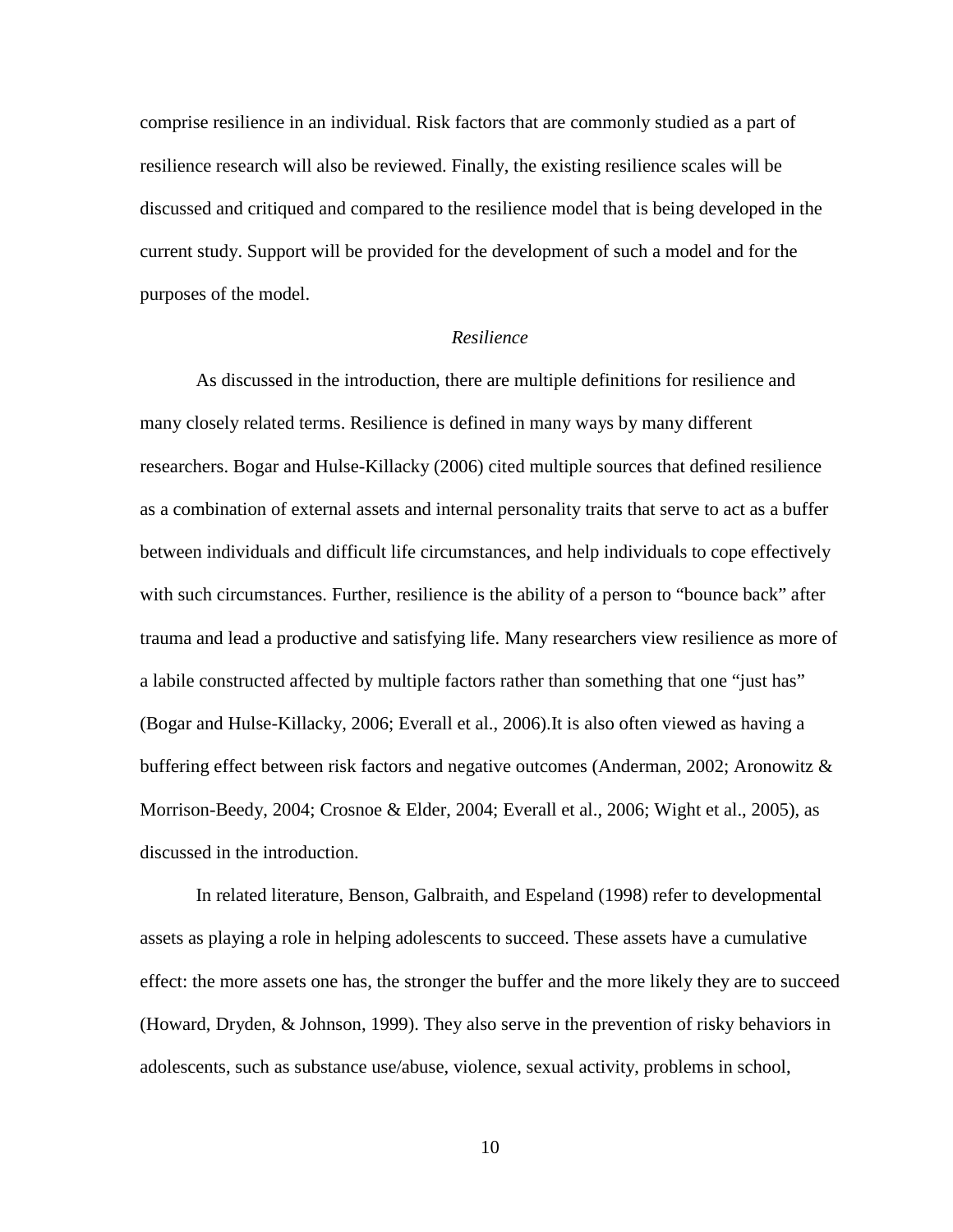depression, and suicide (Benson et al., 1998). Individuals who possess a number of these assets could be deemed resilient. Additionally, resilience is a concept that can be fostered in adolescents despite race, ethnicity, gender, social class, geographic location, etc. (Resnick, 2000).

Lack of resilience in adolescents has been associated with difficulties such as internalizing problems, impulsivity, and poor reaction control (Martel et al., 2007). In addition to acting as a buffer against internalizing problems, Shannon et al. (2007) found that resilience protects against both internalizing and externalizing behavior patterns as well as negative emotionality. In turn, higher levels of resilience in young children may indicate less likelihood of development of behavior difficulties, such as conduct disorder and depression (Shannon et al.). In terms of mental and physical health, higher levels of resilience have also been associated with lower blood pressure, less risk for heart disease other illnesses, and fewer signs of psychopathology (Maddi, Brow, Khoshaba, & Vaitkus, 2006).

Many sources agree that facing some type of adversity is necessary for resilience to develop (Shannon et al., 2007). Everall et al. (2007) follow this same idea by proposing that individuals do not possess resilience as an internal trait, but gain or increase their level of resilience by overcoming various types of adversity. Resilience may also depend on the context in which one experiences hardships (Washington, 2008), and may develop because one can frame experiences in a more positive context rather than with a defeatist attitude.

## *Separate Measurement of Internal and External Factors*

Many researchers identify separate internal and external factors that contribute to resilience. The proposed study will also separate these two differing influences on resilience in the measure as well as the analysis. It has often been described as including environmental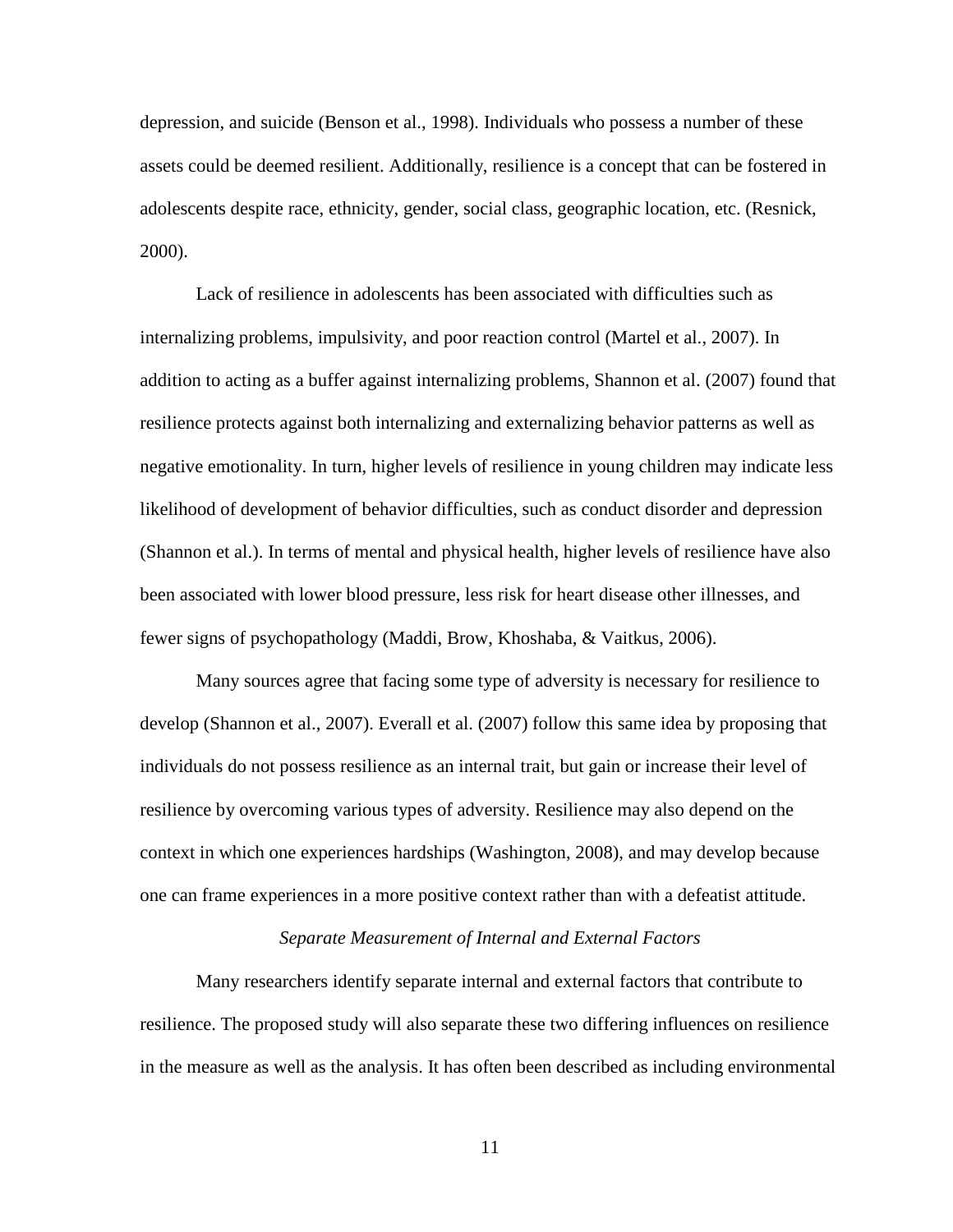characteristics as well as personality traits (Blum, 1998b; Garmezy, 1985). For example, when researching female survivors of sexual abuse, Valentine and Feinauer (1993) found both internal and external factors as a part of the underlying themes of the resilience of these individuals. In the literature regarding developmental assets, the difference between external and internal assets is also clearly delineated. Personality characteristics are identified separately from assets external to an individual like family support and positive role models (Benson et al., 1998). Shannon et al. (2007) more broadly define these internal and external areas of resilience as biological and psychological versus social and family processes, respectively.

Similarly, in a study of female adolescents with a history of suicidal behavior, characteristics of resilience were divided into three categories including individual, family, and external or community factors (Everall et al., 2006). These separate categories, however, were found to be strongly related to each other. As changes or improvements were made in one domain of resilience, increases in resources also occurred in the other two domains (Everall et al.). Many other authors also divided aspects of resilience into the categories of individual, family, and community/external factors (Blum, 1998; Howard et al., 1999; Levy & Wall, 2000; Smith & Carlson, 1997). The increase of resilience in one area had a "snowball effect" on resilience in general within the individual. In a separate study concerning female adolescents, Washington (2008) also found support for both internal and external factors influencing resilience.

In a study on homeless teenagers, support for multiple internal factors was found (Bender, Thompson, McManus, Lantry, & Flynn, 2007). However, social skills and a social support network were also emphasized as important external factors for these participants.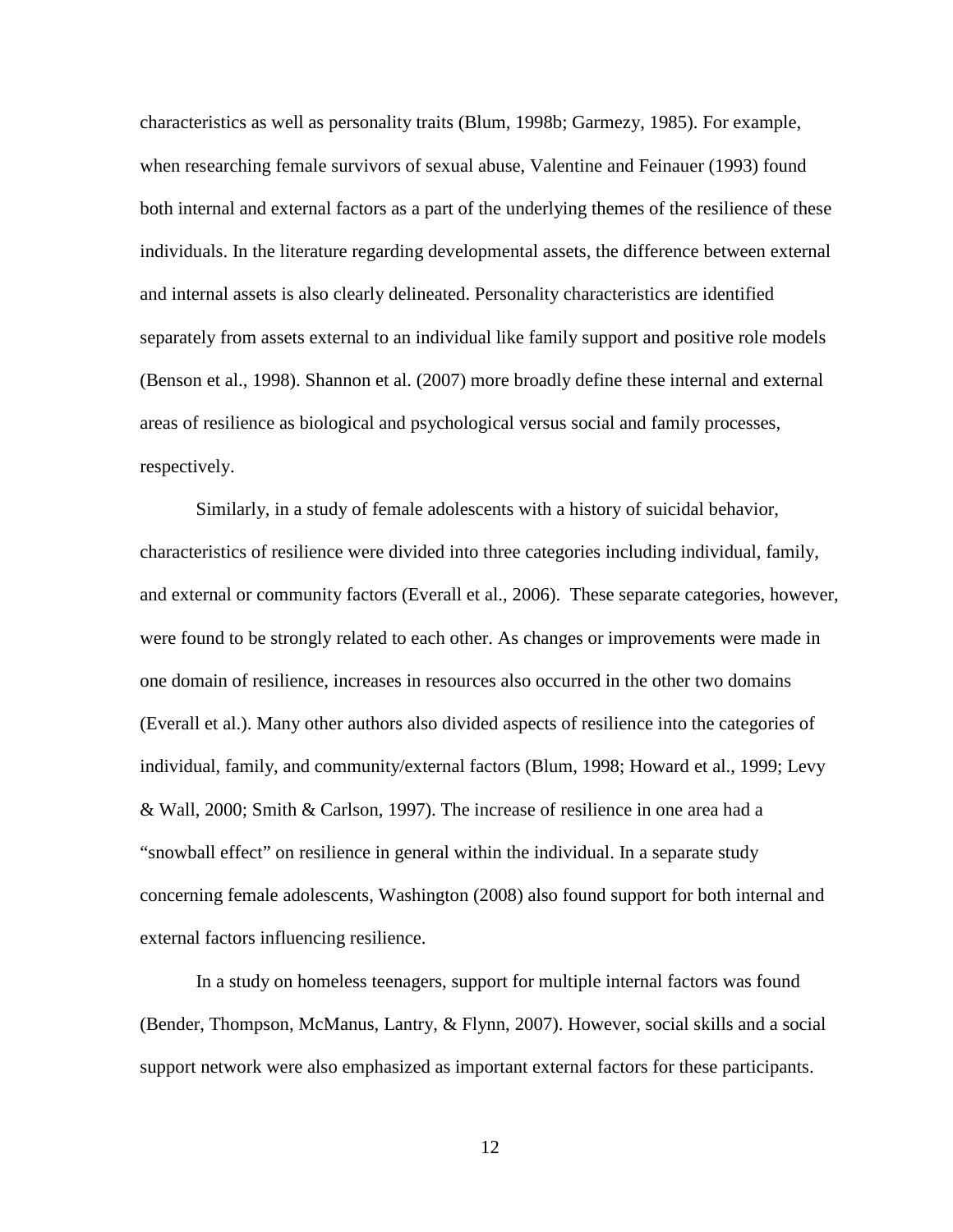One research project looking at familial and temperament predictors of resilience recommended examining social adjustment, academic achievement, and psychological wellbeing when studying resilience (Shannon et al., 2007). These recommendations include both internal and external processes involved in resilience. A study of promoting resilience in Australian youth heavily emphasized external resources as important in this process, such as social connectedness and competency, as well as adult support (Oliver, Collins, Burns, & Nicholas, 2006). However, the internal factor of cognitive competence was also found to be important.

Religion and spirituality are both often cited as having strong influences on how resilient an individual is (Cook, 2000; Regnerus, 2003; Windham, Hooper, & Hudson, 2005). Though these concepts seem closely related, they also represent both internal and external factors of resilience. Kelly (1995) defines *spirituality* as one's belief and sense of connectedness to the universe, while *religion* is often defined as the ritual expression of spirituality based on a larger creed or institution. Furthermore, spirituality can be defined as more of an internal characteristic of faith in some sort of higher power, while religion can be considered more external. Being a member of a religious group provides a support system as well as opportunities to become involved in community service, and, in the case of adolescents, to develop positive relationships with both adults and peers (Cook, 2000). These two factors of resilience will be defined further later in this chapter.

As can be seen from the literature described above, there is a division between researchers who divide resilience into two separate factors, internal and external, and those who break up the factors into three subcategories, individual, family, and external/community. In the proposed study, I focus on two subcomponents of resilience,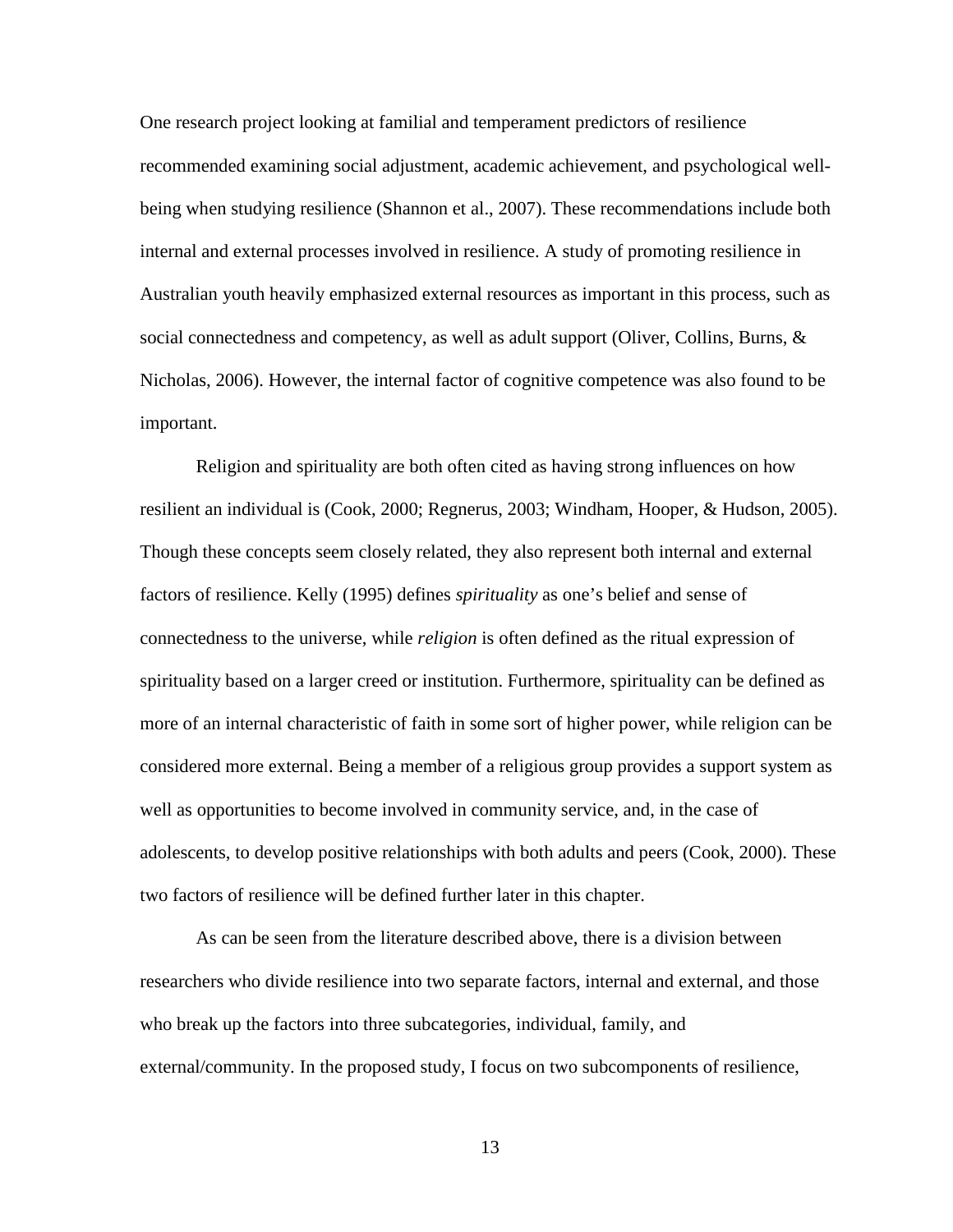internal and external factors, because most of the literature focuses on these factors rather than the aforementioned three sub-categories. One's family is something that is outside of oneself and so should be considered external. Additionally, other external factors, such as supportive and caring teachers, can take the place of missing family factors that play a role in resilience (Crosnoe & Elder, 2004). This will be demonstrated in later paragraphs. For these reasons, family has been kept as an external factor rather than its own separate category.

Just as it is necessary to discuss this model with three subcategories, it is also important to examine the idea that resilience could also be presented as a single factor model. One could argue that resilience is not made up of internal and external factors, but rather that external factors are a product of one's perception of the resources to which they have access. For example, school belonging is considered by many to be a protective factor because an adolescent can feel a sense of acceptance from peers and school could be a safe haven from a hectic home environment. However, it could be argued that one's feeling of belonging to one's school is based solely on the individual's perception and, therefore, is an internal rather than external factor. This could be said about each of the external factors described as a part of this model. However, as demonstrated in previous paragraph, this view of a single factor model of resilience is not discussed in the majority of research in resilience.

## *Internal Factors*

In an extensive examination of developmental assets that lead to successful coping in adolescents, internal assets include commitment to learning, positive values such as caring, equality/social justice, integrity, honesty, responsibility, and restraint, social competencies, conflict resolution skills, positive identity with a sense of purpose, and an optimistic view of the future (Benson et al., 1998). To specifically address the aims of this study, the paragraphs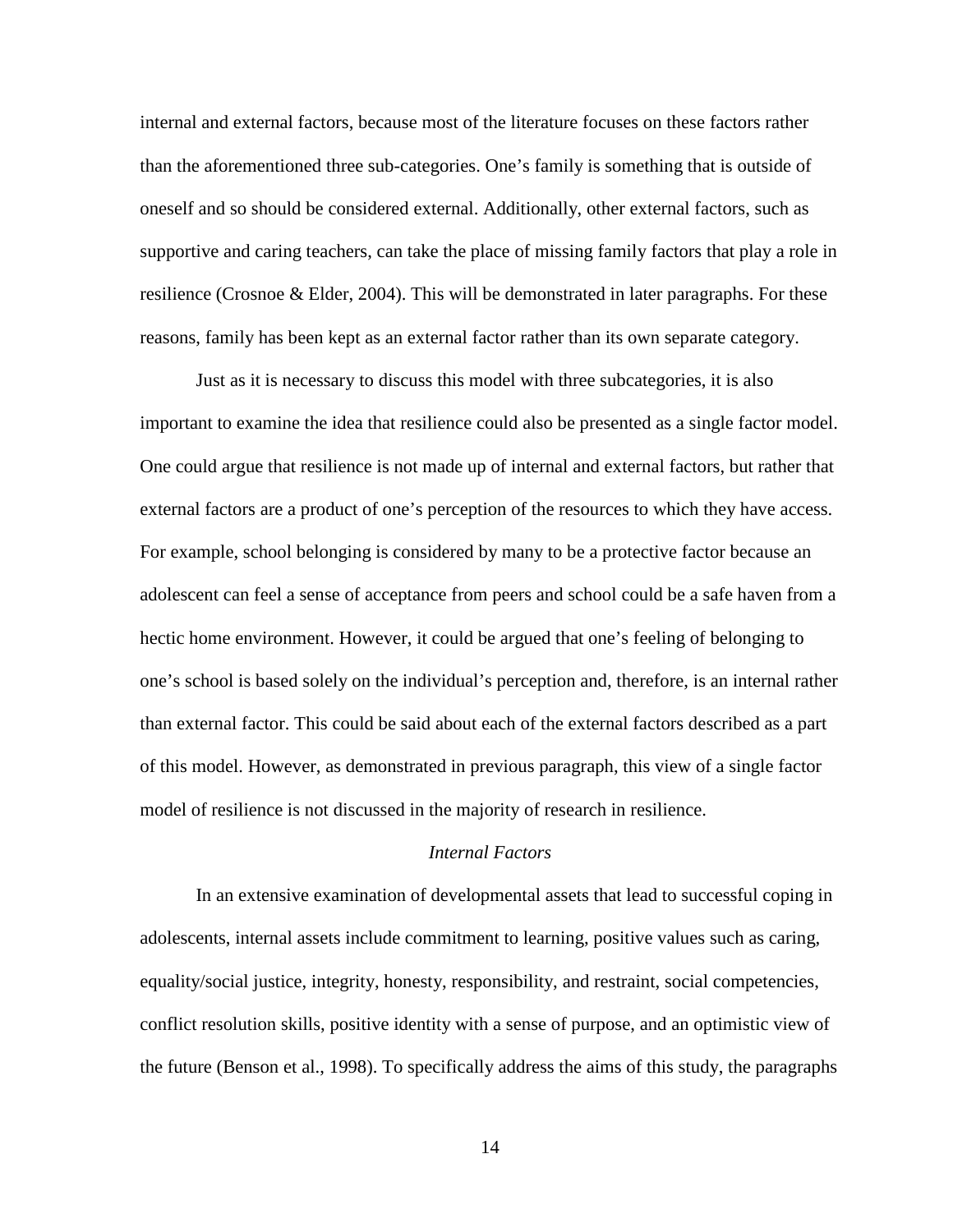that follow will focus solely on the constructs used in the proposed model. These are constructs that appear frequently in the literature as well as in the Add Health database. Due to the frequent findings of the proposed factors as important components of resilience, it is unlikely that not including other less frequently supported components of resilience will compromise the overall validity of the scale scores.

#### *Intelligence*

In a review of the role of resiliency in the healthy development of adolescents, Blum (1998) identified higher intelligence as important in this process. Smith and Carlson (1997) and Smokowski et al. (1999) completed a similar review and identified intelligence as an important component of resilience as well. When studying factors that helped adolescent females move past feelings of suicide, higher IQ was found to be a contributing factor to the resilience of the participants (Everall et al., 2006). Bender et al. (2007) found similar results when investigating what helped homeless teens to survive on the streets and remain resilient. *Intrinsic Motivation* 

Benson et al. (1998) emphasized intrinsic motivation as important in many areas for adolescents, especially in terms of academic achievement. When studying homeless teens, Bender et al. (2007) found motivation to be important to survival on the streets and the overall resilience of individuals. The authors defined this construct as a personal strength and source of inspiration and measured the construct using qualitative interviewing techniques. Motivation is also viewed as an incentive to improve one's situation (Bender et al., 2007). This particular construct is not frequently cited in the resilience literature. However, the ideas of optimism, future goals, perseverance, and determination have all been linked to resilience,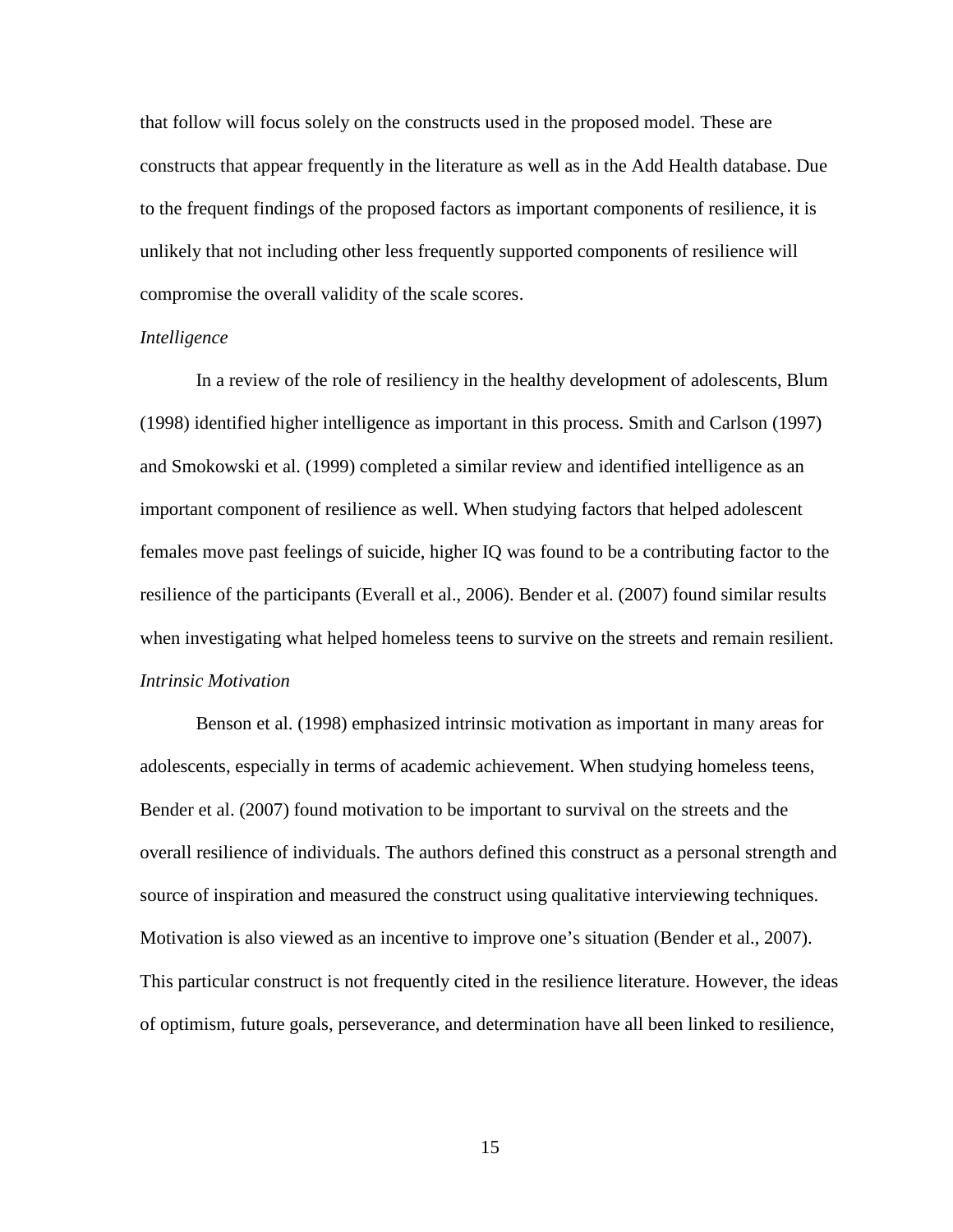as described earlier. Each of these constructs also emphasizes personal strength and a desire to improve one's life. Intrinsic motivation is a broader way to encompass all of these items. *Problem Solving Ability* 

Everall et al. (2006) found that suicidal female adolescents found problem solving skills as a component of resilience and adaptive coping. The ability to face problems head on and use problem-focused coping strategies is important in healthy and successful adolescent development. Rather than avoiding problems, individuals can learn to cope with them, reach out for support, and think creatively (Everall et al., 2006). The knowledge is also developed that one *can* solve problems that are presented. This is empowering and can improve selfesteem.

#### *Self-esteem*

In Blum's (1998) study, higher levels of self-esteem were consistently identified as an important part of resilience. Smith and Carlson (1997) completed a similar review and also identified self-esteem as a reoccurring cited component of resilience. Belgrave et al. (2000) completed a study on effective intervention strategies for developing resilience in African American female adolescent youth. Among other factors, higher levels of self-esteem in these young women were found to be associated with higher levels of resilience. Research focusing on sexual abuse survivors as well as adolescent females recovering from suicidal thoughts or gestures also found positive self-esteem as an important component to resilience (Bogar & Hulse-Killacky, 2006; Everall et al., 2006).

 When studying the effects of physical maltreatment on adolescents, self-esteem, among other internal factors, was found to significantly increase resilience and decrease the internalizing and externalizing behaviors that can occur due to abuse (Lansford et al., 2006).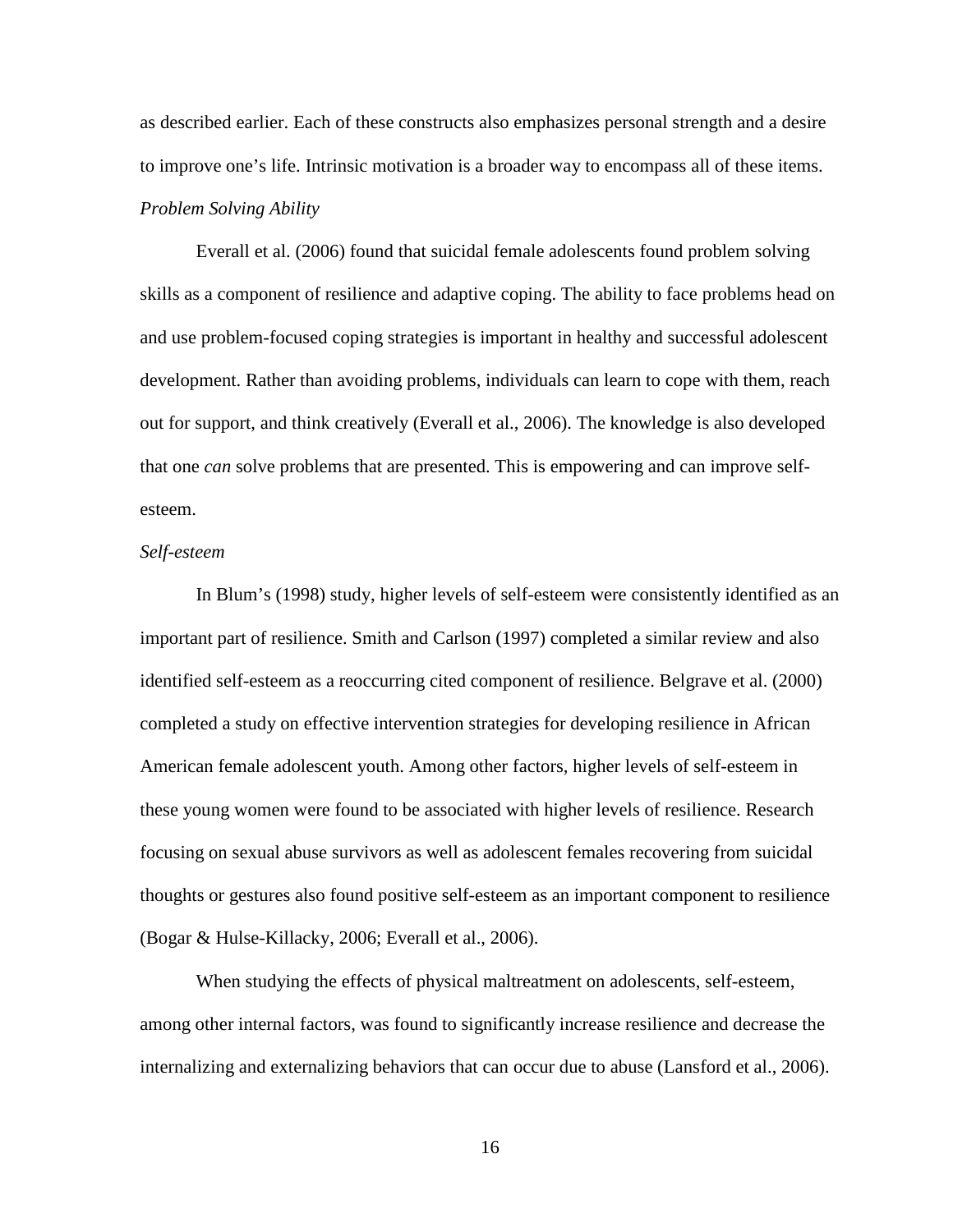Furthermore, these internal factors were found to contribute to resilience even more than certain external factors, such as positive relationships with adults outside of the family. Selfesteem and a more positive self-concept are part of a belief in one's ability to be successful and overcome difficult life circumstances. In other words, self-esteem contributes to one's belief in one's worthiness to pursue a positive life (Bogar & Hulse-Killacky, 2006). *Personal Goals* 

Based on a content analysis of qualitative data regarding resilience in disadvantaged youth, it was found that future expectations and goals were important in determining how resilient an individual was (Smokowski et al., 1999). The concept of "creating a future" was also discussed by Everall et al. (2006). This idea implies adolescents develop a sense of hope and optimism in the future and can envision themselves being successful. Self-esteem and confidence can also come about as one begins to set goals and believe in one's ability to attain them.

## *External Factors*

The same review of developmental assets that lead to successful coping in adolescents also identified external assets as key components of resilience (Benson et al., 1998). These include support from the family and other adults, positive communication, caring neighborhood and school environment, empowerment, clear boundaries and expectations from family, school, and one's neighborhood, positive adult role models as well as positive peer influence, and constructive use of time in activities such as youth programs, religious, community service, and other creative activities as well as positive time spent in one's home environment (Benson et al., 1998). As with internal factors, only the external factors used in the proposal will be further explored in the following paragraphs. The factors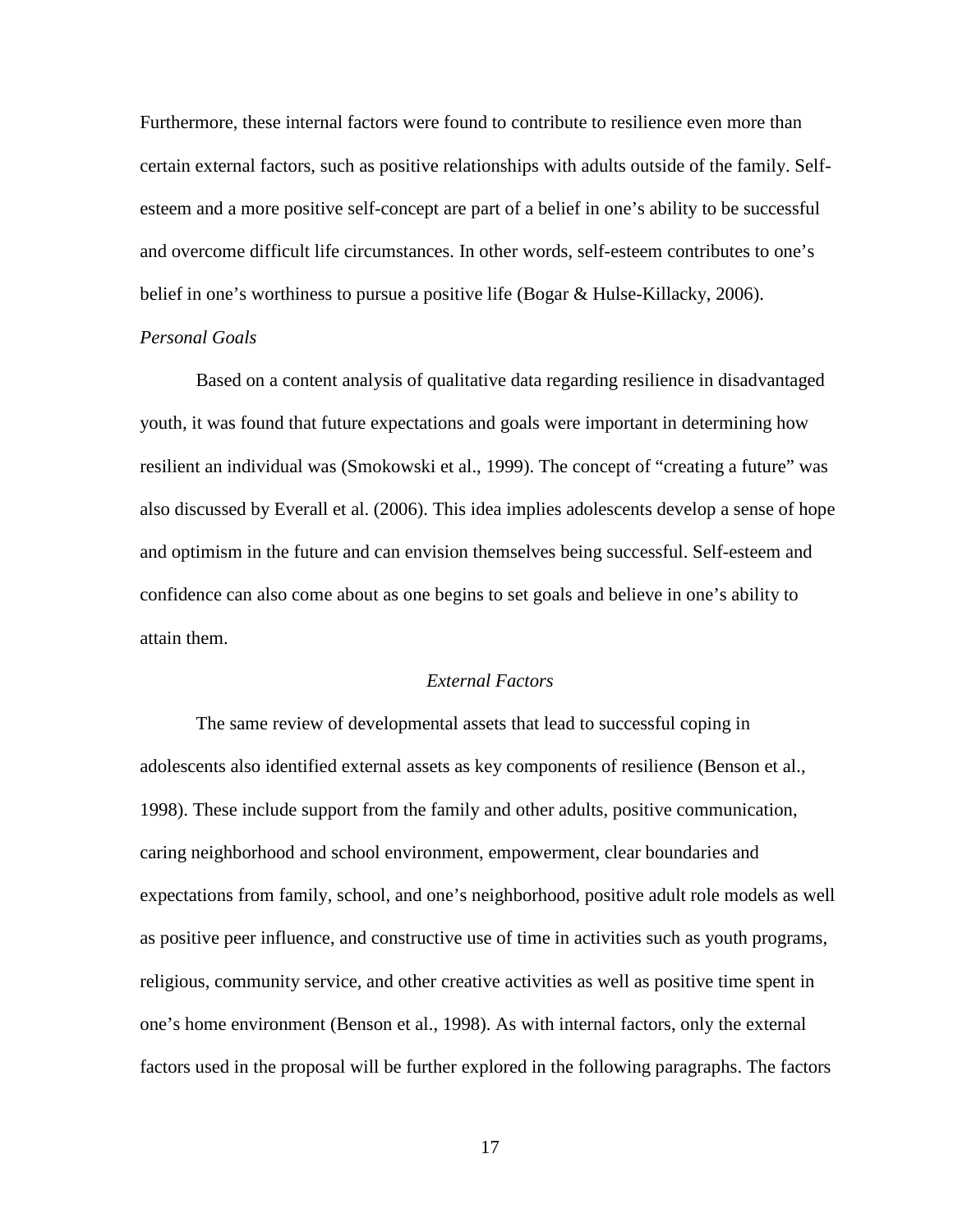included in the model are those discussed most frequently in the literature and those most extensively reviewed. The absence of other less cited factors in the model are not anticipated to affect the overall content validity of the scale scores, because they are less important to the overall construct of resilience.

#### *School Belonging*

An adolescent perceiving that they belong and are treated fairly in their school has been shown to be an important component of resilience (Rodgers & Rose, 2001) as well as connected to positive outcomes in the areas of academics, behavior, and psychological health (Anderman, 2003). Belonging can provide a sense of responsibility and bring out individual strengths (Benson, 2007). This can be important in the school setting as well as other social environments. Lacking a sense of belonging in the school environment was also used as an indicator of environmental risk factors in a study by Dubois and Silverthorn (2005) on fostering mentoring relationships and how this is related to adolescents' healthy development.

## *Neighborhood Belonging*

Benson et al. (1998) identified a feeling of belonging to one's neighborhood as an important external asset in adolescents. The literature on developmental assets is similar to that of resilience. It focuses on assets, both internal and external, that help adolescents to not only cope with difficult life circumstances but adapt successfully. Feeling unsafe in one's neighborhood was an environmental risk factor in the DuBois and Silverthorn (2005) study described above. As mentioned previously, a sense of belonging or connectedness is highly related to positive behavioral, psychological, and academic outcomes and just as this is important in an adolescent's school setting, it is important in other social settings (Anderman,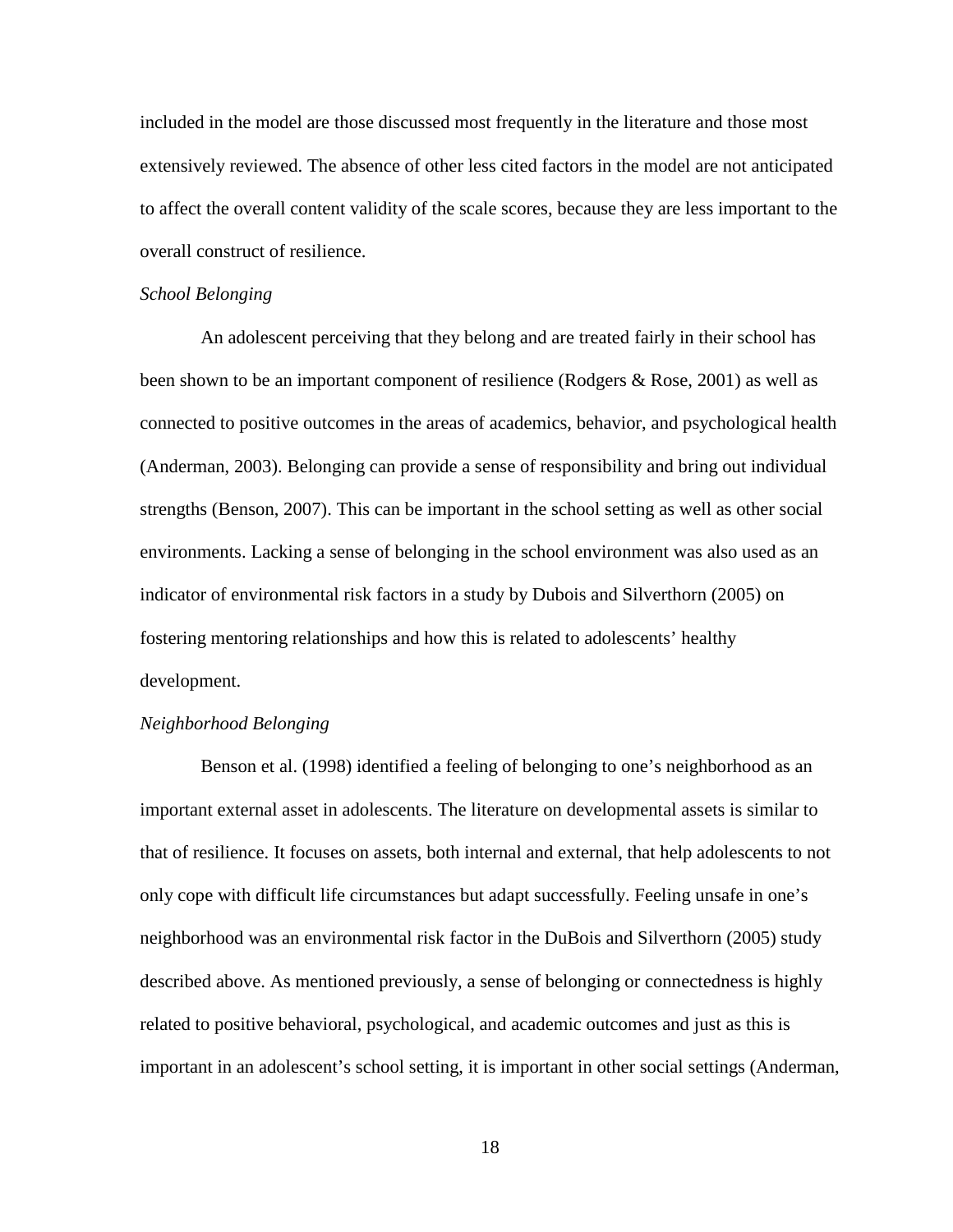2003). Acceptance by peers has also been found to be related to self-esteem, another component of resilience (Daniels & Leaper, 2006), which further supports the importance of social relationships and connectedness in resilience.

#### *Family Relationships*

Lower levels of a sense of belonging in the family emerged as an environmental risk when studying adolescent mentoring relationships and how those play a role in healthy adolescent development (DuBois & Silverthorn, 2005). A study focusing on the resilience and resistance of drug use by Latino/a youth found the role of parents to be a strong force in the success of such prevention (Marsiglia et al., 2002). The authors described parents setting boundaries, participants having a strong bond with parents, and spending time with parents as preventive factors in drug use. While this study solely focused on Latino/a adolescent populations in an urban setting, it still demonstrates the role of parents in the resilience of children in resisting pressure to abuse substances. This study did not focus solely on resilience or use a resilience measure to compare with the outcome measures of the study, and is another example of the use of outcome measures rather than a resilience measure to determine that a participant is resilient or not.

 In the Smokowski et al. (1999) review of resilience described earlier, positive relationships with parents, especially mothers, were found to be an important component of resilience. In an article on the successful development and resilience on African American youth, positive support as well as guidance from family members are also components of resilience and promote well being (Hopps et al., 2002). A study on the influence of same generation family members on substance use and resistance in Native American adolescents had mixed findings (Waller et al., 2003). On the one hand, family members, such as cousins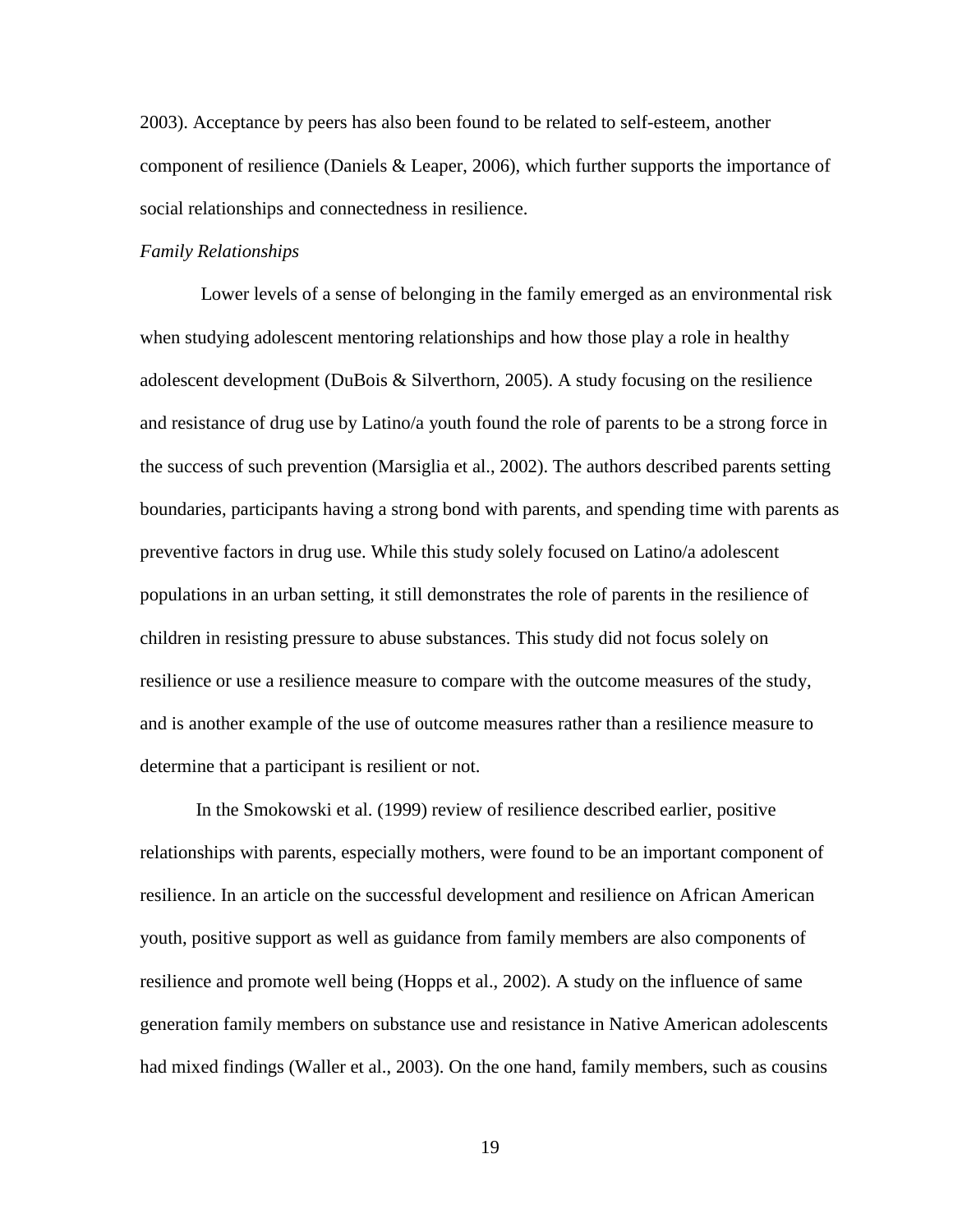and siblings, had more of an influence in preventing adolescents from using a substance. However, it was also harder for participants to resist the offer of these family members to use drugs or alcohol.

## *Other Supportive Relationships*

Many articles reporting research on resilience have found that only one supportive relationship with an adult outside the family can lead to higher levels of resilience in youth (Belgrave et al., 2000; Smith & Carlson, 1997). In the Marsiglia et al. (2002) study mentioned previously, the researchers also found resilience against drug use to be partially attributable to supportive teachers. Many students in the study described teachers as an additional or even alternative support system to parents when facing decisions about using drugs. In a study examining academic resilience despite a negative home environment, it was found that participants with supportive teachers were likely to have a higher GPA despite lack of parental support (Rodgers & Rose, 2001). This study is also another example of outcome variables (in this case GPA) being used to measure resilience rather than an actual scale. Additionally, the ability to seek assistance and find emotional support outside of the family is also important in resilience. Bogar and Hulse-Killacky (2006) demonstrated this as they analyzed qualitative data gathered from sexual abuse survivors. Participants with caring "non-parents" in their lives were more likely to be resilient (Everall et al., 2006).

#### *Religion*

In the review of literature by Smith and Carlson (1997) cited earlier, a belief in a higher power or religious philosophy was also shown to be important in the resilience of an individual. Similarly, Smokowski et al. (1999) described adolescents who have a religious faith of some type as more resilient. Hopps et al. (2002) also identified the opportunity for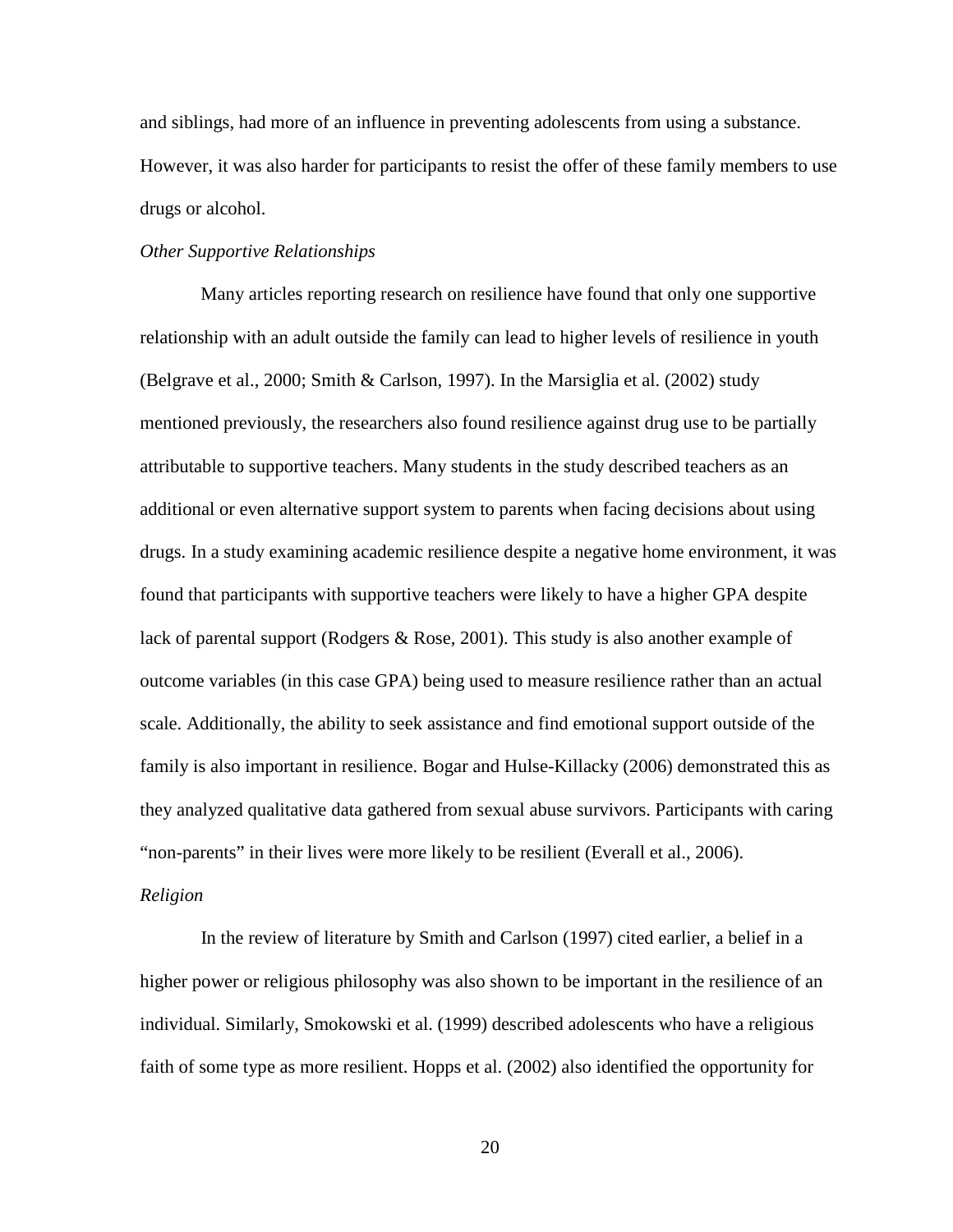youth connect to larger institutions or organizations, such as a church, as an important protective factor against various risk factors. In the Bogar and Hulse-Killacky (2006) study described above, religion emerged as an important component of resilience as they interviewed participants.

While religion and spirituality are often studied and cited as important factors in coping and resilience, it has also been shown that these constructs alone are not necessarily always sufficient by themselves. Connor, Davidson, and Lee (2003) found that participants recovering from violent trauma had poorer outcomes associated with higher levels of spiritual belief. These findings could indicate that spirituality or religiosity alone is not enough to cope successfully with a traumatic event, but may be important components of resilience. Maddi et al. (2006) further supported these findings with their article examining relationships among depression, anger, hardiness (a concept similar to resilience), and religiousness. Findings in this study indicate that religiosity was inversely related to depression and anger in the absence of hardiness. However, when hardiness was high, this relationship was no longer present. Therefore, hardiness has an overall stronger inverse relationship to depression and anger than religiosity alone.

Haight (1998) described religion as a powerful force in an adolescent's life. Not only are adolescents involved with religious organizations more resilient, but involvement in some type of religious activity is also associated with higher levels of self-worth and pride, as well as a sense of belonging. Additionally, at least in African American churches, children and adolescents can learn more about their cultural heritage and feel proud of their history (Haight, 1998). Involvement in churches also leads to relationships with a larger community as well as supportive adults outside of the family (Haight, 1998). As these supportive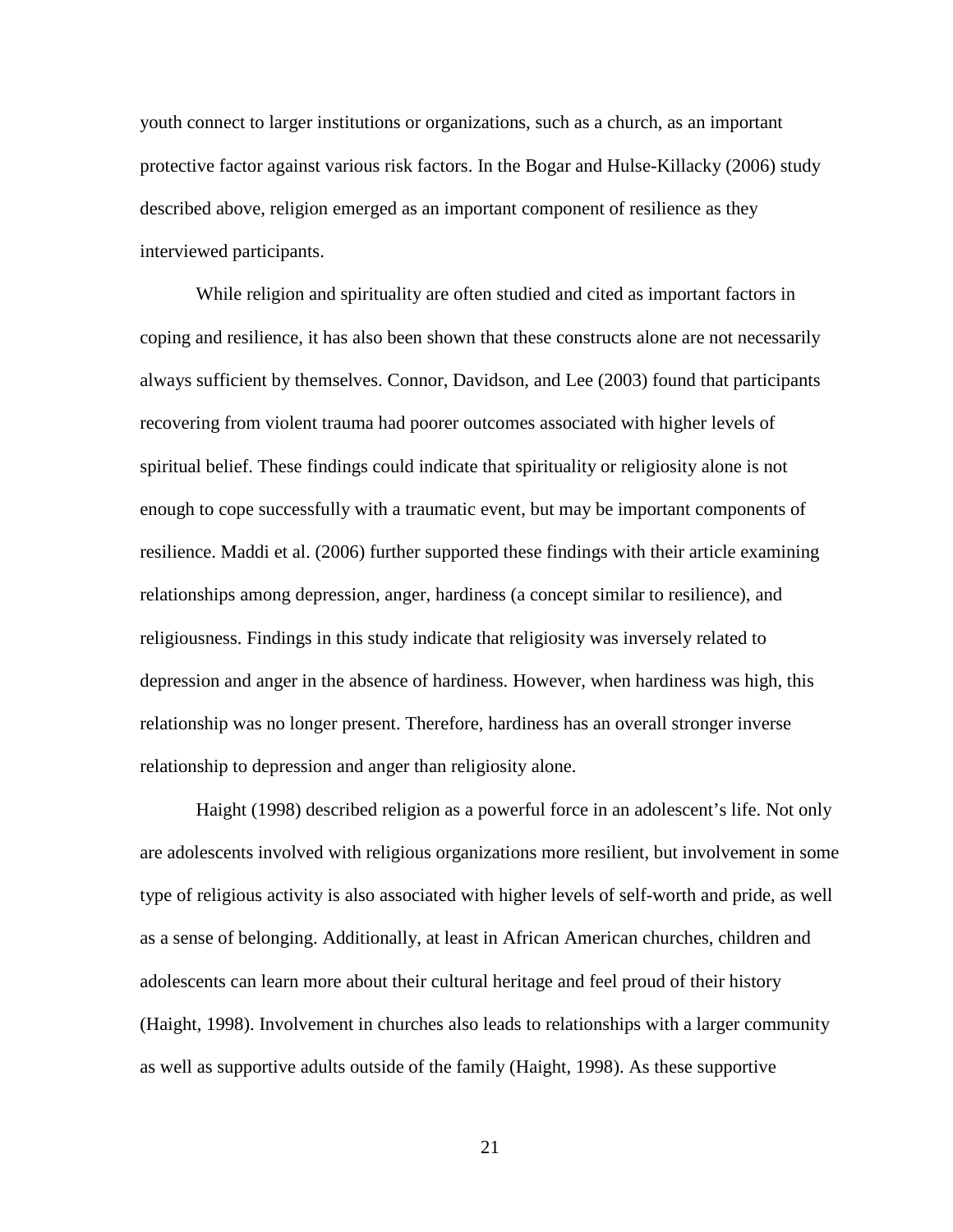relationships are also components of resilience, one can see why religion and spirituality are an important component of resilience.

By the same token, Cook's (2000) investigation of the role of religion in the lives of inner city youth found a similar relationship to resilience, and in many findings were similar to those described by Haight (1998). Furthermore, Cook described the religious community as fostering positive identity, as well as a standard of behavior for adolescents. Religious youth are able to better distinguish between right and wrong. They are also provided with a place to go after school that may help prevent involvement in risky behaviors. Windham et al. (2005) found similar positive effects of religion, and also found it could buffer against feelings of hopelessness and maladaptive behaviors, such as delinquency and drug use. Regnerus (2003) took these findings one step further, and found that in homes where an adolescent's parents were abusing drugs or alcohol, religion was the most powerful protective factors against the potential adverse effects from this type of environment.

#### *Risk Factors*

 Risk factors are often discussed in conjunction with resilience. Often, they are defined as conditions that can interfere with successful development (Blum, 1998). These are important in the study of resilience because resilience often serves as a protective force or buffer against these factors. Resilience helps individuals to adapt and live successfully despite experiencing risk factors. Like resilience, risk factors can also be divided into individual, family, and environmental characteristics (Blum, 1998; Smith & Carlson, 1997). These factors often interfere with an individual's psychosocial development (Hopps et al., 2002). Blum (1998) made a different distinction when defining risk factors, and looked at macro level factors as well as micro level factors. These included housing conditions, social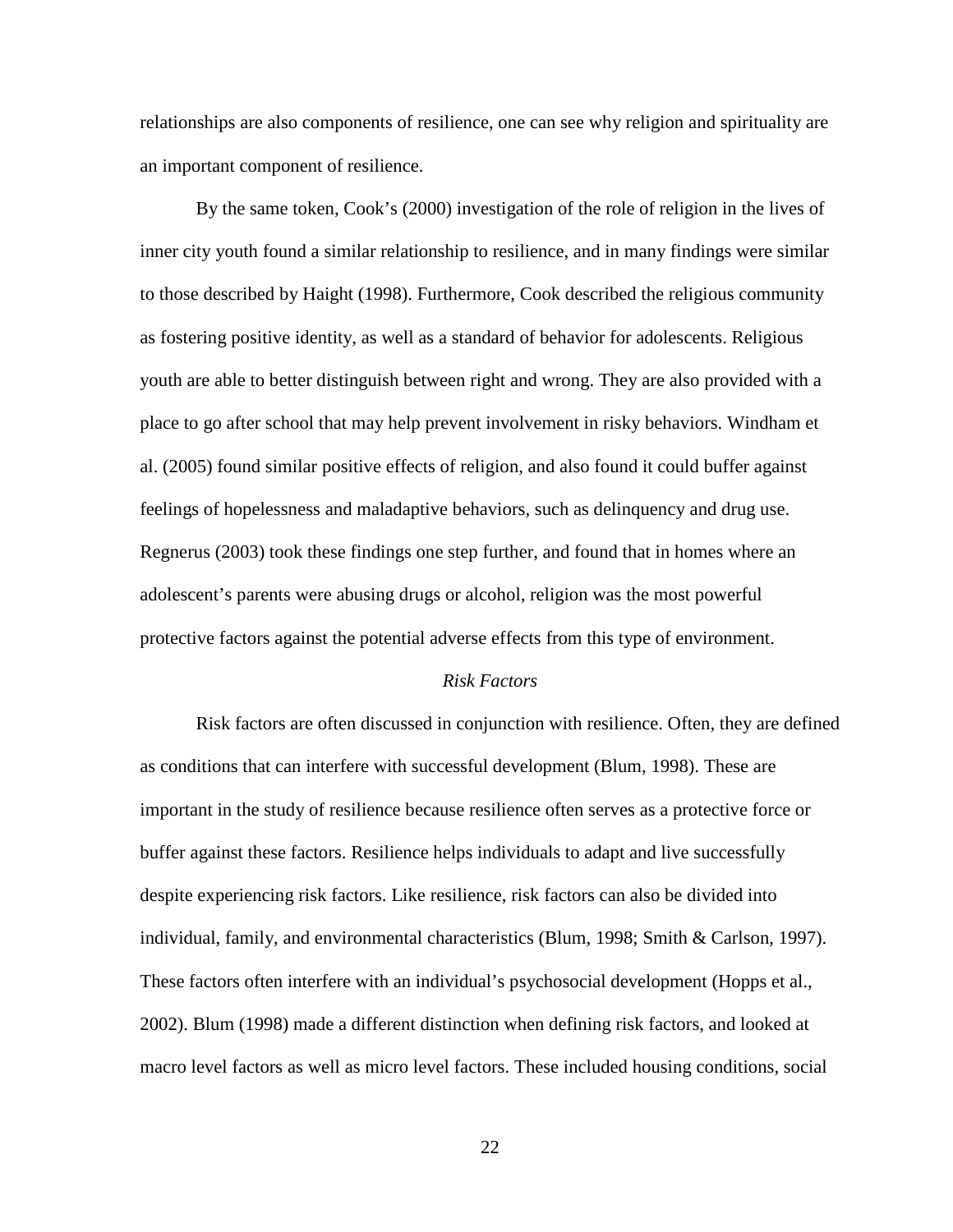support networks, and level of crime as macro factors. Micro factors included personality, cognitive abilities, poor academic achievement, and poor social relationships.

Hopps et al. (2002) defined some of these risk factors as chronic illness or disability, or affiliating with peers who use drugs. More broadly, some areas that are consistently associated with poor future outcomes are substandard academic achievement and poor social relationships (Hopps et al., 2002). Witnessing violence, either domestic or in the community, is also a commonly studied risk factor (Christiansen & Evans, 2005). In examining resilience in adolescents who had been victimized in some way, Christiansen and Evans also identified a category of "risky behaviors" that tend to predict unsuccessful outcomes for adolescents. These behaviors included things like delinquency, being involved in a physical fight, using a weapon to threaten or assault someone, and alcohol or drug use. Some examples of delinquent behavior were also given, such as painting graffiti, participating in vandalism, and stealing.

 Waller et al. (2003) used substance use in Native American adolescents as the only risk factor in the study. Higher levels of substance use were associated with lower levels of resilience in this study. The youth in the study were also considered to have a higher risk of being less resilient if they had same-generation family members pressuring them to use substances. Another study used violent trauma and the distress experienced due to such events as the outcome measure of another resilience scale (Connor et al., 2003). Participants in this study were found to be more resilient if they had a significant reduction in posttraumatic stress disorder symptoms, as well as an increase in mental and physical health outcomes. Marsiglia et al. (2002) focused on adolescent drug use as a risk factor and outcome measure to determine resilience. Participants in this qualitative study identified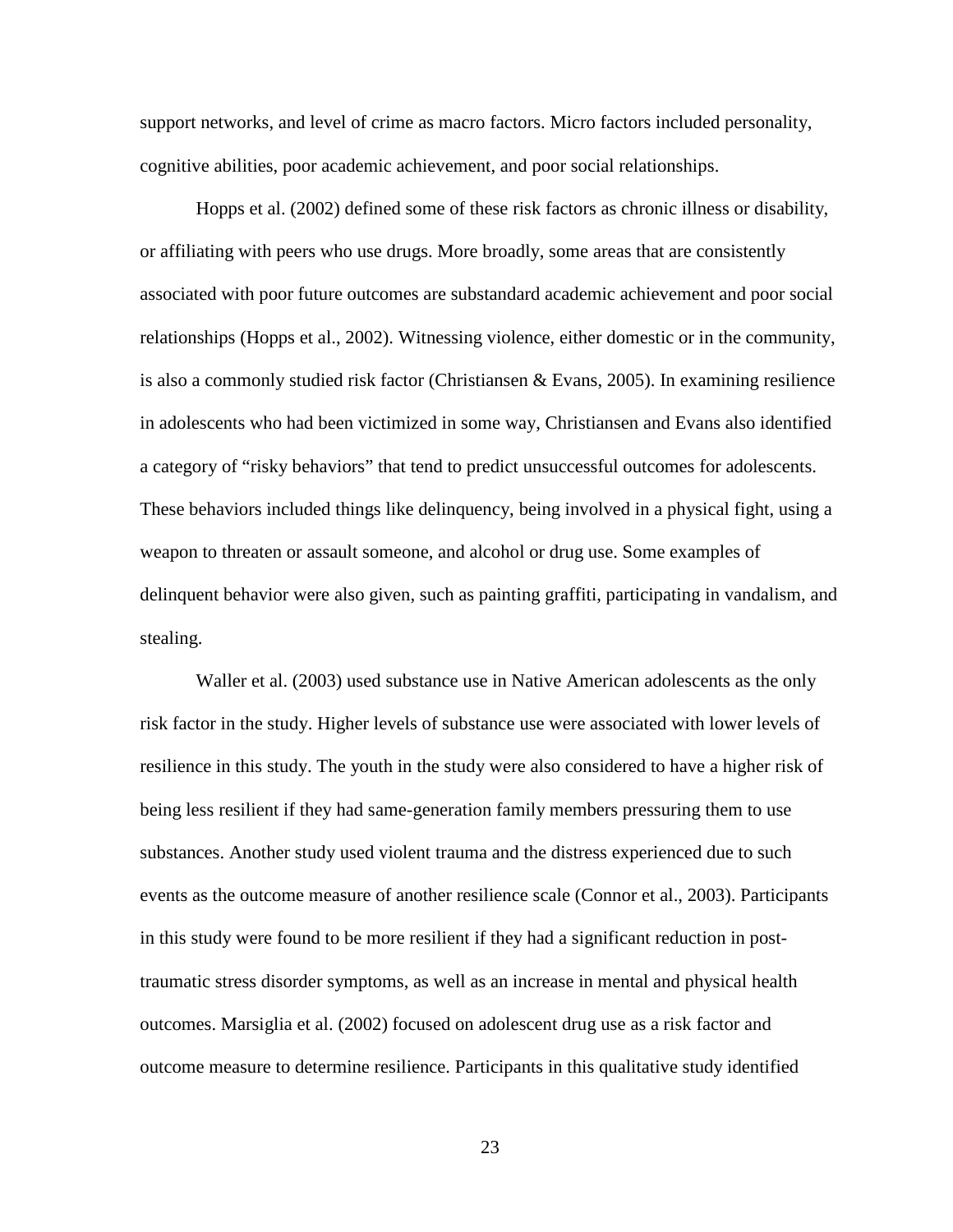multiple factors that put them at risk for using drugs, such as a drug infested neighborhood, lack of attachment to the school environment, and lack of positive interaction with parents.

#### *Existing Resilience Scales*

Despite decades of research in the field of resilience, after an extensive review of the literature using the PsycINFO database and the keywords *resilience, resiliency, hardiness, measures,* and *scale development*, very few scales measuring individual resilience were found. As stated previously, resilience researchers often use outcome measures such as lack of involvement in risky behaviors or academic achievement as evidence of resilience rather than utilizing an actual scale (Aronowitz & Morrison-Beedy, 2004; Blum, 1998; Smokowski et al., 1999; Wagnild & Young, 1993). Additionally, there are a handful of scales that measure the concept of hardiness. While this concept is similar to that of resilience, there are also some important differences. As mentioned previously, hardiness is largely focused on the individual and their ability to face challenges and an internal locus of control (O'Neal, 1999).

The Resilience Scale (RS) was developed in the early 1990s in response to the lack of measuring resilience and the use of adaptive outcomes to prove resilience (Wagnild  $\&$ Young, 1993). The RS was developed based on a qualitative study of women who had managed to successfully adapt after a trying life event. From interviewing these women, five underlying themes were developed as the basis for this 25-item scale: Equanimity, Perseverance, Self-reliance, Existential aloneness, and Meaningfulness. The authors did not specify particular items being solely related to any of the five themes. The scale was piloted using a very small sample of 39 nursing students. Cronbach's alpha to measure internal consistency was used in this pilot study and found to be .89. The RS has also been shown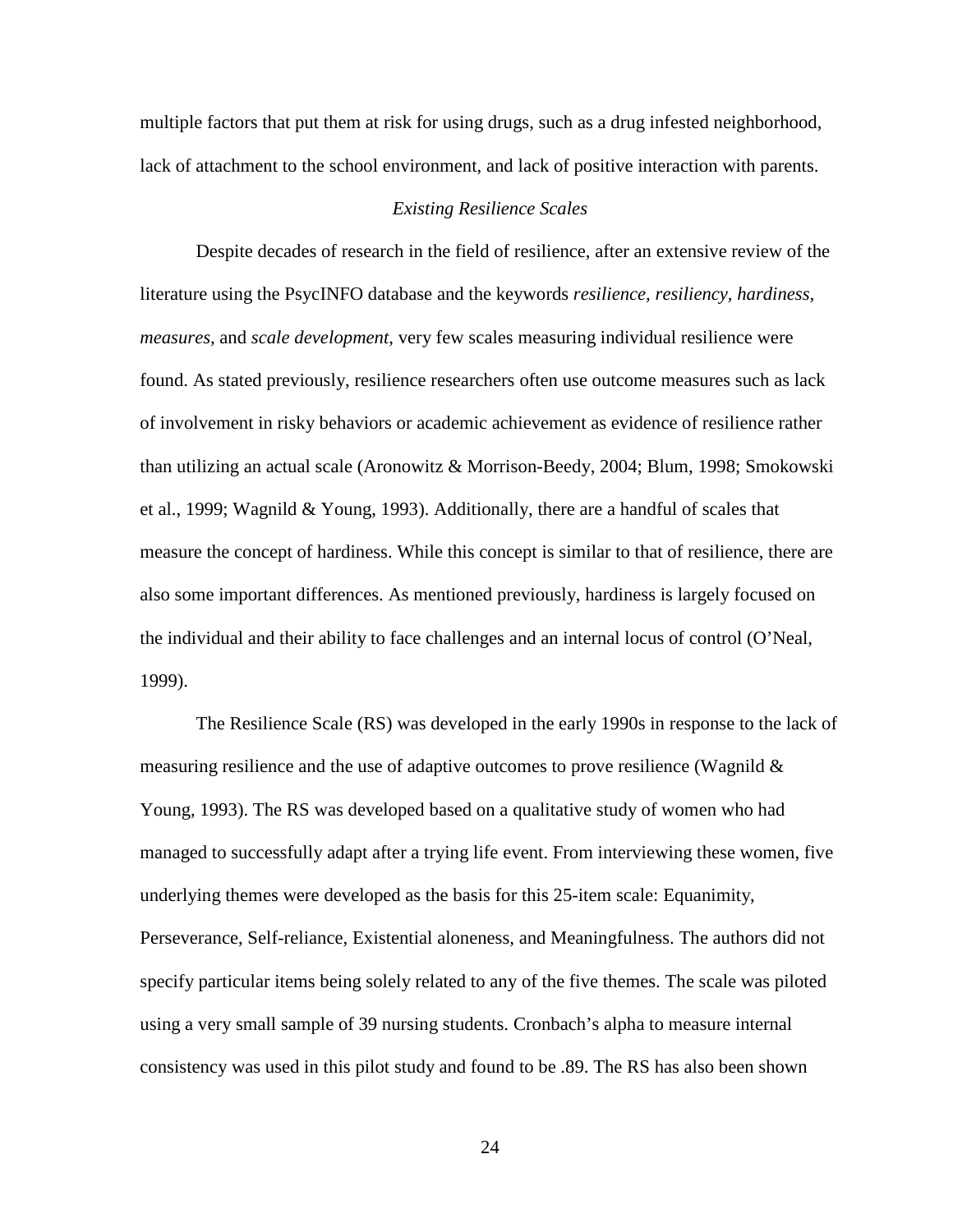useful with other populations including caregiver's of spouses with Alzheimer's disease, public housing residents, first-time mothers returning to work, postpartum and pregnant women, and graduate students. Statistics on internal consistency in these studies ranged from .76 to .90, which are satisfactory according to Wagnild and Young.

 Wagnild and Young (1993) completed a principle components factor analysis using a oblimin rotation to explore the structure of the RS with the sample of nursing students. The factor solution indicated one primary factor that explained a total of 38% of the overall variance. Factor loadings for the items ranged from .30 to .76 with 23 of the 25 items ranging from .45 to .76. Correlations between each factor score and the overall RS score was measured with Cronbach's alpha at .99.

After these smaller studies were completed, Wagnild and Young (1993) felt it necessary to use the RS in a larger setting to produce more evidence for the validity and reliability of the scale. This study focused on 1500 older adults in the Northwest region of the United States. With this larger sample, the scale continued to show reliability. Evidence for concurrent validity was also provided by significant correlations of the RS with measures of depression, health, life satisfaction, and morale, which have all been connected to resilience in the literature. More specifically, the RS was inversely correlated with depression  $(r=-.36)$ but positively correlated with measures of health, life satisfaction, and morale with Cronbach's alpha ranging from .40 to .67.

While these findings are promising, the RS also has some limitations. Despite some use with populations, such as first-time mothers and graduate students, it has been used mostly with women and older adults. This decreases the generalizability of this scale to other populations. It also mainly focuses on internal characteristics while resilience, as has been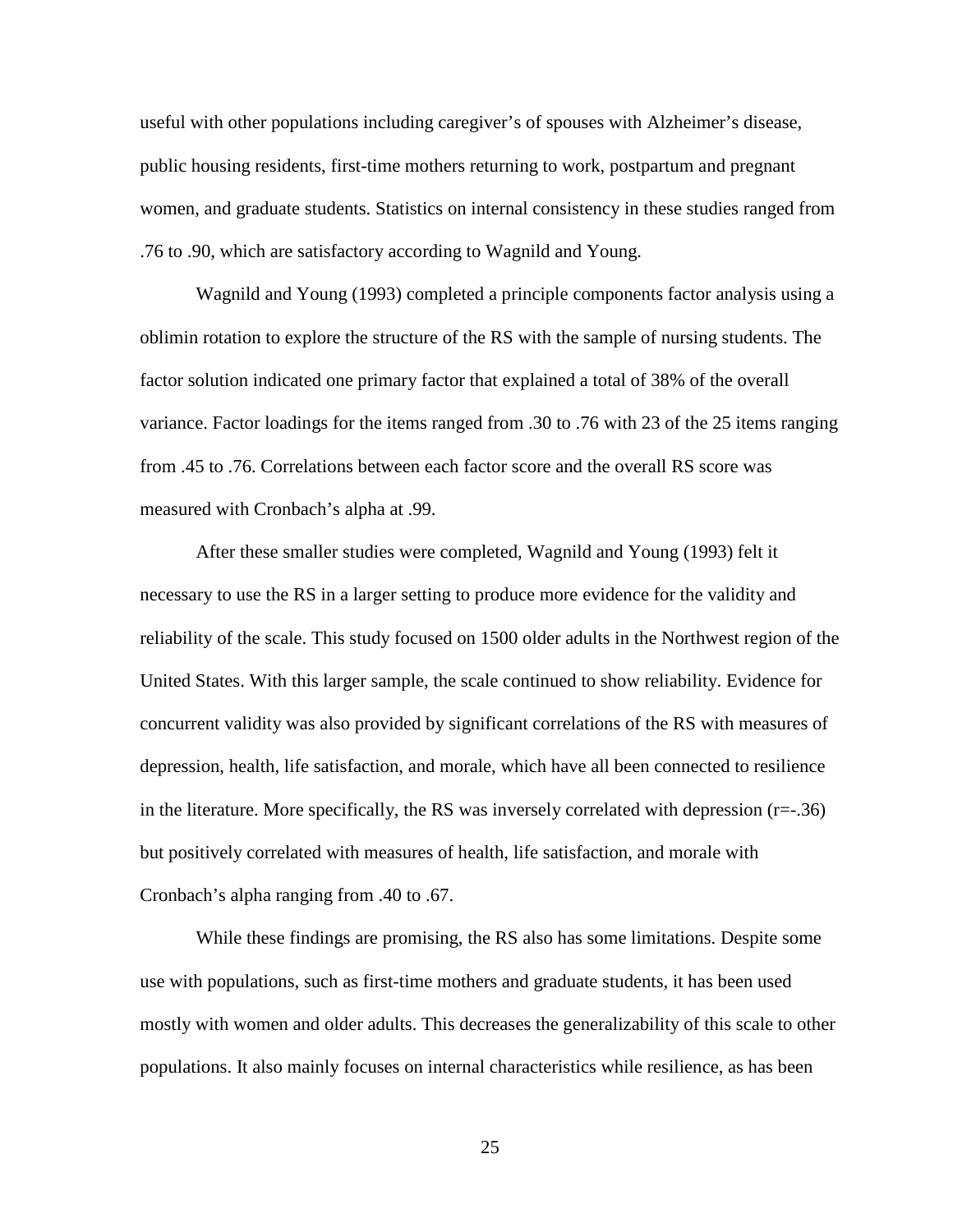shown in previous paragraphs, is also largely dependent on environmental factors. Concerning the proposed study, it is also not applicable to adolescents, or at least there is no evidence of this. It has not been used with this population and was devised based on interviews with undergraduates.

 Jew, Green, and Kroger (1999) also developed a scale to measure resilience. As with the Wagnild and Young (1993) scale, this scale was also mostly focused on internal characteristics of an individual. Therefore, the Jew et al.'s scale was focused mostly on internal factors rather than factors outside of the individual. It was described as focused on more of a cognitive theory of resilience that identified 12 skills and abilities used by resilient individuals to manage stressful events. These include rapid response to danger, precocious maturity, disassociation of affect, information seeking, seeking out and forming social relationships for survival, positive future anticipation, decisive risk-taking, believing one is loved, idealization of an aggressor's competence, ability to cognitively restructure painful events, altruism, and optimism/hope (O'Neal, 1999).

 An exploratory principle components analysis with a varimax rotation was completed to examine the factor structure of the Jew et al. (1999) scale. The authors selected a fourfactor solution as providing the most clarity and it explained 34% of the overall variance of the scale. A total of nine items were deleted from the scale because they detracted from overall internal consistency of the scale (Jew et al., 1999). Specific factor loadings and itemtotal correlations were not provided in the article discussing the development and validation of the scale.

The original authors of this 35-item measure completed four different studies in order to provide evidence for validity and reliability of the scale. Each of these studies used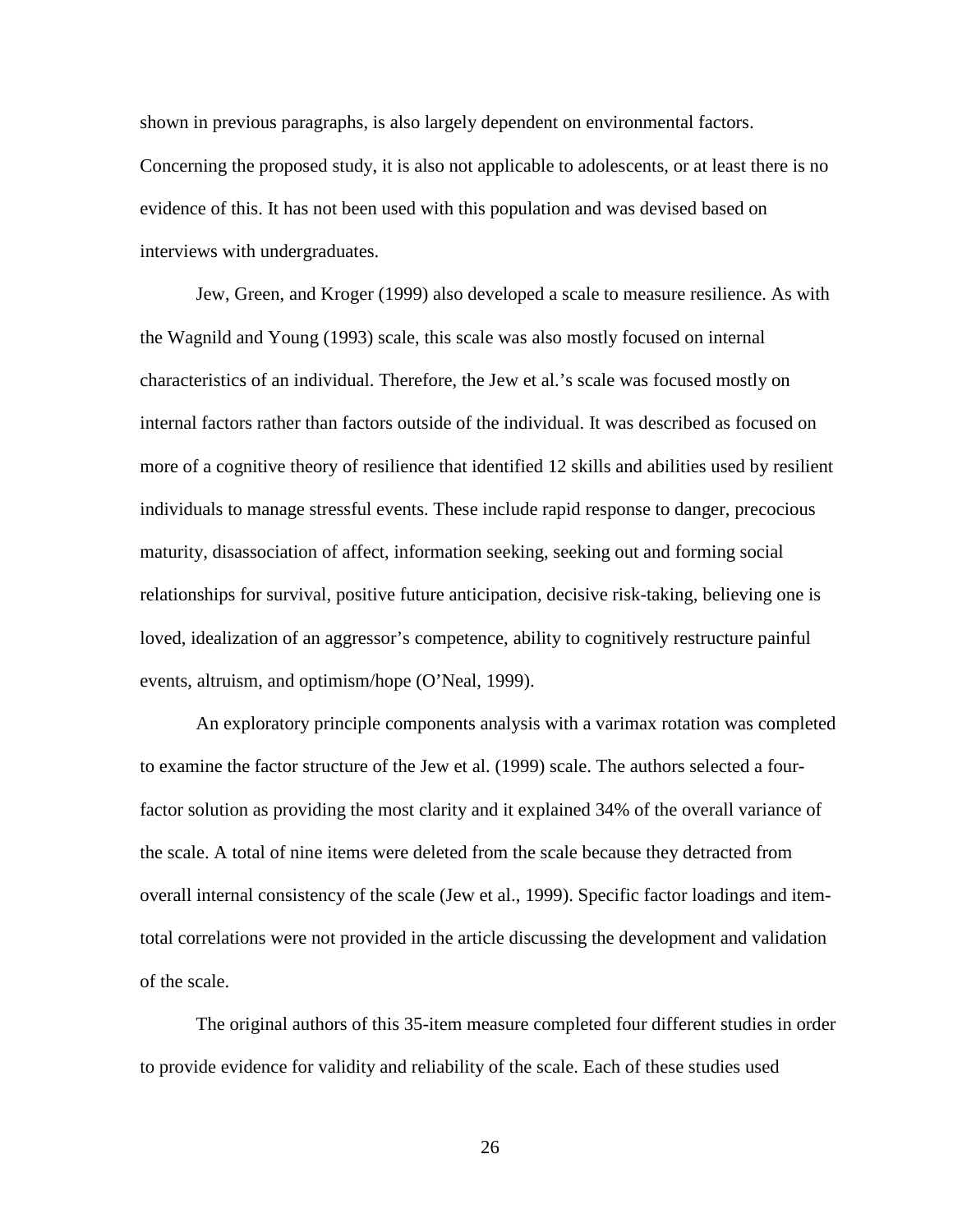adolescents as the norming population and included groups of  $9<sup>th</sup>$  grade students,  $7<sup>th</sup>$ -12<sup>th</sup> grade students, and adolescents hospitalized in a psychiatric treatment facility. Four subscales comprise this measure, including Optimism, Future Orientation, Belief in Others, and Independence. These subscales were found to have low to moderate significant correlations with measures of self-perception and internal locus of control with Cronbach's alpha ranging from .66 to .82. No relationship was found between any of the subscales and a measure of adaptive behavior (Jew et al., 1999), which could be considered a weakness, because resilience is often related to adaptive behaviors.

 Adequate internal consistency was shown in each of these studies. The measure was also found to be able to discriminate between the inpatient and outpatient populations as well as between at-risk and non-risk populations. This shows some usefulness with adolescent populations. However, the original samples used for validity evidence were from schools that were largely Caucasian and in the Western part of the United States. Mostly 9<sup>th-</sup>graders were used, and those of different grades were much smaller in sample size. Therefore, results may not generalize to the rest of the United States or students younger than  $7<sup>th</sup>$  grade. One strength of the proposed scale over the Jew et al. (1999) scale is the use of a broad sample. The proposed scale will also focus on external factors in an adolescent's life that contribute to resilience. However, Jew et al. does provide further support for the use of future orientation items, whereas, this support was not found very often in the previous literature review.

A third scale, the Connor-Davidson Resilience Scale (CD-RISC) was developed more recently than the previously discussed scales. This 25-item assessment was developed in response to the lack of a widely used resilience scale (Connor & Davidson, 2003). The authors also cited the fact that in a recent textbook of psychiatric measures, the American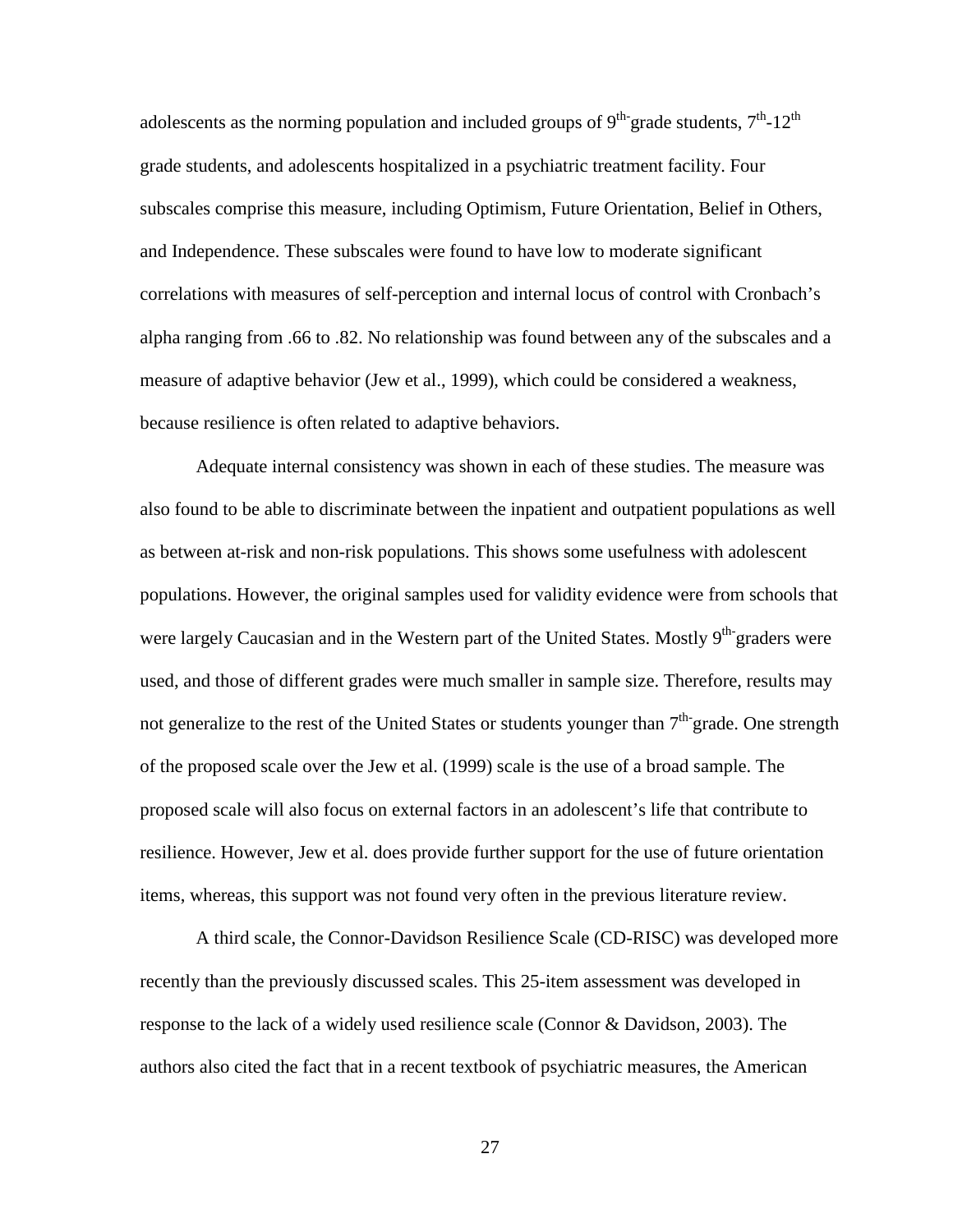Psychiatric Association did not list any measures of resilience. As with the previously discussed scales, this measure focuses, for the most part, on individual characteristics and all but ignores external assets or resources to which an individual has access. An exploratory factor analysis was completed using an orthomax rotation. Eigenvalues revealed fives underlying factors of the scale. Item total correlations ranged from .30 to .69.

In the sample used to standardize this assessment, a total of 827 participants were used that included both clinical and non-clinical populations. Internal consistency was found to be good in this norming sample with Cronbach's alpha at a value of .89. Test-retest reliability was also measured and found to be fairly high with a value of .87. Convergent and divergent validity were measured using both clinical and non-clinical participants. For the combined group, the CD-RISC was shown to be negatively correlated with measures of perceived stress and vulnerability to stress (Connor & Davidson, 2003). These findings indicate that higher levels of resilience, as measured by the CD-RISC, correspond with less perceived stress and less overall vulnerability to stress. Using the clinical sample, Connor and Davidson also found that the CD-RISC was positively correlated with the Kobasa hardiness measure. Hardiness is a construct similar to resilience, and this finding provides evidence of concurrent validity of CD-RISC scores. Evidence was also found supporting the idea that, as clinical improvements in an inpatient setting occur, scores on the CD-RISC increase.

According to Connor and Davidson (2003), the CD-RISC has higher internal consistency data than previous scales discussed, and also has shown that it is reliable over time. More than other scales discussed, it also shows evidence for both convergent and divergent validity. However, the CD-RISC focused on mostly Caucasian participants and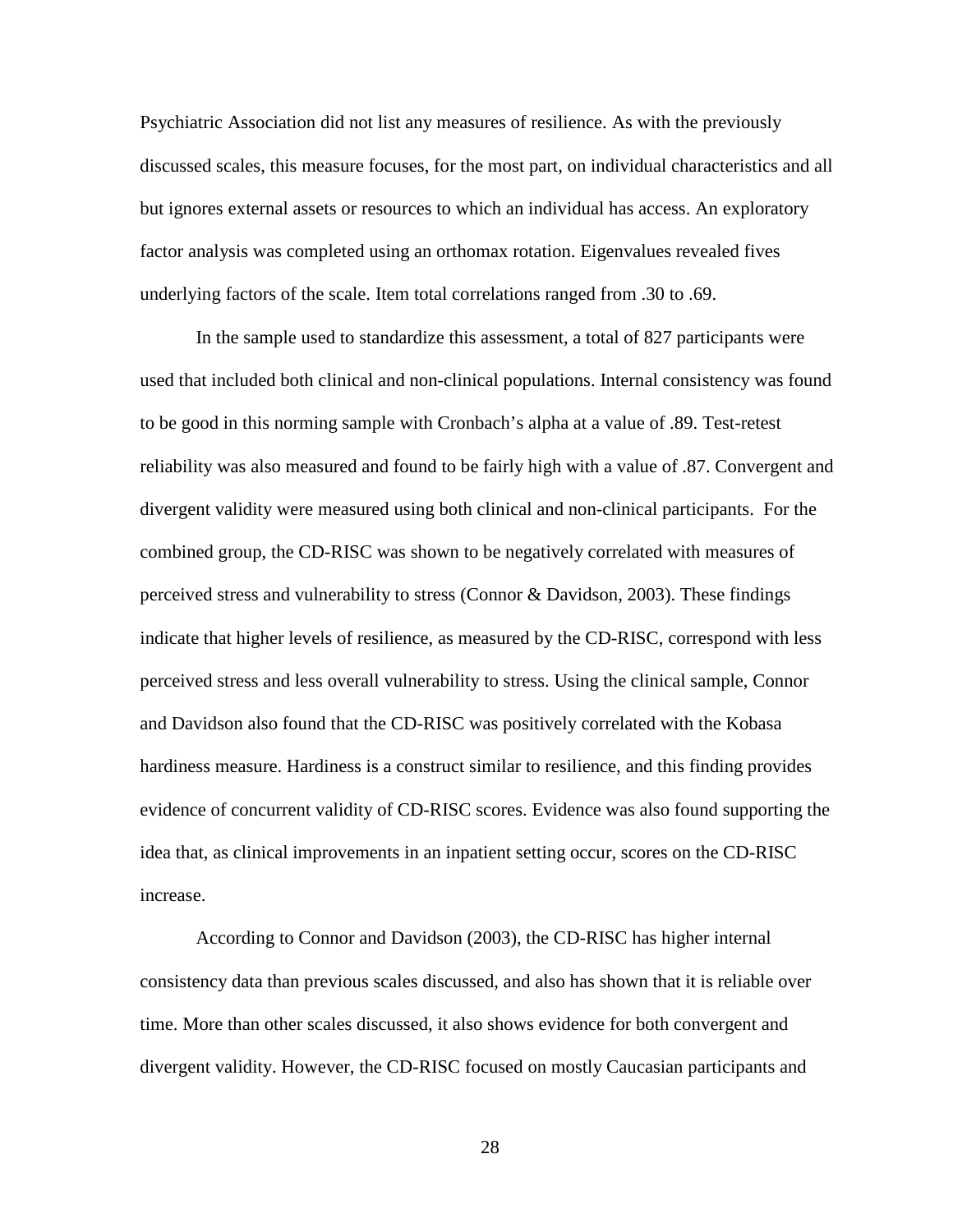disproportionate number of females to males. The norming sample also had a mean age of approximately 43 years old. The sample was also collected from the North Carolina area. These facts limit the generalizability of this particular scale.

## *Advantages of Structural Equation Modeling (SEM)*

Structural equation modeling, or SEM, and a few of its components will be used to complete the analyses for this study. SEM is made up of a set of related statistical procedures (Kline, 2005). There are a few characteristics of SEM that have led to my choice to use SEM for this project. To begin, SEM uses an a priori method. Therefore, hypotheses and models that go into using SEM must be based on prior research and/or a theory about how a model should work (Kline, 2005). This allows the researcher to run statistical analysis rather than multiple tests. Results apply to an entire model, or the big picture. This also increases the validity of the findings by increasing the power of the analysis.

Using a model rather than conducting multiple null hypothesis tests decreases the probability of Type I error, or the possibility of not finding significant results when they do, in fact, exist. Another strength is that SEM requires the testing of alternative models. This not only can serve to further strengthen the argument for a certain model, it can also rule out other similar models, which contributes more to theory than simple tests of significance. The final consideration for SEM is its ability to account for measurement error. Rather than providing one error term, as in regression, SEM partials error out as coming from different sources. This provides more validity and greater power for the data because we can see how much error is associated with each endogenous term.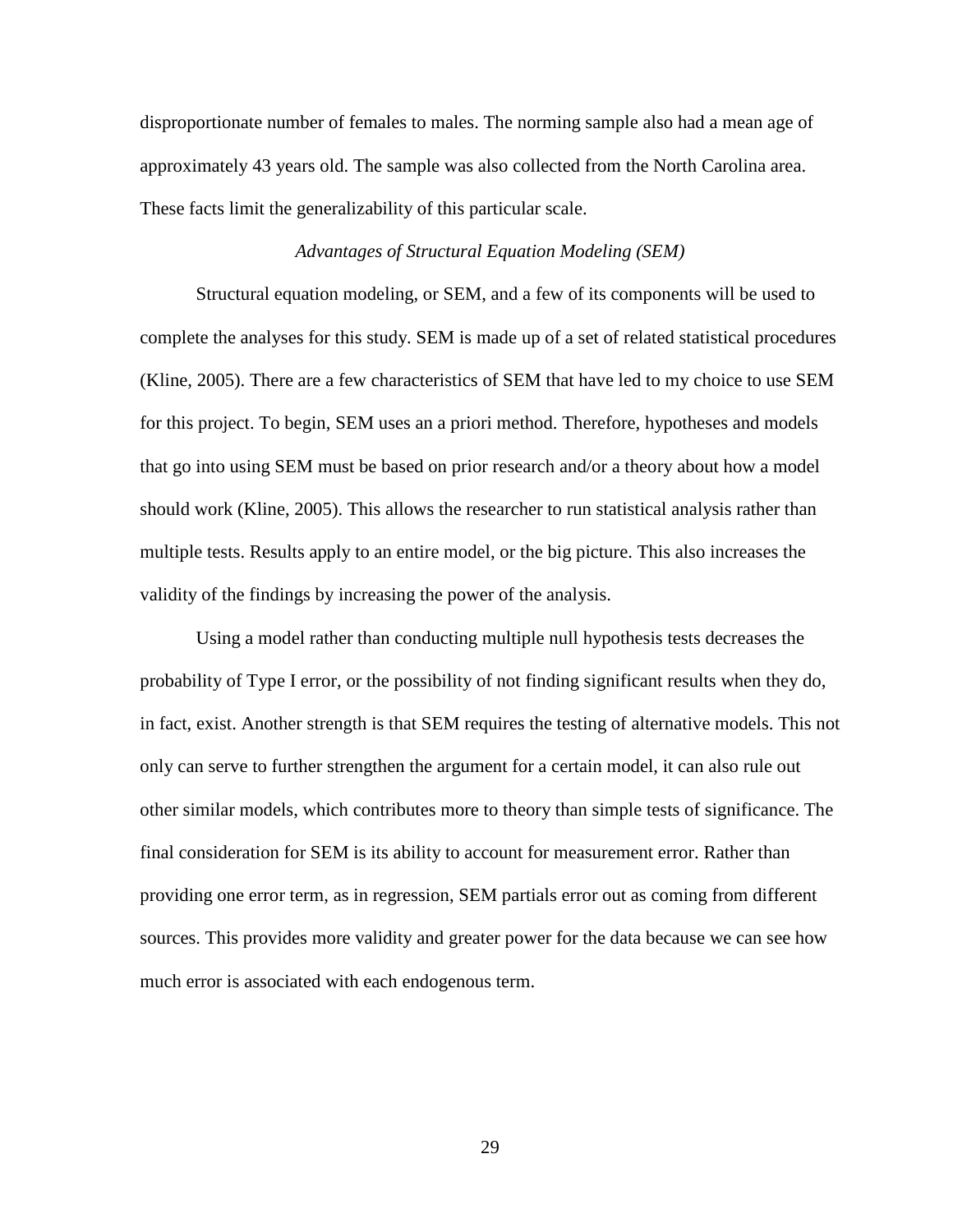#### *Statement of Purpose*

The goal of the present study is to develop and validate a model that will provide a framework for measuring resilience in adolescents. The National Longitudinal Survey of Youth (Add Health) database will be utilized to complete this study. Rather than continuing to study resilience using one or two item outcome measures, the development of this model will assist researchers in studying resilience as a focus on individual strengths and optimism. It will move away from the current trend of measuring resilience by looking at a lack of engagement in risky behaviors, to looking at resilience as a set of internal qualities and external protective factors. The present study will also examine the relationship between the proposed model of resilience, risk factors, and negative outcomes for individuals. The present study hopes to show that resilience acts as a buffer between risk factors and negative outcomes in adolescents. Additionally, very few models have been developed for the study of resilience and none specifically for research with adolescents. The present study will serve to fill this gap in the current resilience literature. The developed model can also be used in the future to develop more specific scales to measure resilience in adolescents as well as in other populations.

#### *Research Hypotheses*

- 1. A valid model of global resilience will have two dimensions of internal and external resilience.
- 2. Intelligence, intrinsic motivation, problem solving ability, self esteem, and personal goals will each be sub dimensions of an internal resilience dimension (see Figure 1).
- 3. School belonging, neighborhood belonging, relationships with parents and other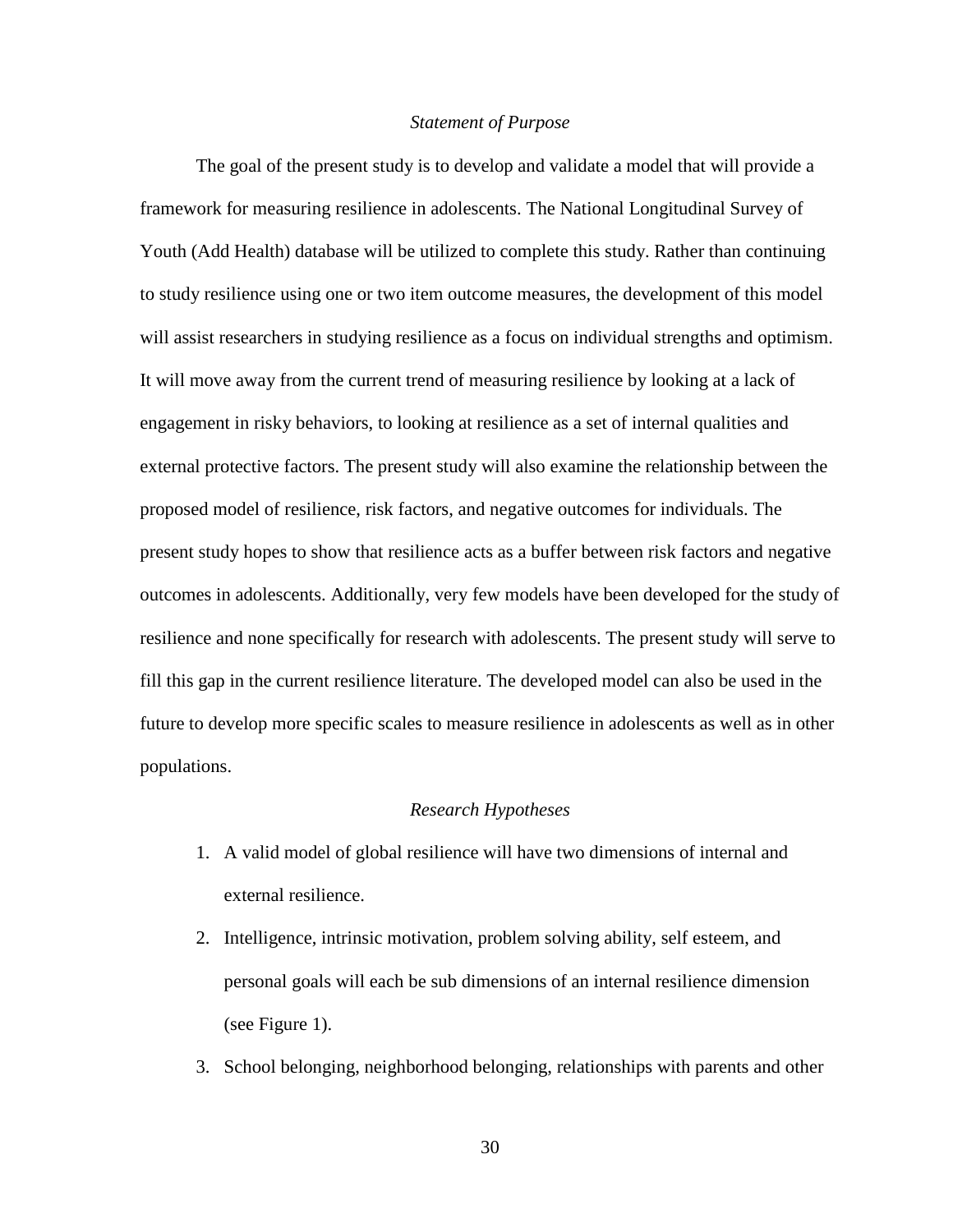family members, other supportive relationships, and religion will each be dimensions of an external resilience dimension. (see Figure 1).

- 4. Internal and external dimensions will be significantly related to one another.
- 5. The model of internal and external dimensions would be a better representation of resilience than alternative models (See Figures 2 & 3) including one alternative model with separate individual, family, and external dimensions and one alternative model with resilience as a single dimension
- 6. Results of the proposed model will be shown to be consistent across between Wave I and Wave II participants.
- 7. Results of the proposed model will be shown to be consistent across groups of both early (ages 12 to 14) and middle (ages 15 to 18) adolescence, ages of 12 and 14 (early adolescence) and 15-18 (middle adolescence) will be nonsignificant.

## *Research Questions*

- 1. Is there evidence for a model with a global dimension of resilience with two sub dimensions of internal and external resilience?
- 2. Will resilience items and questions regarding potential negative outcomes experienced by participants after controlling for pre-existing factors including ethnicity, disability status, marital status of parents, etc (See Figure 4 on page 35) be significantly related?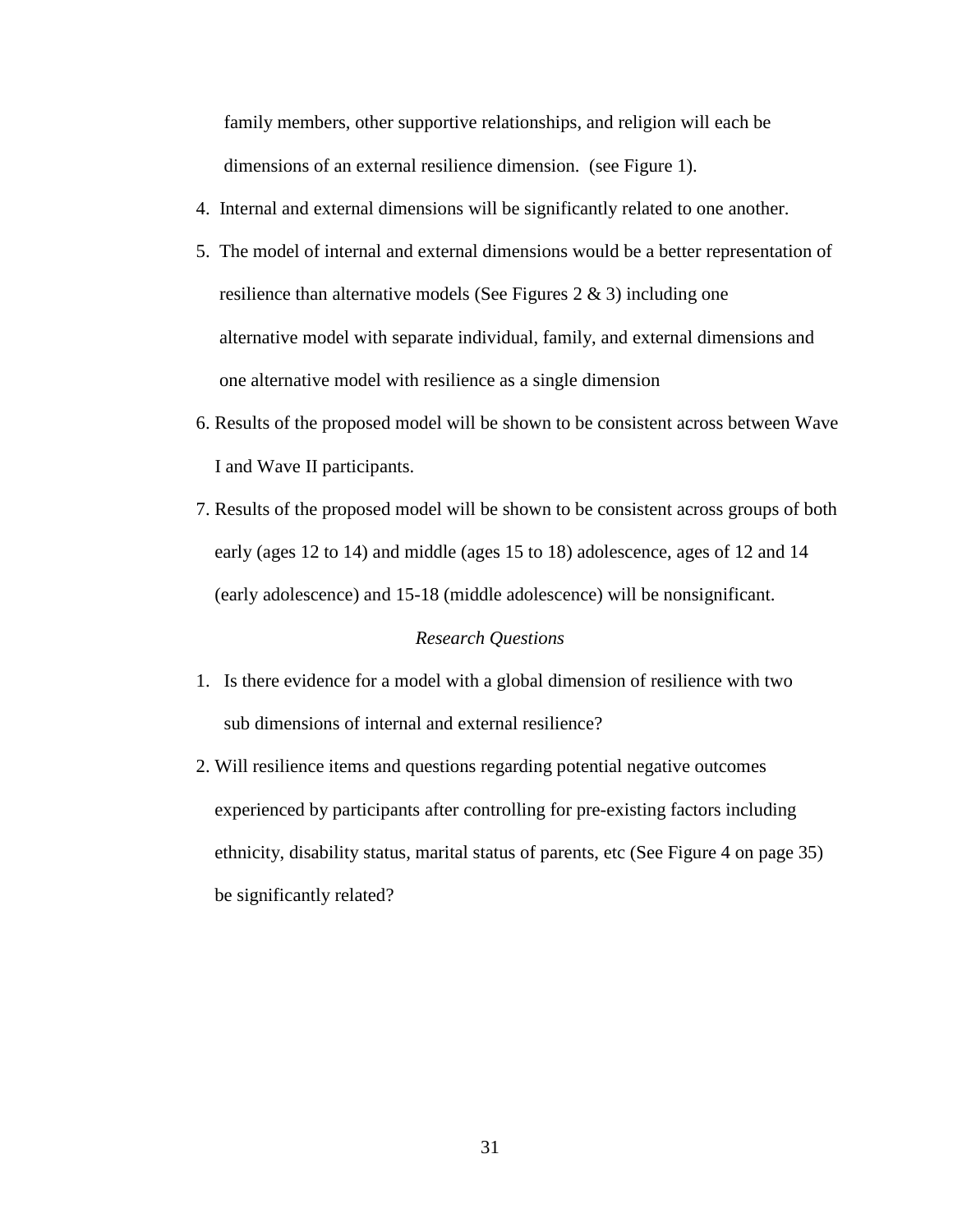



**Figure 1. Internal and External Sub Dimensions**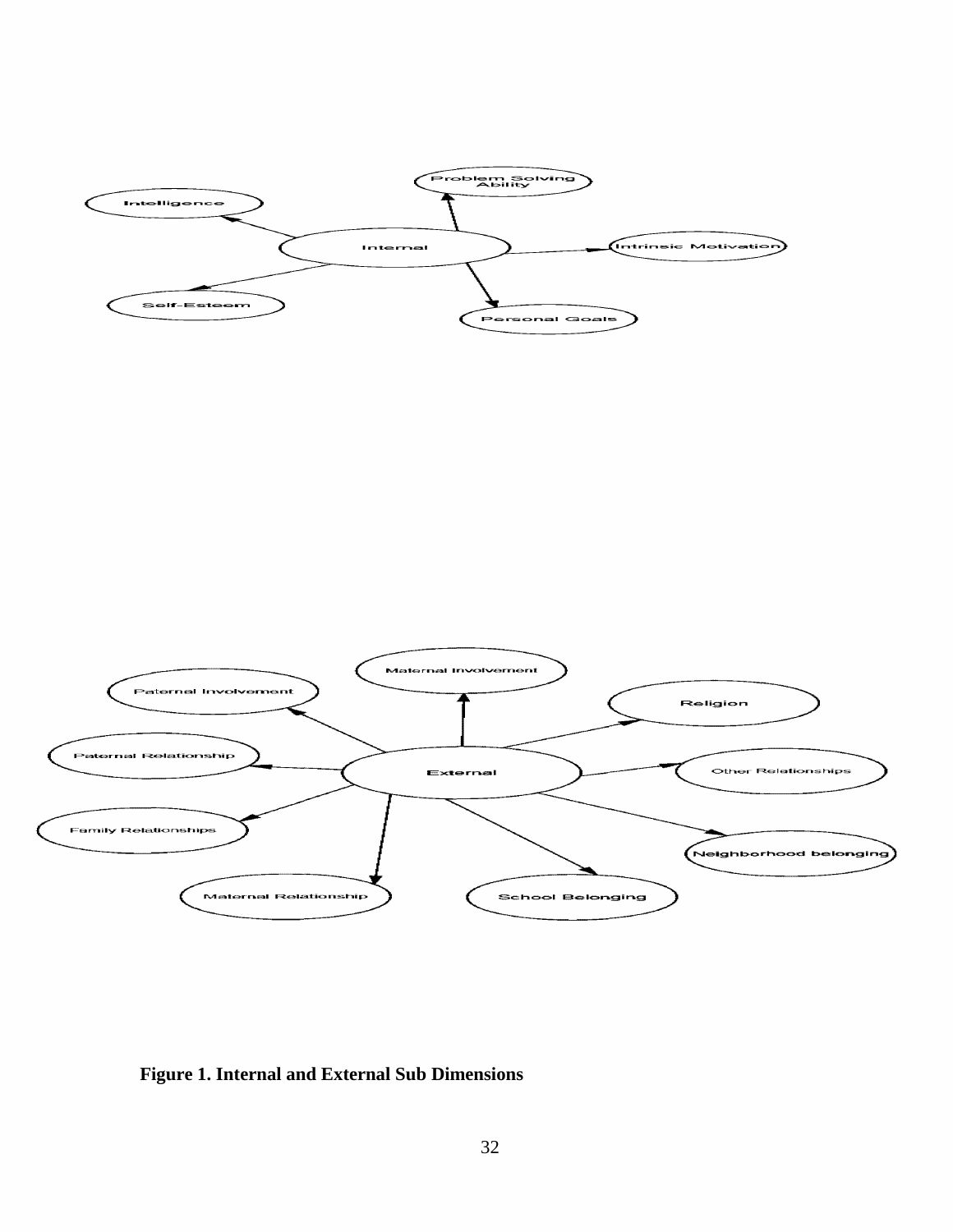

**Figure 2. Alternative Family Sub Dimension** 



**Figure 3. Alternative Single Sub Dimension model**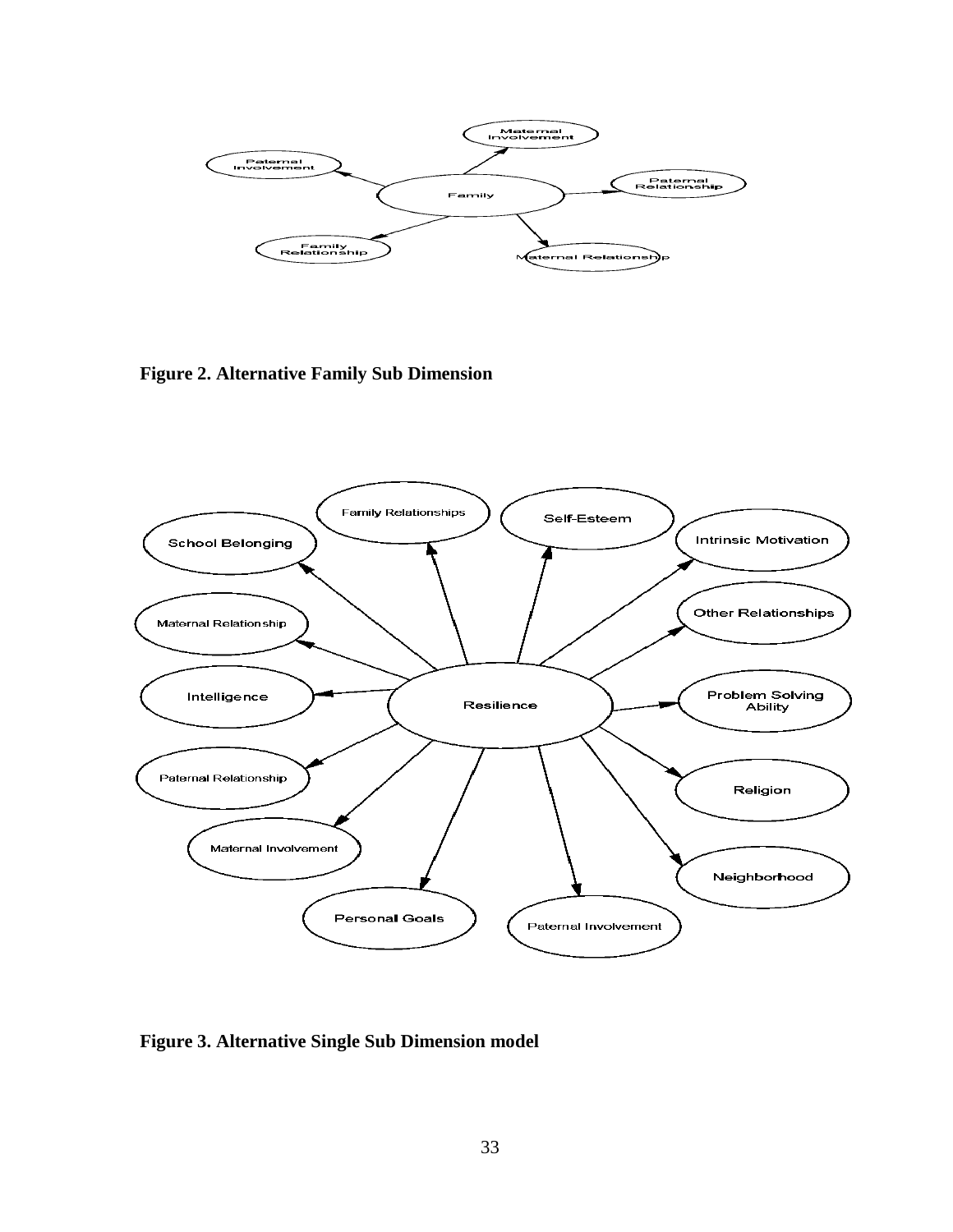

**Figure 4. Risk Factors and Negative Outcomes (\*Items asked of participants' parent)**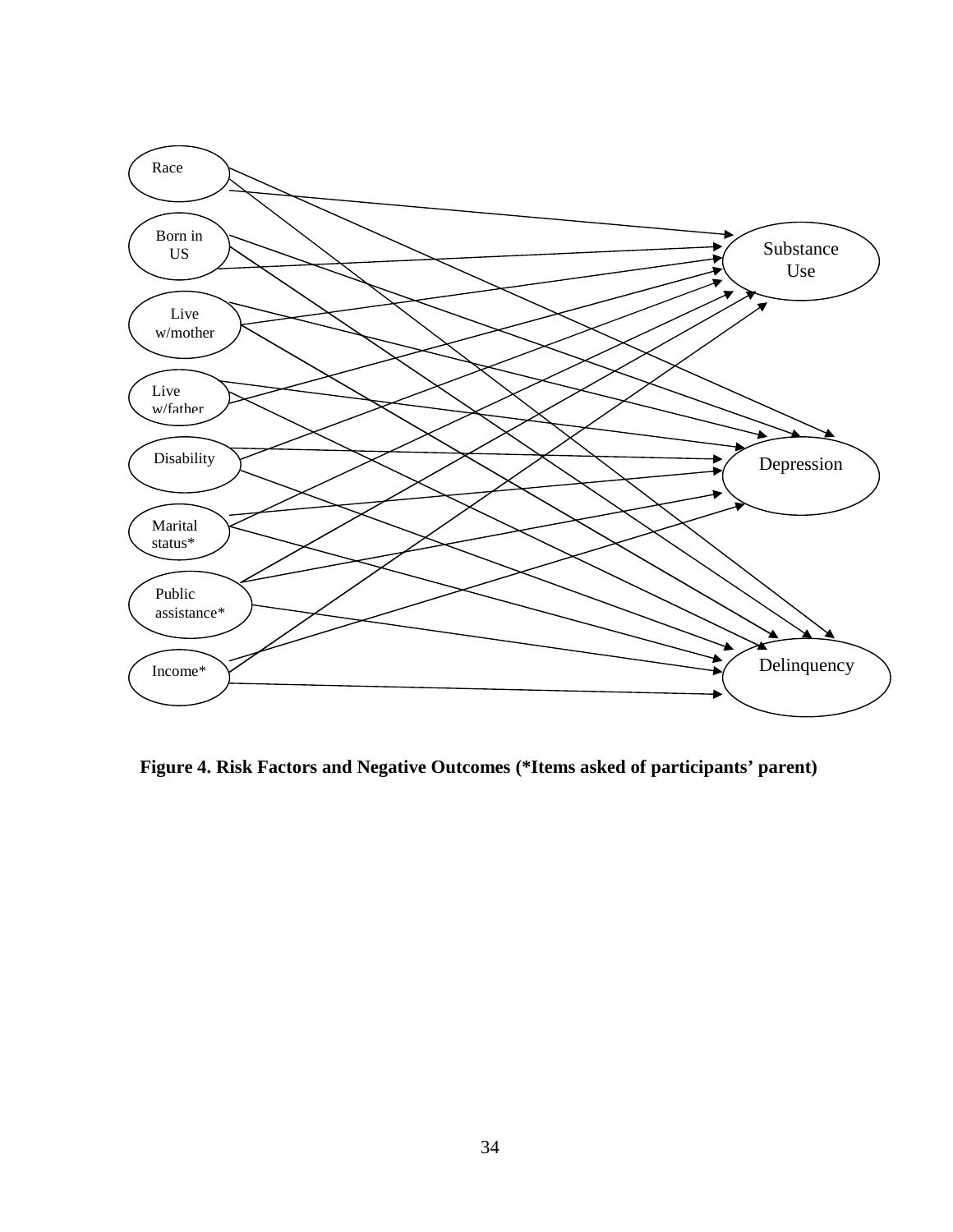#### CHAPTER 3

#### **METHODS**

## *Data Set*

 Participant data was gathered from the Add Health data set. This study was to specifically look at information gathered from Waves I and II of data collection. Furthermore, only participant information from the public-use data set were to be used. The Add Health data has been collected longitudinally over a period of 24 years (Harris et al., 2009). The first wave of data collection occurred in the 1994-95 school year when participants were in Grades 7-12. Data for Wave II were collected in 1996, with a period from approximately six months to two years between when participants in Wave I were interviewed again in Wave II.

A random, stratified sample of all of the high schools in the United States was chosen from which to collect data. Schools were eligible if they included an  $11<sup>th</sup>$  grade and if they had a minimum of 30 students. The schools were stratified based on various criteria including urbanicity, school size, region of the country, school type, grade span, type of curriculum used, percentage of Caucasian students and percentage of African American students. Eventually, 80 high schools were chosen that were thought to be nationally representative.

Over 90,000 participants from the 80 selected schools completed the in-school questionnaire. In addition to the adolescent participants who were surveyed, Add Health researchers also gathered data from peers, teachers, parents, siblings, friends, school administrators and romantic partners. School administrators provided information about their respective school districts. All of this data was gathered by paper and pencil questionnaires.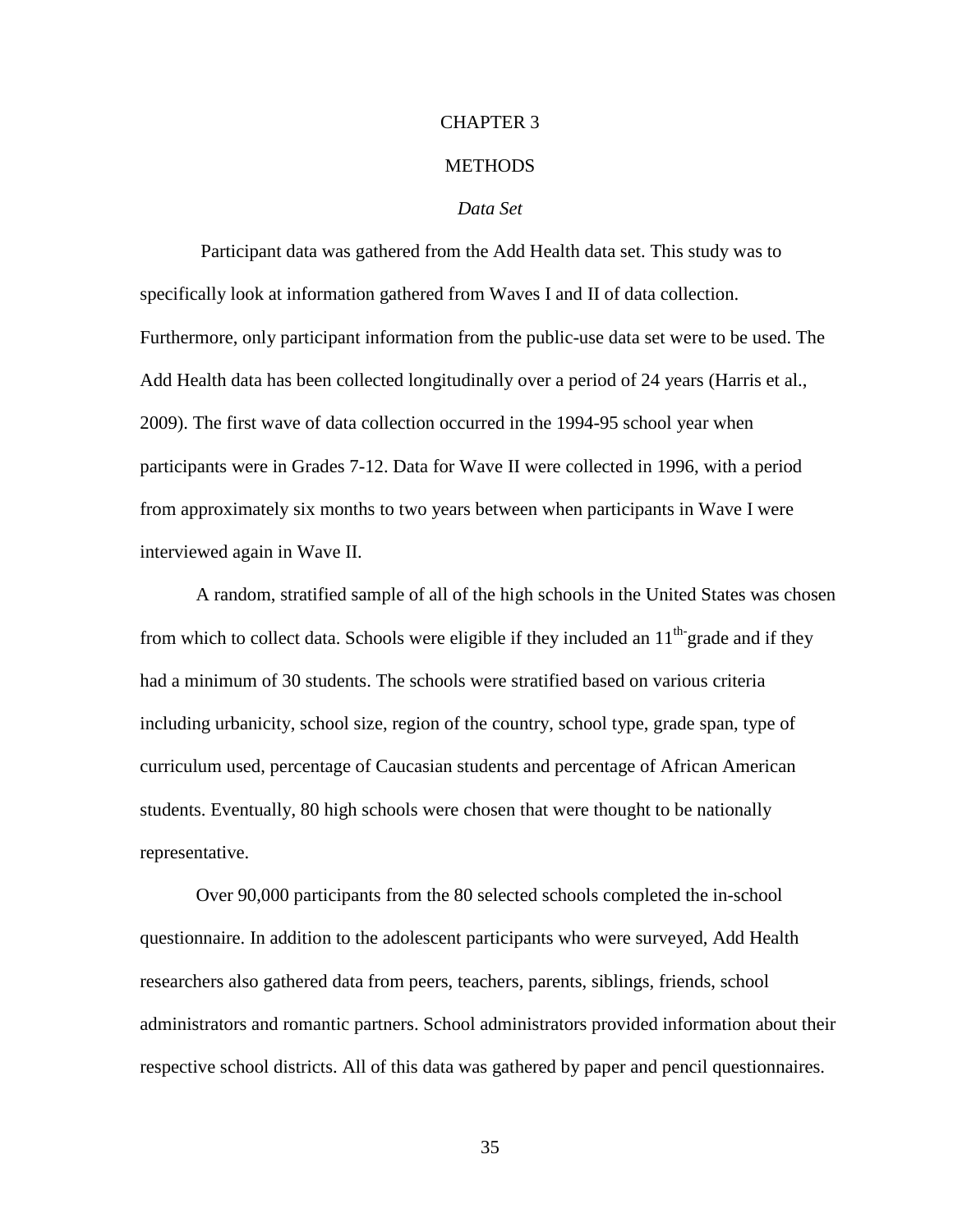Existing databases concerning respondents' communities were merged with the Add Health database in order to provide information on poverty, income, and unemployment levels as well as information on utilization of healthy services, crime rates, church membership, and social programs and policies.

 From the group that completed in-school questionnaires, a core group of participants from each high school was randomly chosen for in-home interviews. This group included over 27,000 participants. Various researchers interviewed each of the participants using a standardized, quantitative interview. Throughout the interview, when participants were providing answers with more sensitive or personal information, responses were recorded by participants into a computer. This methodology served to limit social desirability effects on participant responses. Some individuals who were interviewed were those who came from a selected "oversample". These included groups such as disabled students, adolescents with a twin, Puerto Rican students, and many others. This oversample group also included saturated schools in which all of the adolescents from certain schools were chosen to participate in the in-home interview. One-half of this core sample was chosen at random to make up the public-use data set. There is a potential for this study to have over 6500 participants utilizing this portion of the data set. More information on data collection procedures and participants from the Add Health data set can be gathered from the Add Health website if desired (Harris et al., 2009).

## *Analytic Strategy*

To address the first through the fourth hypotheses of the study, as well as the first research question, a type of structural equation modeling (SEM) called confirmatory factor analysis (CFA) was to be utilized. CFA is often used to find the measurement model when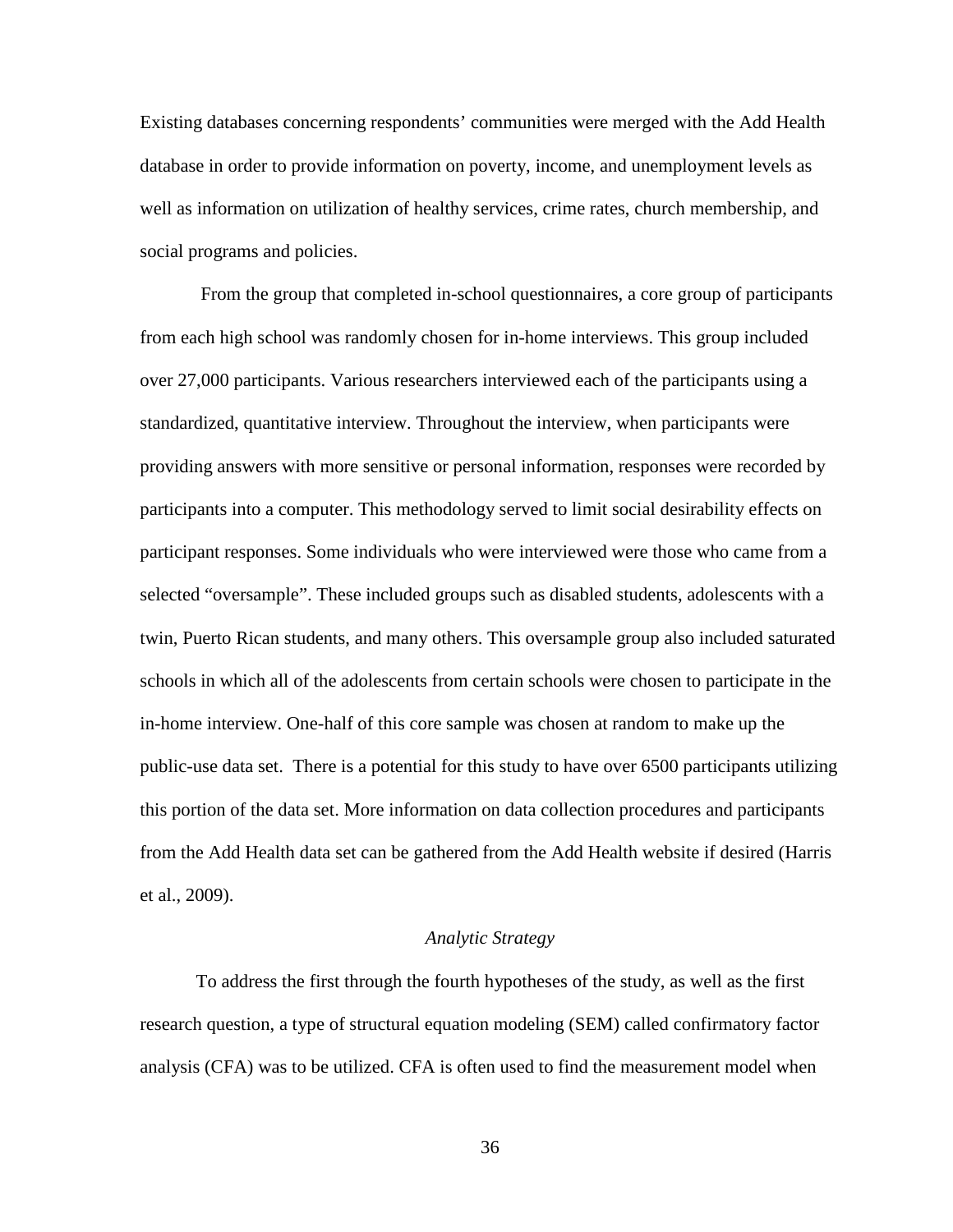running SEM. It is used to examine specific models rather than exploring all relationships between given constructs (Kline, 2005). It is based on previous knowledge about theoretical models. A sample size of over 300 is recommended when running a structural equation model, which will be utilized in this study, to ensure stability of the analysis (Kline, 2005). Tabachnick and Fidell (2007) provide the guideline that 1000 participants is considered an excellent sample size. The use of the Add Health data set follows these suggested guidelines because of the very high number of 13,000 adolescents involved in the study. To address the fifth hypothesis, the same process was completed but with the alternative SEM models. In order to determine which model was the better fit, a chi-square difference test was conducted between the original model and the alternative models of family, internal and external as components of resilience and resilience as a single factor model.

With this particular data set, responses are ordered and categorical in nature, and it is expected that responses will be highly skewed. To avoid bias in the results of analysis of non-normal distributions, Kline (2005) suggests asymptotic distribution free (ADF) estimation as an option for analyzing these types of data. This method does not assume multivariate normality. However, for this type of analysis, much larger sample sizes are necessary. Kline (2005) recommends sample sizes ranging from 200-500 when using ADF estimation. Use of the formula  $1.5(p+q)(p+q+1)$ , where p is the number of observed exogenous variables and q is the number of observed endogenous variables, is suggested as a more specific method to determine necessary sample size when using ADF (Finney  $\&$ DiStefano, 2006). With the scale of interest in this study containing 50 items, each being an observed endogenous variable, the necessary sample size would be 3825.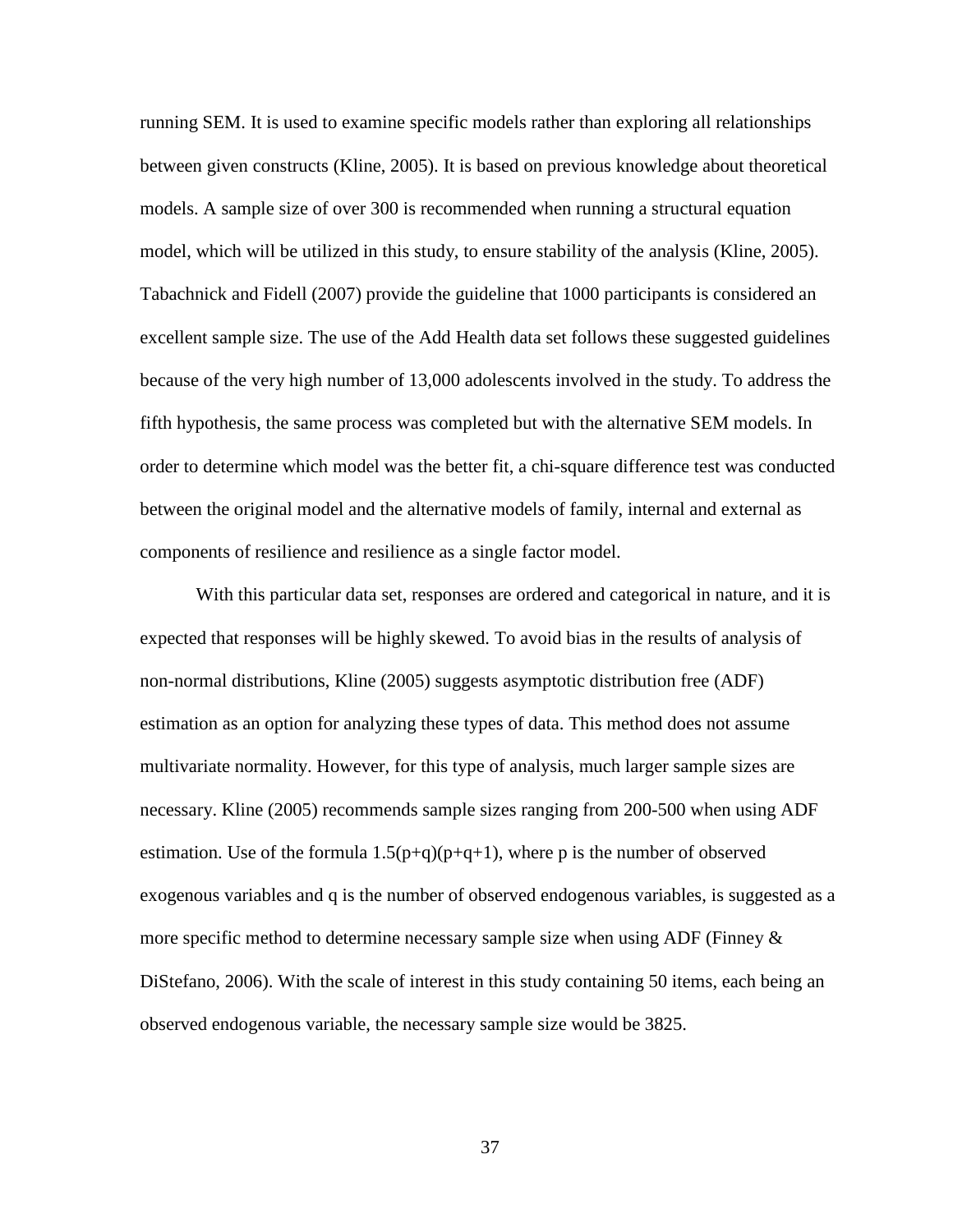Cudeck, Du Toit, and Sörbom (2001) suggest that sample size when using ADF should also be based on the kurtosis of the variables. For instance, with kurtosis ranging from –1.00 to 0.00, there should be 50 participants per scale item (Cudeck et al.), and as kurtosis increases, so does the suggested sample size. The use of ADF estimation in this study and the large number of participants needed provide further support for the use of the Add Health data set because of its large pool of participants.

To help validate the effectiveness and accuracy of this model, and to address the sixth hypothesis, analyses with both Waves I and II was to be used to provide data regarding testretest reliability and measurement invariance. Using correlational statistics, *r* for overall resilience scale scores would be compared across both waves of data collection. In order to help determine the reliability of the measure over time, it was expected that these correlations would be significantly related ( $r \geq 0.70$ ). This would provide further evidence for the reliability of the overall model.

In order to address the seventh hypothesis, participants were to be divided into two groups representing early and middle adolescence. Early adolescence ranged from 12-14 years old and middle adolescence ranged from 15-18 years old. These two age groups were to be compared to demonstrate that the proposed model is applicable to all adolescents, despite developmental level as well as examine potential measurement invariance. A chisquare difference test was to be completed to compare the models and a nonsignificant difference was predicted. This would provide evidence for the model fitting equally well for both early and middle adolescents.

In addition, questions regarding risk factors in each participant's life were to be used to provide criterion validity for the resilience model scores. This would address the second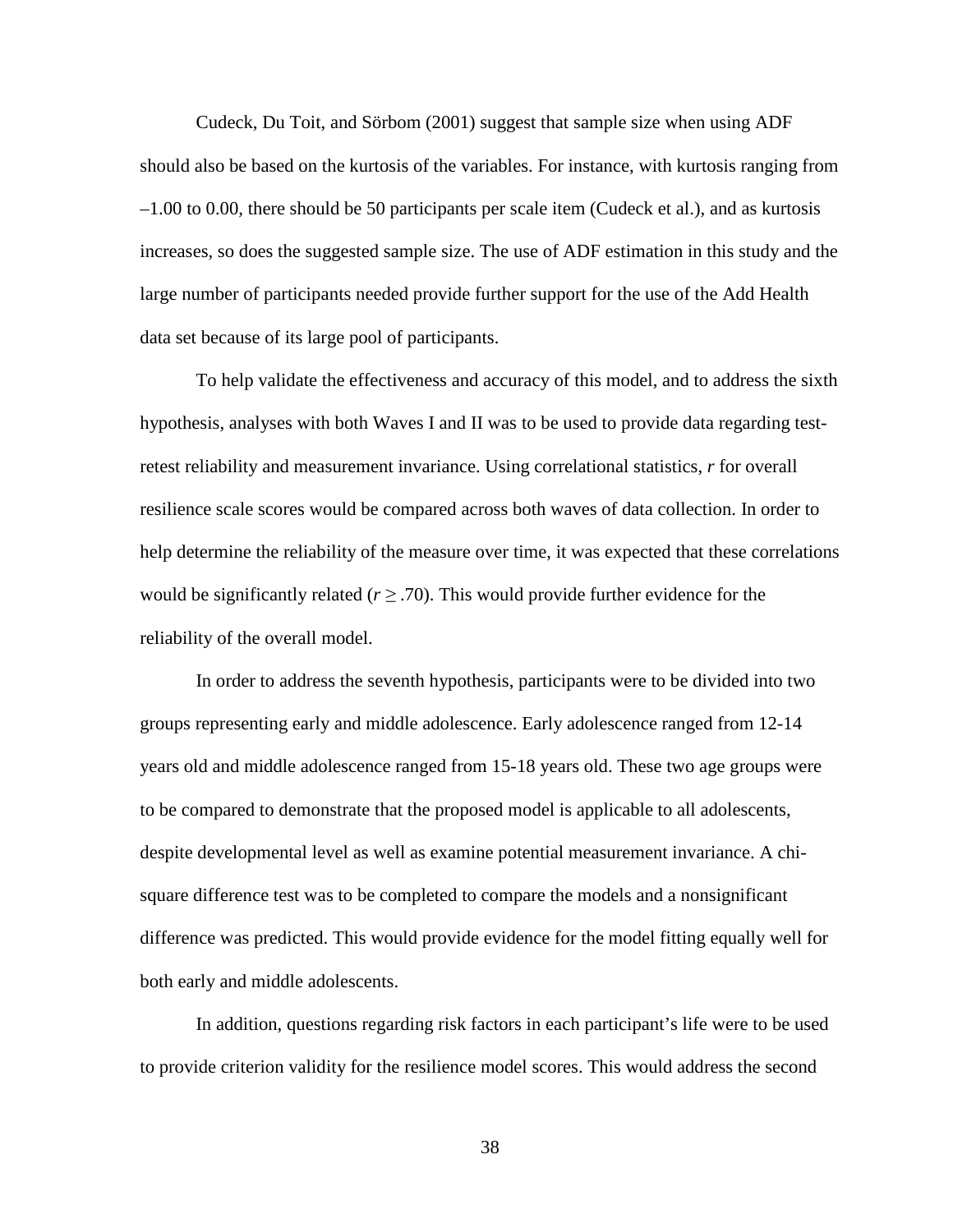research question of the study. This type of validity was measured by using multiple regression analyses and controlling for the covariates described in Appendix C. Regression was to be used because of its ability to predict the relationship between variables (Tabachnick & Fidell, 2001). Regression using covariates in the analysis would show how resilience predicts various outcome items after controlling for various risk factors. Evidence for validity would be shown if resilience is significantly and inversely related to the outcome measures described in Appendix B. In other words, if a participant was to score highly on the resilience model, it would be expected they would answer they had not engaged in any of the behaviors described by the risk factor items. These risk factor items are discussed in more detail below.

### *Data Cleaning*

A missing values analysis (MVA) was to be conducted to determine if data was missing at random (MAR) or completely missing at random (MCAR). The MVA would provide information as to whether data deletion or imputation should occur. If MAR or MCAR conditions were met, participants with missing data did not have to be deleted from the data set and the areas of missing data could be supplied by imputation methods. However, if missing data was found to be more systematic, then these cases would need to be further studied to determine potential reasons for missing data, as well as if these patterns warrant that the cases be deleted from the data set.

It should be noted there were a few items on the proposed measure that were measured by a single indicator (see Appendix A). This poses a technical challenge when analyzing any type of SEM model. In order to better estimate the potential measurement error that exists with this type of indicator, one could make an a priori estimate of the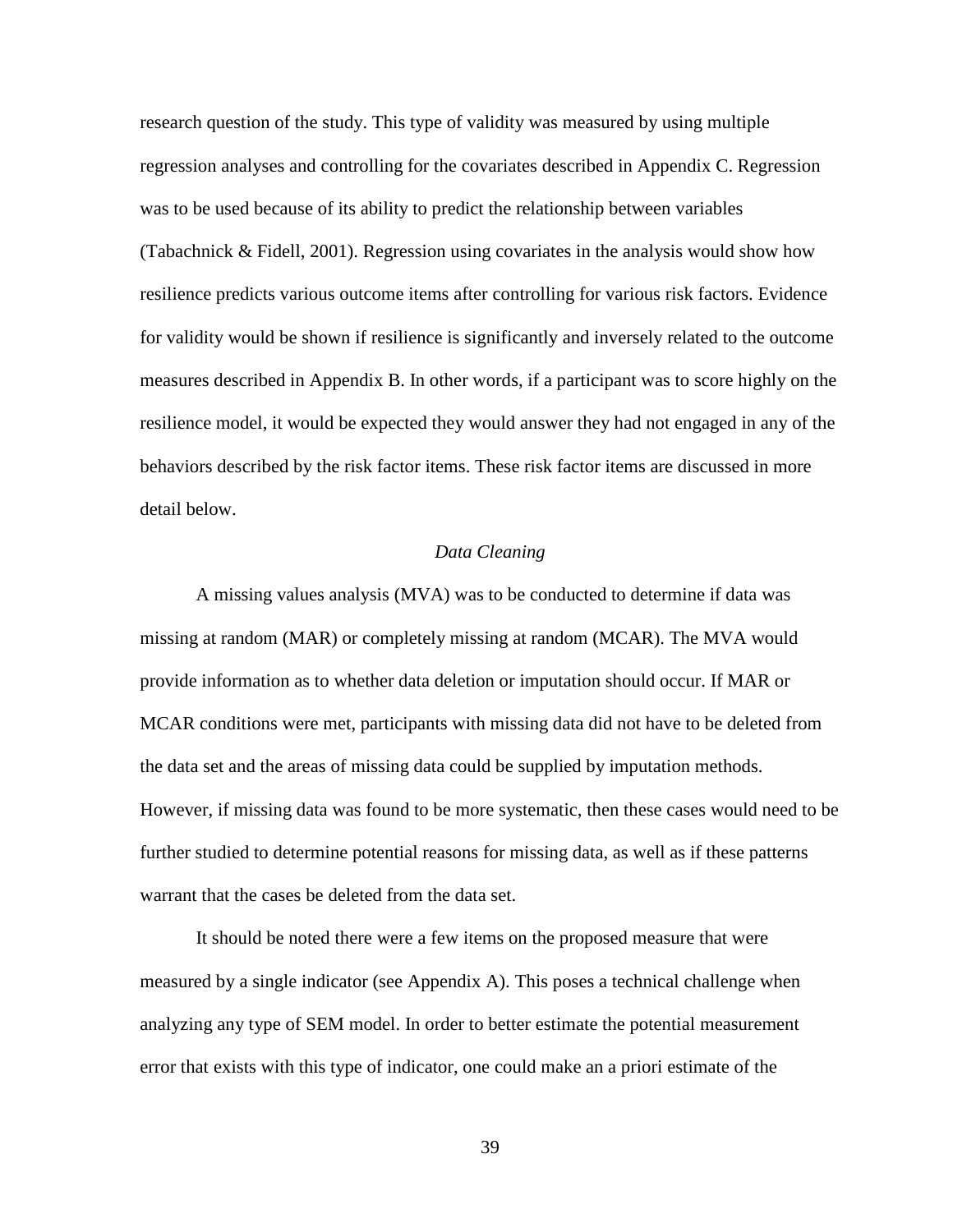proportion of variance explained that is due to measurement error (Kline, 2005). Rather than setting up the error term as a free parameter and allowing the computer program to make the measurement, this type of estimation controlled for potential identification problems with the model. This type of estimate was completed in this study for the single factor indicator measuring the Intelligence and Intrinsic Motivation items in this model. Given that these two items were not used in previous studies using the Add Health data, *a priori* estimation based on previous research was difficult. However, both Kline and Bedeian, Day, and Kelloway (1997) use .20 as a starting point for these types of estimations and it was used in this study as well.

## *Model Item Selection*

Item selection from the Add Health data set was based on an extensive literature review of resilience research and the internal and external factors that contribute to the resilience of an individual. Furthermore, additional evidence for the use of many of the model items was found in articles that have been published using the Add Health participants. Model items were divided into 14 separate categories including: school belonging, neighborhood belonging, intelligence, intrinsic motivation, problem solving, selfesteem, paternal involvement, maternal involvement, paternal relationship, maternal relationship, family relationships, other supportive relationships, religion/spirituality, and personal goals. There are a total of 50 items, with 14 items addressing the internal factors component and the remaining 36 items addressing external factors.

As described in the literature review, many of these concepts have been supported as a component of resilience in previous research. See Appendix A for a complete list of items and citations supporting their use. Items that have not been previously used by Add Health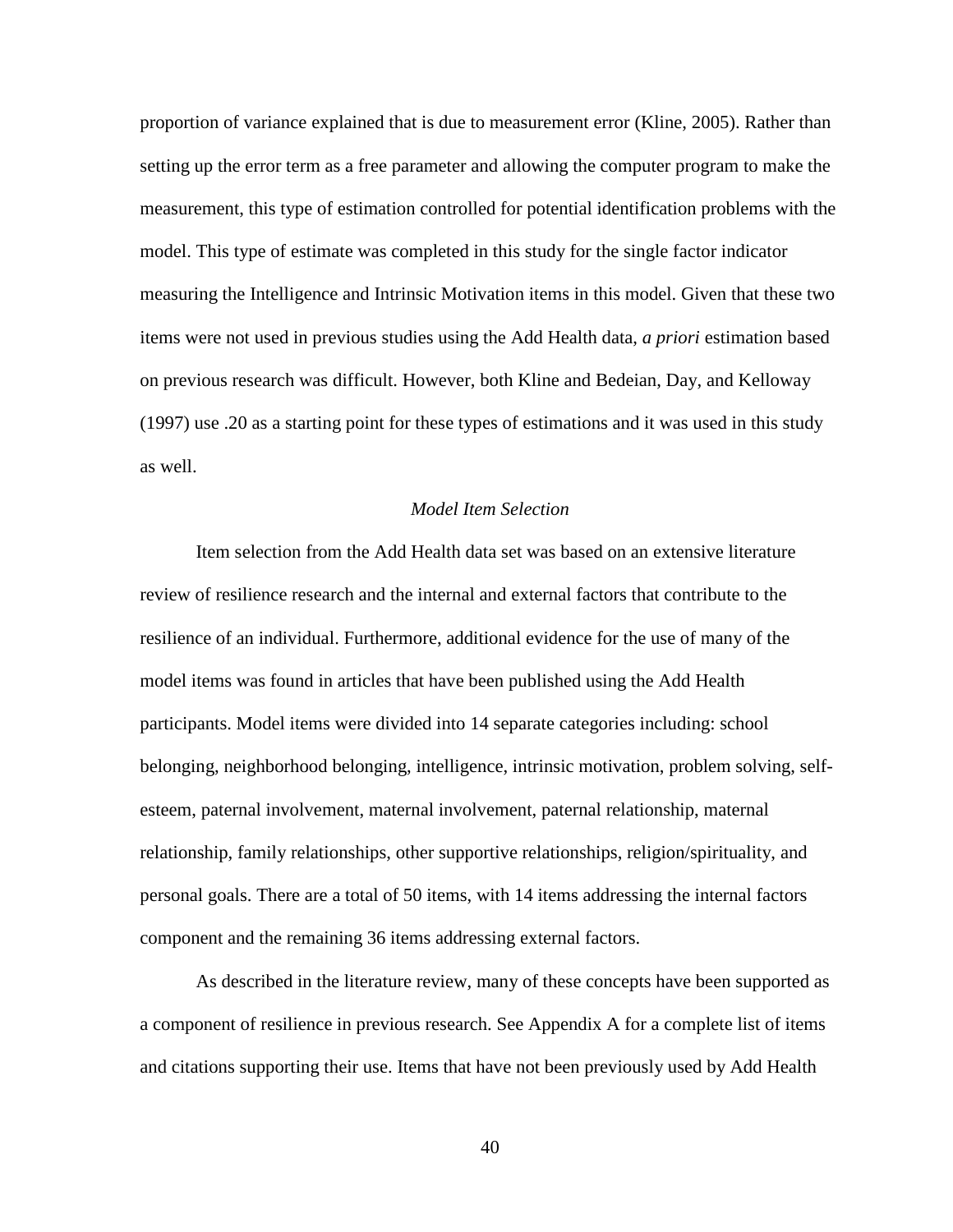researchers are described in detail below (other items that have been previously used in research have relevant citations in Appendix A). After these items were chosen, the scoring of some of the items was re-ordered. This was done so a higher score on the Likert scale of each item would contribute to a higher overall resilience score on the entire measure.

In the current model, there were four neighborhood belonging items. A sense of belonging is a very important piece of resilience in individuals. Therefore, this further measurement of belonging, in addition to school belonging, was added to the measure. In addition, Benson, Galbraith, and Espeland (1998) implied that a caring neighborhood was an important external asset for successful adolescent development. Furthermore, neighborhoods with higher crime rates and levels of peer pressure to engage in risky behaviors have been linked with lower levels of resilience in adolescents (Marsiglia et al., 2002).

Two items from the Add Health dataset were used to assess participants' intelligence. The first was the participant's score on an adapted version of the Peabody Picture Vocabulary Test (PPVT). This test provided a score regarding one's receptive vocabulary skills and had a mean score of 100 with a standard deviation of 15. It has been found to positively correlate with other intelligence tests such as the Wechsler Intelligence Scale for Children-3rd Edition (Slate, Jones, Graham, & Bower, 1994). According to Jaccard, Dodge, and Guilamo-Ramos (2005), this version of the PPVT is approximately half the length of the original measure. Correlation between the original and the adapted measure was .96. It was also reported that the PPVT correlated other intelligence measures such as the Wechsler Intelligence Scale for Children and the Stanford-Binet Intelligence Test (r = .64 and .62 respectively) (Jaccard et al., 2005). The second item was the following question: "Compared to other people your age, how intelligent are you?"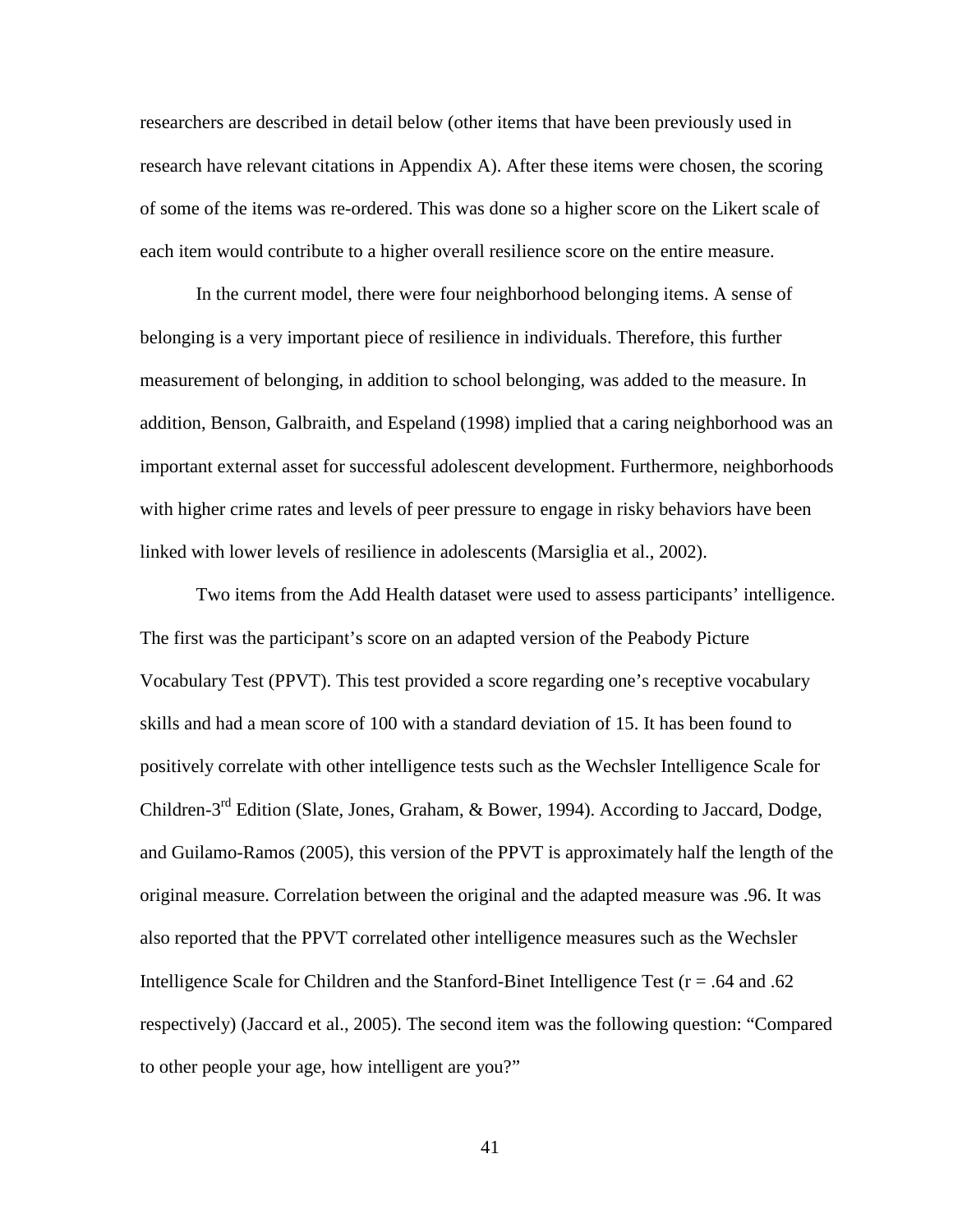Intrinsic motivation was also assessed using one item: When you get what you want, it's usually because you worked hard for it. As with the neighborhood belonging items, these were also not used in other studies using the Add Health dataset. However, previous research has discussed the importance of these factors in the resilience of an individual including indepth literature reviews of resilience by Smith and Carlson (1997) and Smokowski et al. (1999). Studies by Everall et al., 2006 and Bender et al. (2007) also found both intrinsic motivation and intelligence to be a part of the internal characteristics that lead to resilience in an individual. Problem solving ability was assessed using four items from the dataset. The study completed by Everall et al. also described the ability to work through and solve problems as a component of resilience.

Family relationships as a whole were to be assessed in the proposed model using four items. As can be seen in Appendix A, only the final three items have been used previously by researchers to measure family relationships and the amount of family cohesion an adolescent perceives. The item not used, "How much do you feel your family pays attention to you," however, seemed to pertain to the closeness an adolescent might feel among their family members and provided more insight into how they feel about their home life. It may also have played a part in how close an adolescent feels to family members, which is also important given the past use of the "Overall how close do you feel to your mother/father" items in the Maternal and Paternal Relationship scales.

Finally, there were two items that addressed the personal goals of each individual. These were: "On a scale of 1 to 5, how much do you want to go to college" and "On a scale" of 1 to 5, how likely is it that you will go to college?" Despite lack of use of these items in previous studies using the Add Health database, having personal goals and a future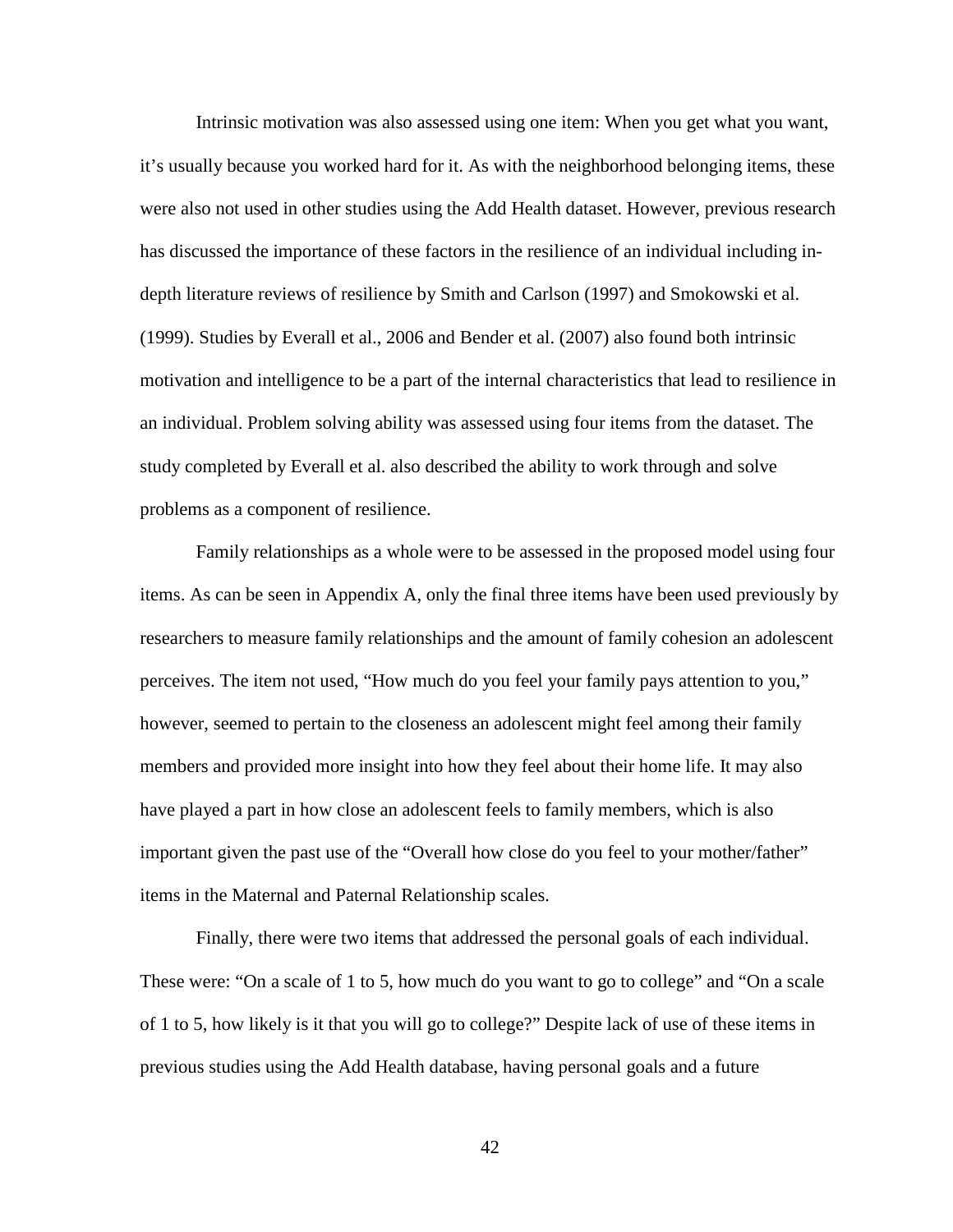orientation have been found to be important in resilient individuals (Smokowski et al., 1999). Therefore, these items were included. In addition, a study completed by McKnight and Loper (2002) used a number of overlapping items with the current study to assess resilience in adolescents. These included: "How important is religion to you," "Teachers at this school treat students fairly," "I feel close to people at this school," and "How much do you want to go to college?" This provided further support for the use of these items.

## *Outcome Item Selection*

A total of 24 items were chosen to examine negative outcomes that participants may have experienced. As with the resilience model items, a vast majority of these items were chosen based on the work of previous studies utilizing the Add Health database. Items were chosen also based on a review of the literature regarding resilience and what types of risky behaviors resilience can protect individuals from engaging in. Outcome items were divided into three separate sub-categories, including substance use, delinquency, and depression. See Appendix B for a complete listing of items and citations that support their use due to previous research examining resilience. All outcome items have been used in previous research using Add Health data. It should be noted that items addressing substance use were changed from continuous to categorical items. For example, instead of totaling the number of times a participant used marijuana, this was changed to a yes or no item. This was done by following previous work with these substance abuse items by Kohlhart and Marszalek (2010).

### *Covariate Item Selection*

A total of eight items were selected as risk factors that were to be analyzed as covariates. These items were pre-existing factors in participants' lives that could produce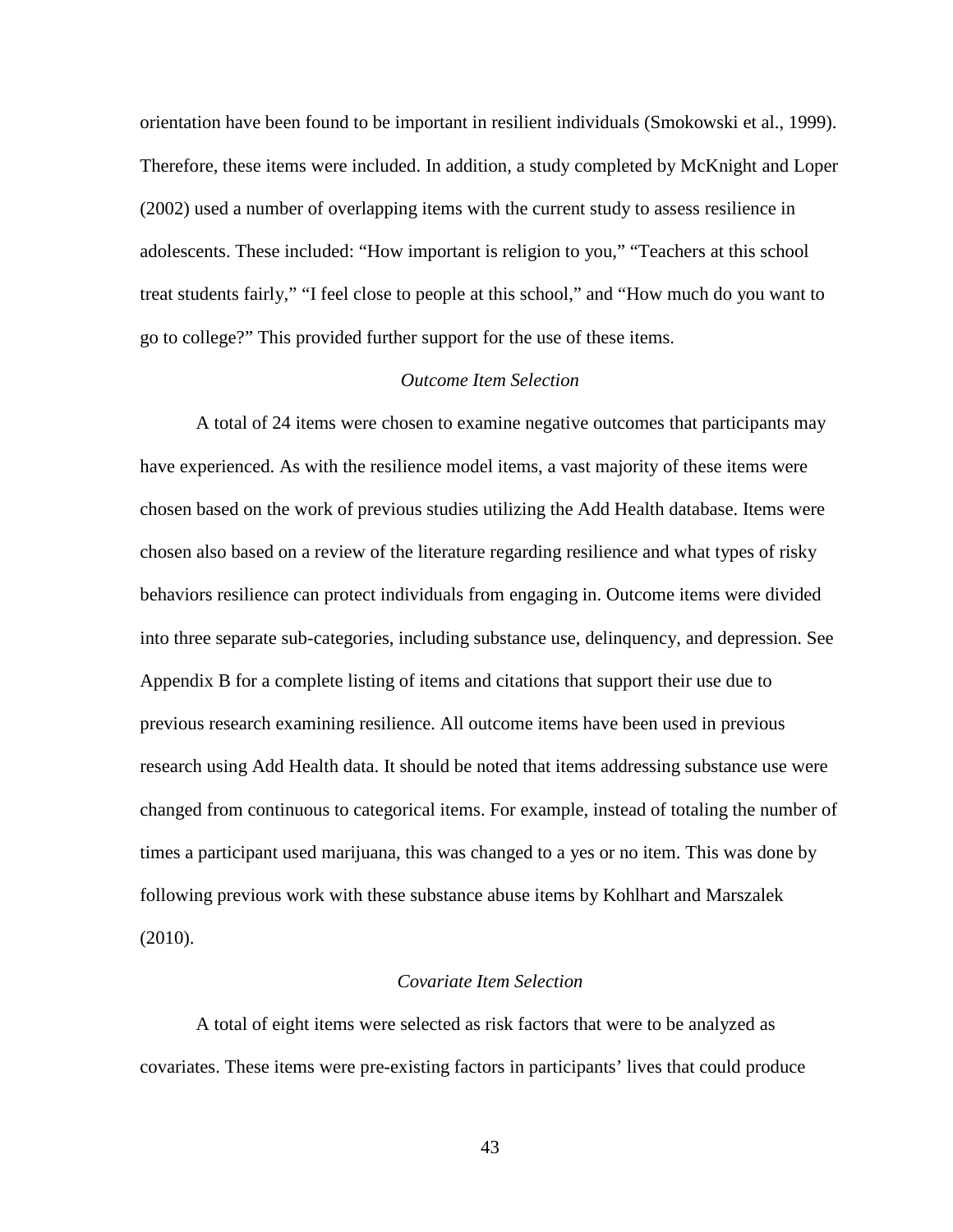some amount of hardship. In controlling for these items, the analysis would show that resilience influences the chosen outcome items despite the presence of risk factors (See Appendix C). There is research that demonstrates the effect of each of these risk factors on the chosen outcome measures for the present study (i.e. depression, delinquency, substance use). Additionally, other researchers using the Add Health database have connected many of these risk factors, or covariates, to the outcome items chosen for the present study. These connections are shown in Appendix D.

#### *Strengths and Weaknesses of Using an Archival Data Set*

 Due to the Add Health database being archival in nature, it was important to delineate the strengths and weaknesses of using this type of data in research projects. As stated previously, using this type of data was useful because of the large number of potential participants to draw from. All analyses completed as a part of this project had adequate power due to a large sample size. The data is also longitudinal, which was to be used to provide evidence of the reliability of the model over time. It is also nationally representative, which indicates the results can be applied to many different types of cohorts of adolescents.

One weakness to consider is the limited scope of items for the proposed model. Despite the large amount of data collected for the Add Health data set, some areas that related to resilience may not have been included or were not explored in adequate detail. For instance, only one item was used to address the construct of intrinsic motivation. The construct of spirituality was also missing from the proposed model due to the limited scope of the data set. Data for Wave I and II were collected approximately 15 years ago. This may also have caused a problem with the validity of inferences that could be drawn from the data.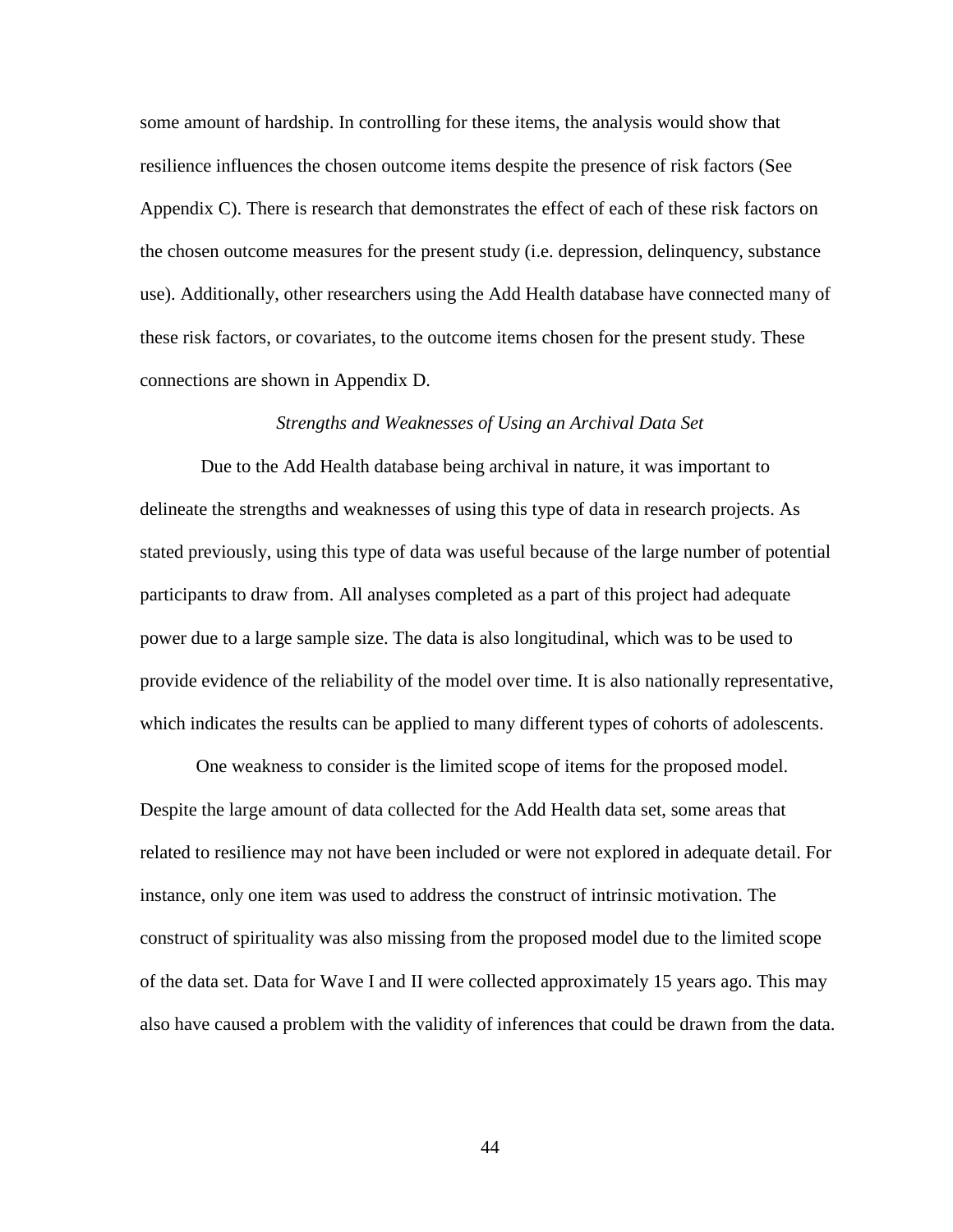Some of the items that indicate the constructs that contribute to resilience may have changed in such a long period of time.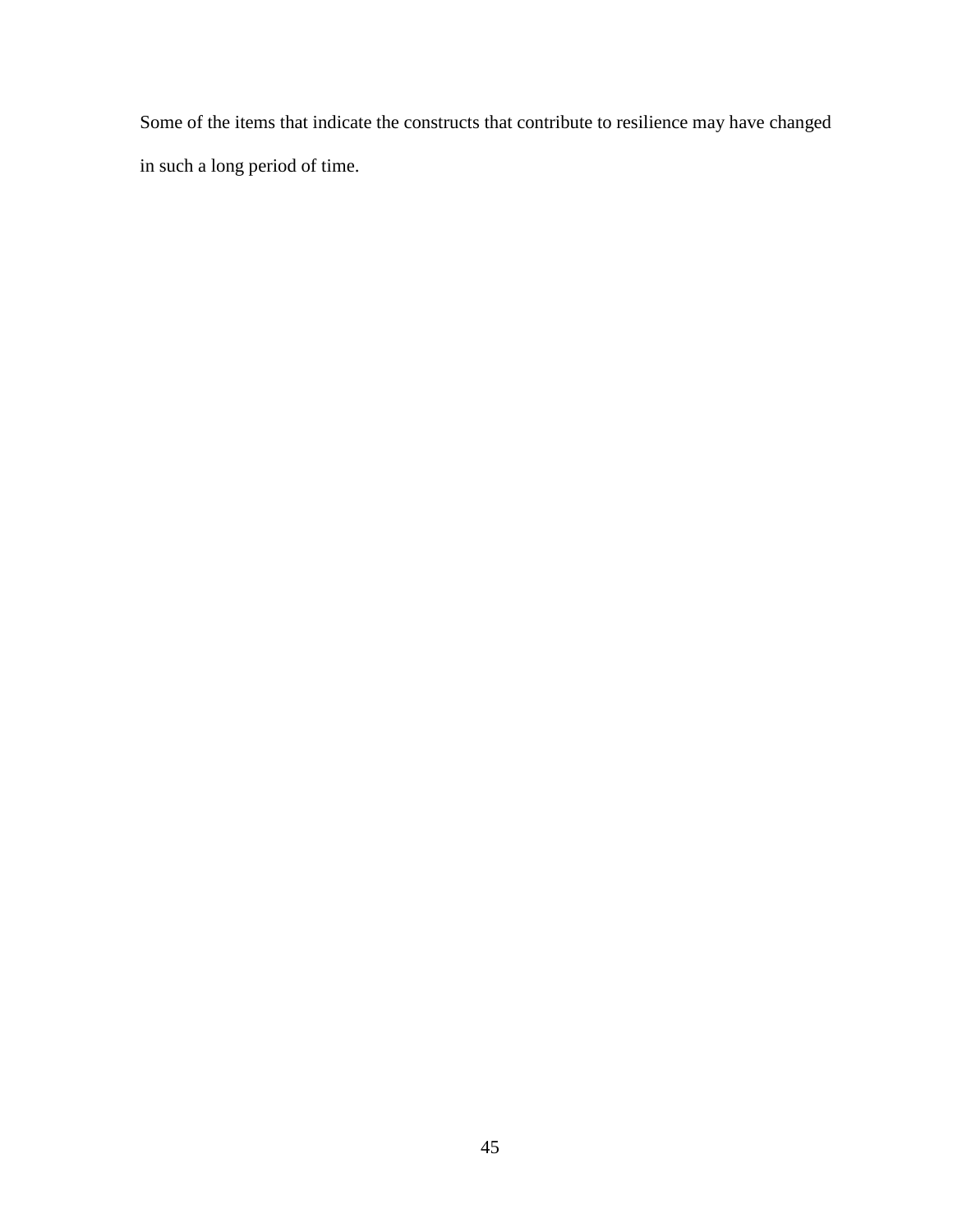## CHAPTER 4

#### RESULTS

## *Data Screening/Preparation*

To prepare the data set for analysis, many of the items had to be re-coded so each would be measuring in the same direction. More specifically, a higher score on any item on the measure indicated a higher level of resilience, while lower scores indicated the opposite. Missing responses to items regarding a participant's mother or father also had to be recoded according to whether or not the item was legitimately skipped or was simply missing data. For example, participant may not have answered a question about his or her mother because his or her mother does not live in the home rather than simply forgetting to answer it. Other item responses such as "I don't know", "Not applicable", etc., also were recoded in the data set as system missing. Along the same lines, responses to the three religion items had to be recoded in order to control for those who did not answer a question due to religious affiliation versus those who left the item blank for another reason.

 The large variance of responses to the Peabody Picture Vocabulary Test was several magnitudes larger than the variances of other variables (i.e. responses to other Add Health questions), making them *ill-scaled* for inclusion in the same model. Ill-scaled variables can cause empirical underidentification of SEM models. Therefore, the Peabody responses were divided by ten before analysis was completed.

As described in Chapter 3, SPSS 17.0 was used to conduct a missing value analysis. For some variables, around 20% of the cases were found to be missing. However, the data in each case were missing at random (MAR), meaning that whether the case was missing data on a particular variable had no relationship to the value of the dependent variables.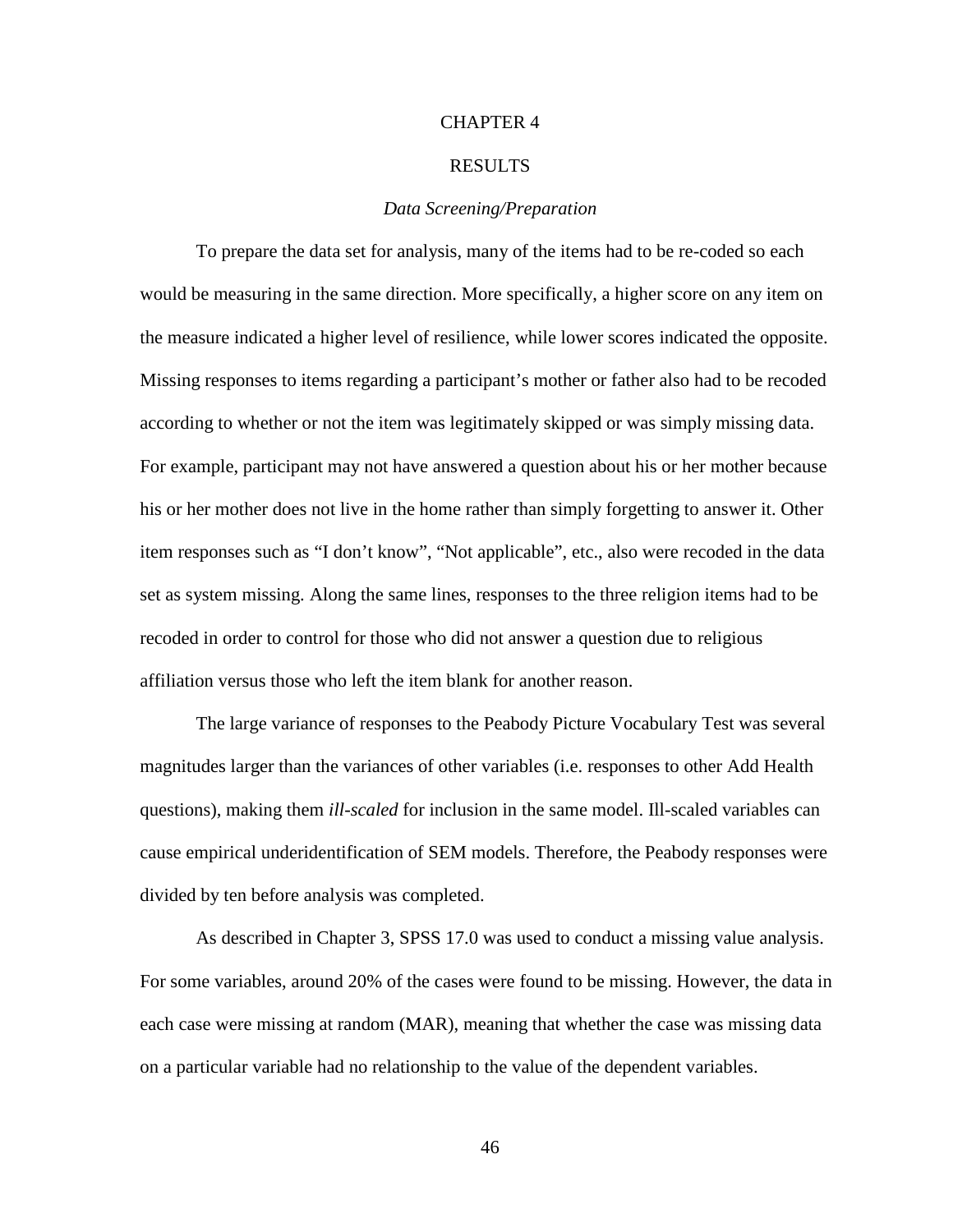Therefore, the method of median imputation was used for all of the missing data in the data set (i.e. the median of each item was used to replace the missing data). The median, rather than the mean, was used for imputation because the items were highly skewed (skewness statistics were greater than or equal to three times their standard errors). After these steps were completed, no additional items contained missing data. However, it is important to note that in the final data set, items addressing parents or religion had values of 0, indicating an absence of data rather than missing data as described earlier. No further cases were deleted due to missing data, and the final data set contained 6504 participants.

 Examination of the inter-item correlations (see Appendix E) revealed some cases of multicollinearity, which was addressed next. On the Maternal Relationship and Paternal Relationship subscales, multiple indicators were correlated at .80 or above. In addition to multicollinearity among these items, the questions were worded similarly to each other, as well as to the Maternal and Paternal Involvement scales. This indicates that the items were measuring the same attributes. Therefore, it was decided to drop these items from analysis.

## *Full Model*

## *Model estimation*

As described in Chapter 3, the two-step approach to estimating structural regression models (the type of SEM used here) was employed (Kline, 2005). To begin analysis of the proposed resilience model, the overall measurement model must be examined first. This will address the first hypothesis outlined in Chapter 2. The fit of this initial model was examined and the model was modified as necessary (e.g., if model fit is inadequate). Next, the structural components of the model were added and the full model was estimated. Once the fit indices of the full model met the necessary standards, the measurement and structural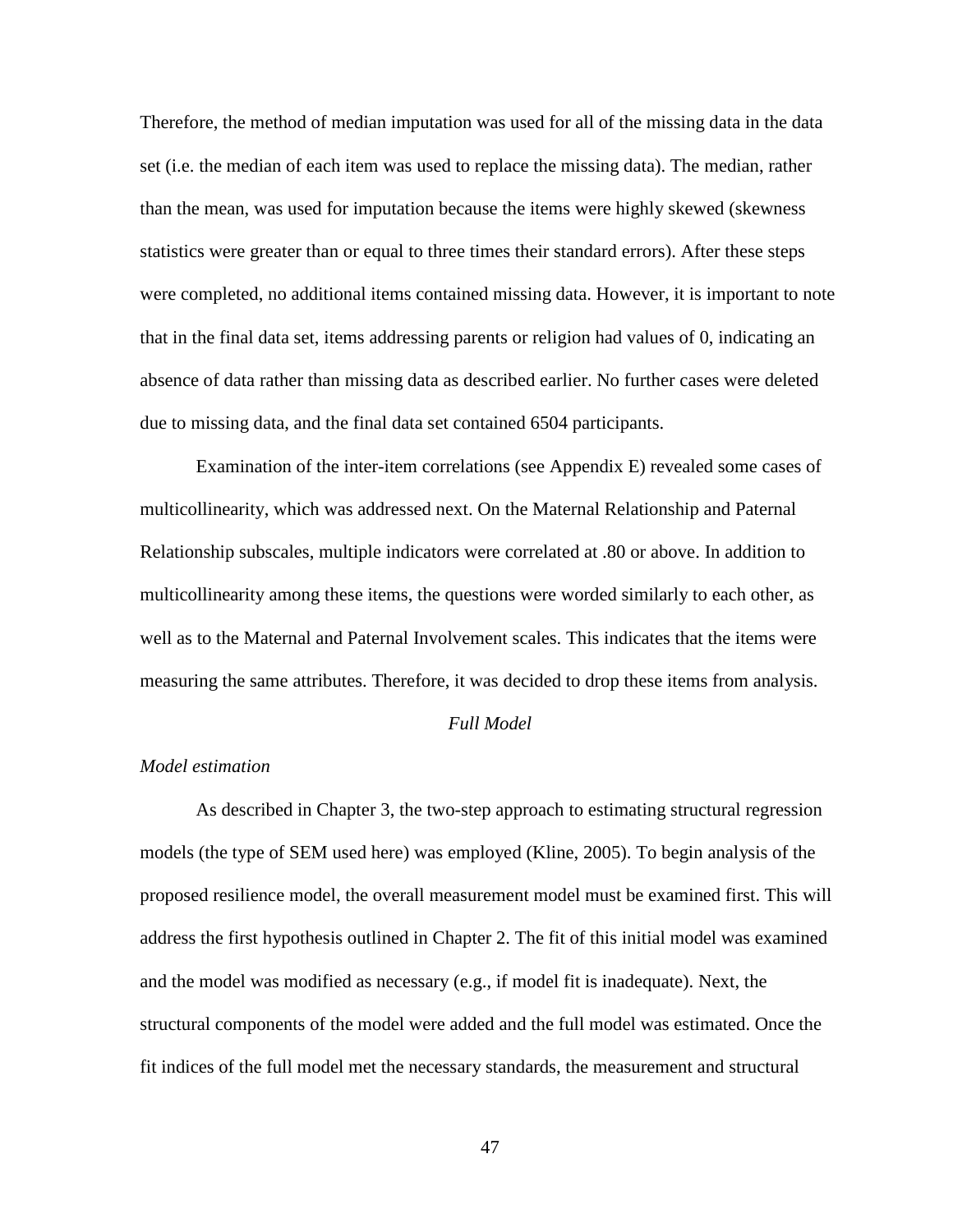models were compared to determine if the structural part of the model had adequate fit to the data.

As mentioned in Chapter 3, asymptotically distribution-free (ADF) estimation was used to fit all models. However, for multiple reasons, a lower than normal cut-off for CFI was used than might be employed in other research. To begin, the model was very complex (i.e., it had many free parameters to be estimated). Fan and Sivo (2007) reported that model complexity is associated with decreases in CFI. In addition, incremental fit indices (such as CFI) are perpetually lower when using ADF estimation as opposed to using maximum likelihood estimation (MLE; Sugwara & MacCallum, 1993). Further, Sugwara and MacCallum (1993) found that none of the CFIs obtained with ADF estimation in their research exceeded .90, even when CFIs obtained with MLE did exceed .90. The adopted cutoff for CFI was .85 in the current study. The value for SRMR, in order to retain the model, was below .10 while it was for below .80 for RMSEA.

#### *Measurement model*

The measurement model of resilience with each of the previously described factors was estimated, but the model did not converge. It was thought that this was due to the instability of factors that contained less than three indicators. Therefore, the intrinsic motivation factor was dropped because it was a single item indicator. The personal goals factor also only had two indicators, and these items were deleted from the model. Further, justification for dropping of these items was due to less support in the literature for these particular constructs. The Add Health data set had a limited number of items that could be included, and while personal goals may be an important part of resilience, the questions from the data set related to personal goals were not well-written and did not encompass the entire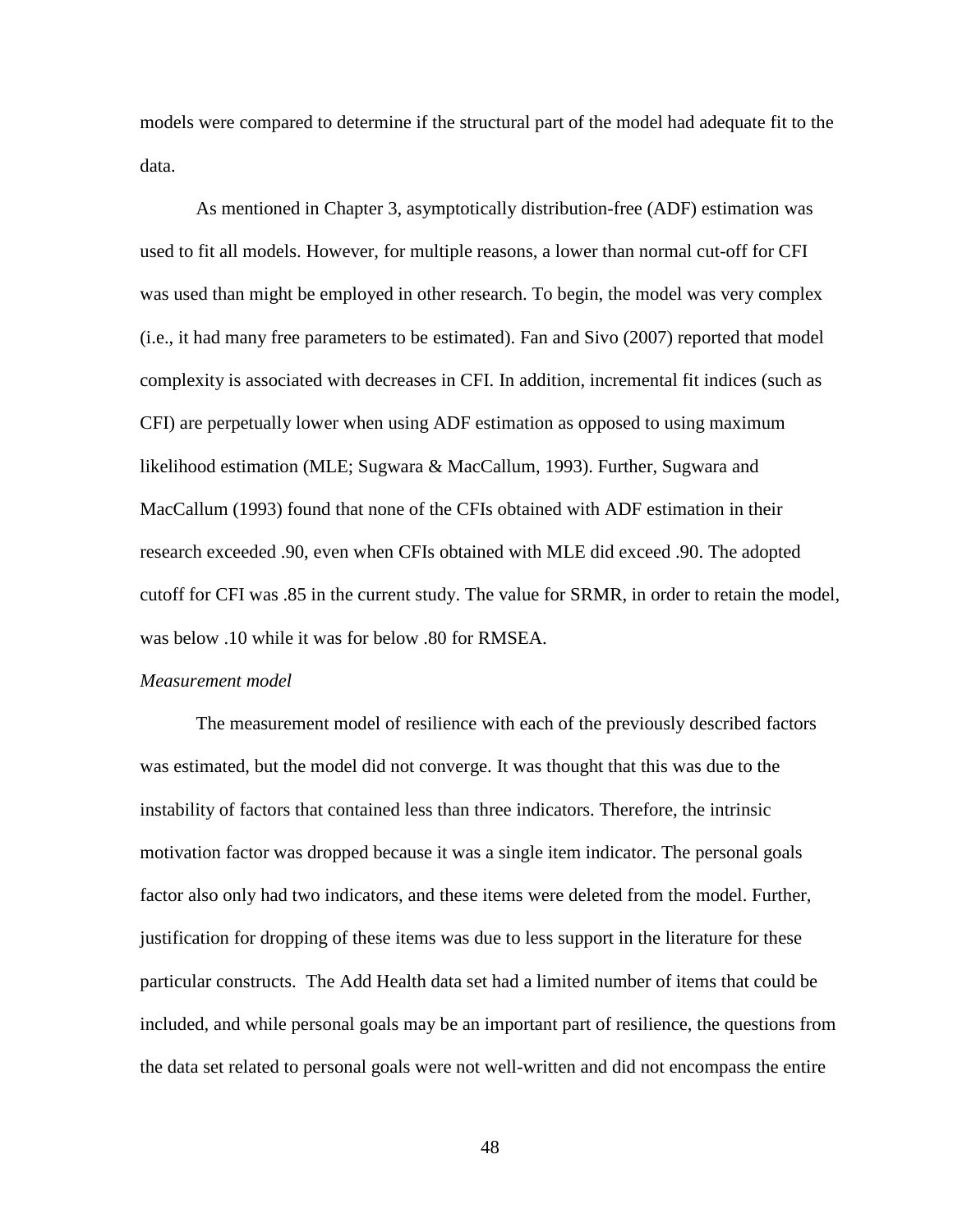construct. In addition, it is difficult to justify keeping the intrinsic motivation construct, because it only had one indicator and most likely did not fully represent the construct on its own.

The originally specified factor of intelligence had two indicators (see Appendix A), which is an unstable structure (Kline, 2005), so both were changed to exogenous observed variables (i.e., the factor of intelligence was removed but the items remained). Theory justified keeping these items because of the frequent mention of intelligence in the literature as playing an important role in resilience (Bender et al., 2007; Boardman & Saint Onge, 2005; Everall et al., 2006; Jaccard et al,. 2005; Martel et al., 2007; , but Add Health did not have any other indicators of intelligence available.

After the previous adjustments were made, the measurement model converged, but the fit statistics (namely CFI) needed to be improved. Chi-square was 5641.549 (*df =* 650*, p* < .001). Additional fit statistics included a SRMR of .060, a CFI of .788, and a RMSEA of .034 with a 90% confidence interval ranging from .033 to .035 and a  $p_{close}$  value of 1.00. This *p-* value reflects a null hypothesis significance test of whether the value of RMSEA is equal to .05 in the population (recall from Chapter 3 that .05 is the cutoff for "good" fit). If the *p*close value is found to be greater than .05, the null hypothesis that RMSEA is equal to .05 is retained. CFI is considered poor here, while the other fit statistics range from good to excellent. Hu and Bentler (1998) found that SRMR and CFI were the most valid indicators of global fit for ADF estimation. Therefore, model respecification was indicated.

Due to low correlations with all other items, the school belonging item, "Students at your school are prejudiced," and the neighborhood belonging item, "You feel safe in your neighborhood," were dropped from the model. These items were also dropped because the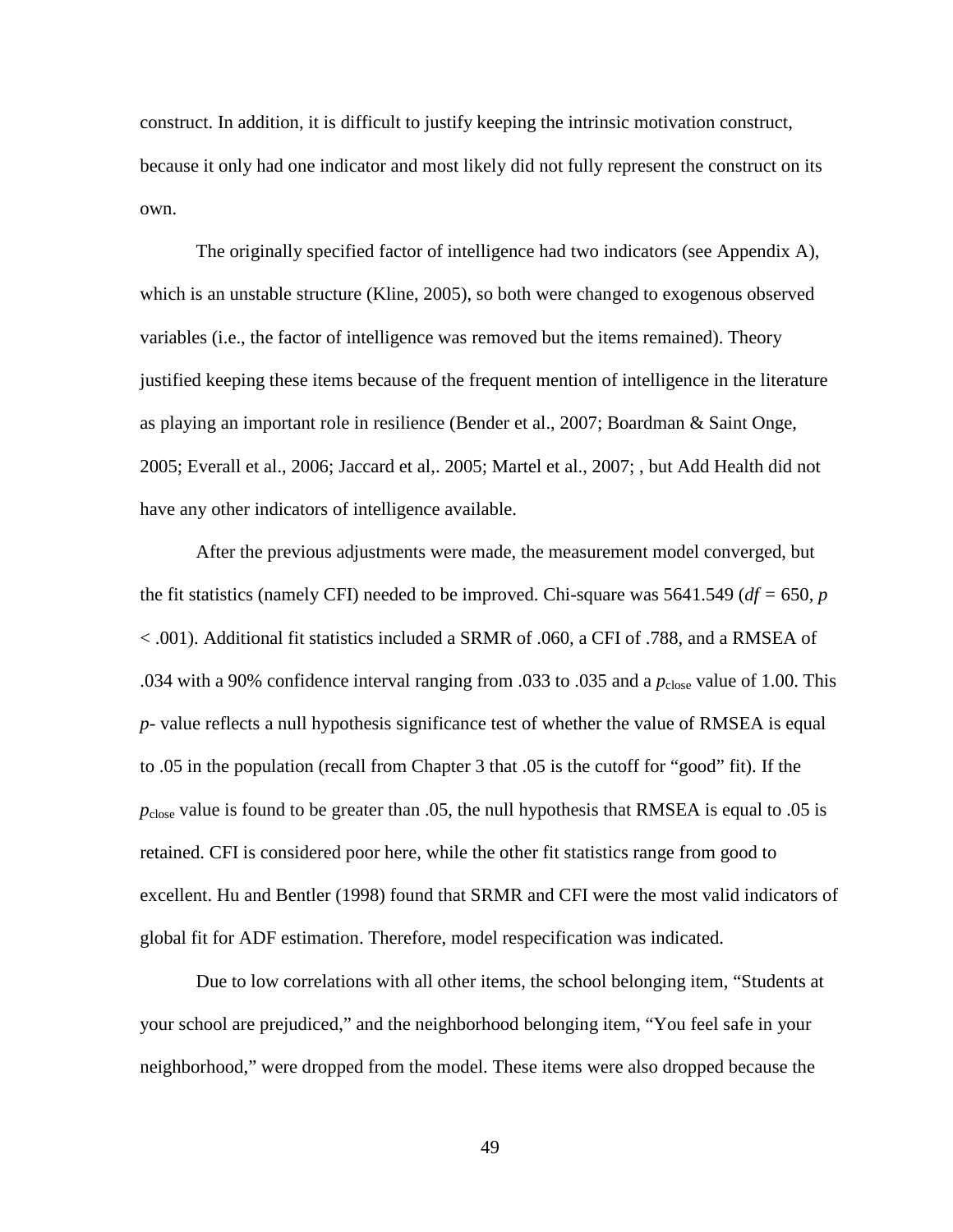language they used was very different from that of the rest of the items on their respective subscales and this could lead to less validity when measuring these constructs.

The entire problem solving subscale was also removed because of a low correlation to the other factors in the model. The Add Health dataset did not provide enough questions to adequately measure the construct. The items used were also may not have been written clearly or comprehensively enough to properly measure problem solving skills in participants. In addition, the intelligence items were deleted due to insignificant relationships with other factors. These two items likely did not measure the entire construct of intelligence, especially since one question measured perceived intelligence rather than actual intelligence (this may be a different construct entirely). After these adjustments were made, the model was retained. Chi-square was 2625.971 (*df* = 349, *p* < .001) with an SRMR of .041, CFI of .860, and RMSEA of .032 with a 90% confidence interval ranging from .031 to .033 with a *p*close value of 1.00.

Parameter estimates can be found in Table 1. The majority of the standardized regression coefficients (i.e., direct effects) indicated a strong fit for each indicator to its respective subscale. These loadings ranged from .512 to .934, but there were a few indicators that fell below .50, which in each case would indicate that less than 25% of the item response variance was explained by the factor the item was meant to indicate. The item, "How much do you feel your parents care about you?" had a substandard direct effect of .383 (14.7% of variance explained) on the Family Relationships scale. The item, "How much do you feel your friends care about you?" did not load well on the Other Relationships scale; its factor loading was .424 (18.0% of variance explained). These items were retained because they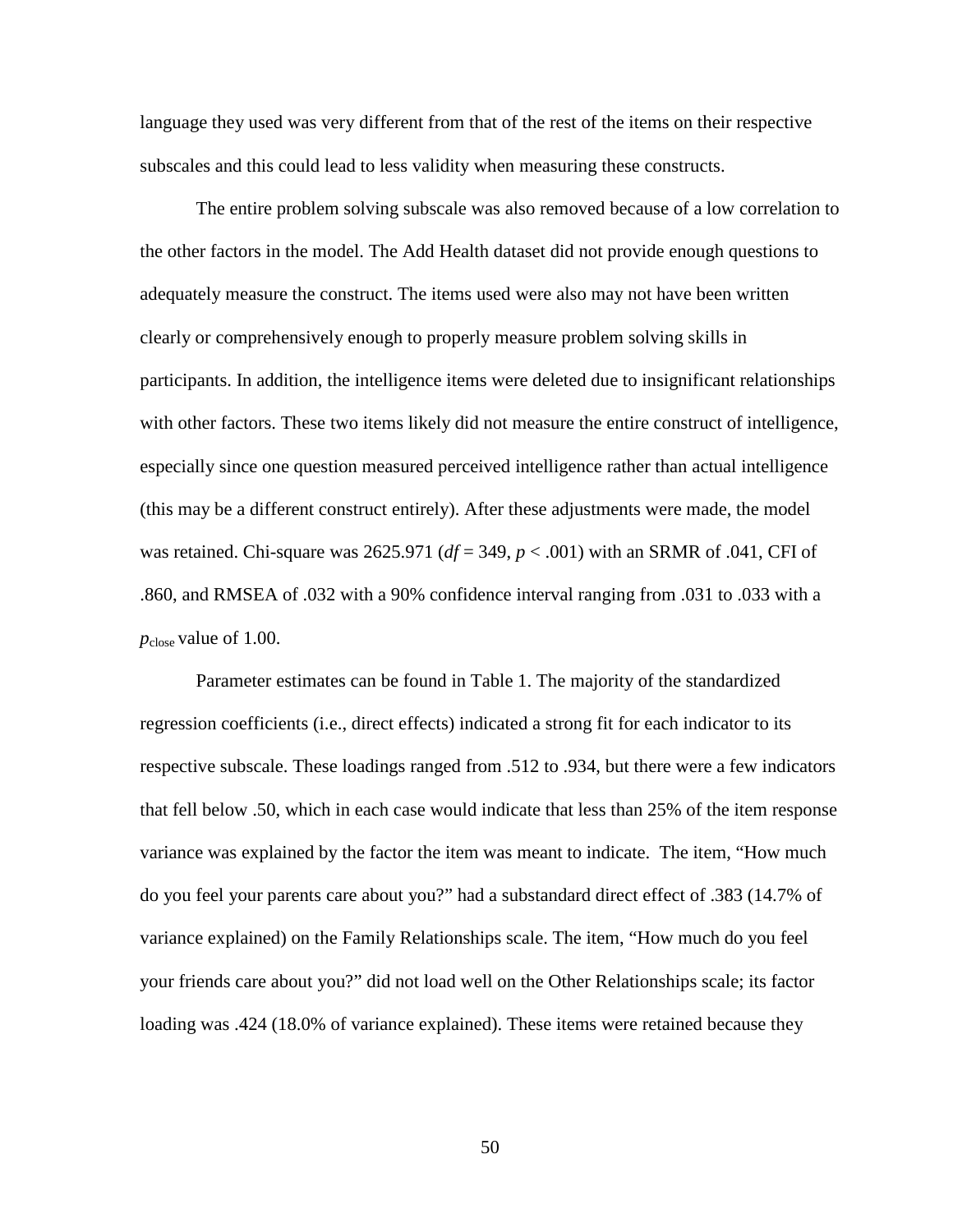provided essential content validity to the scales, and because the variance explained was at a moderate, though not large, level.

Correlations among the factors were all positive and significant at the .01 level, but variable magnitudes were observed. For example, the strongest correlations were between family and other relationships ( $r = .710$ ), and school belonging and other relationships ( $r =$ .541; see Table 2), very large and large in magnitude, respectively. The weakest correlations were between paternal involvement and maternal involvement  $(r = .069)$ , and between paternal involvement and self esteem  $(r = .052)$ , both small in magnitude.

Reliabilities of the subscales associated with each factor were calculated using a method proposed by Raykov and reported in Brown (2006). These ranged from barely adequate (.598, Other Relationships; .615, Neighborhood Belonging) to good (.723, Maternal Involvement; .775, School Belonging; .688, Family Relationships) to very good (.852, Paternal Involvement; .883, Religion; .868, Self-Esteem). None of the reliabilities was low enough to warrant exclusion of any of the scales from the model.

In order to test an alternative model to the overall measurement model, a single-factor measurement model was tested. Chi-square for this model was  $10312.129$  ( $df = 377$ ,  $p < .01$ ). Other fit indices included a CFI of .387 (poor fit), an SRMR of .17, and RMSEA of .064 with a 90% confidence interval ranging from .063 to .065 and  $p_{close}$  value  $< .001$  (good fit). However, to provide further evidence for support of the original measurement model over the single-factor model, a chi-square difference test was completed. The result showed a significant  $\gamma^2$ diff of 7488.562 ( $df = 8$ , p < .001), which indicated that the single factor model fit significantly worse to the data than the measurement model that was retained.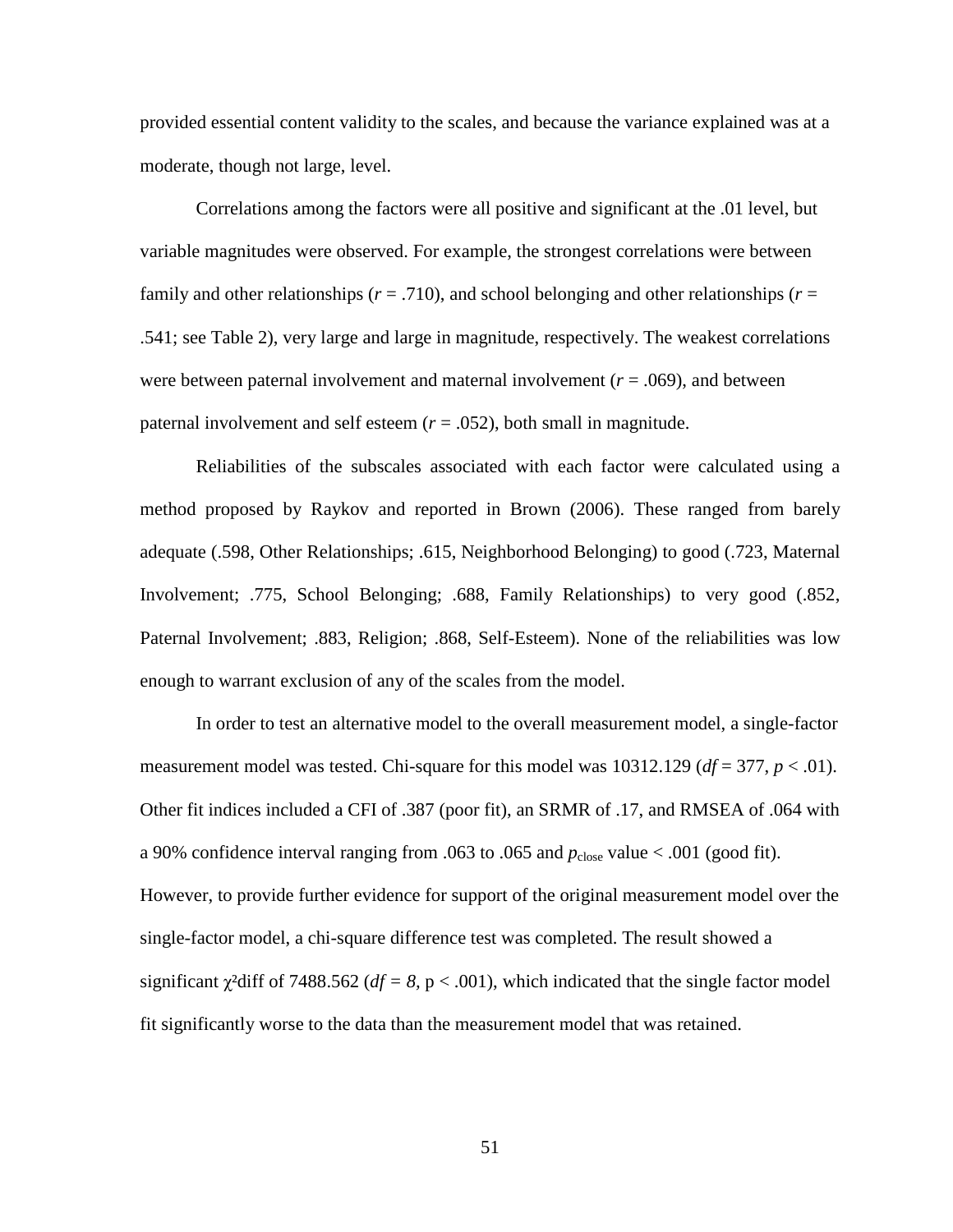## *Structural model*

A hierarchical CFA structural model was constructed to measure the global fit of the model. It included one second-order factor of Resilience (see Figure 5). On initial analysis, the model converged with good fit statistics:  $\chi^2 = 2823.594$  ( $df = 369$ ,  $p < .001$ ); CFI = .849; SRMR = .044; and RMSEA = .032 [.90 *CI* = (.031, .033),  $p_{\text{close}} = 1.00$ ]. A chi-square difference test was conducted between the measurement and full models to assess the fit of the structural part. The result showed a significant difference  $[\chi^2_{\text{diff}} = 197.623 \, df = 20, p <$ .001), which indicated a detrimental effect of the structural part on the overall fit of the model.

However, it is widely recognized that chi-square difference tests are sensitive to larger sample sizes, and may not be the best index to determine the fit of the structural part of a model (Brown, 2006). In recognition of this, McDonald and Ho (2002) suggested calculating RMSEA and McDonald's Goodness of Fit Test (Mc) for the structural part. Furthermore, Hutchinson and Olmos (1998) found that RMSEA and Mc were stable for ADF estimation when using skewed, leptokurtic data, such as that occurring in the current data set. For these reasons, it was decided to use RMSEA and Mc to assess the fit of the structural part of the model. RMSEA for the current structural part of the model was .037, which indicates good fit. In addition, Mc was.986, which indicated excellent fit, so the model was retained.

Although all the path estimates of the effects of Resilience on the first-order factors were significant at the .001 level, and about half were strong. These latter ranged from standardized regression weights of .654 to .846, and in terms of effect sizes, were considered large. However, four of the pathways toward subscales fell in the small effect size range. The standardized path estimate for the effect of Resilience on Neighborhood Belonging was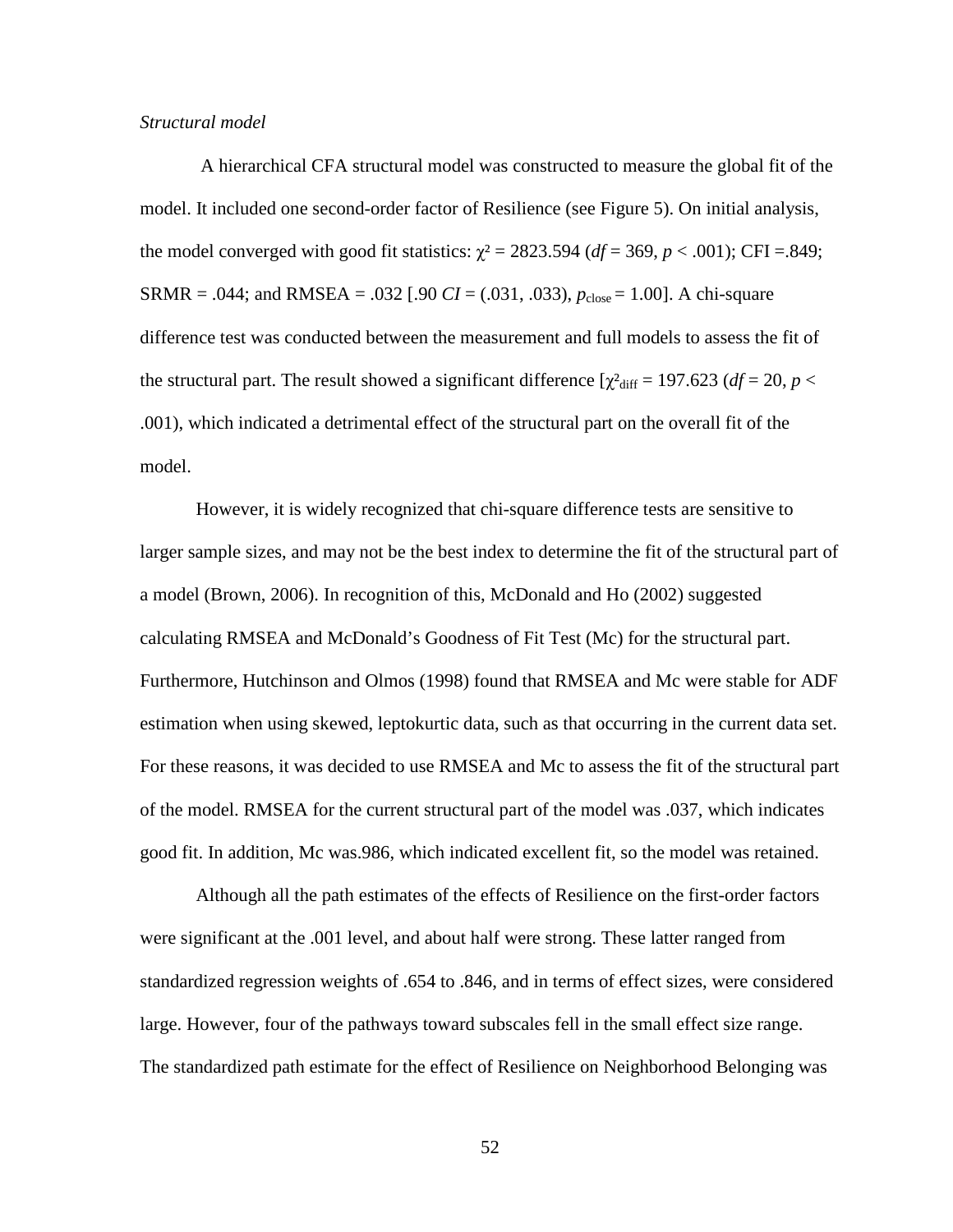.263, while Religion also had a weak relationship of .245. Resilience also had small effects on both the Mother and Father Involvement, and had standardized path estimates of .155 and .120, respectively. These results indicated that, in this instance, while the Relationships, Self-Esteem and school-related scales related strongly to the overall construct of Resilience, the remaining factors related weakly.

As indicated by  $R^2$  estimates, Resilience explained the most variance in Other Relationships (71.5%). Three additional subscales, Family Relationships, Self-Esteem, and School Belonging, also had large amounts of variance explained by Resilience. These values were 64.2%, 42.8%, and 44.1%, respectively. Two subscales had variance explained by Resilience at small percentages: Paternal Involvement had 1.4% variance explained by Resilience while Maternal Involvement had 2.4% variance explained. Finally, Resilience explained 6.9% of the variance in the Neighborhood Belonging scale and 6.0% of the variance in the Religion scale, small-to-medium amounts.

In addition to the evidence for a hierarchical factor model with a single second-order factor of Resilience, a hierarchical structure with two second-order factors was also supported. The full structural model for Resilience was adjusted to include both a secondorder factor for External Resilience and a second-order factor for Self-Esteem (the sole remaining hypothesized internal component of resilience, see Figure 6). These two models were *equivalent*, meaning they were mathematically the same even though they differed in the conceptualization of their pathways. In this case, the relationship between Self-Esteem and Resilience was changed from a directed pathway to a nondirected pathway, or correlation (and the label of "Resilience" was changed to "External Resilience"). Because of their mathematical equivalence, the choice between the two models was based on theory: most of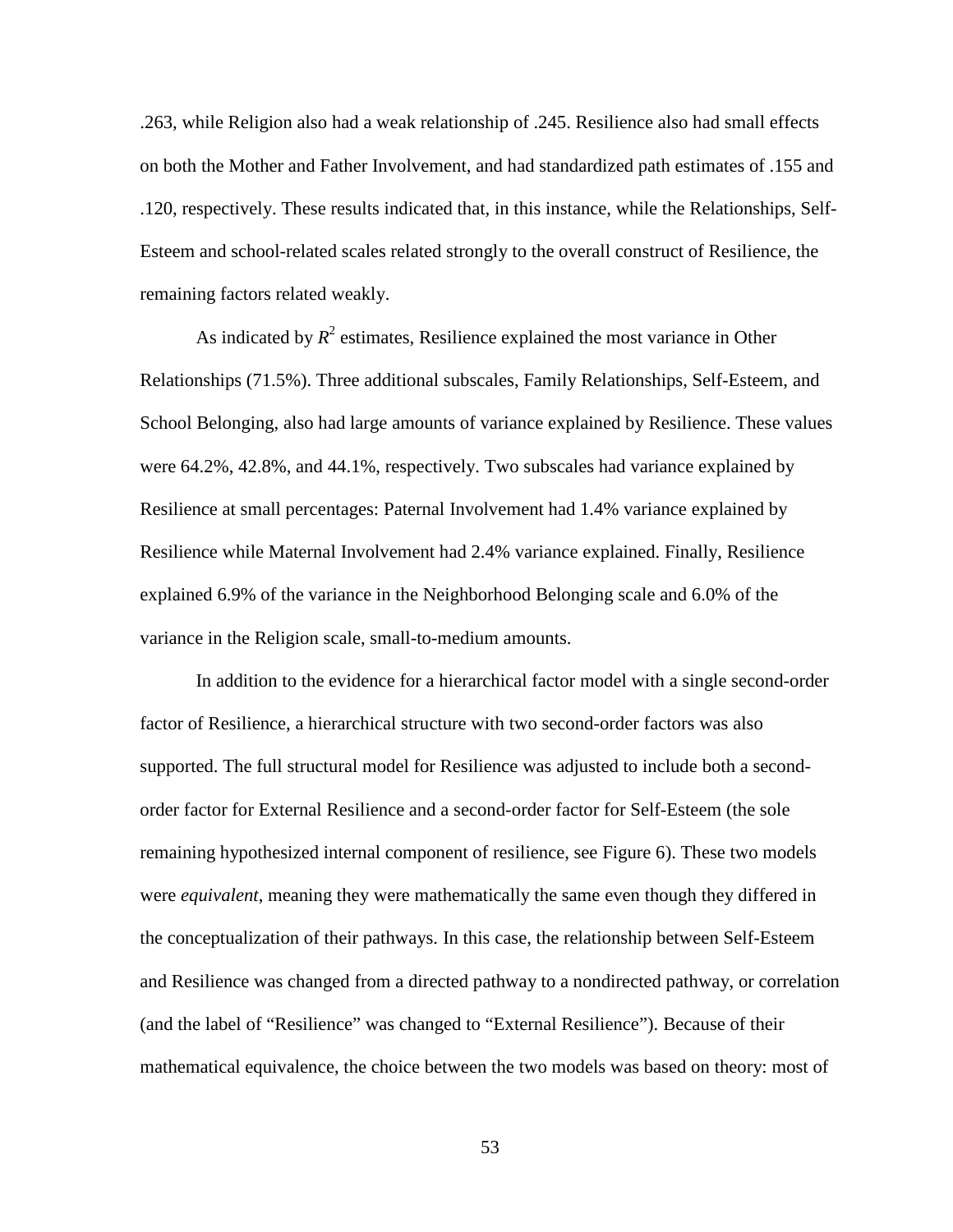the existing literature shows evidence for both internal and external factors of resilience (Bender et al., 2007; Burnham, 2009; Everall et al., 2006; Lansford et al., 2006; Oliver et al., 2006; Washington, 2008; Windham et al., 2005). Therefore, the model involving the two second-order factors of Self-Esteem and External Resilience was retained.

A third model was also tested that included Resilience as a single third-order factor, and External and Internal Resilience as two second-order factors. However, this model failed to converge (i.e., it was empirically underidentified), and may have been theoretically underidentified, because the third-order factor had only two indicators (i.e., the two secondorder factors).

## *Internal Model*

The next step in the analysis, according to the second research hypothesis, involved examining the internal and external factors separately by running both the measurement and structural models to determine the fit indices. The measurement model for the internal factors included all original components, including those that may have been deleted in the original model. The model initially failed to converge, so, for the same reasons stated in the previous analysis, the Intrinsic Motivation factor was removed from the model. After removing this variable, the model converged with a chi-square of 1257.67 ( $df = 71$ ,  $p < .01$ ) and an SRMR value of .064. CFI was .754 and RMSEA was .051 with a 90% confidence interval ranging from .048 to .053 and a  $p_{close}$  value of .353. As done with previous models, adjustments began at this point to improve model fit to acceptable levels.

The fourth factor was deleted from the model due to its low correlation with the other indicators. Deletion of this factor was also justified on substantive grounds, because the wording of the items did not fully encompass the theoretical concept of problem solving.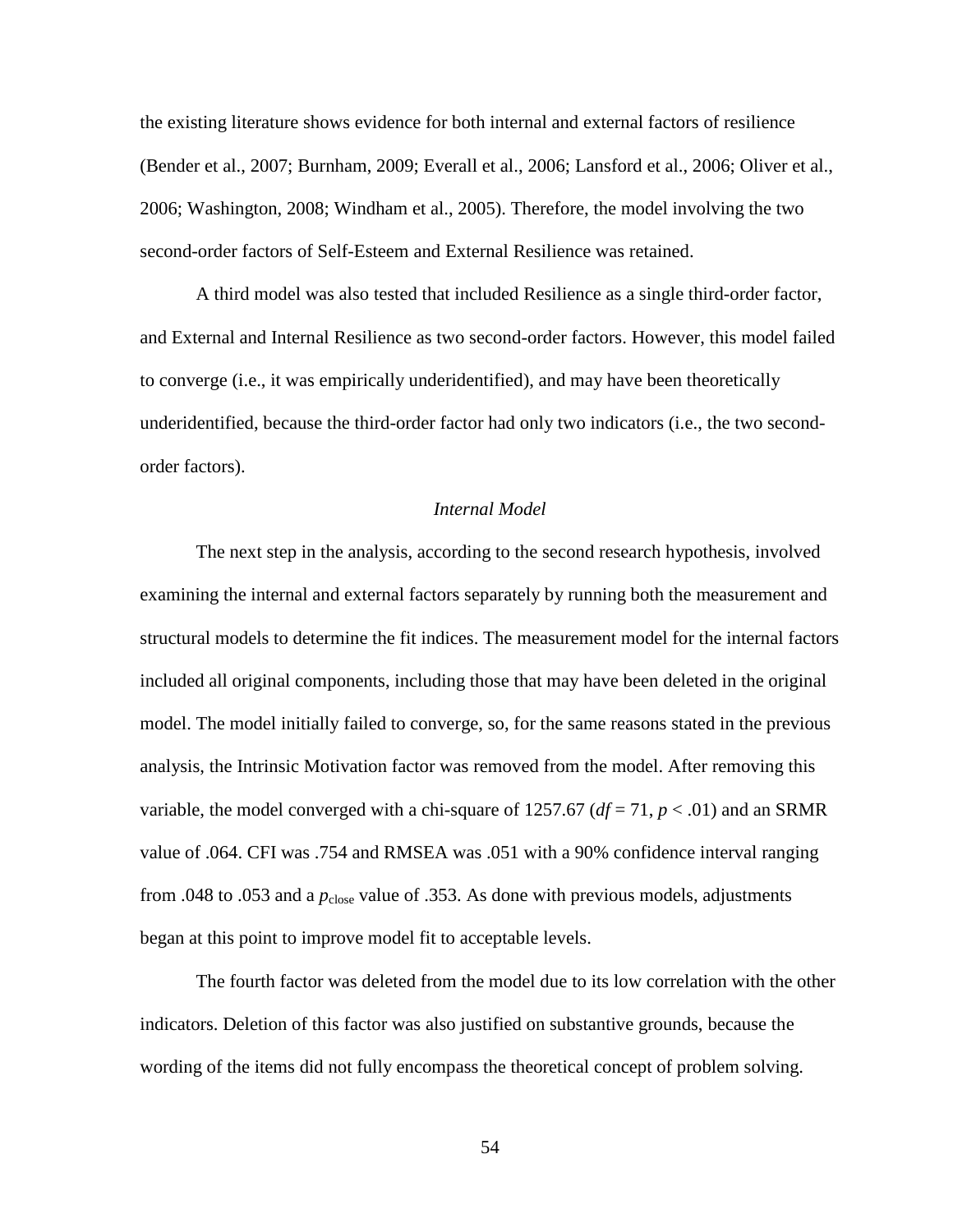Intelligence was made into a single observed variable using the Peabody score. After this, chi-square was 666.95 ( $df = 49$ ,  $p < .01$ ) while SRMR was .039, CFI was .855, and RMSEA was .044 with a 90% confidence interval ranging from .041 to .047 and a  $p_{close}$  value of .999. These all indicate an acceptable to good fit.

However, after adding the structural part of the SR model, fit statistics were not acceptable and could not be further improved without deleting all factors but Self-Esteem. Therefore, the measurement model was adjusted to consist solely of the Self-Esteem scale, and the use of a single factor in the measurement model precluded the addition of a more restricted structural part (i.e., the measurement model was the same as the SR model). Model fit indices included a chi-square of 838.764 ( $df = 9$ ,  $p < .01$ ) with a CFI of .943, SRMR of .04, and RMSEA of .119 with a 90% confidence interval ranging from .112 to .126, and a *p*close < .001. CFI and SRMR indicated good fit, but RMSEA indicated unacceptable fit. All of the direct effects indicated a strong fit to the self-esteem subscale. These loadings ranged from .61 to .81 and indicated a good fit of each item on the large self-esteem scale. Parameter estimates can be found in Table 3.

 Despite multiple attempts to improve the fit of the model, Self-Esteem was the only remaining internal factor, which further supported the use of self-esteem as the only internal variable in the overall model while many of the external factors remained. While more internal factors related to resilience may exist, they were not addressed clearly enough in the Add Health data for them to fit well in this model. In addition, the results also indicated that a resilience model may be stronger and more complete when external and internal components are combined rather than being considered separately.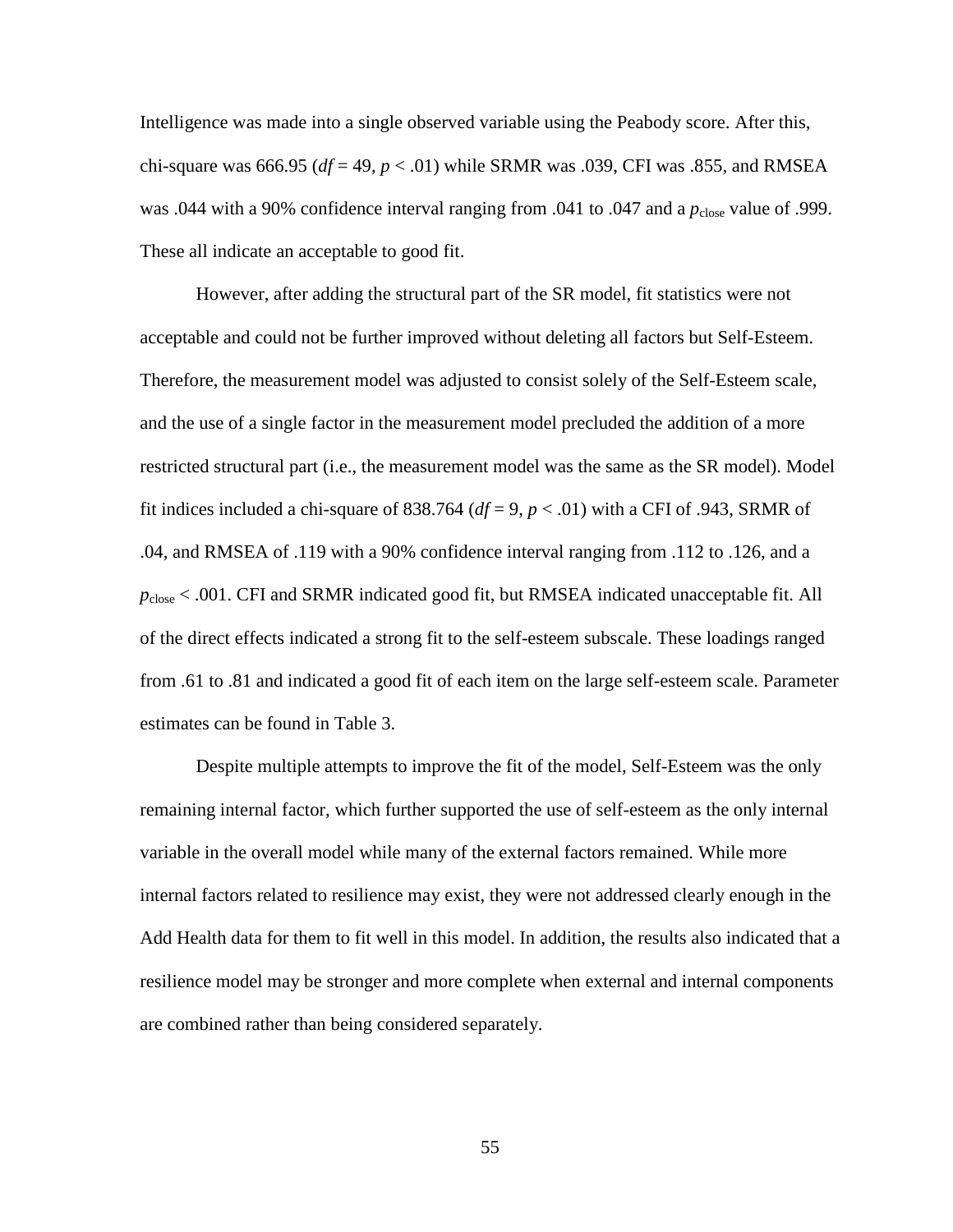## *External Model*

## *Measurement model*

As with the internal model, the external model included all original components that may have been deleted from the overall model. Results for the fit of the measurement model were good, and included a chi-square of 2031.885 (*df* = 254, *p* < .01), an SRMR of .043, a CFI of .877, and an RMSEA of .033 with a 90% confidence interval ranging from .031 to .034 and a *p*close value of 1.00. Parameter estimates are summarized in Table 4. Correlations among the factors are summarized in Table 5, and were all significant at the .001 level. The strongest correlations were between the Family Relationships and Other Relationships scales (*r* = .694) and between the School Belonging and Other Relationships scales  $(r = .561)$ . The weakest correlations were between the Maternal and Paternal Involvement scales (*r* = .072) and the Maternal Involvement and Neighborhood Belonging scales (*r* = .066). Most of the factor loadings indicated a strong fit to the respective subscales. These loadings ranged from .52 to .94. There were four items that had substandard factor loadings. The items "How much do you feel your parents care about you?" and "How much do you feel your friends care about you?" had factor loadings of .399and .421, respectively. The items "Do you usually feel safe in this neighborhood?" and "Student at your school are prejudiced." had factor loadings of .173 and .245, respectively.

## *Structural model*

A structural part was added to the model that included the second order factor of External Resilience. The model had a good fit initially, and no additional adjustments were made (see Figure 15). The chi-square for this model was 2139.984 (*df* = 268, *p*< .01). Other fit indices for the model include a CFI value of .870, SRMR value of .047, and RMSEA was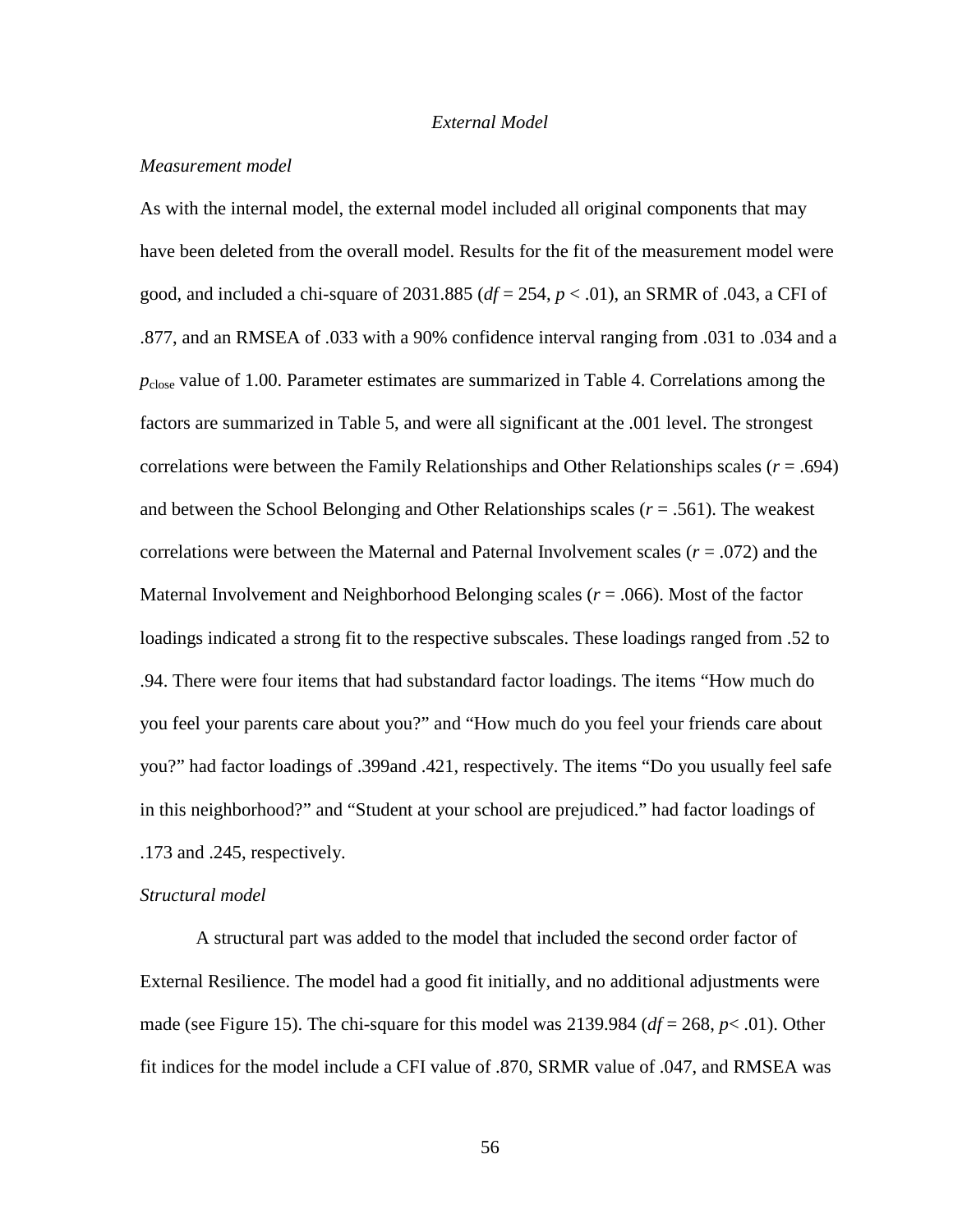.033 with a 90% confidence interval ranging from .031 to .034 and a  $p_{close}$  value of 1.00. These all indicate an acceptable to good fit. A chi-square difference test was conducted between the measurement and full models to assess the fit of the structural part. The result showed a significant  $\chi^2$ diff of 108.099 ( $df = 14$ , p < .01). As discussed previously, additional fit indices were calculated due to the sensitivity of chi-square to large sample sizes. RMSEA was found to be .032 and Mc was .984. Both indicate good structural fit.

Many of the items on the external factors structural model had strong factor loadings. These ranged from .52 to .93. Four of the factor loadings, however, were below the cut-off of .5. The item "How much do you feel your parents care about you?" had a factor loading of .385 on the Family Relationships scale. Also, the item "How much do you feel your friends care about you?" had a factor loading of .416 on the Other Relationships scale. On the Neighborhood Belonging scale, the item "Do you usually feel safe in this neighborhood?" had a factor loading of .171 while the School Belonging item "Student at your school are prejudiced" had a factor loading of .244. Half of the subscales did not load strongly on the overall External scale, including Paternal Involvement (.138), Maternal Involvement (.164), Neighborhood Belonging (.287), and Religion (.253). The well fitting subscales included Other Relationships (.889), School Belonging (.655), and Family Relationships (.757). In terms of effect sizes, for the well fitting subscales, these are all considered to be large while the substandard factor loadings are considered small effect sizes.

## *Alternative Models*

To further support the use of the best model, two alternative models were also tested to determine if they might be a better fit for this set of data. The first two were alternatives to the full structural model while the third was an alternative to the measurement model. The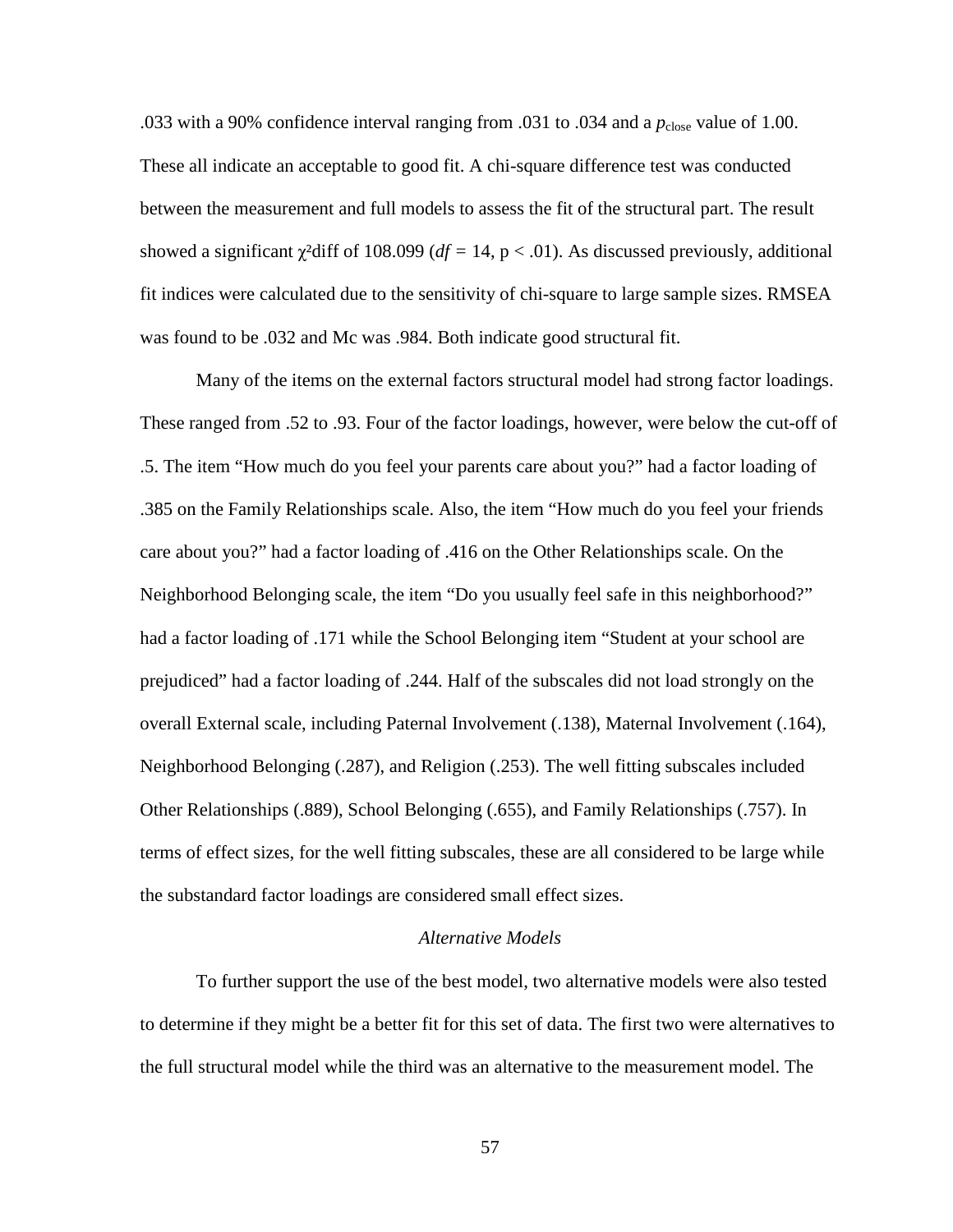first alternative model tested involved using three second-order factors of resilience, Family, Internal, and External (see Figure 2). However, the model failed to converge. The next alternative model analyzed attempted to add a third order factor of resilience in addition to the two second-order factors of external and self-esteem (see Figure 14). This model also failed to converge.

# *Measurement Invariance Across Time and Developmental Stage Waves I and II*

Before beginning analyses to examine reliability and validity, I tested the final retained model for constraint interactions. This was accomplished by examining the fit statistics for differences depending on where constraints were applied to the model. More specifically, I ascertained whether a difference existed between unit loading identification (ULI) constraints and unit variance identification (UVI) constraints (constraining the variance of a factor to one versus constraining a pathway from a factor to an indicator to one). None were found; therefore, additional evidence was provided that the model was empirically identified. In order to test the reliability of the proposed model over time (i.e., measurement stability), the data from Waves I and II were compared. Before this process could begin, certain data cleaning procedures were completed. To begin, using SPSS, the data from Waves I and II were merged into one larger file. Then, all cases that did not have data for both Wave I and Wave II were deleted from the data set. This decreased the sample size from a total of 6504 participants to 4834.

Similar to earlier in the analytical process, a MVA was then completed. Five of the six items addressing school belonging and school safety were missing data on approximately 8% of the cases. These particular cases were also deleted leaving a sample size of 4292.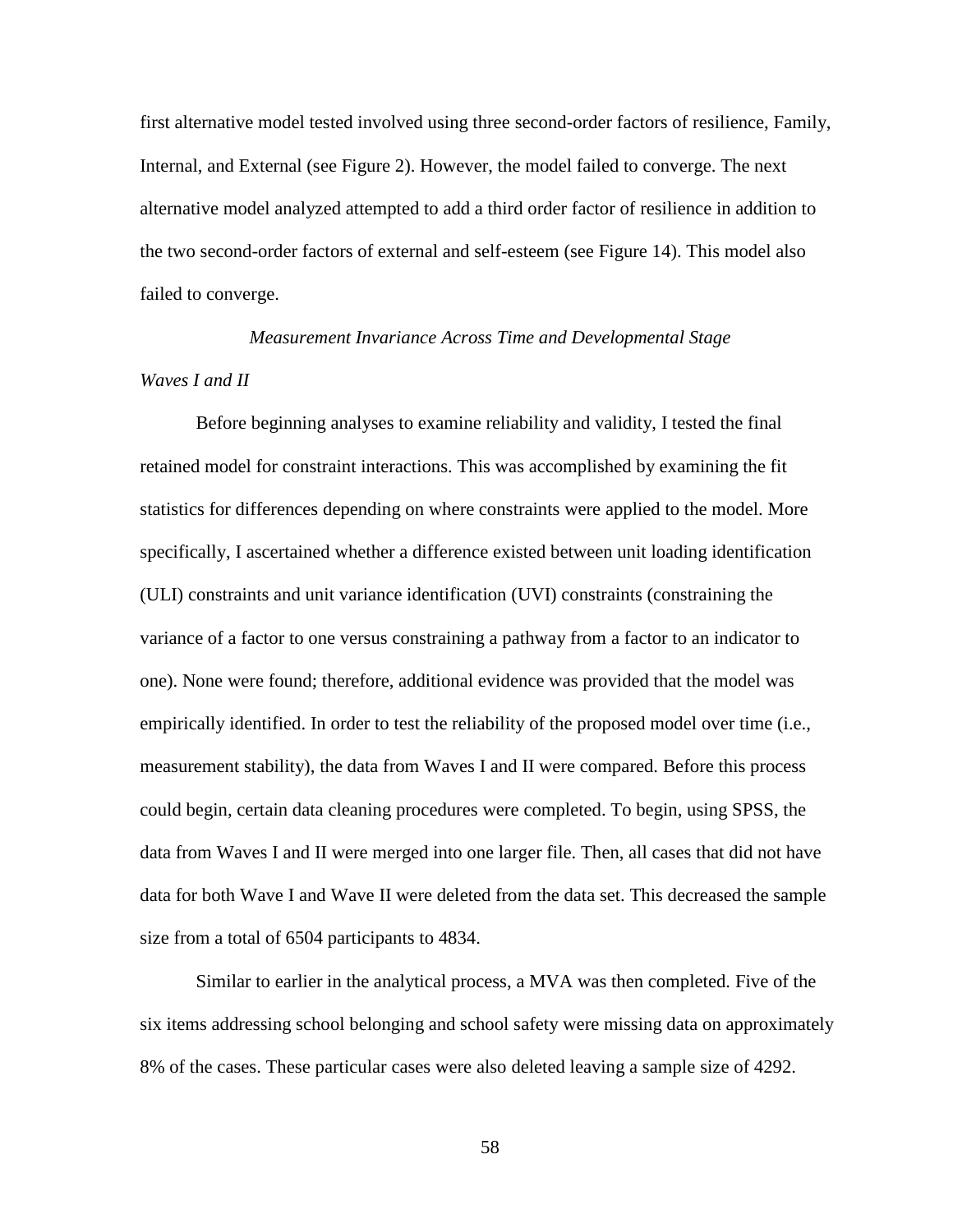Deletion occurred because the amount of missing data was significant enough that it was more than likely systematic in nature, and, therefore, unlikely to be generalizable to larger populations (Kline, 2005).With this relationship, data imputation, such as with the mean or median, would be inappropriate because it could adversely affect the overall results (Tabachnick & Fidell, 2005). Therefore, listwise deleted was completed instead. It is also important to note that much of this data was missing because these participants were no longer in school when Wave II data was collected.

 After this process was finished, the merged data file was split into two separate files, one representing Wave I of the data and the other representing Wave II. A multiple group analysis was completed using both of the previously described data files. This was completed in order to ensure that the models were assessing the same construct in separate groups. In this case, it needed to be verified that resilience was being measured the same in both Wave I and Wave II. This involved comparing one model without constraints (i.e. with parameter estimates free to vary between groups), and one model with equality constraints on some of the parameters (Kline, 2005). It is important to note constraints in Amos force the parameters of each model to be the same for both groups. This means Amos estimates the model for each group separately, but keeps the estimates equal across groups. If the fit is not significantly different between the two, evidence for measurement invariance is obtained.

The chi-square for the unconstrained model was  $4362.059$  ( $df = 738$ ,  $p < .01$ ). Other fit indices for the model include a CFI value of .825, SRMR value of .043, and RMSEA was .024 with a 90% confidence interval ranging from .023 to .025 with a  $p_{\text{close}}$  value of 1.000.Although RMSEA and SRMR meet the criteria for good fit specified earlier, CFI did not (i.e., CFI < .85). However, I interpret a value of .825 in this context to be indicative of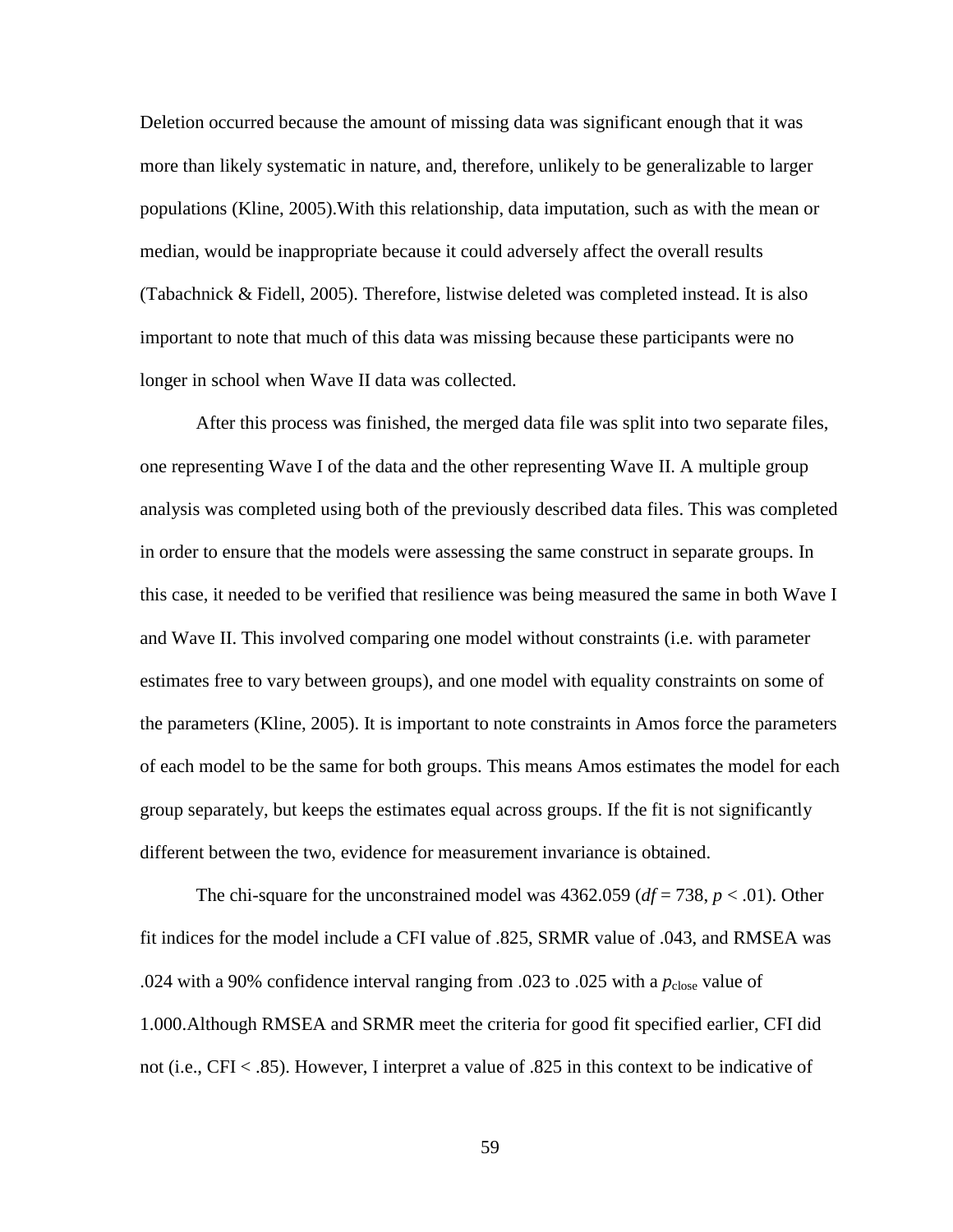good fit, because when assessing test-retest reliability with a coefficient of stability (i.e., a test-retest reliability coefficient), the conventional cutoff for acceptable reliability is somewhat lower than the cutoff for internal consistency reliability (i.e., .70 for the former, and .65 for the latter). Therefore, it seemed reasonable to have a lower cutoff for model fit in this situation, as well. The values of global model fit were good evidence that the resilience model fit both groups well.

When examining the data, it was also found that there were no significant changes between the unconstrained model and the structural covariance model, which is the same model but with the following parameters constrained to be equal between groups: item loadings on factors, first order factor loadings on External Resilience, and the covariance between External Resilience and Self-Esteem. Specifically, chi-square was found to be 4953.734 (*df* = 768, *p* < .01), SRMR was.046, CFI was .798, and RMSEA was .025 with a 90% confidence interval ranging from .025 to .026 and a  $p_{\text{close}}$  value of 1.000. A chi-square difference of 591.675 ( $df = 30$ ,  $p < .01$ ) was found between the unconstrained and structural covariances-constrained models, which would indicate a significant difference between the covariances of External Resilience and Self-Esteem in the Wave I and Wave II data. However, due to the previously mentioned research findings regarding chi-square as an indicator of model fit RMSEA and Mc were also calculated. RMSEA was found to be .066, and Mc was found to be .937, both of which indicate good fit for the additional constraints of the structural covariances model. These findings indicate that the unstandardized first- and second-order factor loadings and covariances in the resilience model remained stable across the six months represented by the lag between Waves I and II.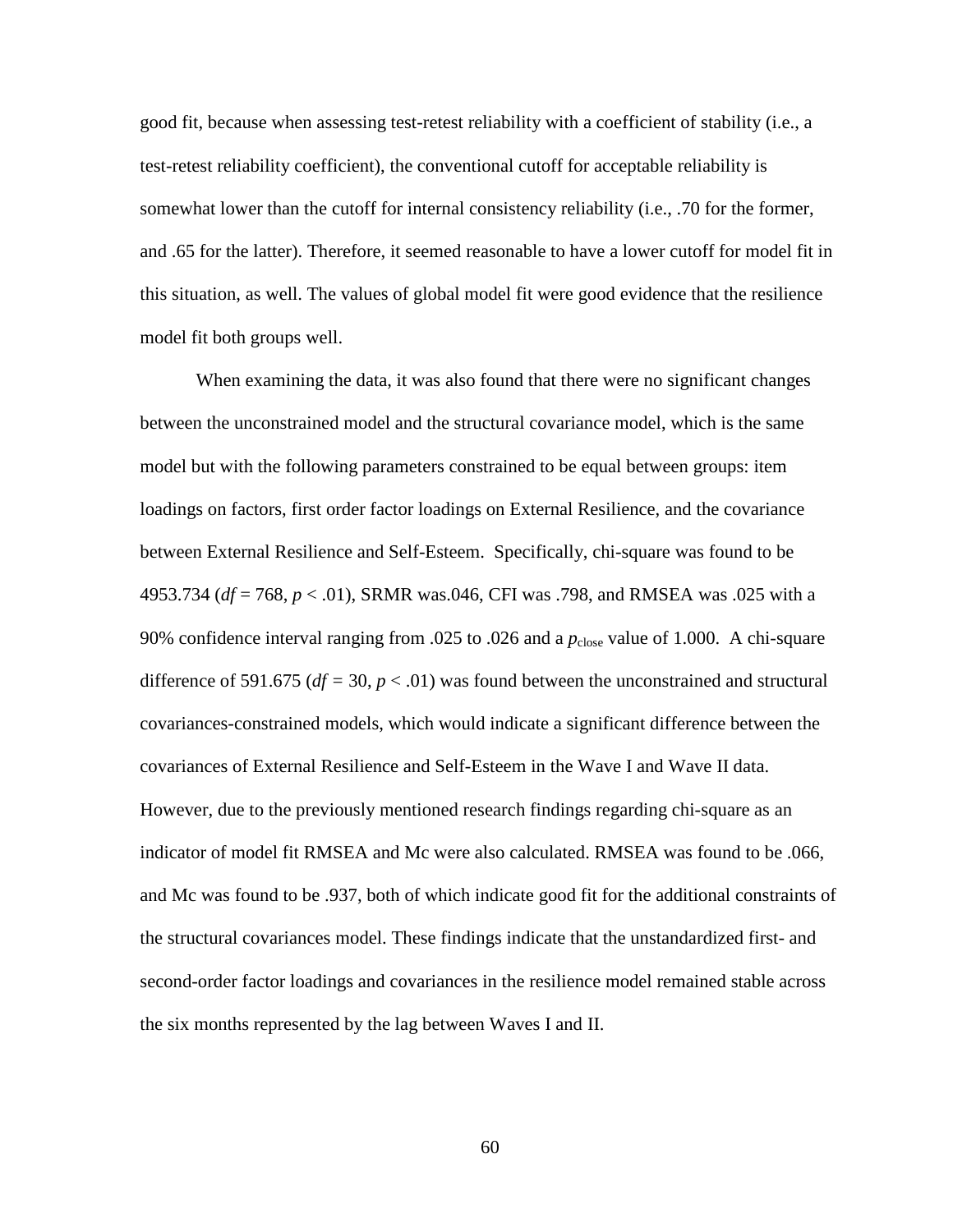Although, overall, model fit was found to be good, a noticeable difference existed between the groups when examining the direct effect of External Resilience on Religion. For this reason, the model was run again without the imposed equality constraints on that effect. This led to better overall fit for the structural covariance model. Fit included a chi-square of 4911.081 (*df* = 767, *p* < .01), SRMR of .044, CFI of .800, and RMSEA of .024 with a 90% confidence interval ranging from .023 to .025 a  $p_{close}$  value of 1.000.

Chi square difference tests were run to determine if a significant difference existed between this model and the unconstrained and structural covariance models discussed previously. First, comparing the current model to the unconstrained model reported previously, a chi-square difference of 549.022 (*df* = 29, *p* < .01) was found. This indicated a significant difference between these models. However, when calculating additional difference test statistics, RMSEA was found to be .064 and Mc was found to be .941. Both indicate good fit for constraints of the current structural covariance model.

A chi-square difference of 42.653 ( $df = 1$ ,  $p < .01$ ) was found between the current model and the previously discussed structural covariance model. RMSEA was calculated to equal .099 (poor fit) and Mc was found to be .995 (good fit). On the whole, two of these three indices reflect poor fit, indicating a significant difference between the model run with the External to Religion pathway constrained versus unconstrained. Leaving this pathway unconstrained led to better overall fit of the model. Additionally, the standardized path coefficient from External to Religion changed from .748 for both groups to .530 for Group 1 and .892 for Group 2. This difference is moderate and size and can account for the potential change in an adolescent's feelings and beliefs about religion over time.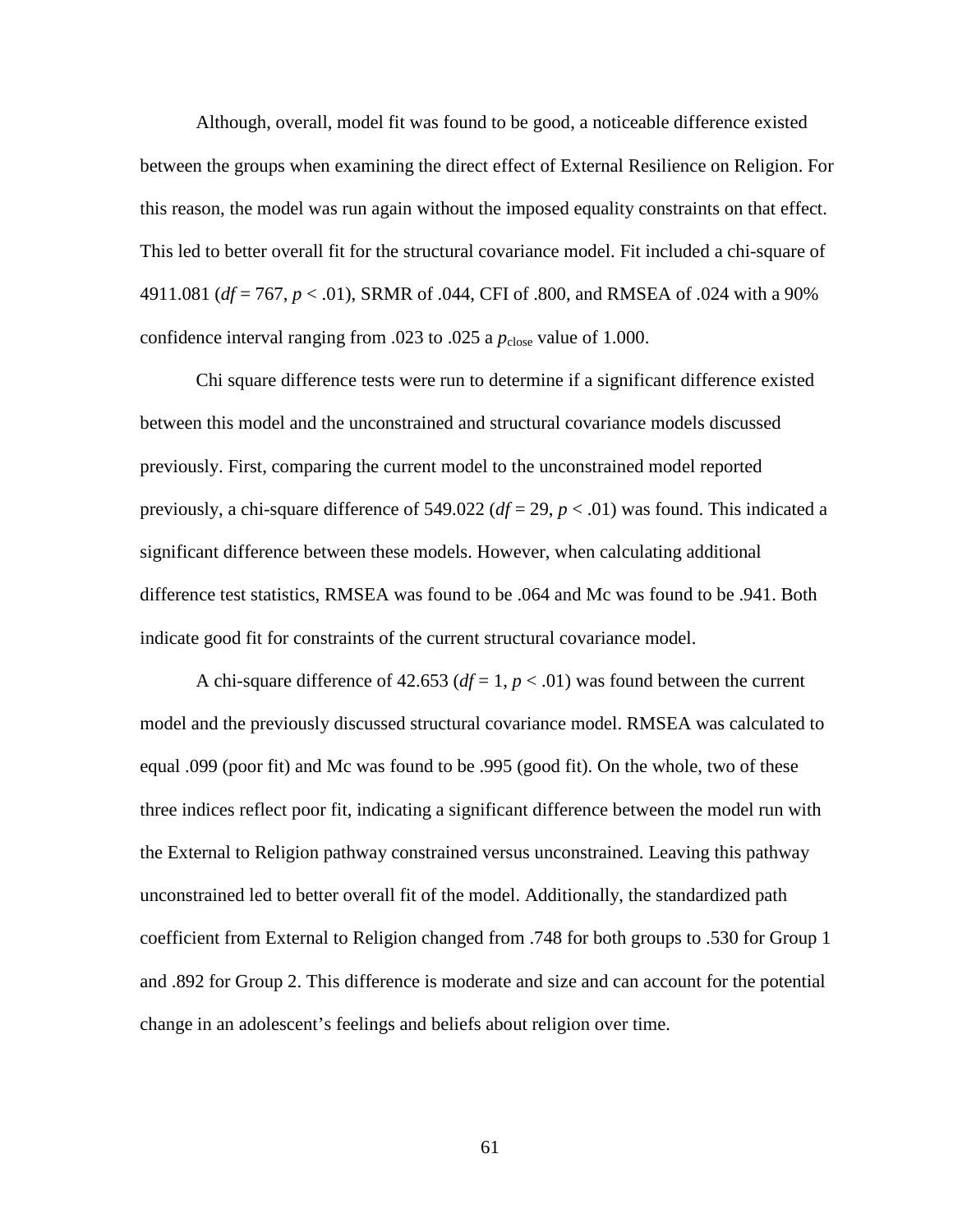#### *Early and late adolescence*

In order to test Hypothesis 7, it was important to determine if differences existed in the model for early and late adolescents. As described in Chapter 2, early adolescence occurs between the ages of 12 and 14, and late adolescence ranges from 15 to 18 years old. The SPSS data file for Wave I data was divided accordingly with the early adolescent group containing 2302, participants and the late adolescent group containing 3658 participants. A multi-group analysis was completed comparing the model fit for the two groups. As discussed with the Wave I and Wave II multi-group analysis, unconstrained and constrained models were compared to determine if measurement invariance existed.

Initially, the unconstrained model converged and the chi-square value was 3336.440.  $(df = 744, p < .01)$  with a CFI of .840. The SRMR value was .047 while RMSEA was .024 with a 90% confidence interval ranging from .023 to .025 and a  $p_{close}$  value of 1.000. These values indicate good overall fit of the model to both groups. Fit for the structural covariance model was also good. Chi-square was 3497.335 (*df* = 771, *p* < .01), SRMR was .044, CFI was .831 and RMSEA was .024 with a 90% confidence interval ranging from .024 to .025 and a  $p_{\text{close}}$  value of 1.000.

As with the Wave I-Wave II analysis, a chi-square difference test was performed between the unconstrained model and the structural covariance model ( $\chi^2$ diff = 160.895,  $df =$ 30,  $p < .01$ , and was found to be significant, indicating a difference in fit between the models. However, RMSEA for the difference was calculated and found to be .047, and Mc was found to be .967, providing good evidence that the model with additional constraints fit the data well. These results are significant and indicate no differences were found in the relationship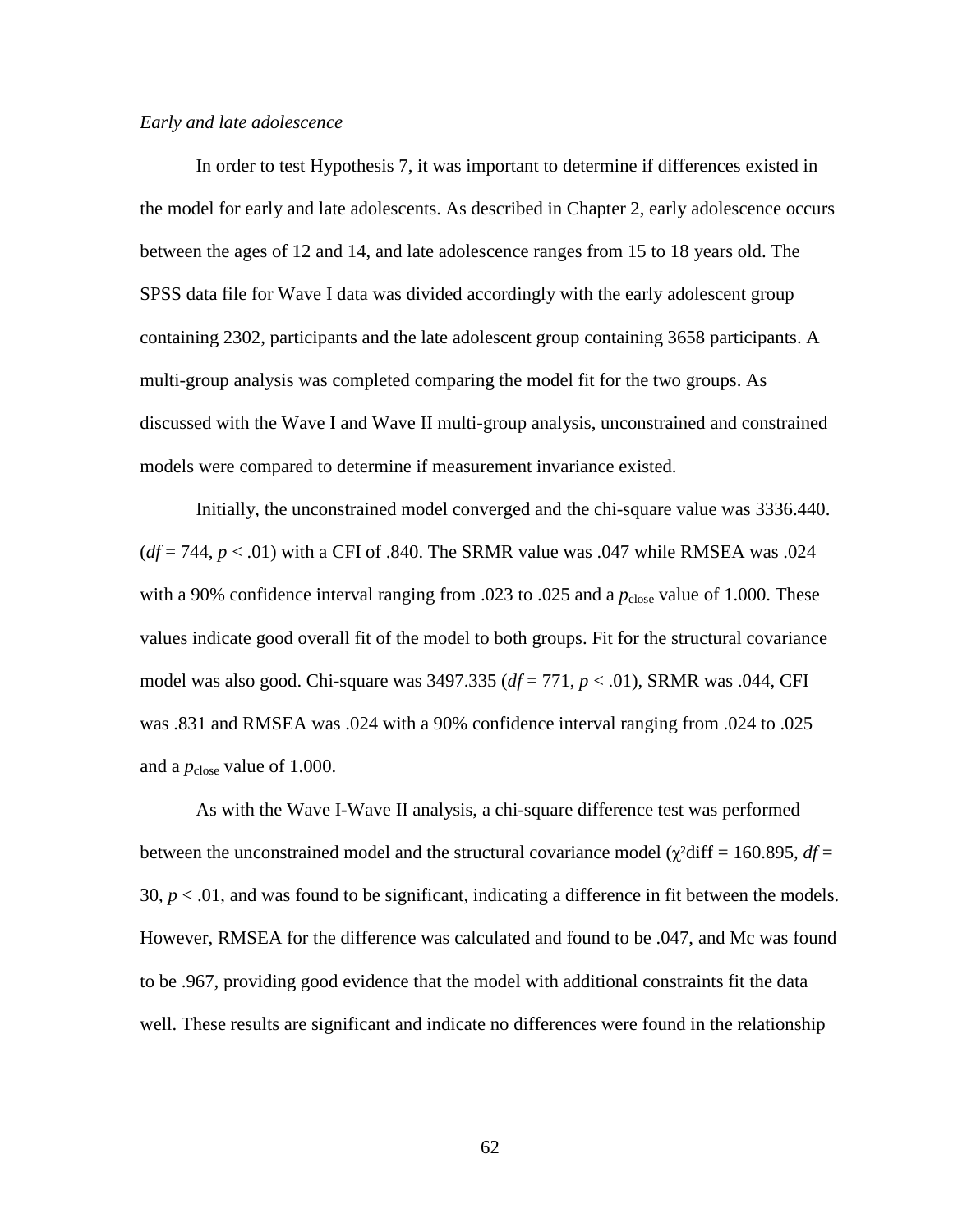between early and late adolescence. This finding provides evidence the model works the same regardless of the level of adolescent development.

Similar to the Wave I-Wave II analysis, a noticeable difference existed between the groups on the first-order and second-order factor loadings when examining the effect of External Resilience on Religion, on Paternal Involvement, and on Maternal Involvement. For this reason, the model was run again without the imposed equality constraints on these pathways. Fit included chi-square of 3482.472 (*df* = 765, *p* < .01), SRMR of .045, CFI of .832, and RMSEA of .024 with a 90% confidence interval ranging from .024 to .025 and a *p*close value of 1.000. This new model was first compared to the previously reported unconstrained model. A chi-square difference of 146.02 ( $df = 21$ ,  $p < .01$ ) indicates a significant difference between the original model and the current model with the paternal involvement, maternal involvement, and religion pathways unconstrained. However, RMSEA was found to be .051 while Mc was found to be .973, which indicate good fit for the additional constraints of the current structural covariance model.

A chi-square difference test was also conducted between the previous structural covariance output and the current structural covariance model. The chi-square difference was 14.863 (*df =* 6, *p* = .02) and did not find a significant difference between the two models. The *p-* value of .02 is not significant and is above the .01 cut-off value used throughout this project. RMSEA was calculated to be .025 while Mc was .998, and both also indicate good fit for the additional constraints of the former structural covariance model. These findings indicate that the former model with all factor loadings constrained to be equal across groups fits just as well as the model allowing some loadings to vary, which is further evidence that the resilience model is invariant across developmental groups.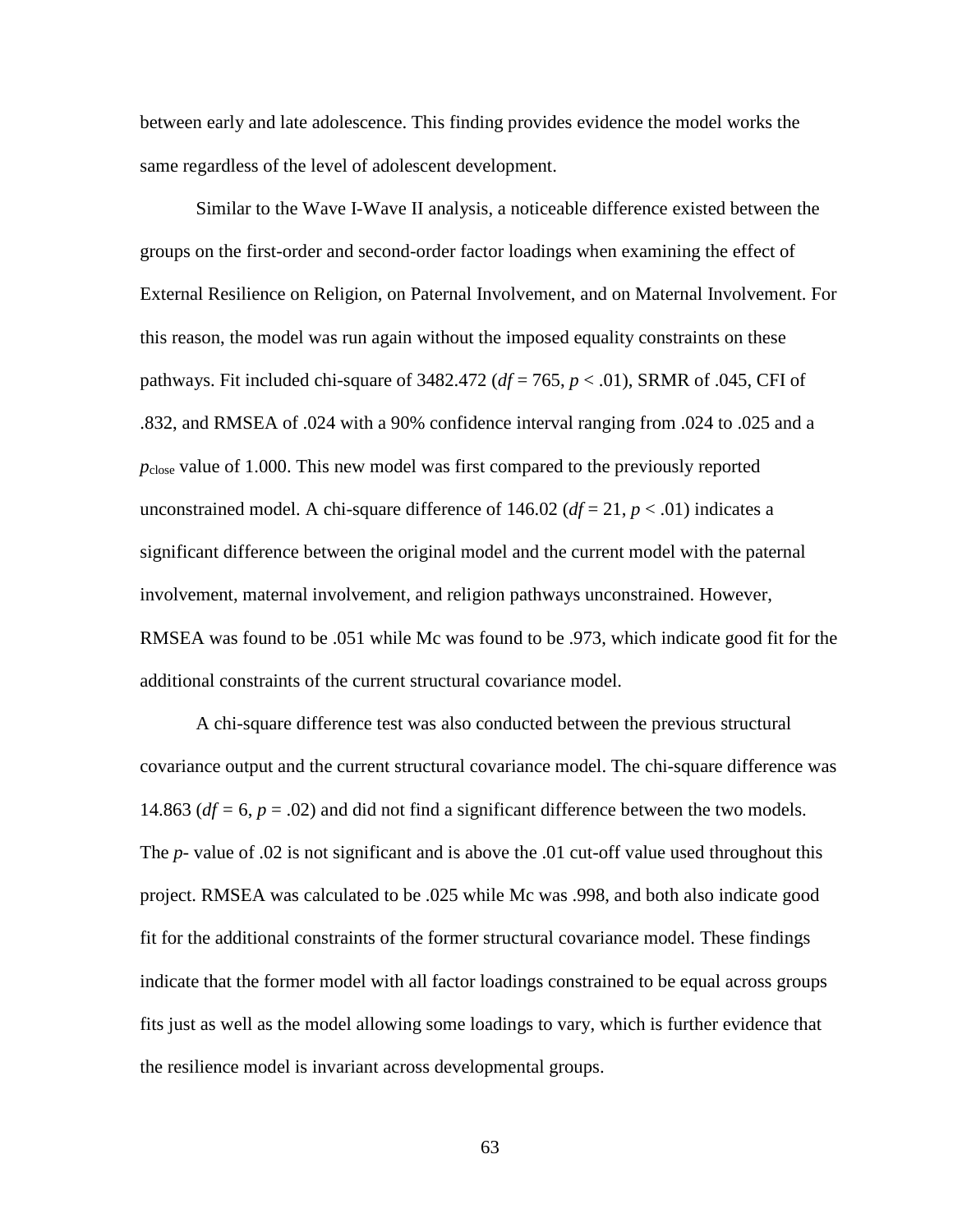## *Resilience as a Protective Factor*

 To address the research question that asked whether resilience as conceptualized here would serve as a protective factor, structural regression (SR) models were examined that specified that resilience in an individual predicted certain negative outcomes (i.e., substance use, delinquency, depression) for that individual. In addition, risk factors were added to the model as covariates in order to see if resilience exerted a buffering effect. A buffering effect can be conceptualized as either a mediation effect or a suppression effect as a covariate. Both of these approaches will be investigated and compared, beginning with the mediation effects. Risk factors used were parent income, being on public assistance, minority status, disability, and parents' marital status. Three negative outcome constructs were to be added to the SR model, each with several item indicators.

Just as with the resilience items, the depression items had to be rescaled; in this case, to a scale of 1-4 rather than 0-3. The variable assessing household income was also rescaled by dividing by 10,000 in order to bring its variance to a scale compatible with other variables in the data set. As discussed previously, missing data had to be analyzed to determine whether or not imputation could be used. An MVA was completed and median data imputation was used for each of the risk factor and negative outcome items. Median imputation was used in this case, as opposed to with the measurement invariance analysis, because the missing data was found to be at random (Kline, 2005). Information that was missing was not systematic in nature and, therefore, more generalizable to larger populations. *Delinquency* 

On first analyzing the measurement model for the delinquency risk factors, the model failed to converge. Fit statistics were so poor for the original delinquency proposed model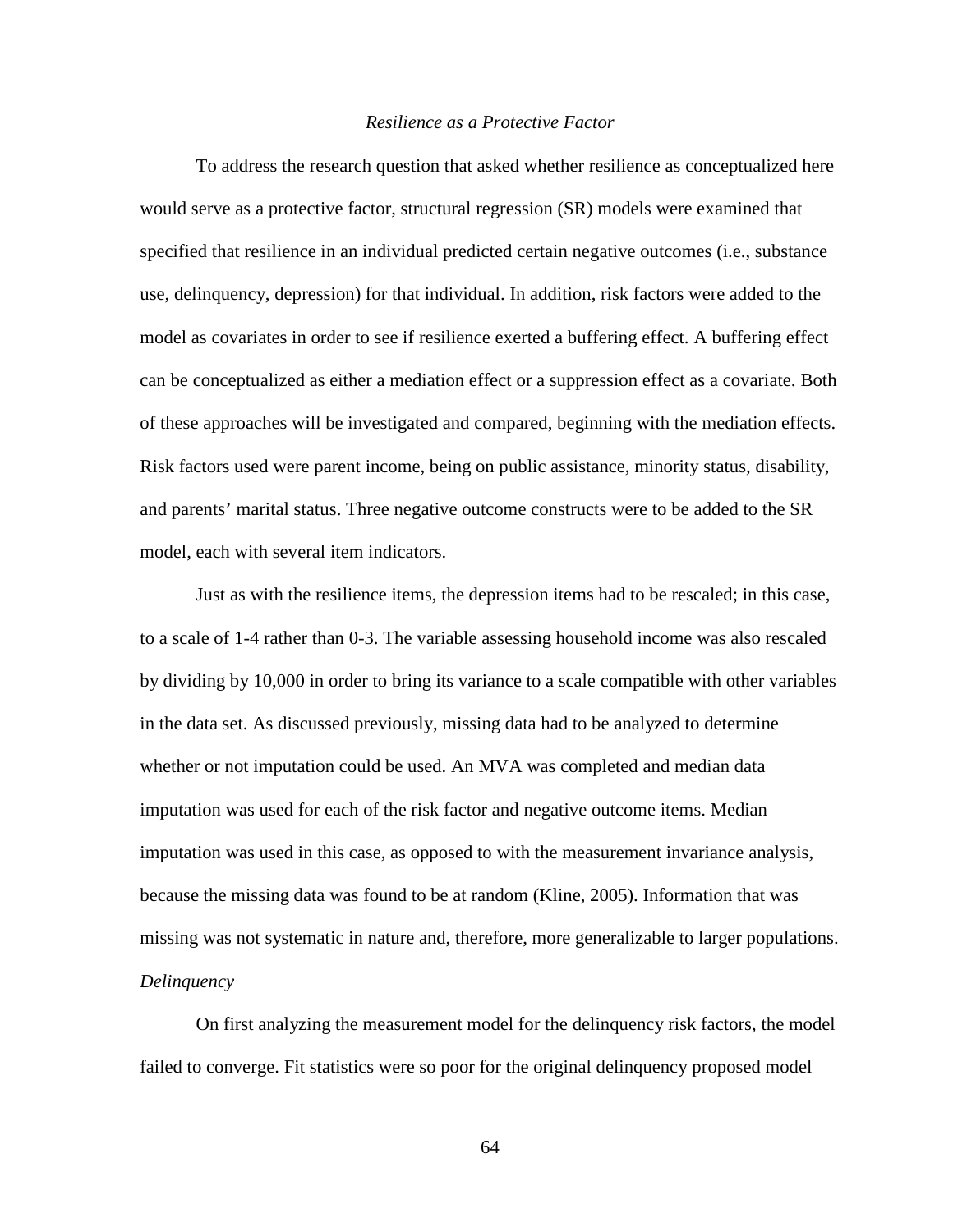that it was decided to use a specific scale previously used and validated in earlier research studies. It was decided to use thirteen items also employed by Regnerus and Elder (2003;see Appendix B). In addition, the delinquency items were assessed as a model by themselves before being combined with the resilience model. The model converged but with poor fit statistics, including a chi-square of 636.756 ( $df = 65$ ,  $p < .01$ ), a CFI of .510 and a RMSEA of .037 with a 90% confidence interval ranging from .034 to .039 and a  $p_{\text{close}}$  of 1.000. SRMR was measured at .141.

To improve fit, factor loadings were examined and a cut-off point of .32 was used. A total of 7 items were dropped one at a time in order to improve model fit. The model was reassessed each time. The items that were dropped include "In the past 12 months, how often did you drive a car without the owner's permission?", "How often did you go into a house or building to steal something?", "How often did you steal something worth more than \$50?", "In the past 12 months, how often did you use or threaten to use a weapon to get something from someone?", "How often did you sell marijuana or other drugs?", "How often did you steal something worth less than \$50?", and "How often did you become loud, rowdy, or unruly in a public place?". After the seventh item was deleted, model fit was good. Chisquare was found to be 133.618 ( $df = 9$ ,  $p < .01$ ) and SRMR was .054. CFI was .821 and RMSEA was .046 with a 90% confidence interval ranging from .039 to .053 with a  $p_{\text{close}}$ value of .809. Although SRMR and RMSEA indicated acceptable fit, CFI was still below the adopted cutoff of .85.

In order to further improve fit, modification indices were examined. An index value of 22.356 was found between the items "In the past 12 months, how often did you paint graffiti or signs on someone else's property or in a public place?" and "In the past 12 months,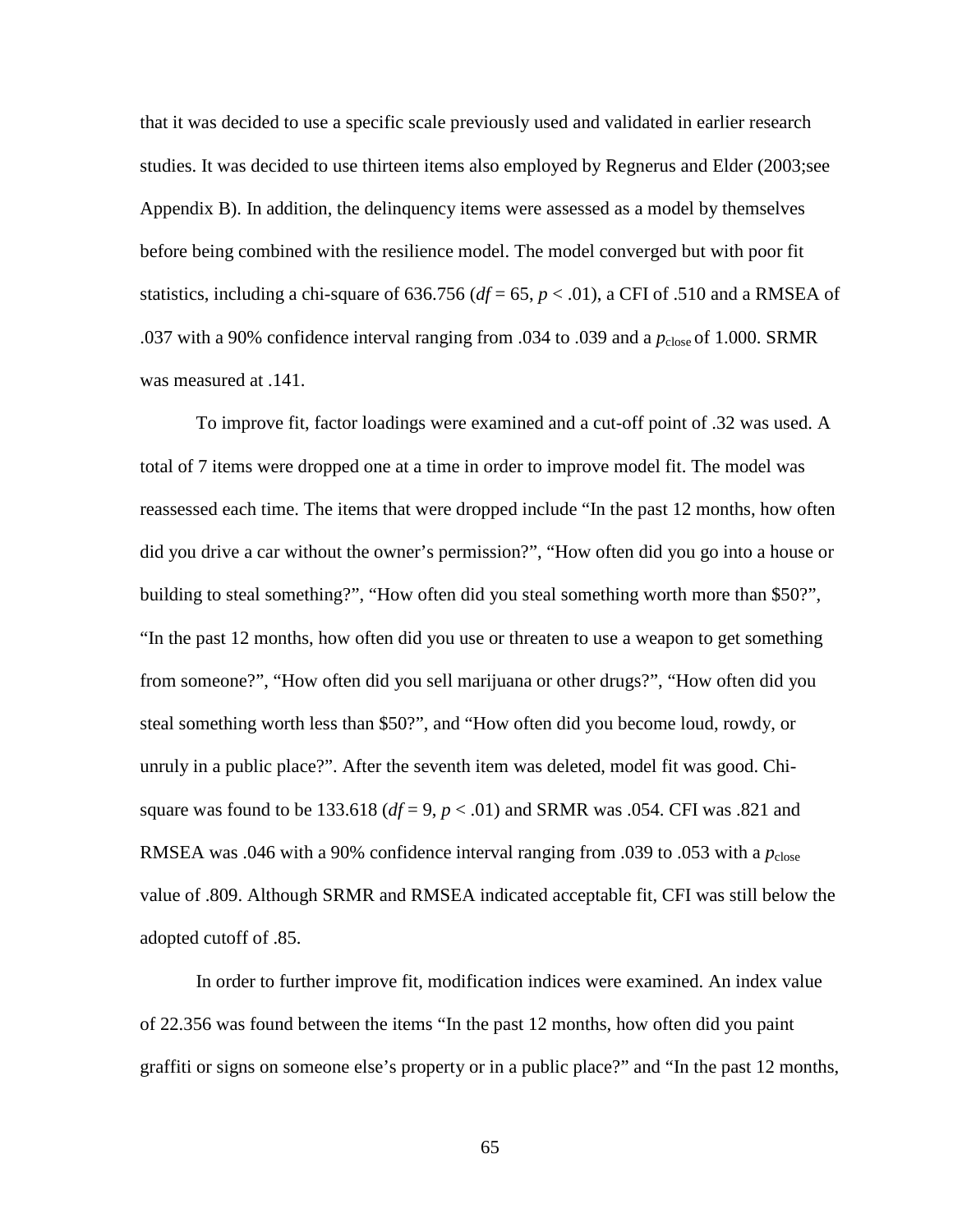how often did you deliberately damage property that didn't belong to you?" Often, the error terms of these two items might be correlated. However, do to the similar wording and nature of the questions and the tendency for models with correlated error terms to be unidentified, it was decided to simply delete the item regarding painting graffiti. Deleting this item led to further improvements in the fit of the model as indicated by a chi-square value of 16.598 (*df*   $= 5, p < .01$ ) and a SRMR of .015. CFI was found to be .982 and RMSEA was .019 with a 90% confidence interval ranging from .009 to .029 and a  $p_{close}$  value of 1.000. This scale was retained and placed into the measurement model that included the previously developed resilience model.

This model also converged and good fit was found (see Tables 10 and 14) . Chisquare was 2874.543 (*df* = 491, *p* < .01) while CFI was .862. RMSEA was .027 with a 90% confidence interval ranging from .026 to .028 with a  $p_{\text{close}}$  value of 1.000 and SRMR was .035. Three of the standardized regression coefficients (i.e., factor loadings) indicated a strong fit for each indicator to the delinquency subscale. These loadings ranged from .535 to .633, but two indicators fell below .50, which in each case would indicate that less than 25% of the item response variance was explained by the factor the item was meant to indicate. The item, "In the past 12 months, how many times did you run away from home?" had a factor loading of .353 (17.7% of variance explained). The item, "In the past 12 months, how many times did you take part in a group fight?" also had a substandard factor loading of .396 (19.8% of variance explained).

This model was retained and the structural part of the model was applied (See Figure 14). More specifically, this was a path model involving direct effects from the resilience factors to the risk behavior of resilience. This will help to explain the relationship between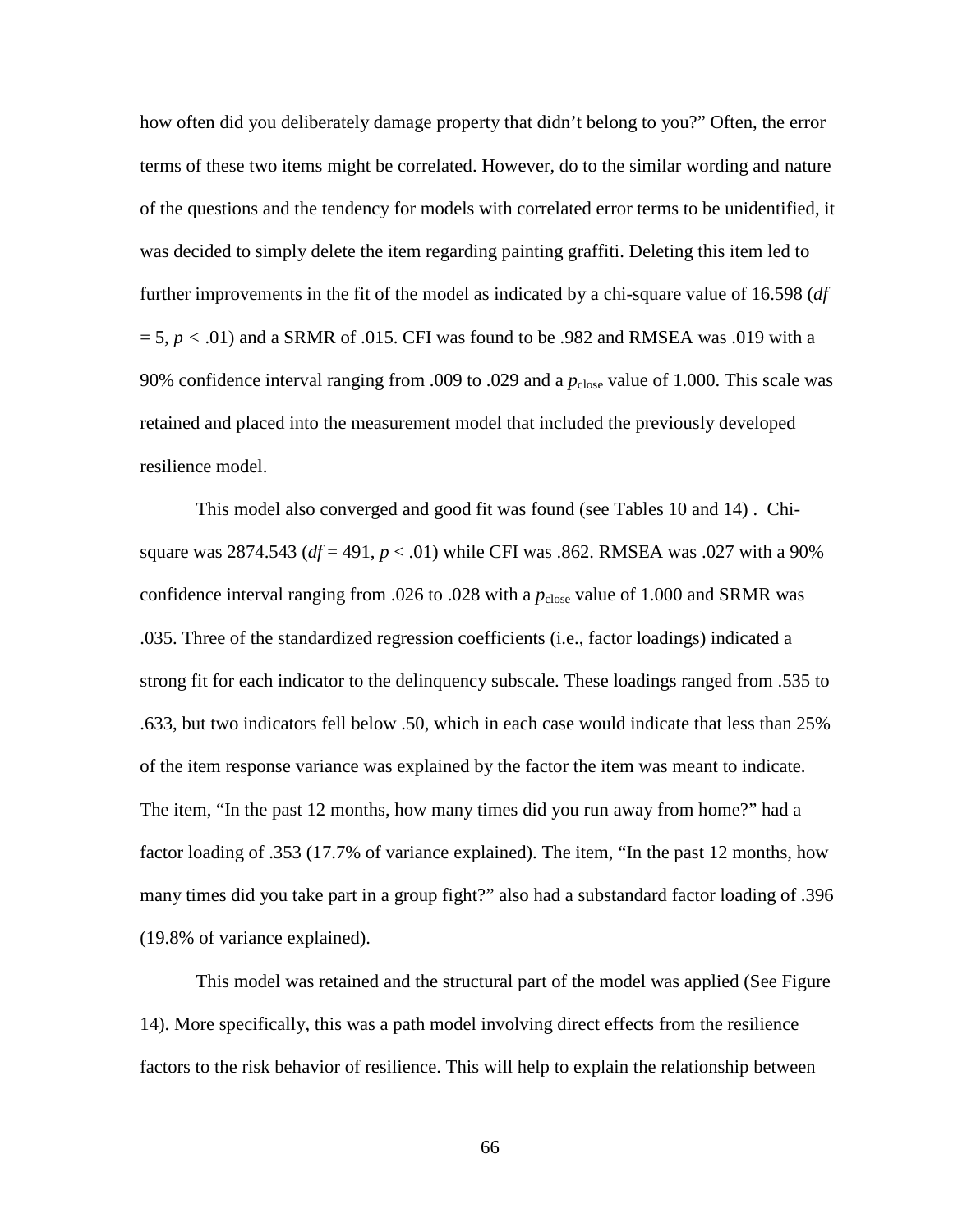this specific risk behavior and the resilience construct. Chi-square was found to be 3087.744  $(df = 517, p < .01)$  while CFI was .852 and RMSEA was .028 with a 90% confidence interval ranging from .027 to .029 with a  $p_{close}$  value of 1.000. SRMR was measured at .038. These values all represent a good fit for the model. A chi-square difference test was conducted between the measurement and full models to assess the fit of the structural part. The result showed a significant difference  $[\chi^2_{\text{diff}} = 213.201 \, (df = 26, p < .001)]$ , which indicated a detrimental effect of the structural part on the overall fit of the model. For reasons discussed previously in this chapter, RMSEA and McDonald's Goodness of Fit Test (Mc) were also calculated. RMSEA was found to be .033 while Mc was calculated to be .990. Both indicate good to excellent fit, so the structural part of the model was retained.

The resilience factors had small effects on the delinquency factor and were small and not statistically significant. The path from External Resilience to Delinquency had a standardized regression weight of  $\beta = 0.049$ , while the path from Self-Esteem had a standardized coefficient of  $\beta$  = -0.054.

# *Depression*

As described with the delinquency risk factor model, the originally proposed indicators for a depression model were abandoned in favor of a scale used by previous researchers. In this case, Galliher et al. (2004) used nine items to measure depression in adolescents. This model was also analyzed first by itself before being included in a model with the resilience factors. The depression model converged and chi-square was 301.412 (*df*   $= 27$ ,  $p < .01$ ), while SRMR was .046. CFI was .787 and RMSEA was found to be .040 with a 90% confidence interval ranging from .036 to .044 and a  $p_{\text{close}}$  value of 1.000.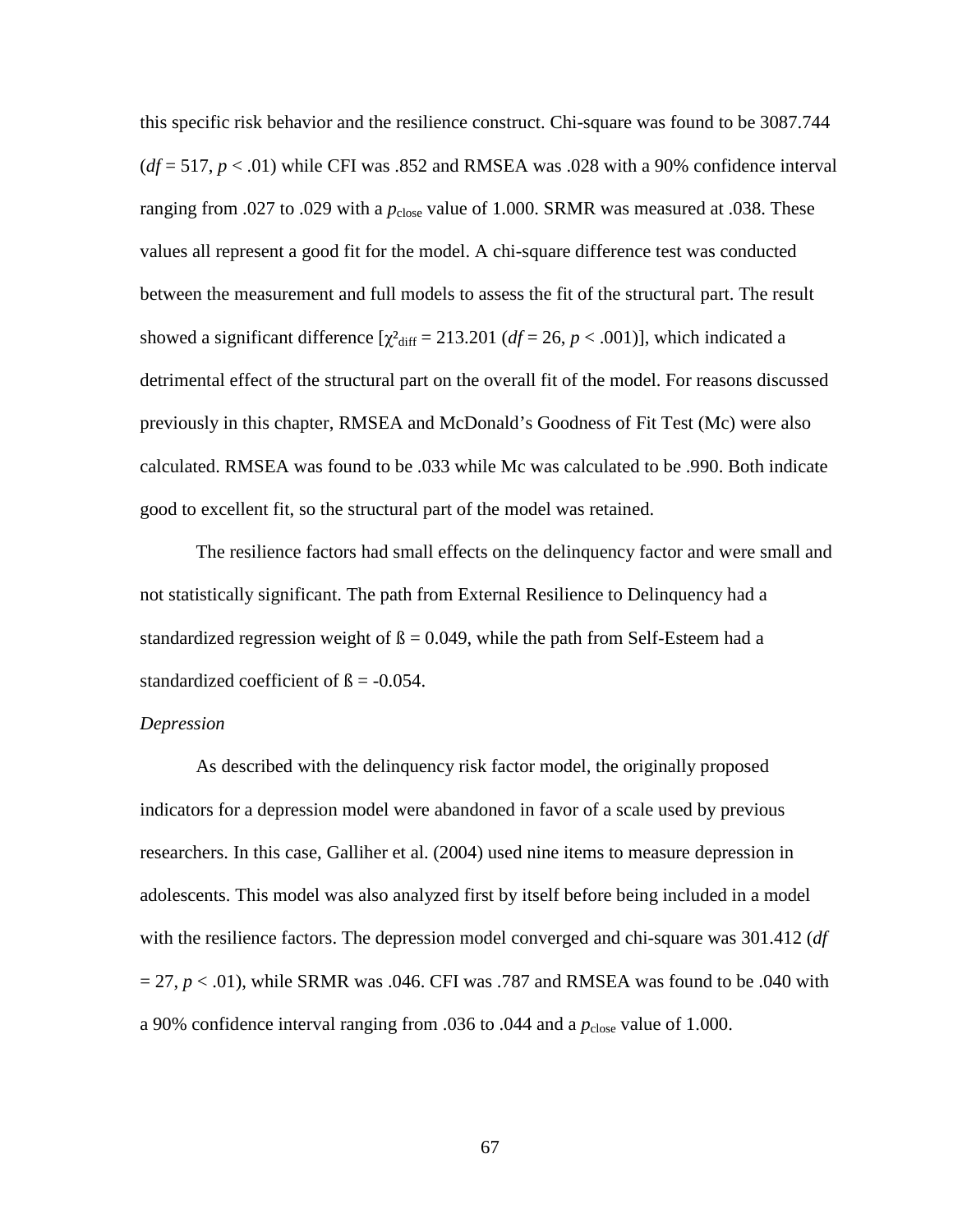Because CFI was less than .85, fit needed to be improved. The two items "You thought your life had been a failure" and "You felt life was not worth living" had a modification index of 58.819. In addition, these items are worded similarly and, therefore, are more than likely addressing similar concepts. They are also the only two items asking a participant specifically how they feel about their lives as a whole. Therefore, it was decided to correlate the two error terms for these items. After this correlation and repeating the analysis, fit statistics improved. Chi-square was measured as  $196.295$  ( $df = 26$ ,  $p < .01$ ) and SRMR was found to be .025. CFI was .868 and RMSEA was .032 with a 90% confidence interval ranging from .028 to .036 and a  $p_{close}$  value of 1.000. This scale was retained and transferred to the larger measurement model including resilience factors.

This analysis of the measurement model measured a chi-square of 3482.211 (*df* = 689, *p* < .01) and an SRMR of .032. CFI was found to be .858 and RMSEA was .025 with a 90% confidence interval ranging from .024 to .026 with a  $p_{\text{close}}$  value of 1.000. These statistics represented a good fit for the model (see Tables 11 and 15). Most of the standardized regression coefficients indicated a strong fit for each indicator to the depression subscale. These loadings ranged from .508 to .811. Two of the indicators fell below .50, which in each case would indicate that less than 25% of the item response variance was explained by the factor the item was meant to indicate. The item, "You didn't feel like eating, your appetite was poor." had a factor loading of .443 (22.2% of variance explained). The item, "You felt fearful." also had a substandard factor loading of .454 (22.7% of variance explained).

 The structural part of the model was also applied as described in the delinquency model analysis (see Figure 15). This model also showed good fit and was retained. Chi-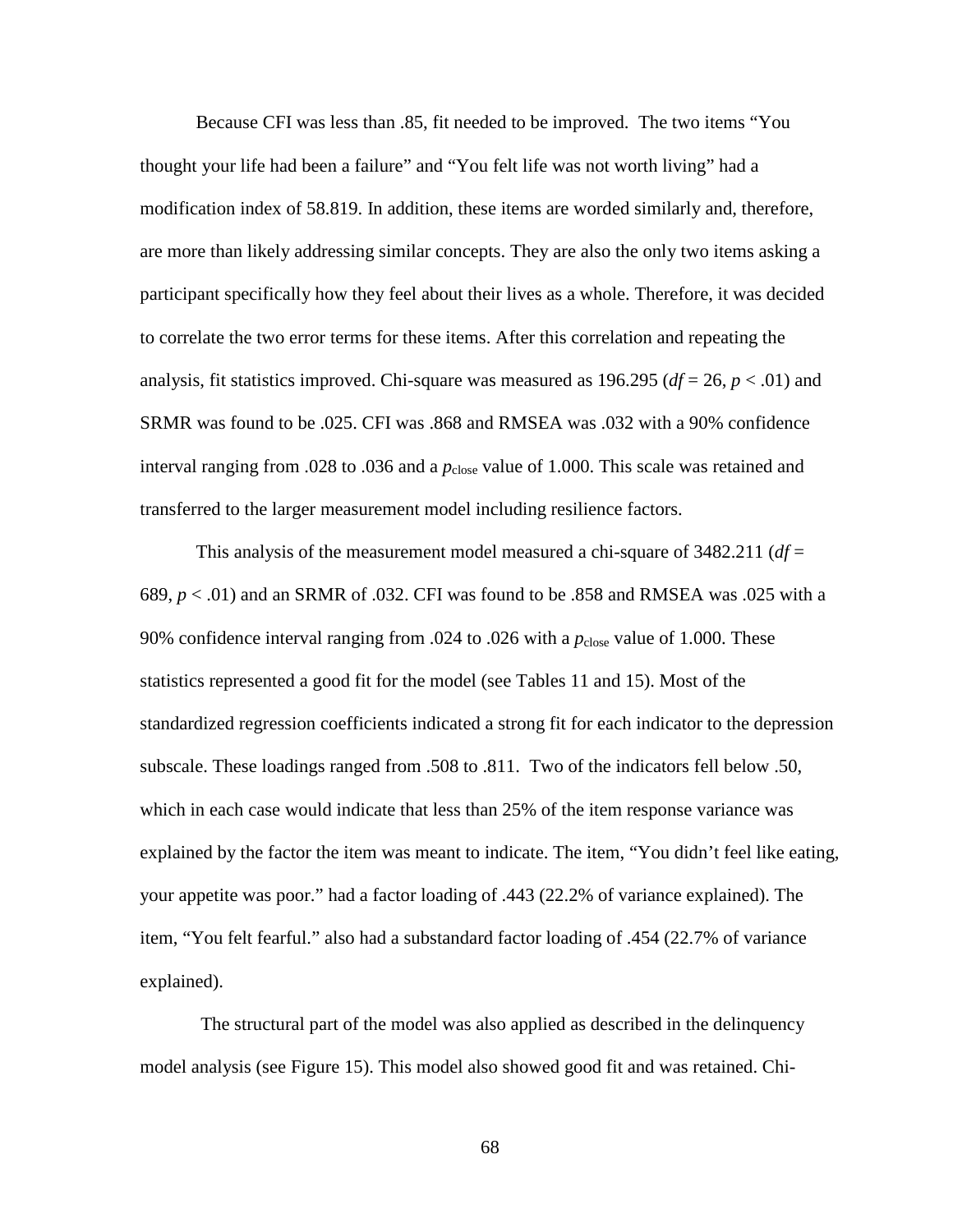square was found to be  $3471.504$  ( $df = 653$ ,  $p < .01$ ) and CFI was .847. SRMR was measured as .035 while RMSEA was .026 with a 90% confidence interval ranging from .025 to .027 and a  $p_{\text{close}}$  value of 1.000. A chi-square difference test was also conducted and the result showed a significant difference  $[\chi^2_{\text{diff}} = 225.727 \, (df = 25, p < .001)]$ . However, RMSEA was also calculated and found to be .035, while Mc was calculated to equal .983, both of which indicated good fit of the structural part of the model. Factor loadings of the External resilience factor show minimal relationship with the depression factor  $(6 = .053)$ , while Self-Esteem showed a negative relationship  $(6 = -0.043)$ . As with the Delinquency subscale, neither of these relationships was significant.

#### *Substance use*

When initially running the originally proposed substance use model along with the resilience components, the model converged and overall fit was good. Chi-square was measured to be 3023.100 ( $df = 491$ ,  $p > .01$ ) and SRMR was .042. CFI was found to be .860 while RMSEA was .028 with a 90% confidence interval ranging from .027 to .029 and a *p*close value of 1.000. This model was retained and the structural model was also analyzed to determine the global fit of the substance use model (see Figure 16). Similarly, model fit was good for the unconstrained model with fit statistics (see Tables 12 and 16) including a chisquare of 3235.379 (*df* = 517, *p* < .01) and an SRMR of .044. CFI was found to be .850 while RMSEA was .028 with a 90% confidence interval ranging from .027 to .027 and a  $p_{\text{close}}$  value of 1.000.

A chi-square difference test was also conducted and the result showed a significant difference  $[\chi^2_{\text{diff}} = 212.279 \, (df = 26, p < .001)]$ , but RMSEA was found to be .033, while Mc was calculated to be .972. Both of these indices indicated good fit of the structural part of the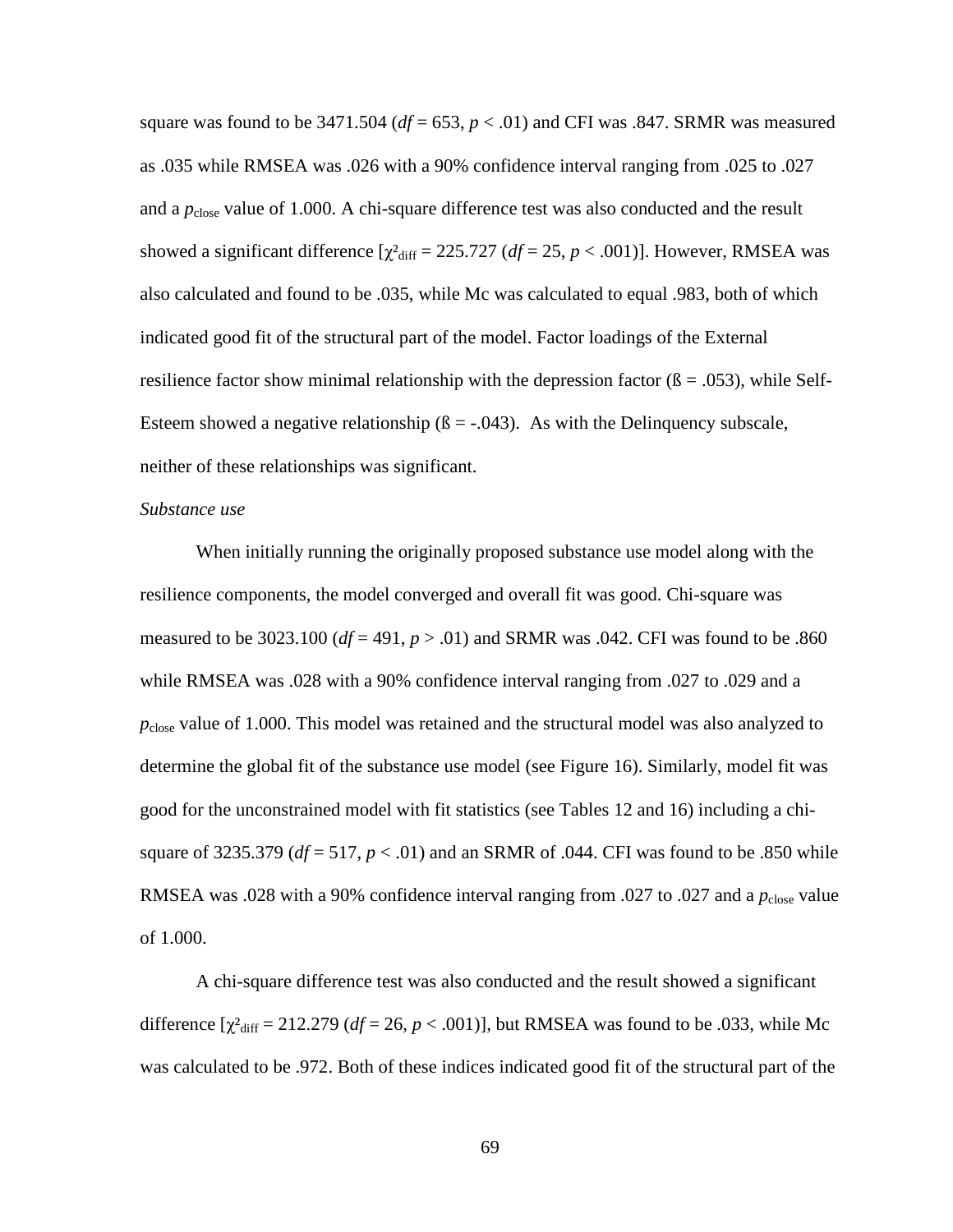model. The path from External Resilience to substance use showed a weak relationship with the substance use model ( $\beta = 0.051$ ). The path from Self-Esteem was inversely correlated with resilience at  $\beta$  = -0.062. However, neither of these relationships was statistically significant.

#### *Controlling for Risk Factors*

 To address the second research question, risk factors were added into the structural models for each of the risk behaviors (i.e., substance use, depression, delinquency) to act as covariates. Due to difficulties with lack of model convergence and overall fit of the model, it was decided to run each covariate separately in each risk behavior structural model. In total, there were five risk factors to be controlled for, which left a total of 15 models to be analyzed and discussed. To begin, the risk factor regarding the race of the participants was changed from a continuous to categorical variable. Participants were divided into "white" and "nonwhite" groups. Next, the risk behavior models were analyzed with the various risk factors included. Global fit for each of these models was acceptable except for household income, which did not converge. Each of these models was also compared to a structural model without the pathway between the risk factor and resilience, as well as a simpler model with only the risk factor with a pathway to one of the various negative outcomes. The three models were compared to determine whether or not resilience lessens the effect that risk factors have on engagement in risk behaviors. Fit for these models was adequate as well. Chi-square difference tests were performed for the nested models (i.e., the covariate models were nested within the mediation models, but the simple effects models were not nested in either) and all were non-significant. The results for these models and comparisons can be found in Table 16.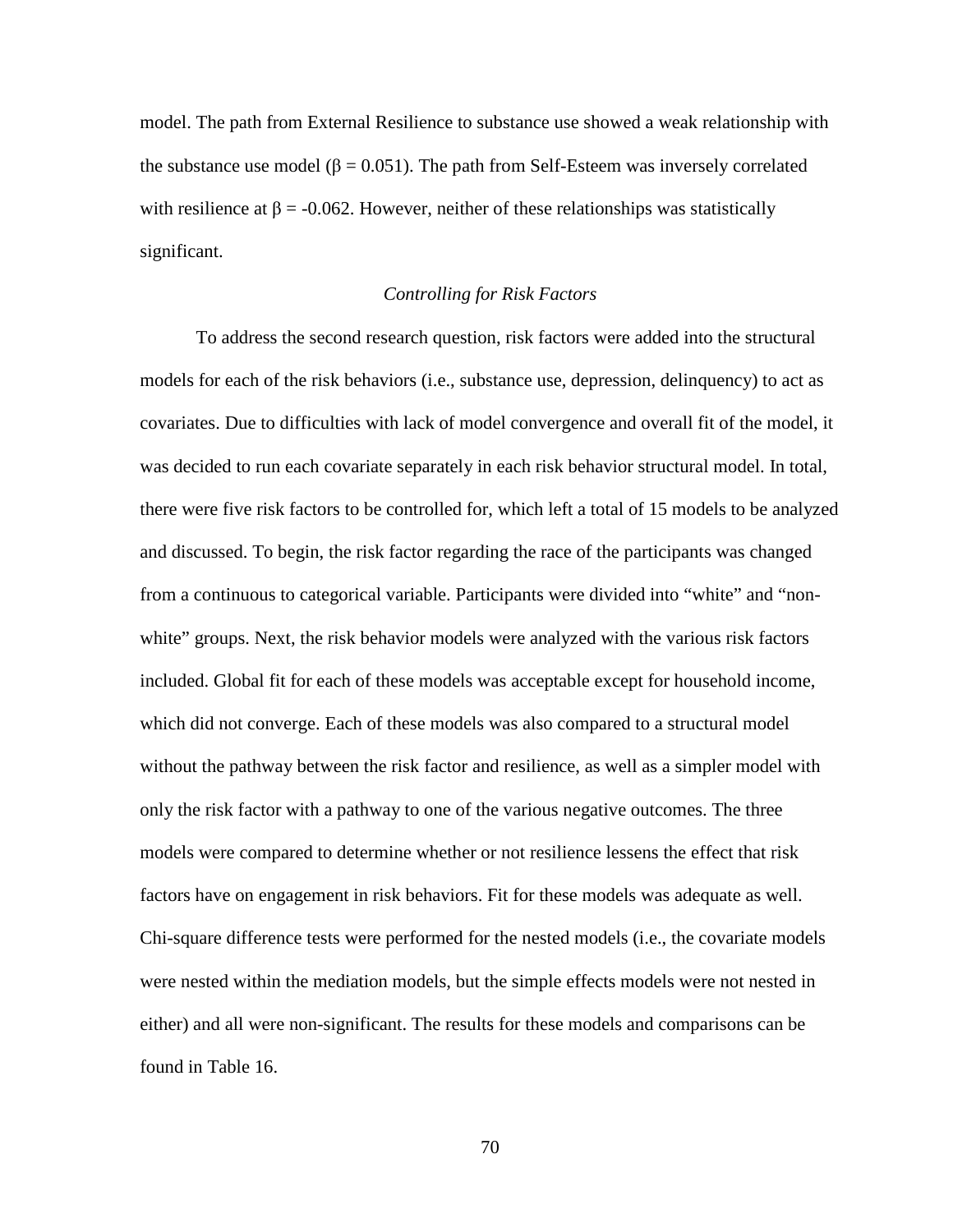#### *Delinquency*

First, the risk factor items were placed into the delinquency model individually. The standardized coefficients of the direct effects of External Resilience and Self-Esteem on the item relating to public assistance were 0.062 and -0.054, respectively. However, neither value was significant at the .01 level. The relationship between delinquency and the public assistance item was significant and inverse (not receiving public assistance was coded as 1 while receiving public assistance was coded as 0). The direct effect was -0.194. This indicates it is more likely for adolescents to be involved in delinquency in this sample if their parents are receiving public assistance. When the household income was placed in the model, the solution was inadmissible. None of the relationships were significant when ethnicity was placed in the model. The direct effects for External and Self-Esteem on ethnicity were 0.055 and -0.059, respectively. The factor loading of ethnicity on Delinquency was -0.004. When disability status was examined, the direct effect for External was 0.029, while the one for Self-Esteem was -0.049, and the one for delinquency was 0.133. Finally, the marital status item was not significantly related to the External Resilience (-0.046) or Self-Esteem (-0.044) factors, but was significantly related to delinquency (0.227). This indicates that adolescents in this sample are more likely to engage in delinquent activities if their parents are married rather than divorced, single, widowed, etc (married was coded as 2 while single, divorced, widowed, was coded as 1). All effect sizes were considered small in this model, except for the effect of disability on delinquency which is considered medium.

When the pathway between marital status and resilience was removed, the strength of the relationship between marital status and delinquency decreased to 0.118. The same was true for the relationship between the public assistance risk factor and delinquency. The other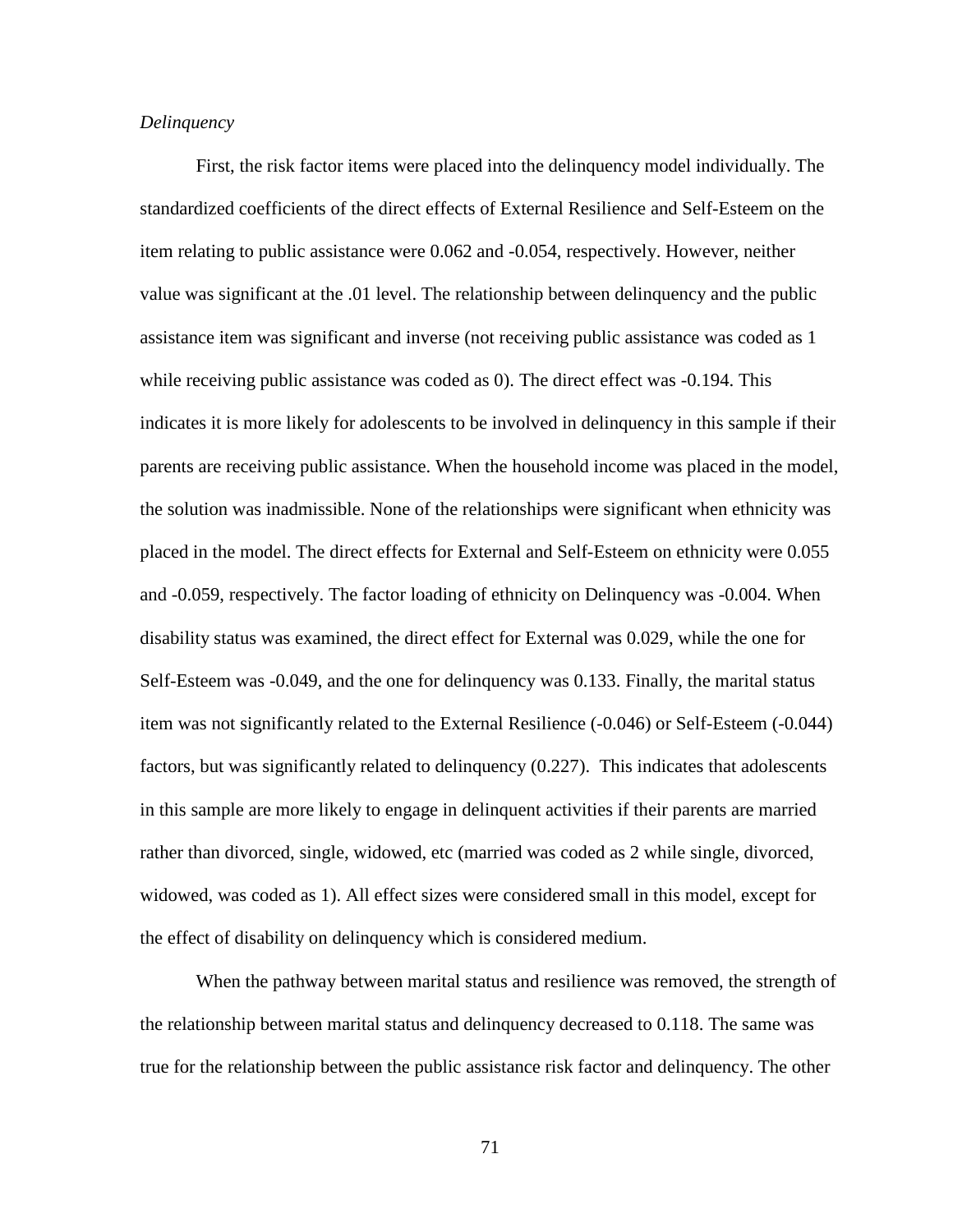risk factor models were also analyzed, but did not lead to significant changes to any of the direct effects. The results could indicate a protective role that resilience plays between delinquency and the risk factor of parents receiving public assistance and adolescents living in a single parent home. Mediating effects of resilience were not found on the relationship between risk factors and delinquency but evidence was still found for the potential buffering effect of resilience and the risk factors of low socio-economic status and living in a singleparent household. Chi-square difference tests were conducted for between the two types of models for each risk factor. None were significant for delinquency. Models to measure the simple effects from the various risk factors to the delinquency outcome were also analyzed. For most of the items, the covariate model had better fit than the simple effects model according to various fit statistics (i.e., SRMR, CFI, and RMSEA; see Table 16). However, it is difficult to compare the fit of the simple effects to the covariates model because the data is non-nested.

It is also important to look at the amount of variance in delinquency that is explained by both the risk factors and resilience. Marital status and resilience explained 0.052 of the variance of delinquency. When examining the covariates model, the amount of variance explained was 0.053 for marital status and resilience. Public assistance and resilience in the mediation model explained 0.040 of the variance. Variance explained was 0.039 for the covariates model. Ethnicity and resilience explained 0.002 of the variance in the mediation model. For the covariates model, the amount of variance explained was the same. Disability and resilience explained 0.019 of the variance. Using the covariates model, 0.020 was explained by both disability and the resilience factors. These findings show little evidence for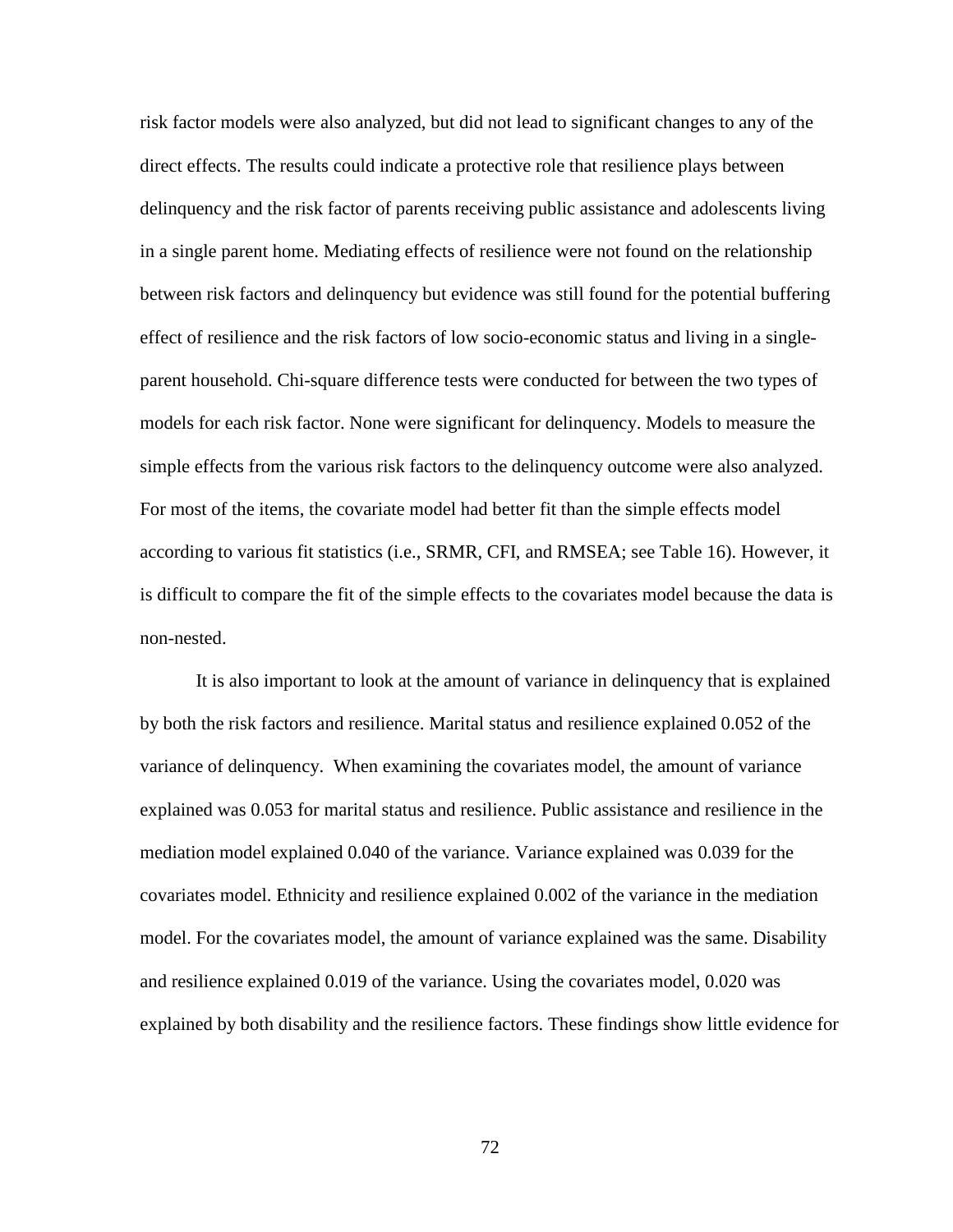the buffering role of resilience between risk factors and delinquency because of how similar the amounts of variance explained are between models.

#### *Depression*

Next, the risk factor items were inserted into the depression model. The household income item was significantly related to the resilience items. The direct effects for External and Self-Esteem were -0.037 and -0.048, respectively. Depression loaded on the household income item was also significant with a 0.070 value. These results indicate that, in this sample, when depression symptoms increase, household income is likely to be higher. In addition, higher levels of household income are associated with lower levels of self-esteem and resilience. Self-Esteem and External had factor loading values of -0.039 and 0.051 on the public assistance item but neither was statistically significant. However, the relationship between depression and public assistance was inverse and statistically significant. The direct effect was -0.047. This value indicates depression is more likely to occur in this sample when parents are receiving public assistance. Ethnicity was not significantly related to any of the factors with direct effects of External and Self-Esteem at 0.045 and -0.038, respectively. Ethnicity had a direct effect of -0.006 on depression. Disability status was significantly related to external resilience with a direct effect of 0.052. This finding indicates if an adolescent in this study was not disabled, they were more likely to display higher levels of external resilience. Direct effect of self esteem was -0.002 and depression loaded on the disability item at 0.025. Marital status was not significantly related to self-esteem (-0.042) or external resilience (-0.050) but was significantly related to depression (0.043). This indicates higher levels of depression may exist in adolescents if their parents are married. All effect sizes were small for this model as well.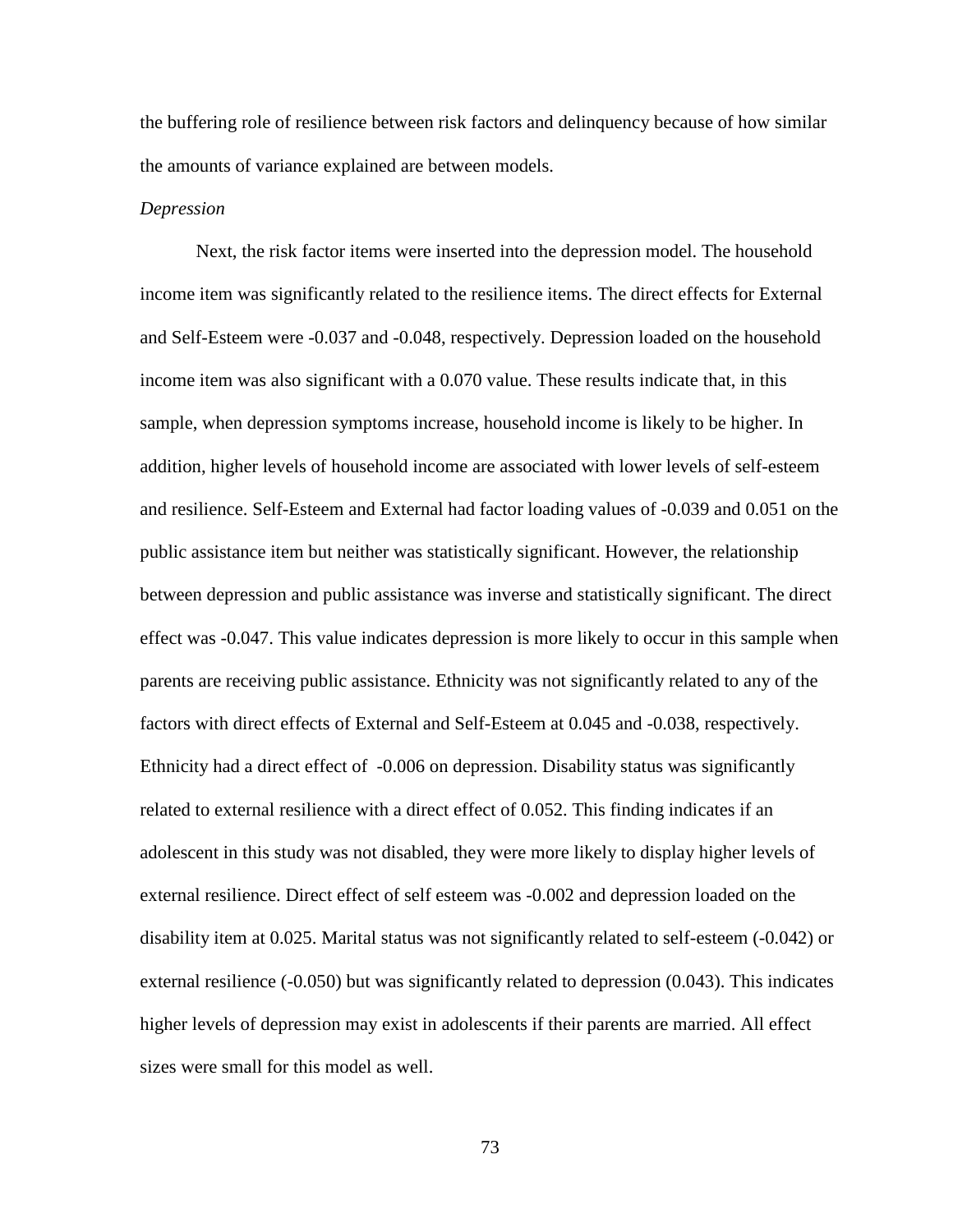After removing the pathway between the risk factors and resilience, the relationship between household income and depression remained significant but it decreased to a value of 0.007. This finding could indicate a protective effect of resilience between lower household income and depression in adolescents. Other significant changes were not present when removing the pathway to resilience factors. Mediating effects were also not found when examining the results of this model. The chi-square difference tests were significant for depression when disability status and household income were the risk factors in the model. These findings indicate significantly better fit for the covariate models in these cases. However, when RMSEA and Mc values were calculated, evidence was provided that indicated lack of significant difference between the models. For disability, RMSEA was found to be .036 and Mc was .999. For household income, RMSEA was .032 and Mc was .999. Similar to the delinquency model, a simple effects model was completed for depression. In this case, fit statistics were better for all of the simple effects models (see Table 16). However, as discussed previously, fit indices for non-nested are difficult to compare.

Depression had 0.003 of its variance explained by the marital status risk factor and resilience in the mediation model. In the covariates model, results were the same with 0.003 variance explained for marital status and resilience. Public assistance and resilience explained 0.004 of the variance for depression in the mediation model. The amount of variance explained increased in the covariates model was the same for resilience and public assistance. Total household income and resilience explained 0.006 of the variance in the mediation model. Results were 0.007 for resilience and household income in the covariates model. Ethnicity and resilience explained 0.001 of the variance in the mediation model while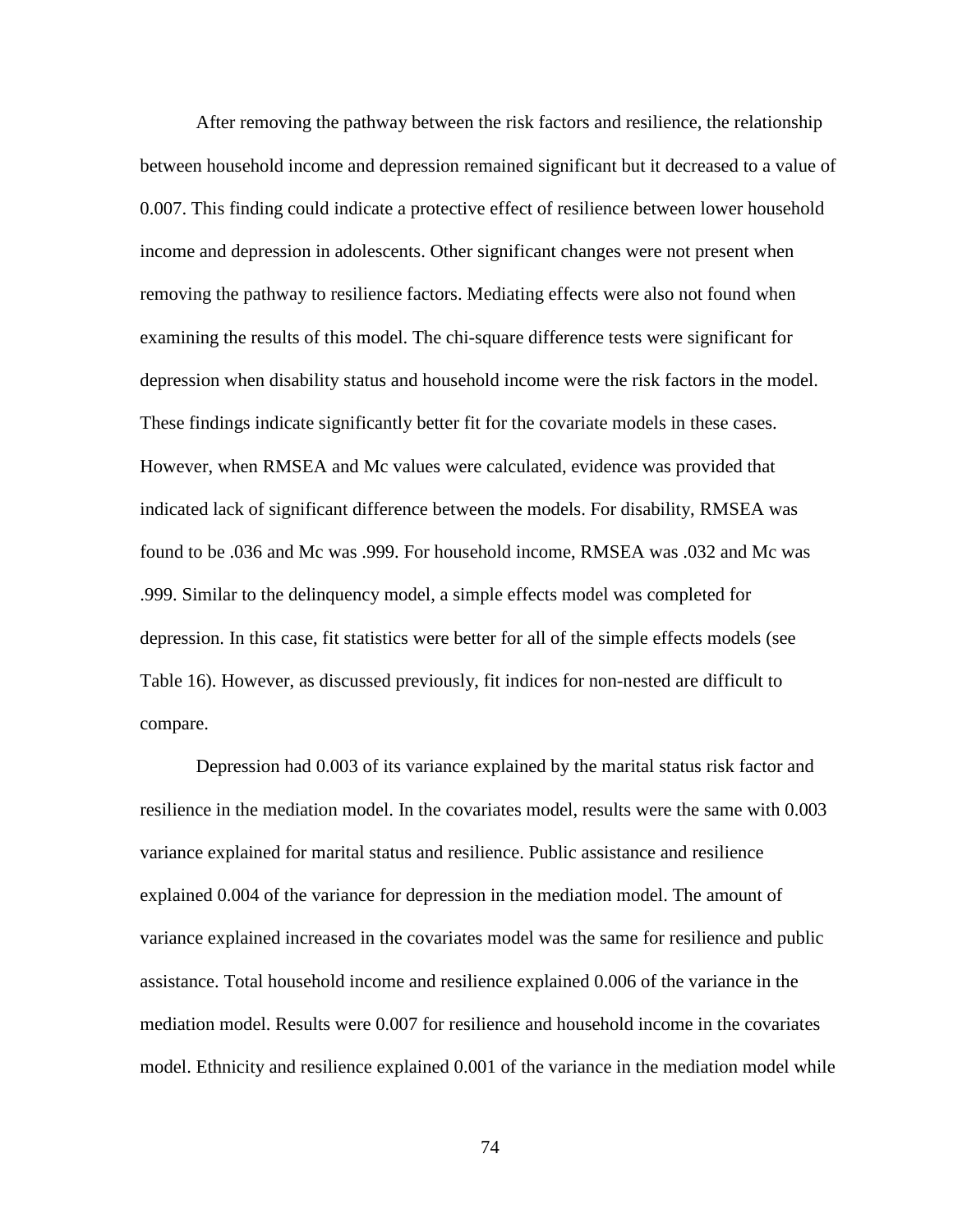in the covariates model, ethnicity and resilience explained the same amount of the variance. Finally, the disability item and resilience explained 0.002 of the variance. Variance explained by disability and resilience was also 0.002 for the covariates model. Similar to the delinquency model, lack of variance explained by both the mediation and covariate models indicate little evidence for a buffering effect of resilience.

## *Substance Use*

The substance use model was examined next. When the public assistance item was placed into the model, relationships with the resilience factors were insignificant. Self-esteem had a direct effect of -0.036 and External had a direct effect of -0.039. However, public assistance was inversely and significantly related to drug use (-0.086). This finding indicates that, in this sample, substance use in adolescents is likely to increase if parents are receiving public assistance. Similarly, substance use was also significantly related to the household income item (0.200), which indicates as household income increases, the likelihood of drug use in this sample decreases. Resilience items were not significantly related to the household income item with Self-Esteem having a direct effect of -0.036 and External was -0.039. Ethnicity was not significantly related to substance use or resilience. Substance use had a direct effect of 0.007 while Self-Esteem was -0.022 and External was -0.034. Disability was not significantly related to Self-Esteem with a direct effect of 0.012. However, it was significantly related to both external resilience  $(0.065)$  and substance use  $(0.081)$ . These findings, for this particular sample, indicate that external resilience is likely to be higher in individuals who do not have a disability, and, individuals who do not have a disability or also significantly more likely to engage in substance use. Marital status was significantly related to substance use (0.066), which indicates that adolescents with married parents are more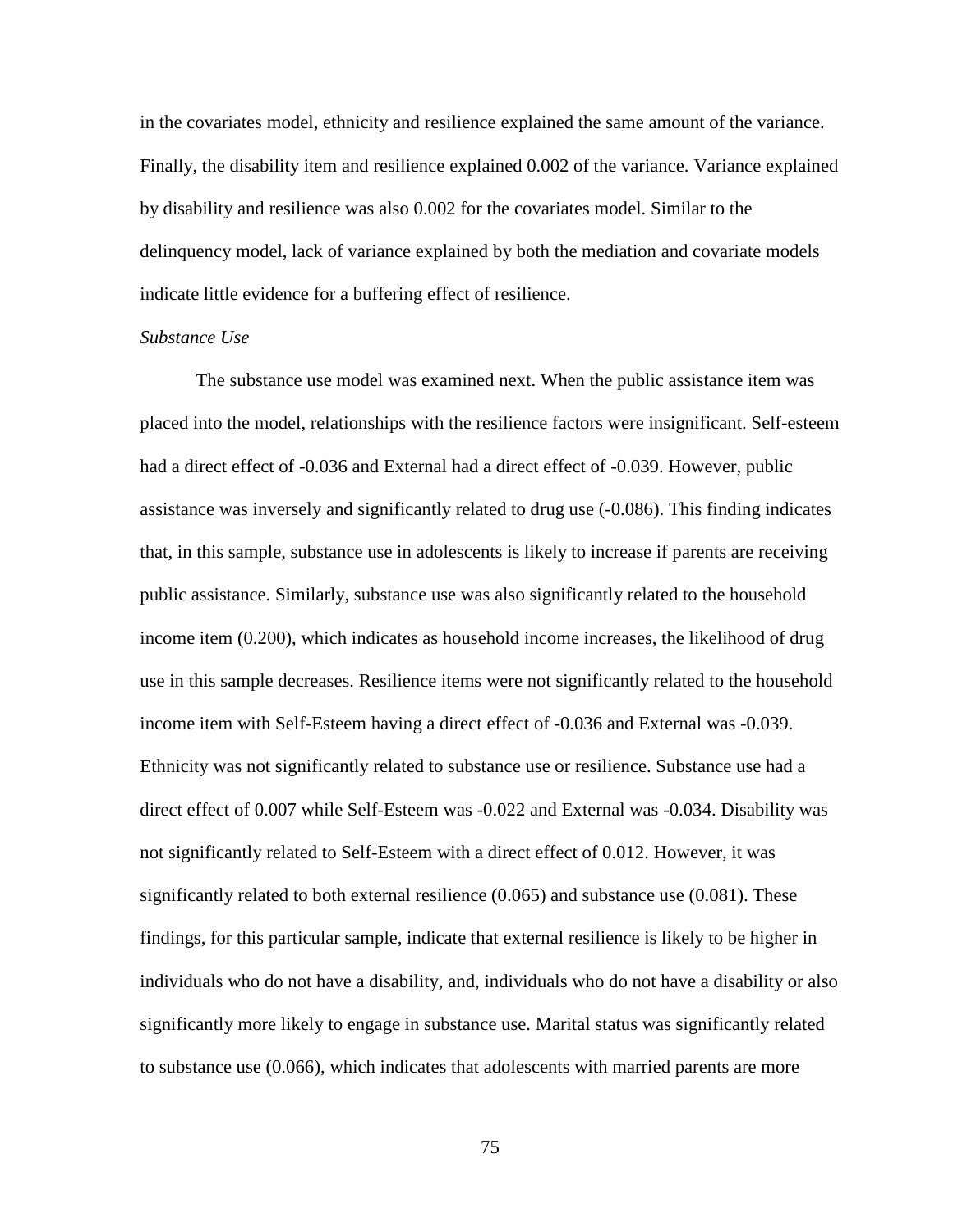likely to engage in substance use. External Resilience (-0.029) and Self-Esteem (0.007) were not significantly related to marital status. Once again, effect sizes were small.

The same procedure of removing the path between risk factor and resilience was repeated for the substance use model. The relationship between marital status and substance use remained significant but decreased to 0.047. Similarly, the relationship between household income and substance use decreased to 0.018. These results provide evidence for the protective role resilience might play between substance use and adolescents who grow up in lower income households or in single parent households. Chi-square difference tests were also significant for both the disability and income risk factors. RMSEA and Mc were calculated for these as in the depression model. For disability, RMSEA was .041 and Mc was .999. Income led to a RMSEA of .027 and Mc of .999. These findings further support the potential protective role resilience is playing in these relationships. Simple effects models were also analyzed and fit, once again, was better for these models.

Marital status and resilience explained .007 of the variance of substance use. For the covariates model, 0.007 was also the amount of variance explained by marital status and resilience. Public assistance and resilience explained 0.010 of the variance in the mediation model. The amount explained by public assistance and resilience in the covariates model and resilience was 0.007. For the household income and resilience variables in the mediation model, 0.042 was explained. Household income and resilience also explained 0.042 in the covariates model. Ethnicity and resilience explained 0.003 of the variance in the mediation model. When the covariates model was examined, ethnicity and resilience also explained 0.003. Lastly, disability status and resilience explained 0.009 of the variance. For the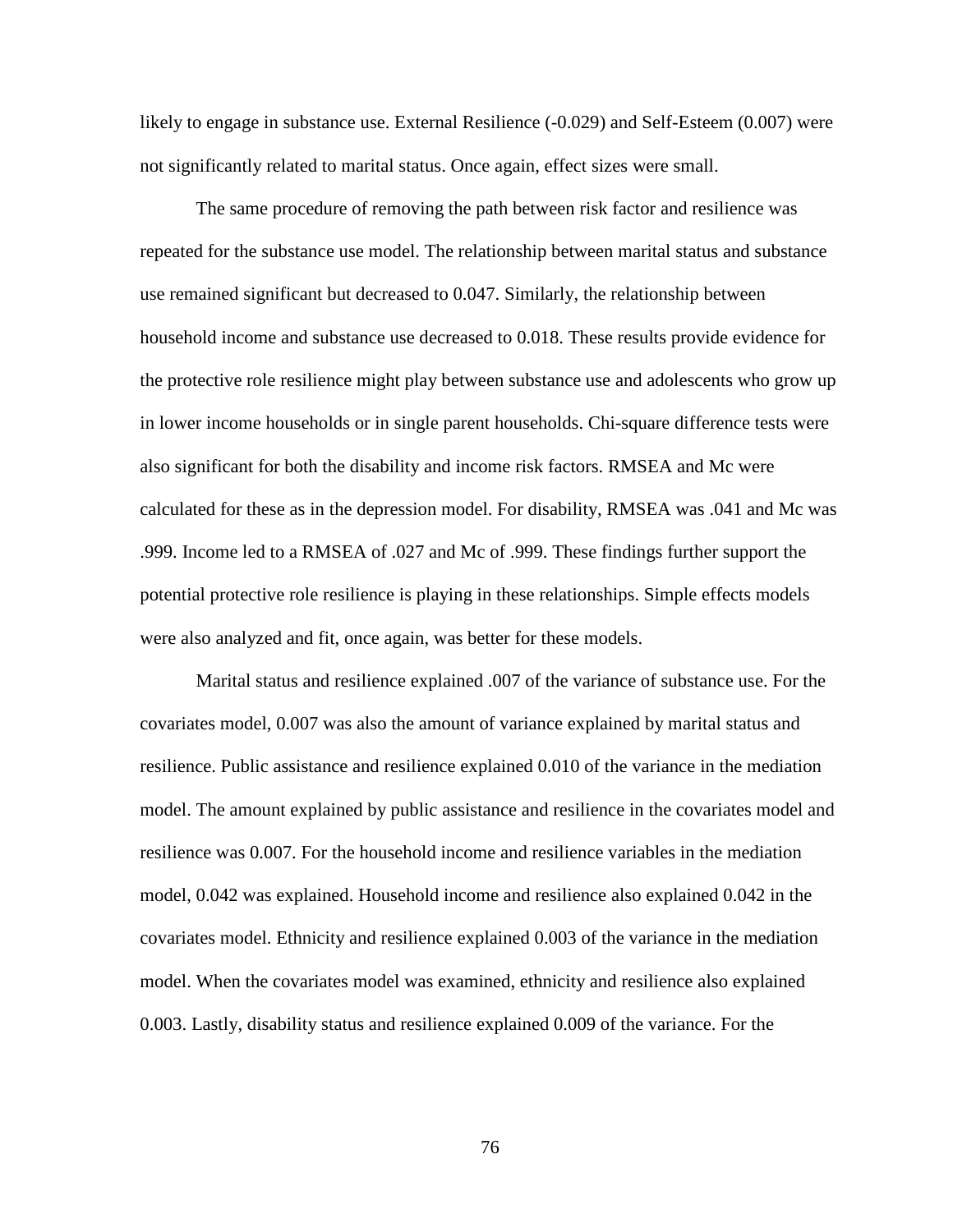covariates model, disability and resilience both explained 0.007. Results here also show little support for the buffering effect of resilience.

#### *Summary of Analyses Looking for Buffering Effects*

Overall, little difference existed between the mediation and covariate models in terms of explained variance. However, the covariate models will be retained because it is the more parsimonious model. Also, the mediation models do not show significant effects of the risk factors on resilience, so mediation cannot be implied. The covariate models are preferred over the simple effects models when more variance is explained as well as when the pathway from each risk factor to the individual negative outcomes shows an increase between the simple and covariate models. When looking at variance, more is explained in the covariate models for delinquency with marital status and ethnicity as risk factors. The same was true for depression and all of the models except for household income. For substance use, this was only true for the marital status item.

 Additionally, changes in direct effects were examined. Increases occurred with delinquency in its relationship to disability status and public assistance. Disability increased from 0.138 to 0.187 while marital status increased from 0.118 to 0.122, and public assistance increased in magnitude from -0.193 to -0.208. Values for public assistance and marital status were significant while those for disability were not. For depression, this was true for marital status. Marital status was not significant at 0.031 in the simple effects model but increased to 0.042 and became significant. . Marital status showed an increase in the substance use model. Marital status increased from 0.064 to 0.065. These values were significant. Those relationships meeting both criteria include depression and marital status and substance use and marital status. These findings indicate resilience may play some type of preventative role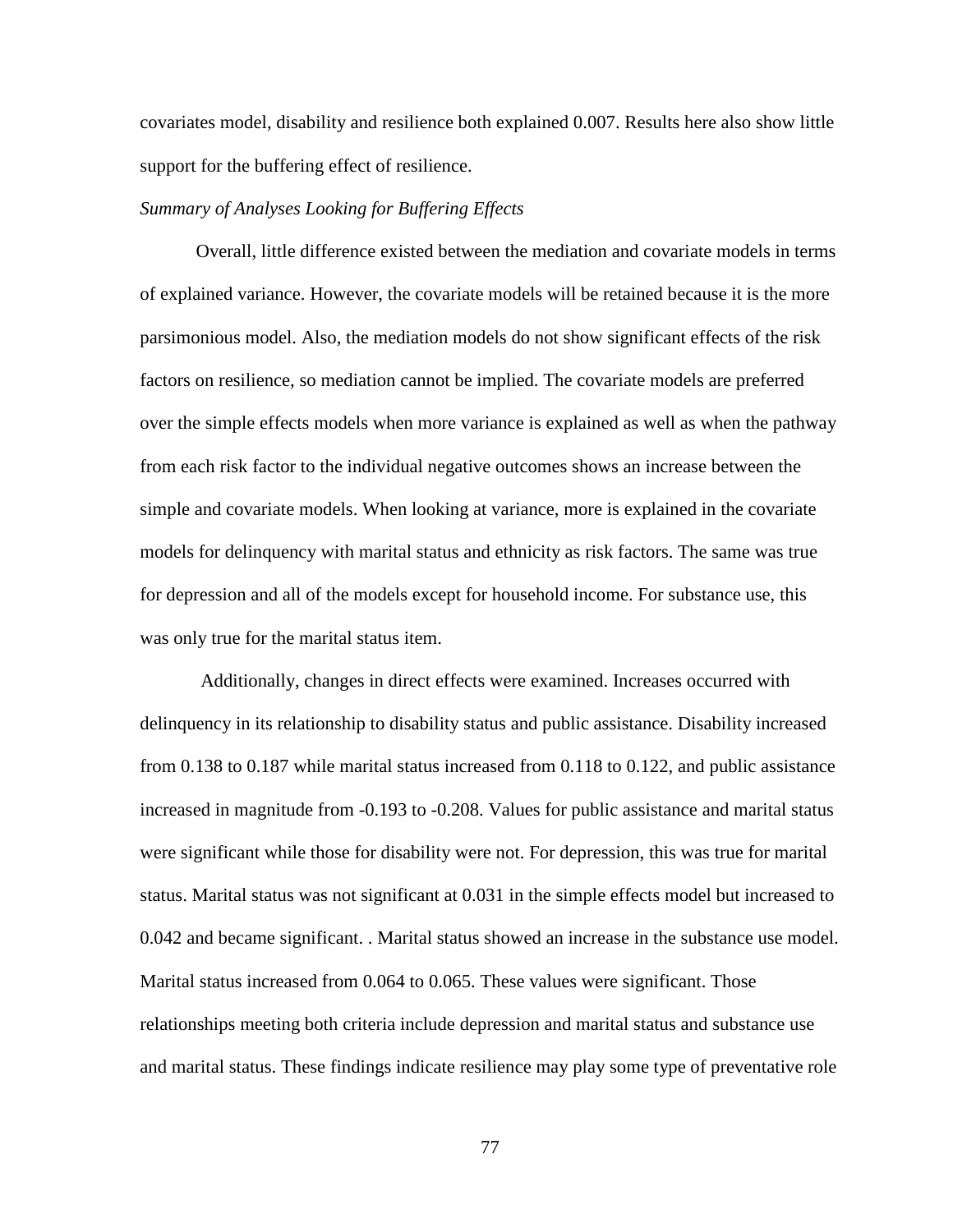between adolescents growing up in a single parent home and engaging in substance use or experiencing depression.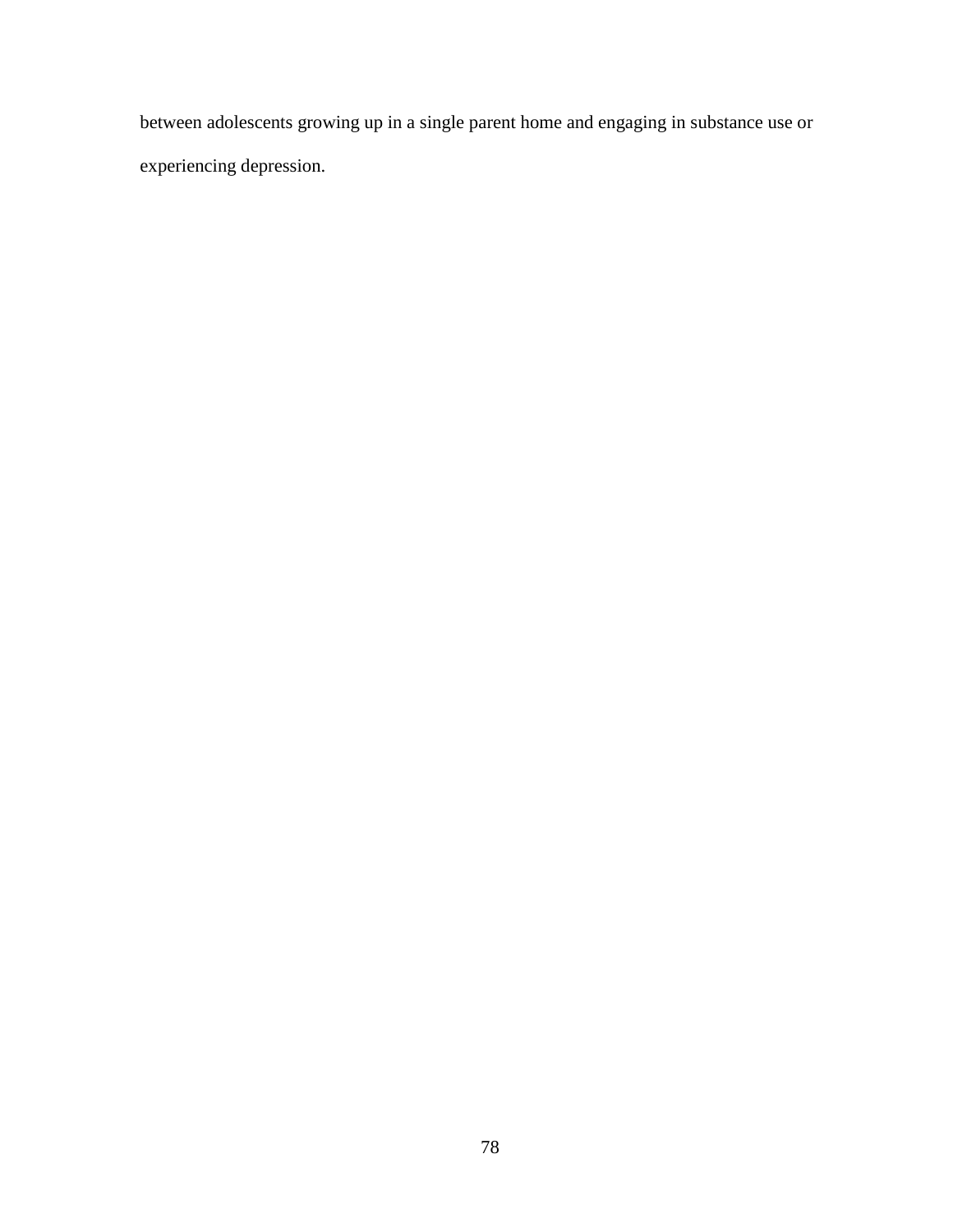#### CHAPTER 5

## **DISCUSSION**

Resilience can be especially important for the adolescent population. Adolescents have been found to be more susceptible to stressful events and may perceive events as more stressful than an adult would (Smith & Carlson, 1997). Currently in the literature, there are many theories and differing views regarding the components of resilience and how it can best be measured and fostered in individuals. There is also an abundance of information about what resilience is. There is a need to synthesize this information in a more useful way. The goal of the current study was to develop a comprehensive and concise model that could be employed to examine and measure resilience in adolescents. This model could be used to provide a framework for examining resilience in future research endeavors. In addition to that goal, it was important to provide evidence of the reliability and validity both over time, with different groups of adolescents, and in relationship to engagement in negative outcomes by adolescents.

Hypothesis 1 of the study was supported because a valid model of global resilience was found that included two dimensions of internal and external resilience. The final model included self-esteem as the only internal sub dimension that was retained. For the external dimension, the model included involvement in religion, involvement of the mother and father in the adolescent's life, a sense of neighborhood belonging as well as school belonging, feeling safe in the school environment, and having supportive relationships with family members as well as friends and adults outside of the family.. These results indicate that, for this particular data set, resilience can be measured well using the previously mentioned factors.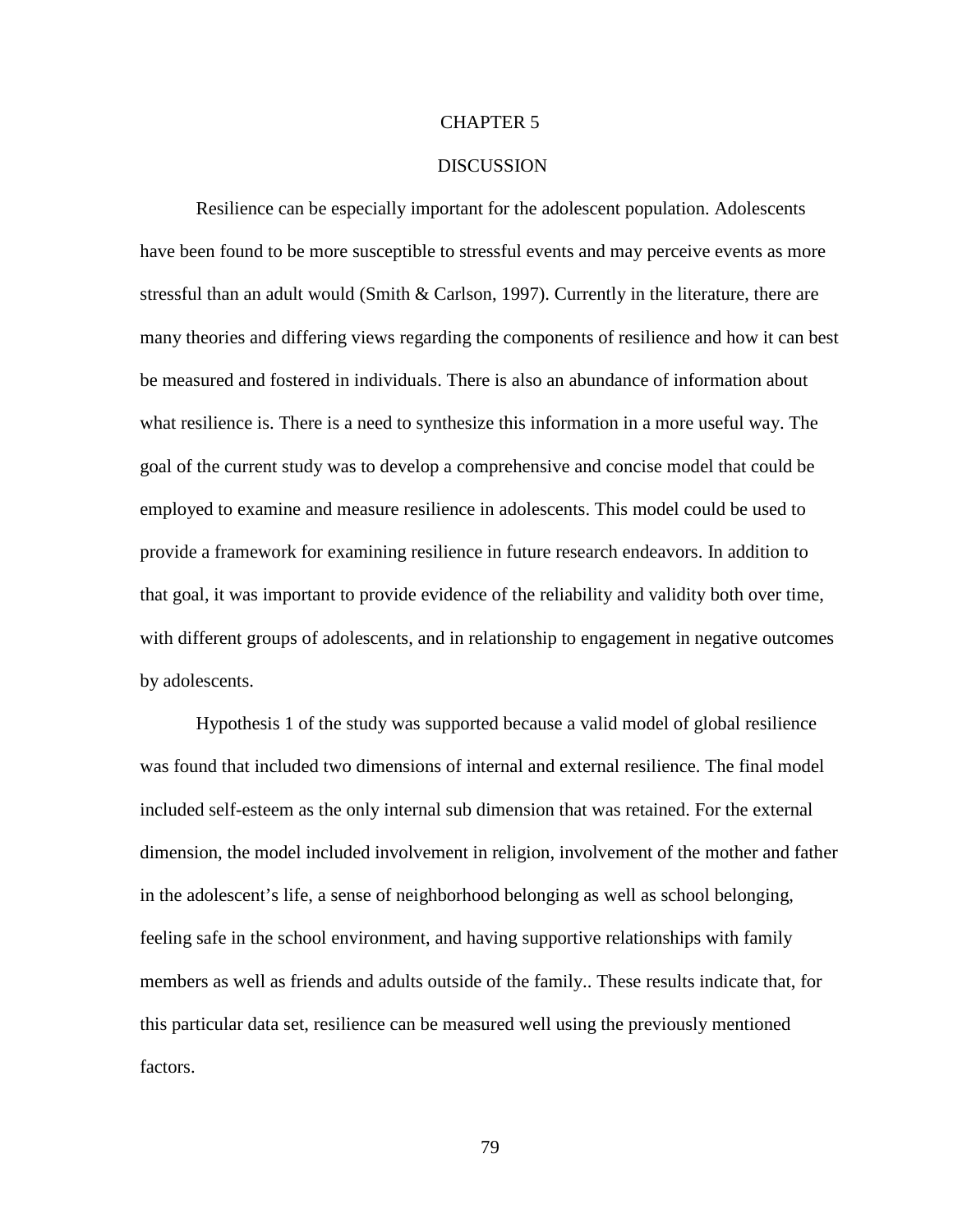Varying sizes of the factor loadings for the external resilience constructs were found. This indicates some of the factors were more strongly related to external resilience than others. This could be due to some of these factors playing a larger role in determining resilience than others. It could also be related to some constructs not being defined and measured as well as they could have been by the items chosen from the Add Health data set.

It is important to discuss, in regards to the full model, the retention of the item "Teachers care about me" from the Other Relationships factor. When the item was deleted, the overall fit of the model was improved. Empirically, the item did not appear to be a good fit. However, based on the current research and theory about the importance of teachers and other supportive adults in an adolescent's life, it was decided to retain the item (Anderman, 2002; Aronowitz & Morrison-Beedy, 2004; Crosnoe & Elder, 2004; Dubois & Silverthorn, 2005; Glanville et al., 2008; Wight et al., 2006). Not only did fit remain adequate, but the added bonus exists of improving the construct validity of the model. The model becomes more applicable to the measurement of resilience when keeping this particular item.

Hypothesis 2 regarding the internal factors model run individually was partially supported. It stated that intelligence, intrinsic motivation, problem solving ability, self esteem, and personal goals would each be sub dimensions of the overall internal construct. The originally proposed factors did not fit together well enough to develop a larger model of internal resilience. Self-esteem ended up being the only remaining factor. When analyzed as a single factor model by itself, fit was good.

The same process was completed for the external dimension of resilience in order to address the Hypothesis 3. This hypothesis was also partially supported. It stated that school belonging, neighborhood belonging, relationships with parents and other family members,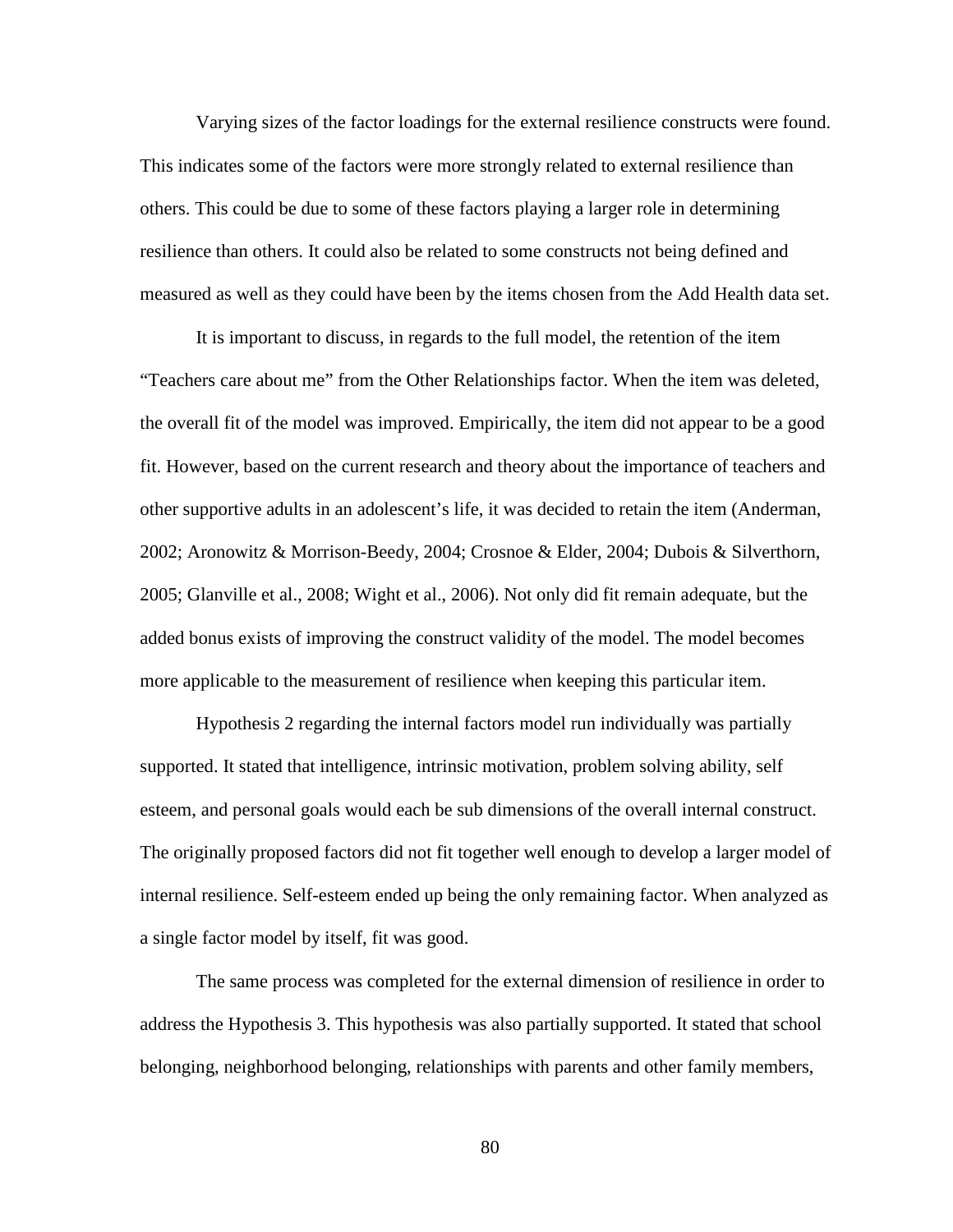other supportive relationships, and religion would each be part of the overall external dimension. Not all of the originally proposed factors remained in the external resilience model due to poor fit. Those remaining included religion, supportive relationships with family, teachers, friends, and other adults, and a sense of belonging in school and in one's neighborhood. As with the overall model, the scale addressing one's relationship with their parents was combined with the scale addressing the amount of involvement a participant felt their parents had in their lives. Overall, each of these factors fit well on the dimension of external resilience.

In addition to these significant relationships, a significant relationship was found between the two dimensions of External Resilience and Self-Esteem. This provides support for the Hypothesis 4 of the study stating that the two dimensions, internal and external resilience, would be significantly related to one another. These findings indicate that both internal and external qualities and resources of an individual are important to resilience. Additionally, these items are all related, in this particular sample, regardless of whether they are internal or external in nature. An alternative to this model would be simply including self-esteem as another sub dimension and having a model with resilience as the sole dimension. However, it is important to leave in the distinction of a model that has both internal and external dimension because both, according to the literature, are important in comprising resilience. Additionally, future research can build on current findings and hopefully find additional characteristics that fit well under the Internal Resilience category.

In support of the Hypothesis 5, results showed support for the proposed External/Internal resilience model over the use of two alternative models. This hypothesis stated that the model with the two dimensions of internal and external resilience (i.e., the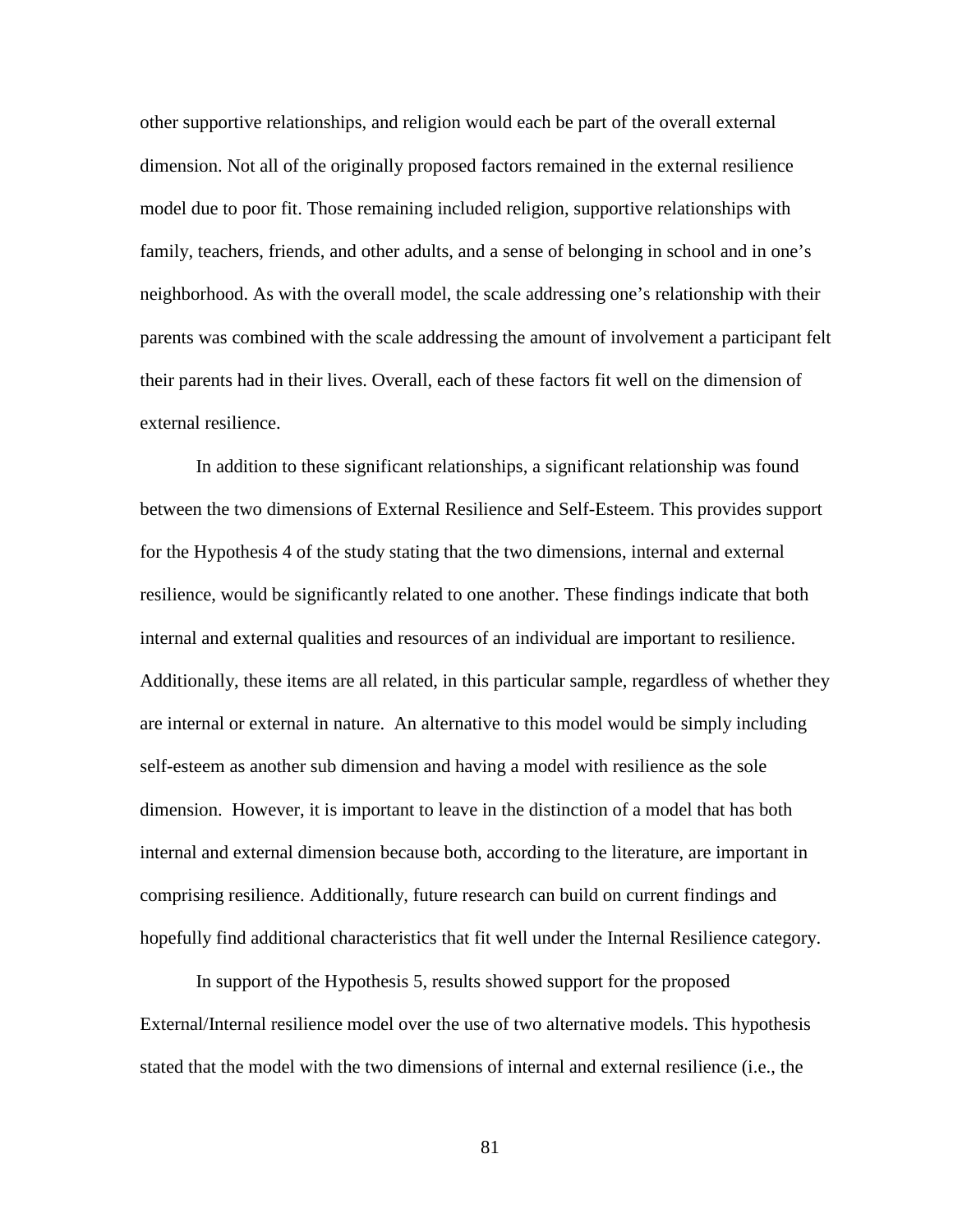model that was retained) would be a better representation of resilience than two alternative models: (a) one alternative model with separate individual, family, and external dimensions; and (b) one alternative model with resilience as the single dimension. The two dimension model of Self-Esteem and External Resilience was retained over the three dimension model of Family, External, and Internal factors based on the results of global model fit statistics. Results did not show a better fit for the proposed model over the single dimension model alternative. However, as discussed above, the model including both Internal and External Resilience as dual dimensions was preferred.

Hypothesis 6 addressed whether or not consistent findings would occur over time for those surveyed. It stated that results of the proposed model would be shown to be consistent across time between Wave I and Wave II participants. More specifically, would resilience, as measured by the proposed model, look the same at the time Wave I and Wave II of data collection. Results supported the sixth hypothesis. When examining the initial output of this analysis, a considerable difference between Wave I and II was noticeable in the relationship between Religion and External Resilience. The items on the Religion subscale included "In the past 12 months, how often did you attend religious services?", "In the past 12 months, how often did you attend youth activities?", and "How important is religion to you?" This change in results was addressed by a new analysis which led to better fit. It is possible that an adolescent's involvement and commitment to religion may not remain consistent over time. Specifically, their answers to the first two items could change due to loss of interest in attending church activities or having conflicting commitments as they grow older. Additionally, due to the inherent developmental changes and identity development that occur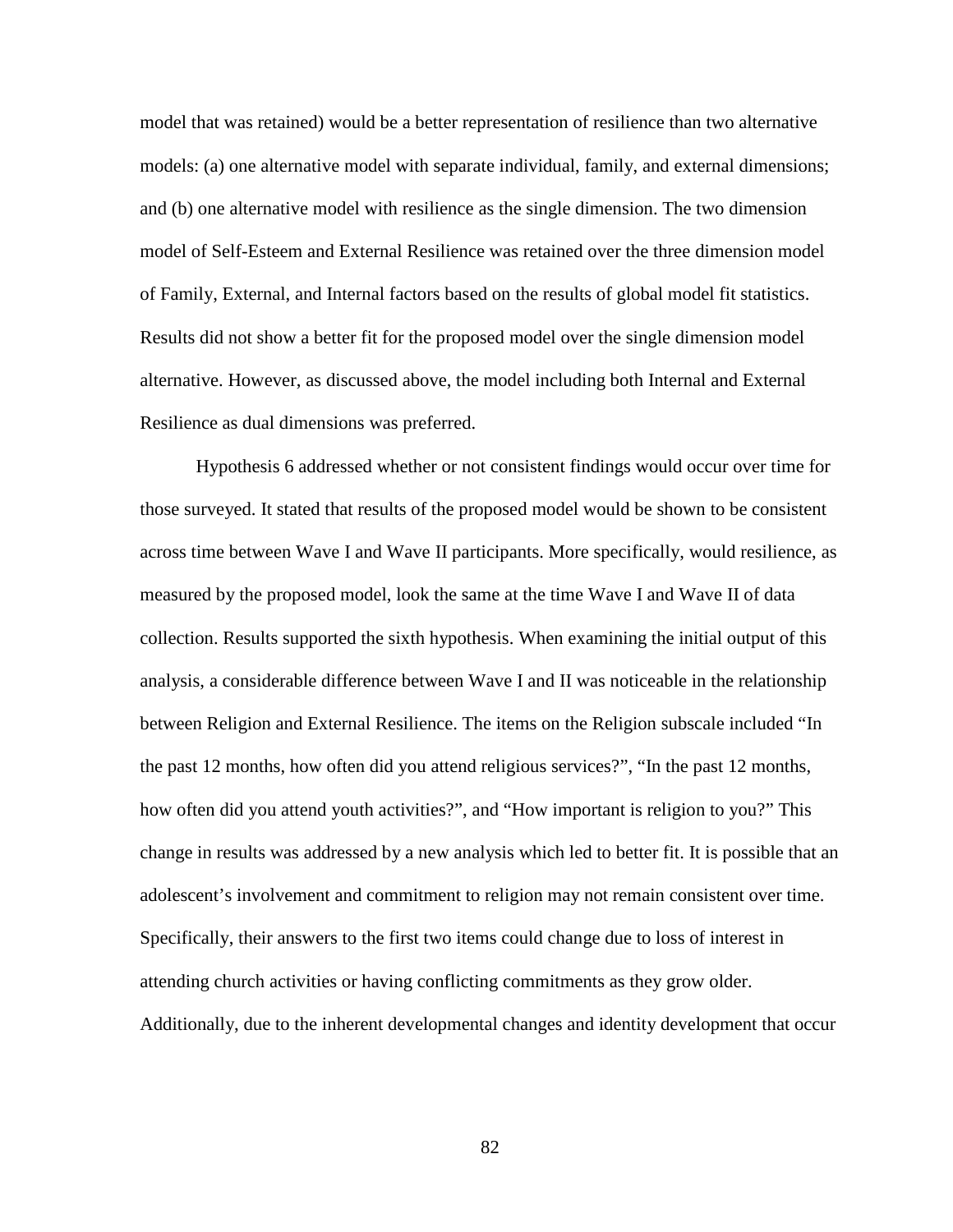during adolescence, one's belief system may change in a very short time period. This could have led to changes in one's responses to the third item.

Similarly, it was proposed that significant differences would not exist for adolescents in different stages of development. This was Hypothesis 7 and it was also supported. It stated results would look the same for groups of both early (ages 12 to 14) and middle adolescence (ages 15 to 18). . Consistent findings were found for early and late adolescents for most of the resilience factors. There were some differences from early to late adolescence in the relationship between resilience and paternal involvement, maternal involvement, and religion. As with the Wave I-Wave II analysis, it is possible an adolescent's view of and commitment to religion can change over time. Identity development and differentiation of self are key in adolescence and can lead to changes in how one views religion as well as how one relates to his or her parents. The change in parental involvement from early to middle adolescence can be potentially explained by the adolescent's desire to become more independent as they get older and develop an identity separate from their parents. When additional analyses were complete, however, no evidence was found for invariance across groups. Overall, the findings for this analysis imply that resilience, when using this model, is not only consistent across time but is also a construct that remains the same despite developmental level of an adolescent (early versus middle adolescence).

Two research questions were also addressed when analyzing the data from this study. The first question addressed whether or not an overall resilience dimension being added to the proposed model would be a valid model. This is included as a research question as opposed to a hypothesis because the model with the overall resilience dimension is not theoretically identified due to the fact it only has two indicators, or dimensions. However,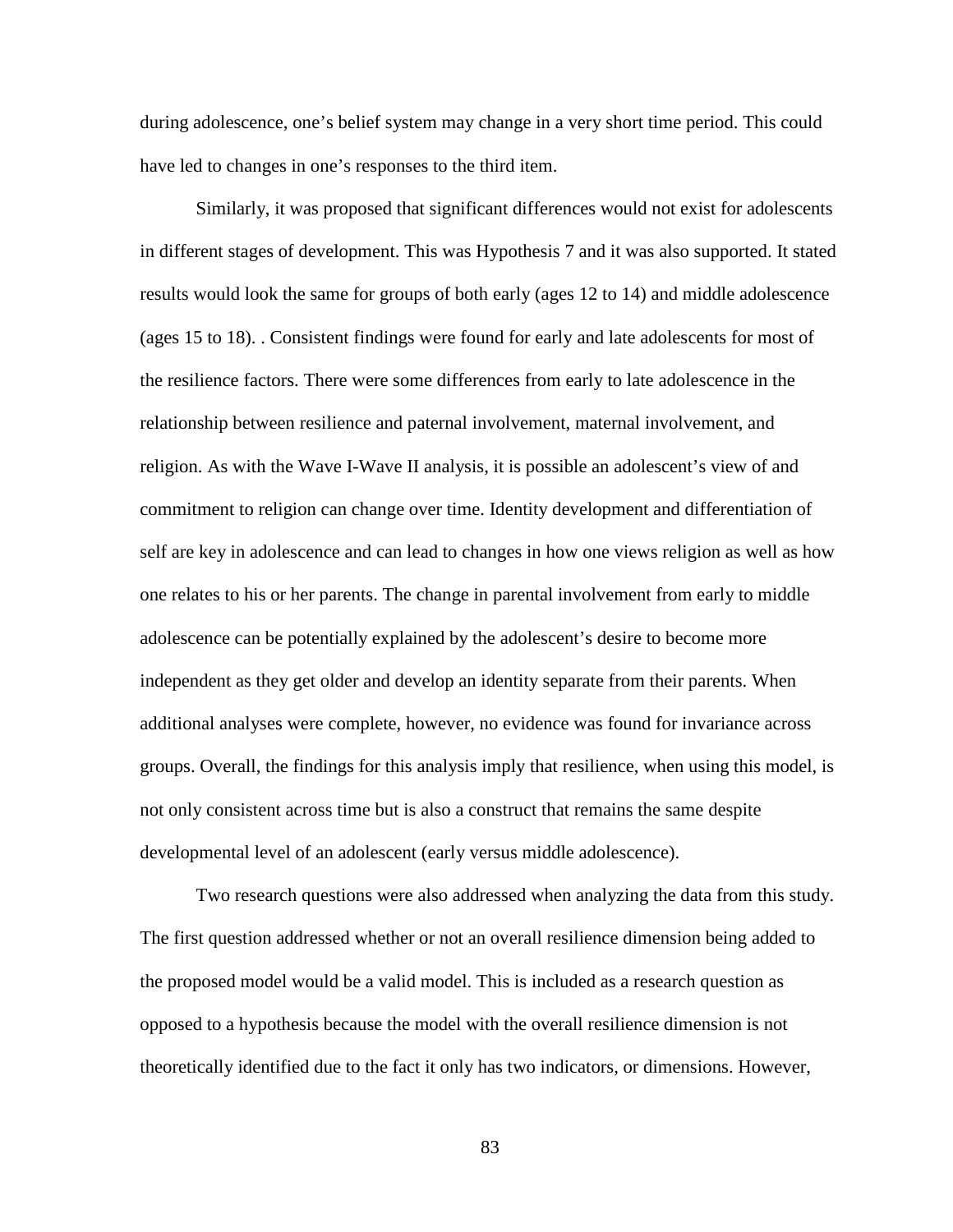this model may be empirically identified. In this case, when adding Resilience as an overarching dimension in addition to External and Self-Esteem, the model was empirically under-identified. Therefore, fit statistics could not be examined. For this particular data set, using Resilience in this way was not possible due to only having two dimensions for the overall resilience dimension.

The second research question addressed the potential relationship between resilience and negative outcomes. It also included controlling for certain pre-existing factors including ethnicity, disability status, marital status of a participant's parents, and household income of a participant's parents. It inquired if a significant relationship between resilience items and questions regarding potential negative outcomes experienced by participants after controlling for pre-existing factors including ethnicity, disability status, marital status of parents, etc would exist. These outcome measures would be tested separately with the same risk factors. Evidence supporting this research question would also provide evidence of resilience acting as a buffer between various risk factors and potential negative outcomes. The relationship between negative outcomes negative outcomes and resilience was analyzed first without controlling for the pre-existing factors. These negative outcomes included substance use, involvement in delinquent activities, and experiencing symptoms of depression. The relationships between delinquency and the resilience factors were not significant. Self-esteem and delinquency were not significantly related to one another. The same finding was true for the depression and substance use models.

 Due to lack of fit when adding in all the risk factors simultaneously, each risk factor was added and analyzed separately. This led to five different analyses (one for each risk factor) per negative outcome model. All had good fit except for the household income item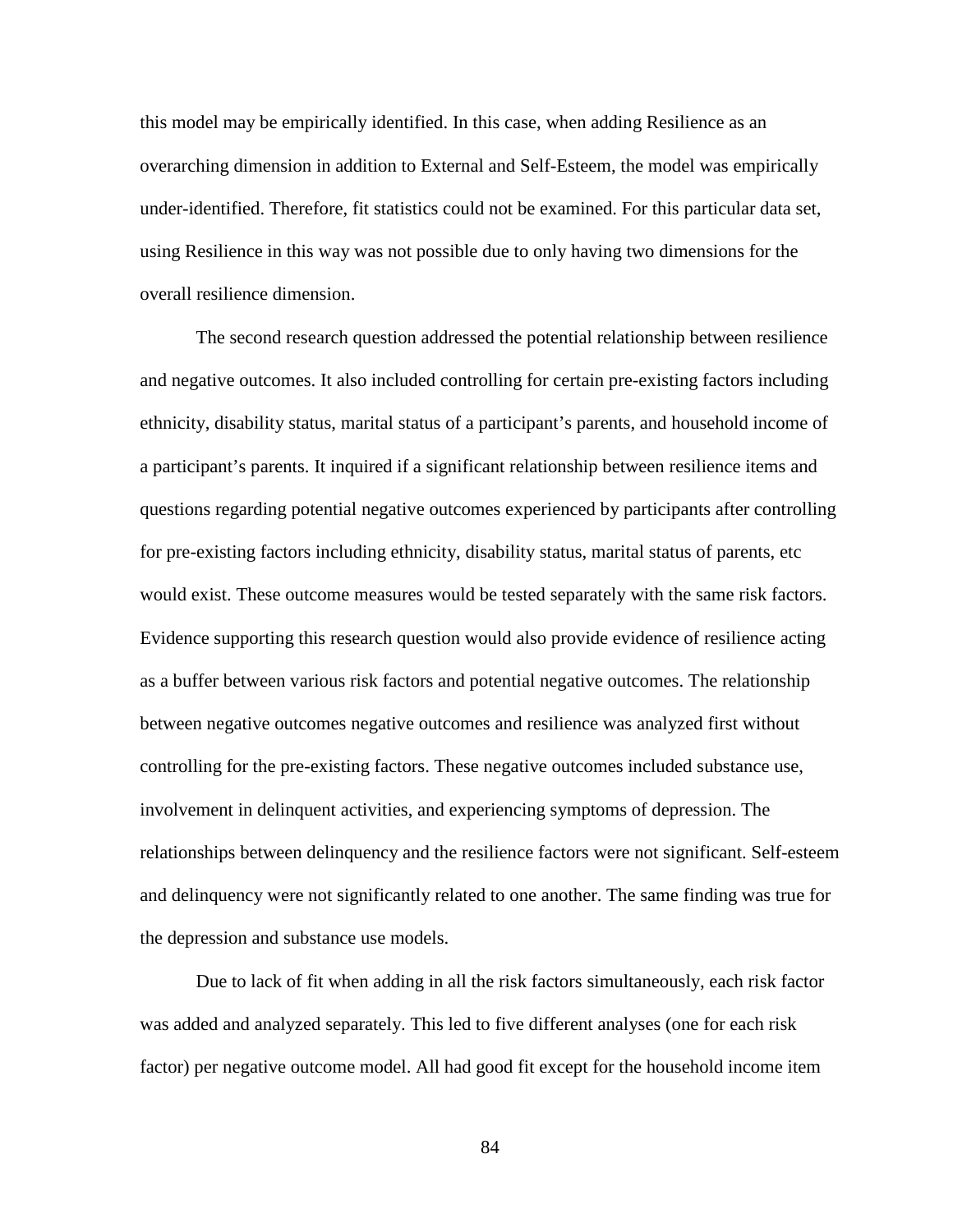when analyzed with the delinquency risk behavior scale. It was found that, for this data set, when parents were receiving public assistance or if parents were divorced, single, widowed, or separated, adolescents were more likely to engage in delinquent behavior. It was the hope of this researcher that resilience would have mediated the relationship between risk factors and engagement in delinquent behavior but, in this instance, that was not the case. It is difficult to know why resilience did not mitigate the effects of the risk factors on delinquency .These findings could be due to resilience not playing enough of a protective role, in this case, to protect adolescents from delinquency.

When the risk factors were added into the depression model, it was found that level of depression was likely to increase as household income increased. This finding may result from the difference in needs for the adolescent from low socio-economic status versus from high socio-economic status. The individual with the lower income may be more concerned with basic needs such as food, safety, and shelter and may not have as much time to be concerned or focused on mental health issues such as depression. Higher levels of income were also associated with lower levels of external resilience and self-esteem. This finding may be due to less of a need for resilience as level of income increases. One possible explanation for this finding could be that resilience may only develop in the face of adversity and those adolescents from more privileged families may have experienced less adversity.

It was also found that public assistance often led to higher levels of depression in this sample of adolescents. Adolescents with a disability were also found to be more likely to have lower levels of external resilience. The fact that external resilience but not self-esteem was related to disability could indicate that, in this sample, adolescents with a disability may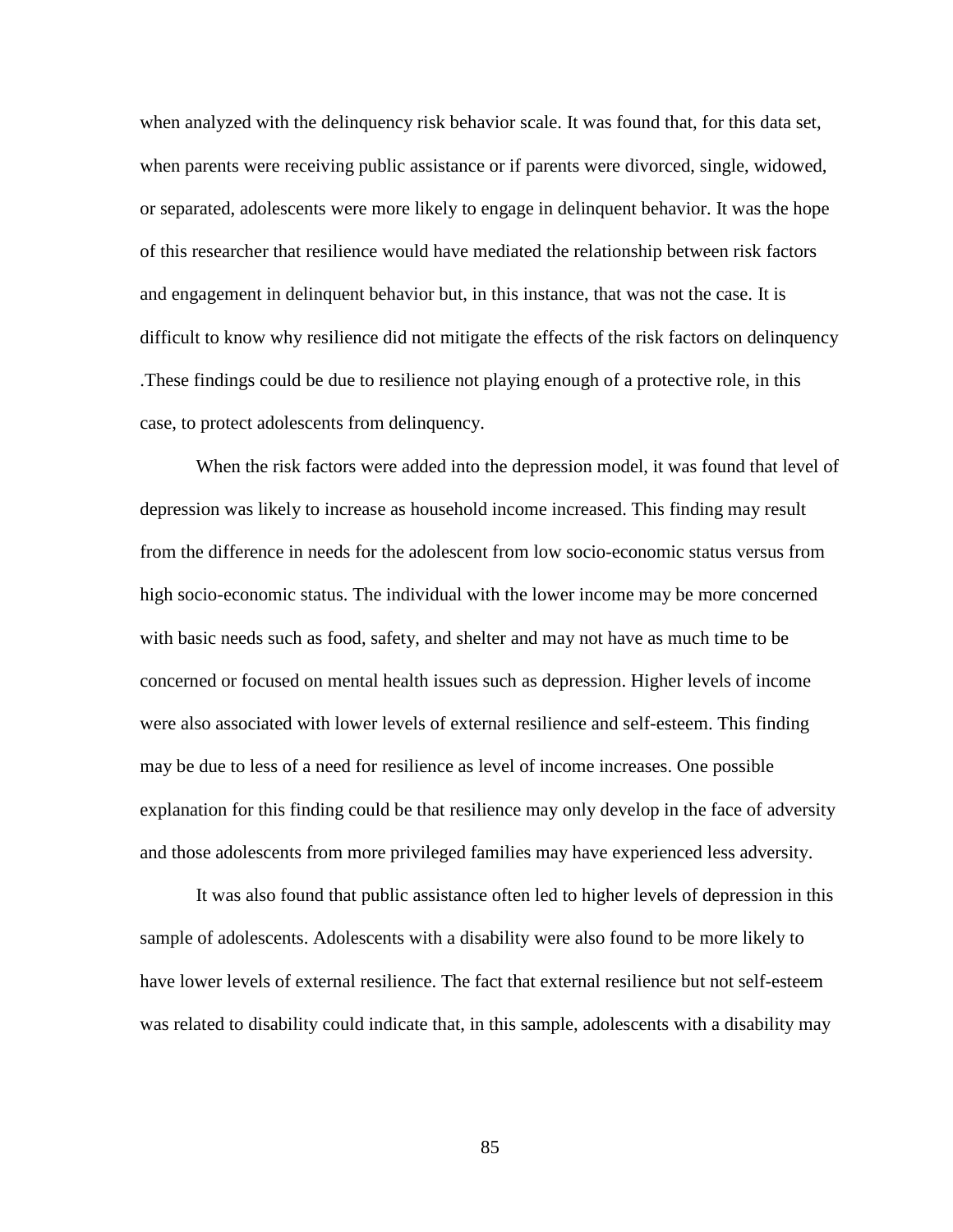have struggled to build relationships with others and/or felt less of a connection with others due to their disability.

When examining the substance use model, public assistance was once again found to be significantly related to the risk factor. In this sample, an adolescent living in a household with a parent receiving public assistance was more likely to use substances. Substance use increase was also associated with lower levels of household income. Disability was linked to substance use as well as external resilience. This may indicate that, in this particular group of adolescents, individuals who do not have a disability are more likely to use some type of illicit substance. As with the depression model, an adolescent with a disability may experience lower levels of external self-esteem for reasons discussed previously. Finally, marital status was found to significantly relate to substance use indicating those with married parents may be more likely to engage in substance use. The cause for this particular relationship is unclear.

It was the hope of this researcher to find resilience mediating the relationship between certain pre-existing risk factors and the negative outcomes discussed. However, this was not in the findings. Perhaps resilience is not linked strongly enough to the negative outcomes discussed here. This could be due to the items measuring or the negative outcomes or the negative outcomes chosen. It may also be difficult to quantify and measure what aspects of an adolescent's life that resilience affects.

 It may be possible that the mediation conception of resilience was not the most appropriate way to measure relationships in this case. Models in which resilience factors were controlled for, or run as covariates, fit the data better. These models were found to have similar results in terms of variance explained and model fit to the mediation models. Not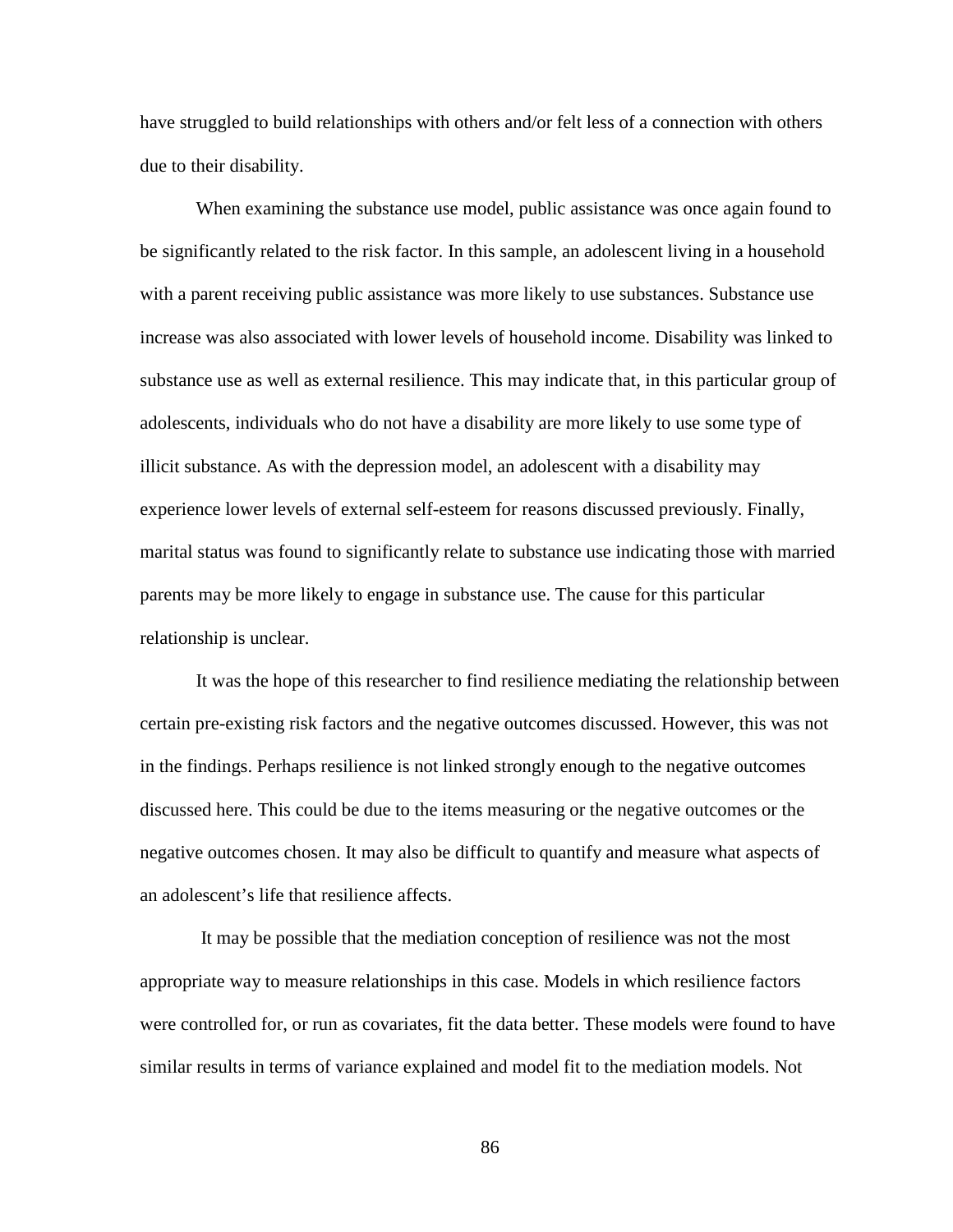enough differences existed to choose one model or the other based on the model fit and variance explained. Since the covariate model is simpler, it is preferred over the mediation model. To further explain the results, these covariate models were also compared to simple effects models that measured the relationship between each risk factor and negative outcome item.

Covariate models were preferred over the simple effects models if more variance was explained and if there was an increase in direct effects between the risk factor and negative outcome between the simple effects and covariate models. This was only true for the marital status risk factor as it related to depression and substance use. These findings indicate some evidence resilience might play a buffering role in these instances. More specifically, adolescents growing up in a home without married parents may be less likely to experience depression and engage in substance use if they have higher levels of resilience.

## *Limitations and Future Research*

An important limitation to be discussed is the use of an existing data set. The Add Health data set provided a wealth of representative participant data but limited the constructs that could be included and explored in the proposed resilience model. By using a data set, the questions included in the research were limited. Multiple proposed constructs had to be deleted from the model due to poor fit of the overall model. Potentially important constructs such as problem solving and intrinsic motivation had to be entirely deleted from the model. This was either due to poor wording of the items included or lack of items to properly measure the constructs proposed as important to resilience in adolescents. The loss of these constructs leaves potential gaps in this model of resilience.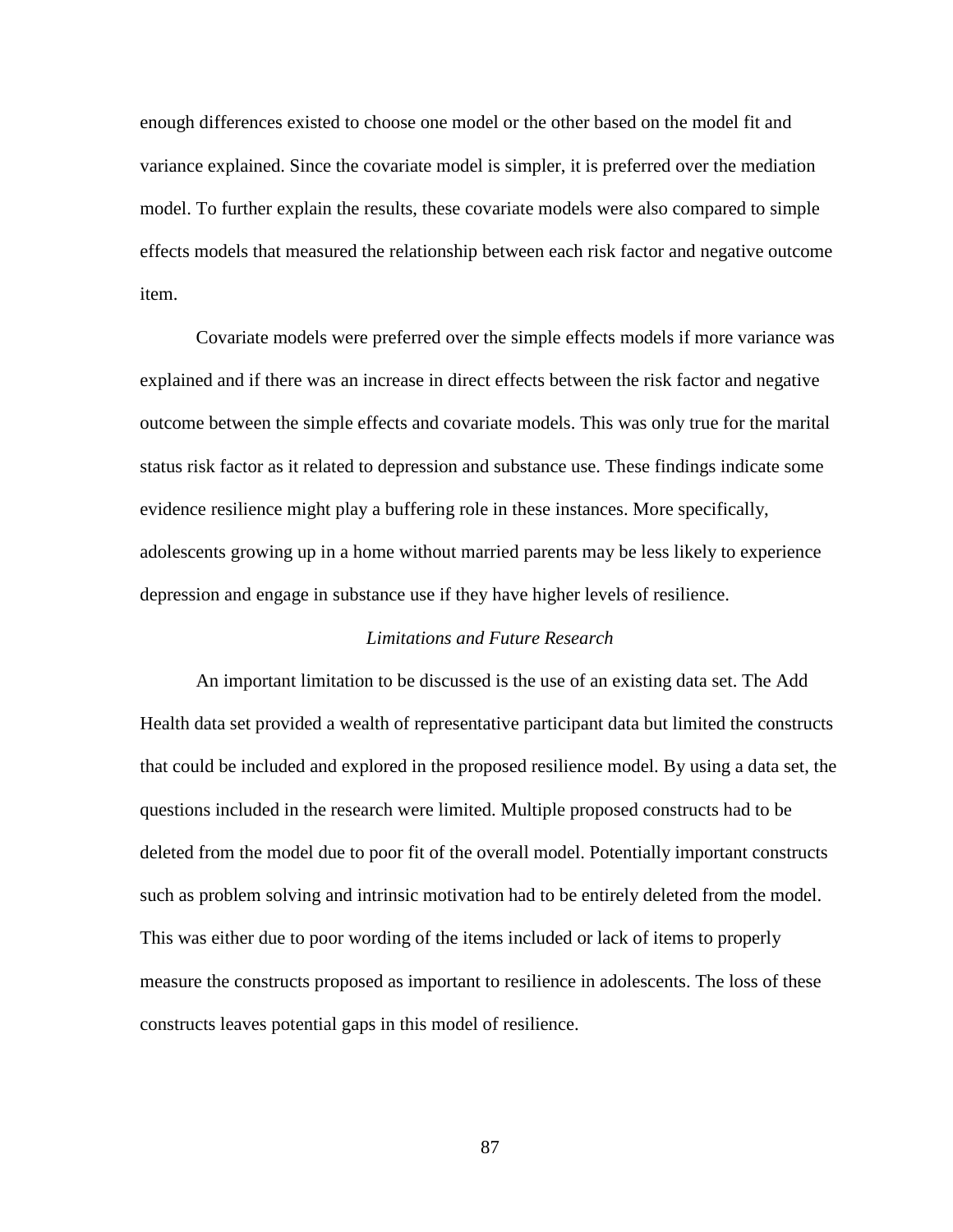Additionally, the model could possibly have been improved with the inclusion of additional items addressing the constructs that remained in the model. However, this could not be accomplished due to the limiting nature of the use of an existing data set. In the future, more survey items could be developed was well as items that more accurately measure various resilience factors. Qualitative studies could also be completed that serve to further explore the concept of resilience and further validate the proposed model. This type of data would provide a rich, in-depth look at what factors foster resilience in adolescents. It could also help to verify whether or not gaps exist in the model proposed here.

 Another limitation to the current study is the length of time between the data collection for the Add Health study and this project. Waves I and II of the dataset were collected over 15 years ago. Further studies could be completed with the later Add Health waves of data. This could be done to continue to follow the same participants over time and provide support for the stable nature of resilience in many adolescents. Studies focusing on information and participants outside of the Add Health data set would also be useful and could utilize the model studied here.

 The lack of mediation that was found for resilience in this model was also concerning. This finding could have been due to only being able to control for one risk factor at a time. It may be that other risk factors being included at the same time could have led to more significant results. Resilience is often found in response to cumulative stressors (Smith & Carlson, 1997). Adolescents are more than likely not exposed to a single risk factor that leads to engagement in risky behaviors. It is the accumulation of risk factors that may influence resilience or lead an adolescent to make unhealthy decisions. To possibly clarify the findings from this study, in the future, a composite score for resilience could be computed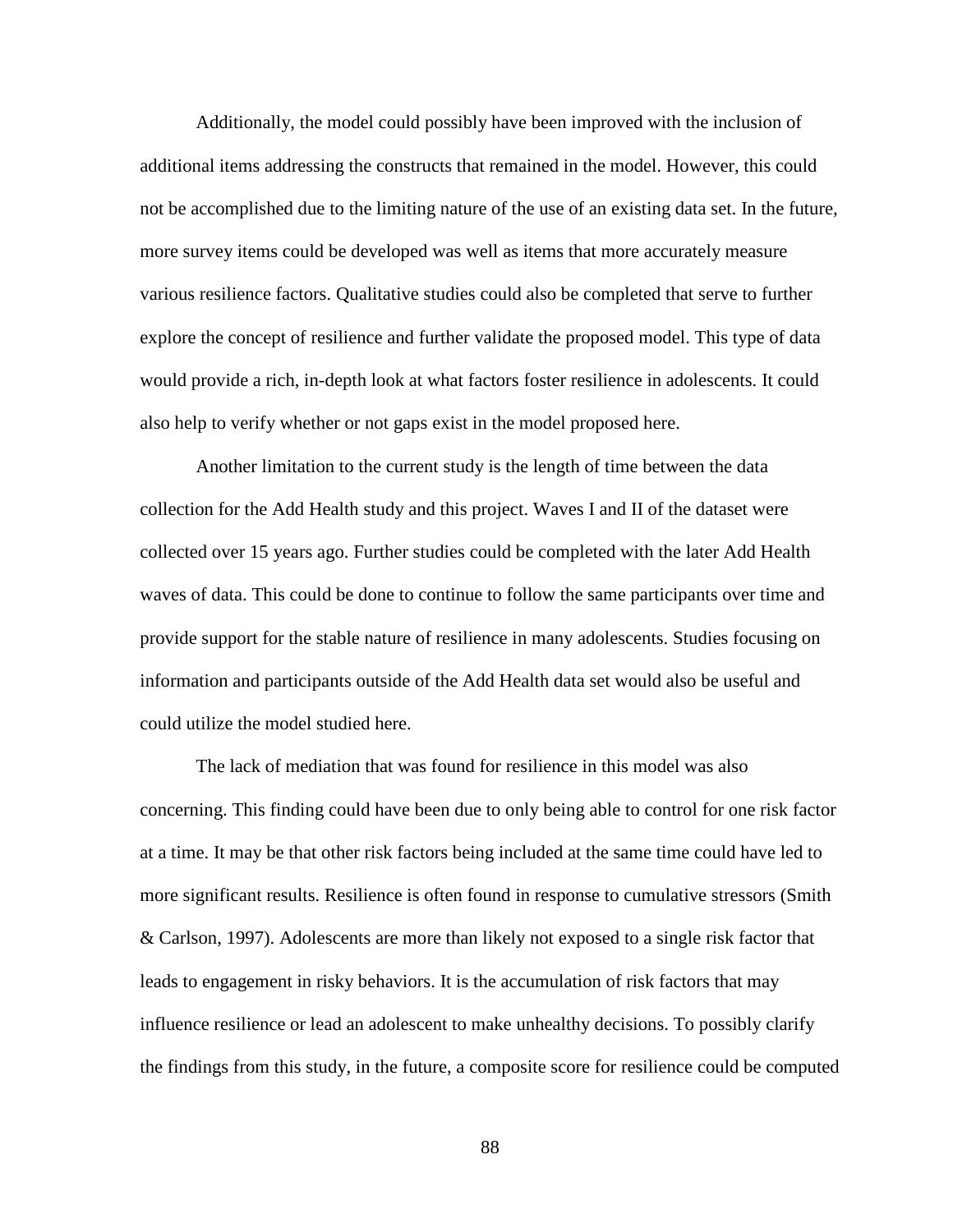and placed into a path model with the risk factors and negative outcomes. Resilience could also be tested as a moderator rather than a mediator in future studies. Changing how these risk factors are controlled for would also make the study more externally valid and, possibly, lead to more telling results.

The sample studied may also have been too diverse. Homogeneity of variance is an assumption of various types of statistical tests. It indicates the variance of data across groups should be the same. This can affect correlations by constricting them as homogeneity increases. A wider range of data can lead to a relationship more fully manifesting itself. It can also lead to finding more relationships or measuring relationships as weaker than they actually are. The same problem can occur with restriction of range in data. To more thoroughly understand how resilience acts as a buffer, it might help to focus more specifically on at-risk or marginalized groups of adolescents. This could include individuals identifying as gay or lesbian or those who are immigrants.

Future research could also include using the proposed model of resilience but with younger and older populations. Along the same lines, using participants who also participated in Waves III and IV of the Add Health study could also be used to provide more evidence for the stability of this model, and resilience overall, over time.

## *Conclusions*

Resilience has been an exciting and popular research topic in the past two to three decades. It has been researched with different age groups, ethnic groups, and in more specific populations such as cancer patients and trauma survivors. The breadth of information available is excellent and one can also find a great deal of depth in the study of resilience. Many theories of resilience exist including how it develops and how it can be fostered in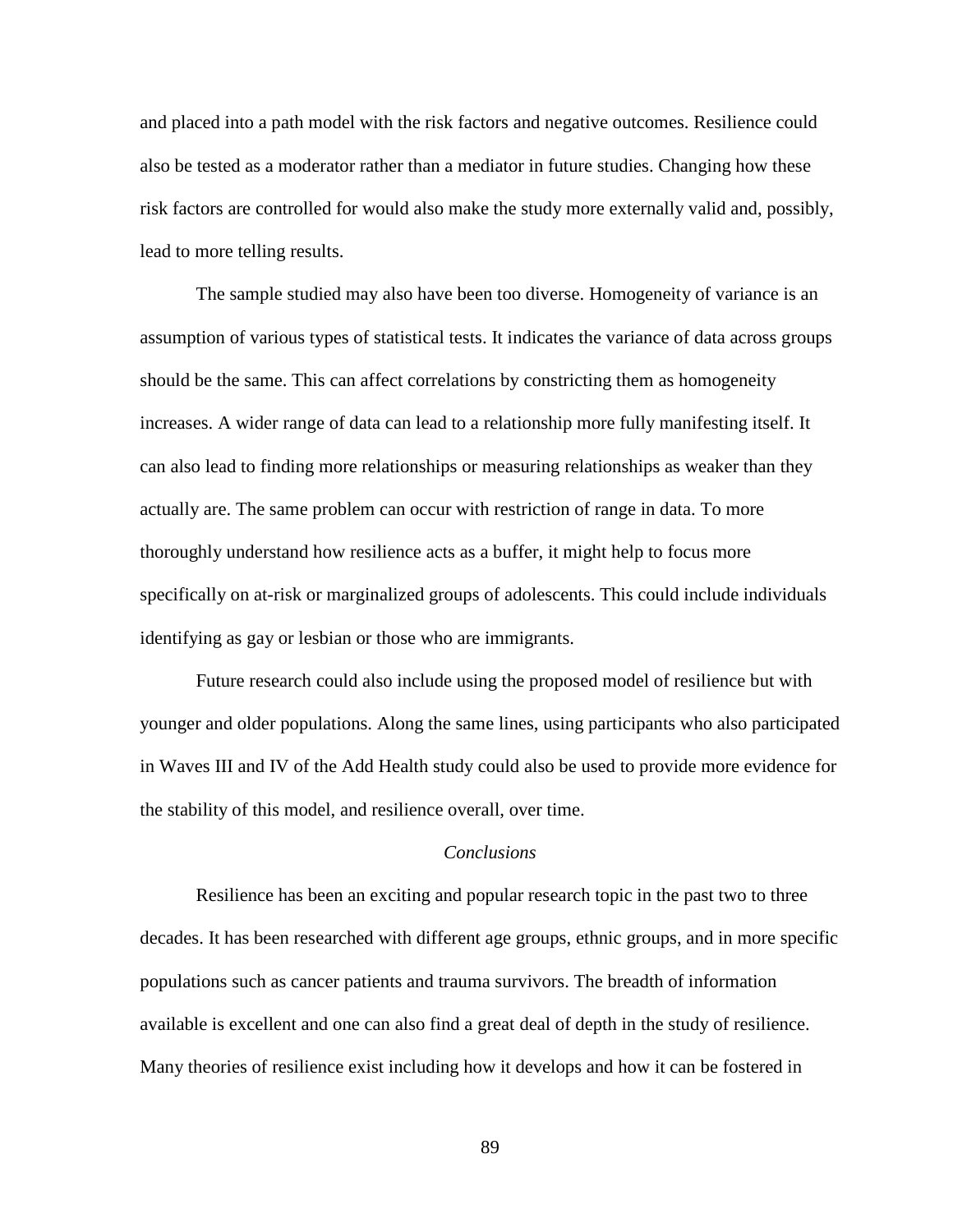public schools, psychotherapy clients, and many others. However, currently lacking in the literature is a comprehensive lens through which to view resilience.

Through using a large, longitudinal, and representative data set, a model was successfully developed and analyzed. It was found, for this general US population, that important components of resilience were both internal and external to the individual. These included self-esteem, involvement with parents, a sense of belonging in the school and neighborhood environment, religion, and strong relationships with family members, teachers, friends, and other adults. Support was much stronger for this internal and external model of resilience over those including three components of resilience (family, internal and external) and resilience by itself as a single factor construct. Evidence for reliability and validity was provided and relationships between resilience and problems it is theorized to prevent (i.e. substance use, depression, delinquency) were studied.

Some evidence was also found to show resilience can lead to lower levels of engagement in the aforementioned negative outcomes. Because of this evidence as well as previous research regarding the importance of resilience, this model can be used for the development of programs to foster resilience in at-risk adolescents that can benefit from such programs. Struggling adolescents can be taught how to tap into various resources and build supportive relationships with others.

The model could also be used in the opposite way. Individuals with lower levels of resilience are lacking in internal and external resources, and these individuals could be considered at-risk. With this type of tool for identification, it would be possible to intervene with these adolescents in order to try and prevent certain negative outcomes. Individuals who appear to be lacking in certain areas of the model can be identified as either at-risk or in need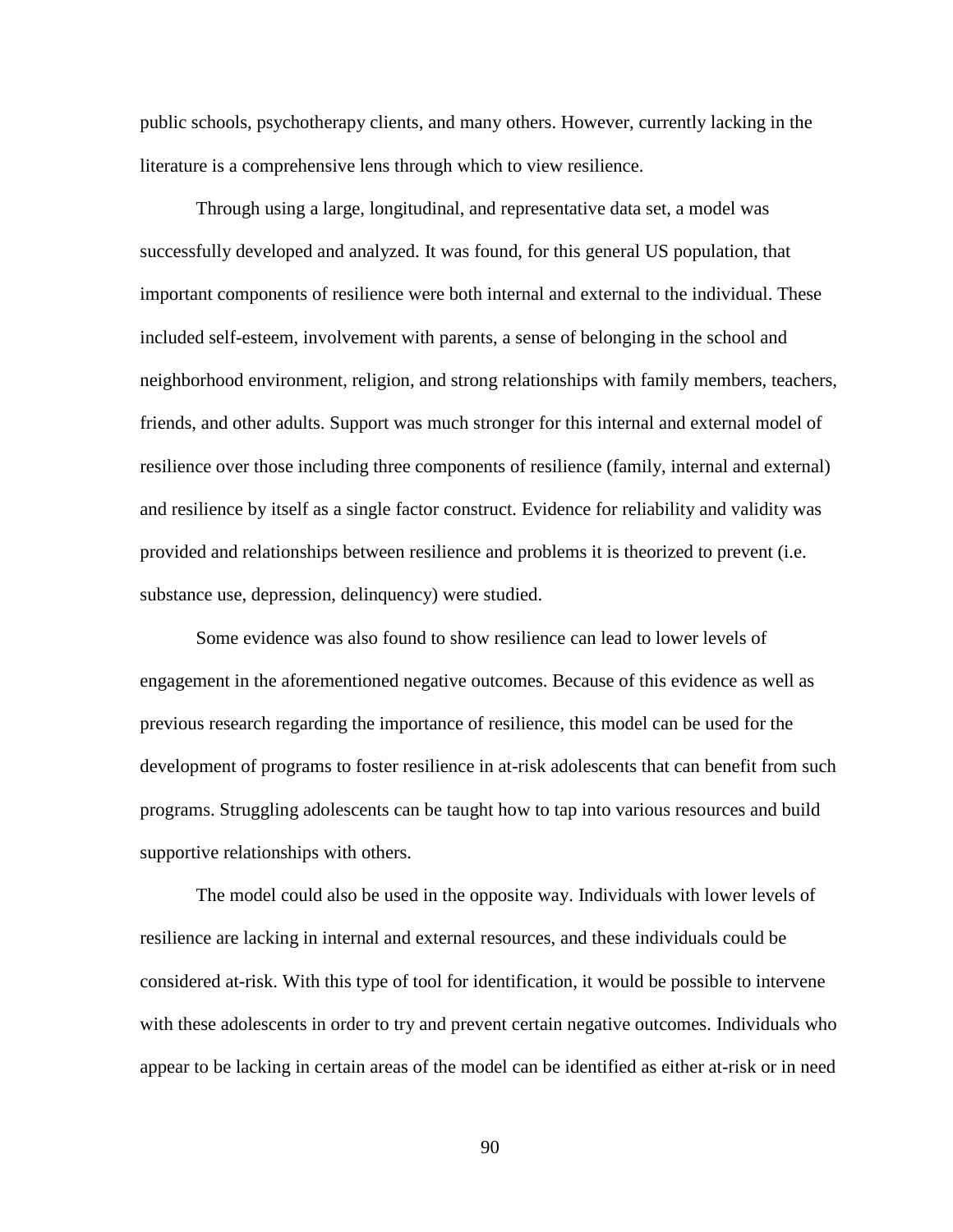of some type of intervention to help develop resilience. For instance, individuals who lack involvement and support from their parents as well as their peers may be especially at-risk for negative outcomes. Teachers, administrators, school counselors, and others could use this model to help identify these individuals. Many programs that have been designed to foster resilience in various groups of youth have been shown to be very effective (Belgrave et al., 2007). Having a model to more readily identify individuals who could benefit from such interventions could increase their frequency and effectiveness.

For the field of counseling psychology, these results are applicable in many ways. Counseling psychology focuses on an overall wellness model and the strengths and assets of individuals. This model can be built upon and further used to develop resilience in individuals in order to improve and prevent mental health problems and disorders. It is a model that focuses on strengths and resources that individuals possess. Focus on building on external resources and further developing internal characteristics of resilience can be used to train future counseling psychologists as well as inform the practice and research of current counseling psychologists. Counseling psychology also emphasizes brief therapeutic interventions. Therapists who are educated regarding resilience and how to foster it in individuals can more readily focus on shorter and more effective therapeutic interventions. Counseling psychology researchers can also focus on how to most effectively foster resilience in therapeutic settings in order to lead to briefer interventions.

This study serves to synthesize much of the available information as well as provide a more thorough, encompassing framework for studying resilience. It is the hope of this researcher that this model can serve to help focus resilience research in the future. In addition, hopefully it can provide guidelines for the identification of at-risk students and for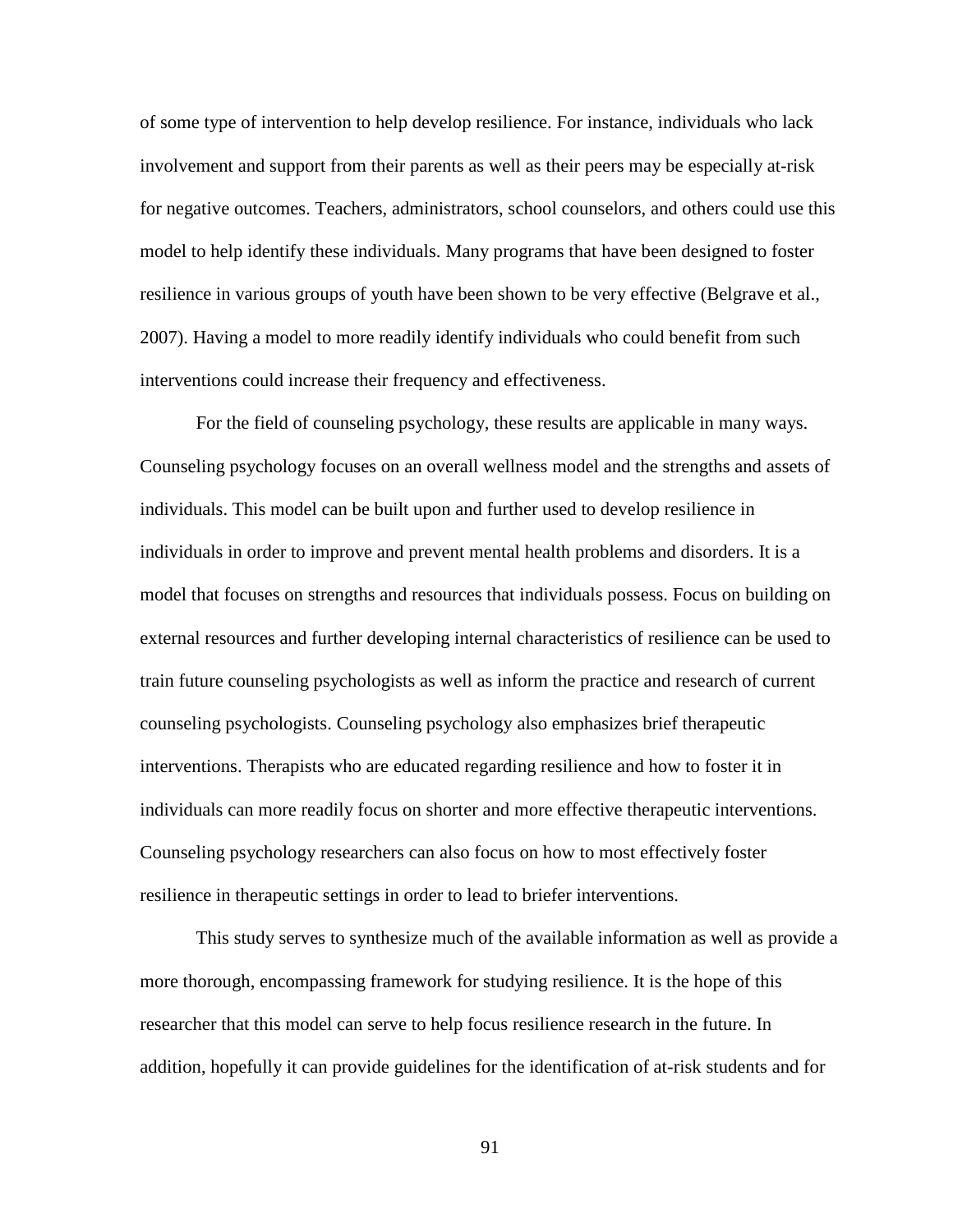the development and implementation of intervention programs that can foster resilience. As these adolescents develop and move forward with their lives, they can become more successful individuals despite past difficult circumstances and make meaningful contributions to society.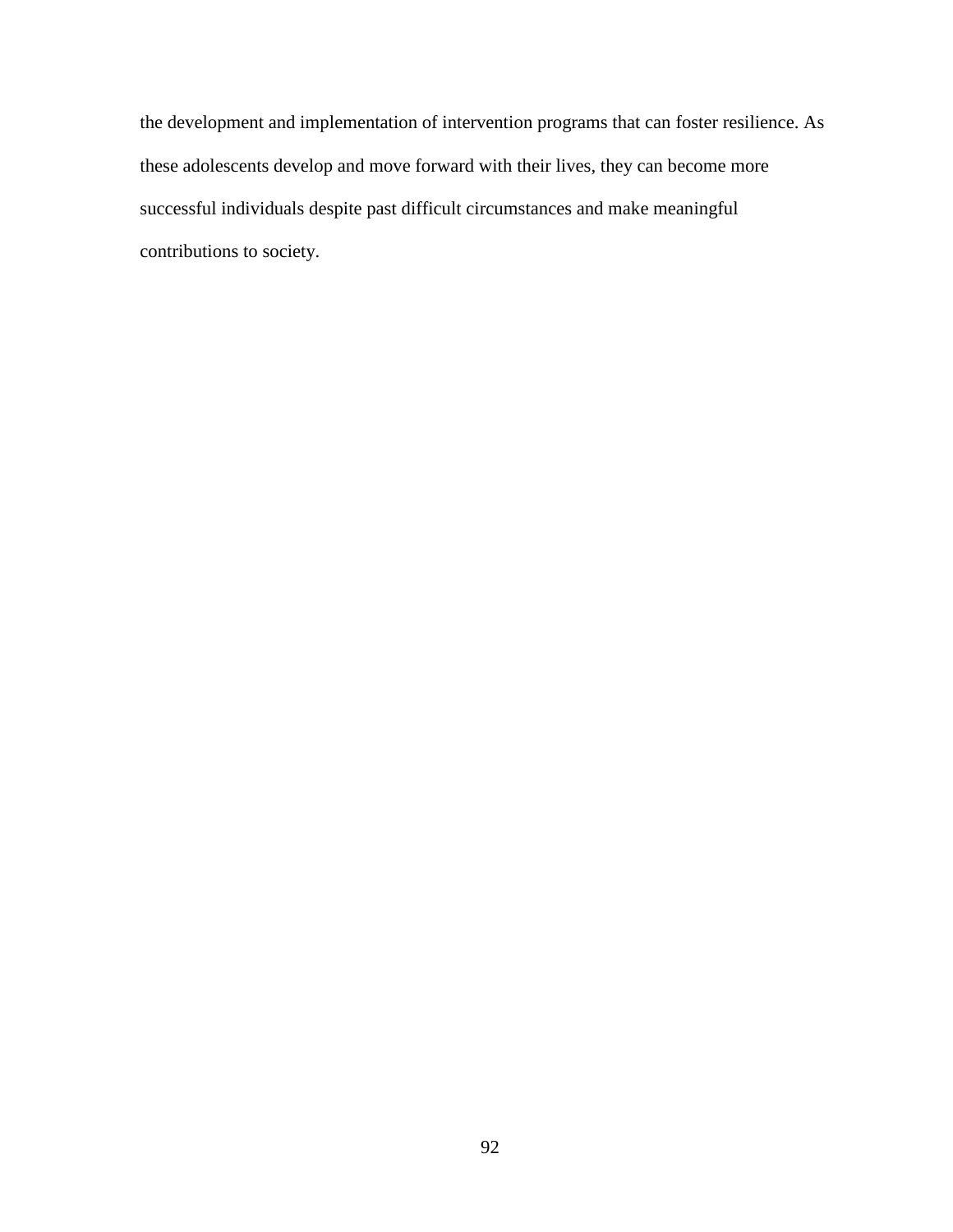# Appendix A

Table A-1

*Parameter Estimates for the Measurement Model (N = 6504)*

|                                                                          | Regression coefficients |           | Error variance |          |           |
|--------------------------------------------------------------------------|-------------------------|-----------|----------------|----------|-----------|
| Variable                                                                 | Unstand.                | $\cal SE$ | Stand.         | Unstand. | $\cal SE$ |
| Mother involvement                                                       |                         |           |                |          |           |
| Rm11: How often is your mother at home when you leave for school?        | 1.156                   | 0.023     | 0.759          | 0.985    | 0.042     |
| Rm12: How often is your mother at home when you return from school?      | 0.920                   | 0.019     | 0.588          | 1.598    | 0.030     |
| Rm13: How often is your mother at home when you go to bed?               | 0.881                   | 0.029     | 0.708          | 0.771    | 0.029     |
| Father involvement                                                       |                         |           |                |          |           |
| Rf11: How often is your father at home when you leave for school?        | 1.602                   | 0.016     | 0.809          | 1.359    | 0.040     |
| Rf12: How often is your father at home when you return from school?      | 1.300                   | 0.014     | 0.784          | 1.060    | 0.027     |
| Rf13: How often is your father at home when you go to bed?               | 1.790                   | 0.019     | 0.834          | 1.398    | 0.052     |
| Self-esteem                                                              |                         |           |                |          |           |
| Pf30: You have a lot of good qualities.                                  | 0.450                   | 0.009     | 0.729          | 0.179    | 0.006     |
| Pf32: You have a lot to be proud of.                                     | 0.542                   | 0.009     | 0.813          | 0.151    | 0.006     |
| Pf33: You like yourself just the way you are                             | 0.625                   | 0.011     | 0.716          | 0.372    | 0.012     |
| Pf34: You feel like you are doing everything just about right.           | 0.545                   | 0.010     | 0.669          | 0.368    | 0.009     |
| Pf35: You feel socially accepted.                                        | 0.469                   | 0.010     | 0.707          | 0.219    | 0.009     |
| Pf36: You feel loved and wanted.                                         | 0.472                   | 0.009     | 0.753          | 0.171    | 0.006     |
| Neighborhood                                                             |                         |           |                |          |           |
| Nb1: You know most of the people in your neighborhood.                   | 0.285                   | 0.008     | 0.657          | 0.107    | 0.004     |
| Nb2: In the past month, you have stopped on the street to talk with      | 0.209                   | 0.007     | 0.532          | 0.111    | 0.003     |
| Nb3: People in this neighborhood look out for each other.                | 0.238                   | 0.007     | 0.569          | 0.118    | 0.004     |
| Religion                                                                 |                         |           |                |          |           |
| Re3: In the past 12 months, how often did you attend religious services? | 1.313                   | 0.011     | 0.934          | 0.245    | 0.015     |
| Re4: How important is religion to you?                                   | 1.112                   | 0.015     | 0.844          | 0.500    | 0.013     |
| Re7: In the past 12 months, how often did you attend youth activities?   | 1.026                   | 0.011     | 0.748          | 0.827    | 0.014     |
| Other relationships                                                      |                         |           |                |          |           |
| Pr1: How much do you feel that adults care about you?                    | 0.428                   | 0.012     | 0.581          | 0.361    | 0.014     |
| Pr2: How much do you feel that your teachers care about you?             | 0.616                   | 0.014     | 0.684          | 0.431    | 0.015     |
| Pr4: How much do you feel that your friends care about you?              | 0.310                   | 0.012     | 0.424          | 0.439    | 0.011     |
| Family relationships                                                     |                         |           |                |          |           |
| Pr3: How much do you feel that your parents care about you?              | 0.146                   | 0.010     | 0.383          | 0.123    | 0.009     |
| Pr5: How much do you feel that people in your family understand you?     | 0.674                   | 0.014     | 0.727          | 0.405    | 0.015     |
| Pr8: How much do you feel that your parents pay attention to you?        | 0.591                   | 0.013     | 0.694          | 0.375    | 0.013     |
| School belonging                                                         |                         |           |                |          |           |
| Ed19: You feel close to people at your school.                           | 0.602                   | 0.013     | 0.672          | 0.441    | 0.013     |
| Ed20: You feel like you are part of your school.                         | 0.687                   | 0.013     | 0.764          | 0.337    | 0.012     |
| Ed22: You are happy to be at your school.                                | 0.742                   | 0.014     | 0.716          | 0.524    | 0.016     |
| Ed23: The teachers at your school treat students fairly.                 | 0.508                   | 0.015     | 0.512          | 0.726    | 0.016     |
| Ed24: You feel safe in your school.                                      | 0.474                   | 0.015     | 0.519          | 0.612    | 0.015     |

*Note.* All regression coefficients and variance estimates were significant at the .001 level.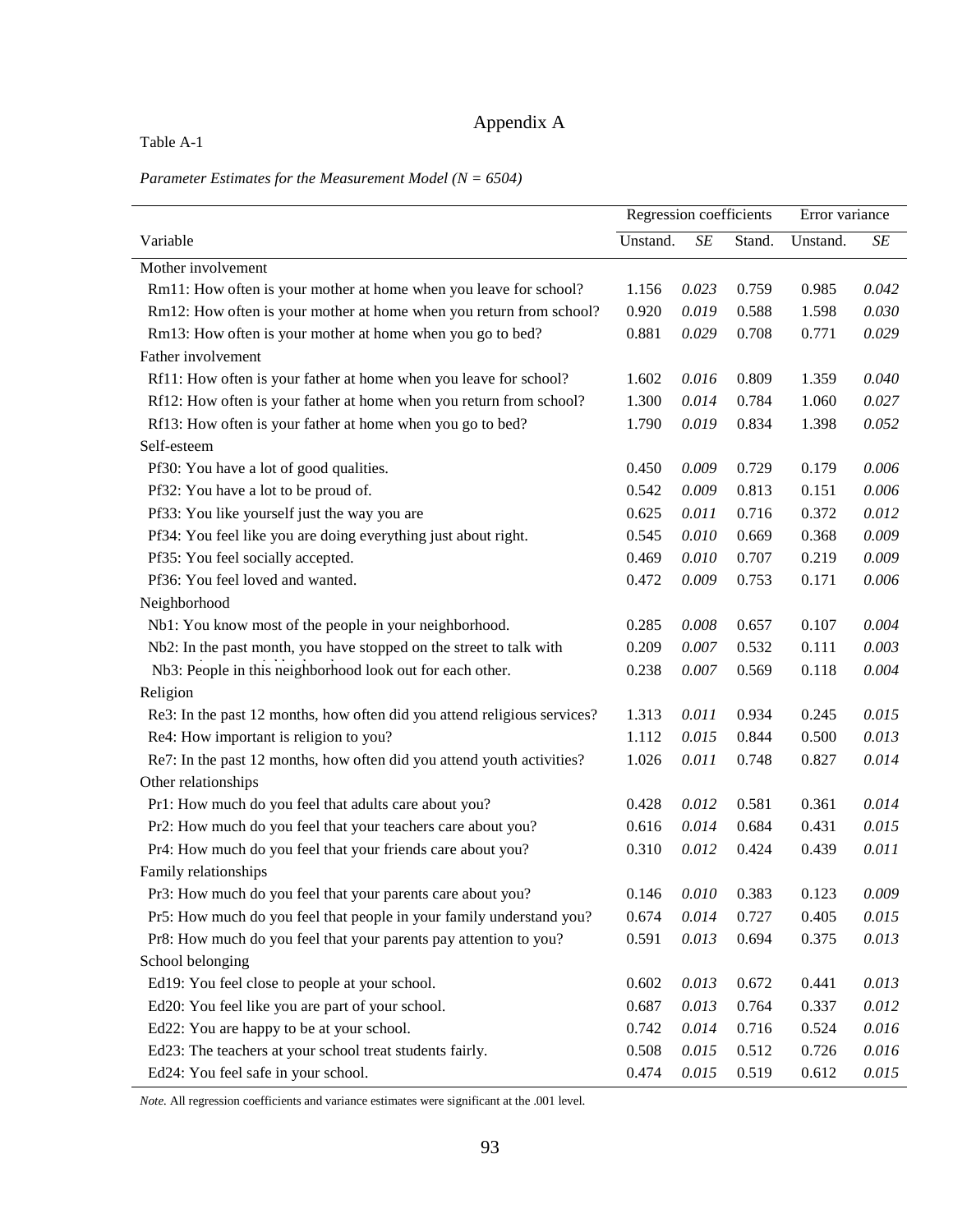Table A-2

*Estimated Factor Variances, Covariances<sup>a</sup> , Correlations<sup>b</sup> , and Reliabilities<sup>c</sup> for the* 

| Factor         | Variance | SE    |      | $\mathcal{L}$ | 3     | 4     |       | 6     |       | 8     |
|----------------|----------|-------|------|---------------|-------|-------|-------|-------|-------|-------|
|                | 1.337    | 0.052 | .723 | 0.098         | 0.074 | 0.017 | 0.068 | 0.043 | 0.091 | 0.034 |
| 2              | 2.565    | 0.052 | .069 | .852          | 0.092 | 0.027 | 0.068 | 0.081 | 0.191 | 0.037 |
| 3              | 0.363    | 0.016 | .140 | .095          | .775  | 0.025 | 0.160 | 0.200 | 0.112 | 0.126 |
| $\overline{4}$ | 0.056    | 0.004 | .081 | .071          | .171  | .615  | 0.026 | 0.030 | 0.028 | 0.021 |
| 5              | 0.349    | 0.015 | .132 | .072          | .448  | .185  | .688  | 0.258 | 0.105 | 0.139 |
| 6              | 0.379    | 0.018 | .080 | .082          | .541  | .205  | .710  | .598  | 0.130 | 0.139 |
| 7              | 1.052    | 0.022 | .101 | .116          | .180  | .115  | .173  | .205  | .883  | 0.060 |
| 8              | 0.223    | 0.008 | .086 | .052          | .465  | .201  | .522  | .500  | .130  | .868  |

*Measurement Model (N = 6504)* 

*Note.* All variance and covariance estimates were significant at the .01 level. 1 = Maternal Involvement. 2 = Paternal Involvement.  $3 =$  School Belonging.  $4 =$  Neighborhood Belonging.  $5 =$  Family Relationships.  $6 =$  Other Relationships.  $7 =$  Religion.  $8 =$  Self-Esteem.

a. Covariances are located in the upper echelon. b. Correlations are located in the lower echelon. c. Reliabilities are placed on the diagonal, and calculated with the Raykov method (Brown, 2006).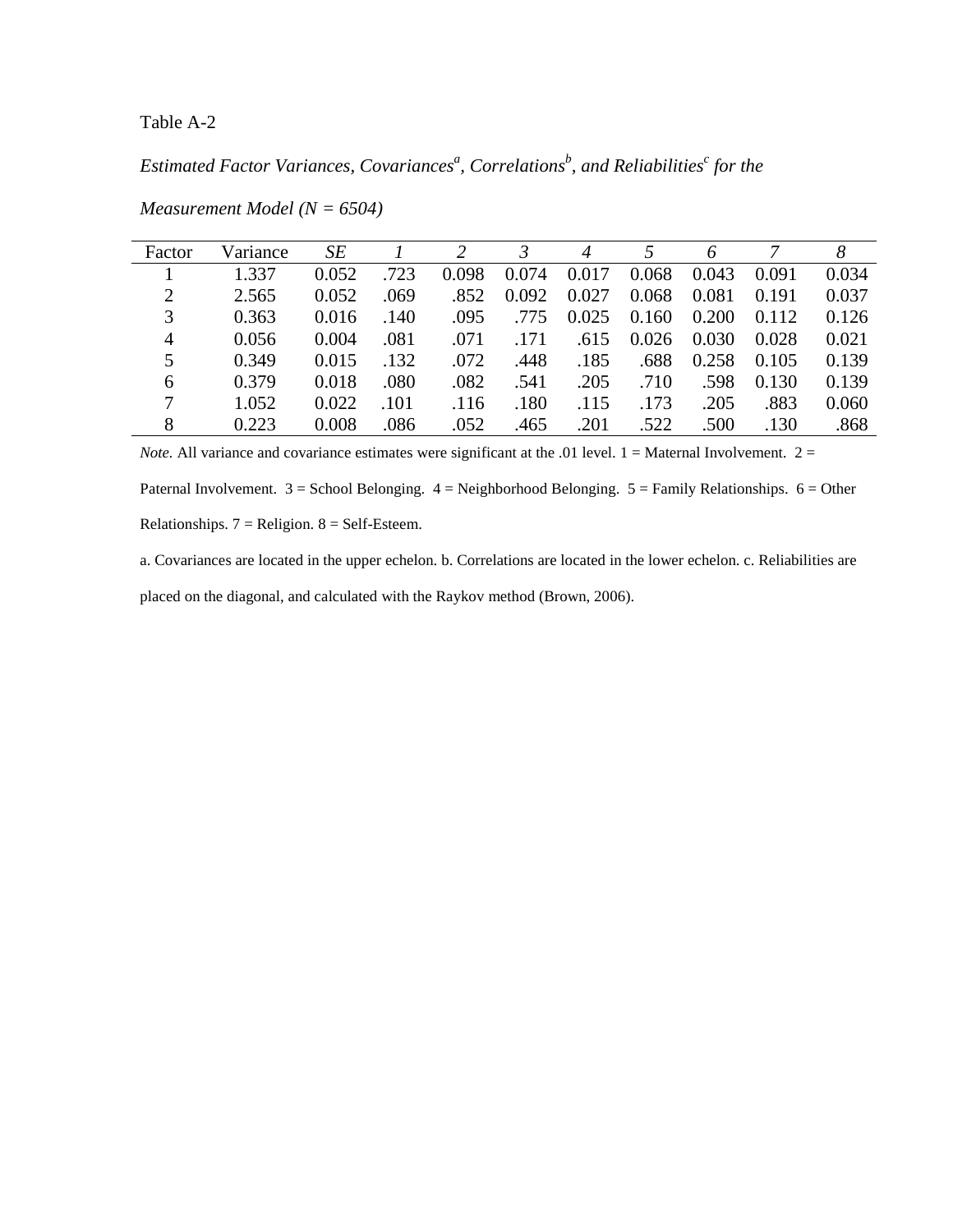# Table A-3

# *Parameter Estimates for the Internal Measurement Model (N = 6544)*

|                                                                                               | Regression coefficients |       |        | Error variance |       |  |
|-----------------------------------------------------------------------------------------------|-------------------------|-------|--------|----------------|-------|--|
| Variable                                                                                      | Unstand.                | SE    | Stand. | Unstand.       | SE    |  |
| Self-esteem                                                                                   |                         |       |        |                |       |  |
| Pf30 "You have a lot of good qualities."                                                      | 0.437                   | 0.008 | 0.700  | 0.210          | 0.007 |  |
| Pf32 "You have a lot to be proud of."                                                         | 0.544                   | 0.008 | 0.808  | 0.168          | 0.007 |  |
| Pf33 "You like yourself just the way you are"<br>Pf34 "You feel like you are doing everything | 0.659                   | 0.011 | 0.664  | 0.479          | 0.014 |  |
| just about right."                                                                            | 0.582                   | 0.010 | 0.614  | 0.466          | 0.011 |  |
| Pf35 "You feel socially accepted."                                                            | 0.501                   | 0.009 | 0.679  | 0.284          | 0.010 |  |
| Pf36 "You feel loved and wanted."                                                             | 0.513                   | 0.008 | 0.746  | 0.213          | 0.007 |  |

*Note.* All regression coefficients and variance estimates were significant at the .01 level.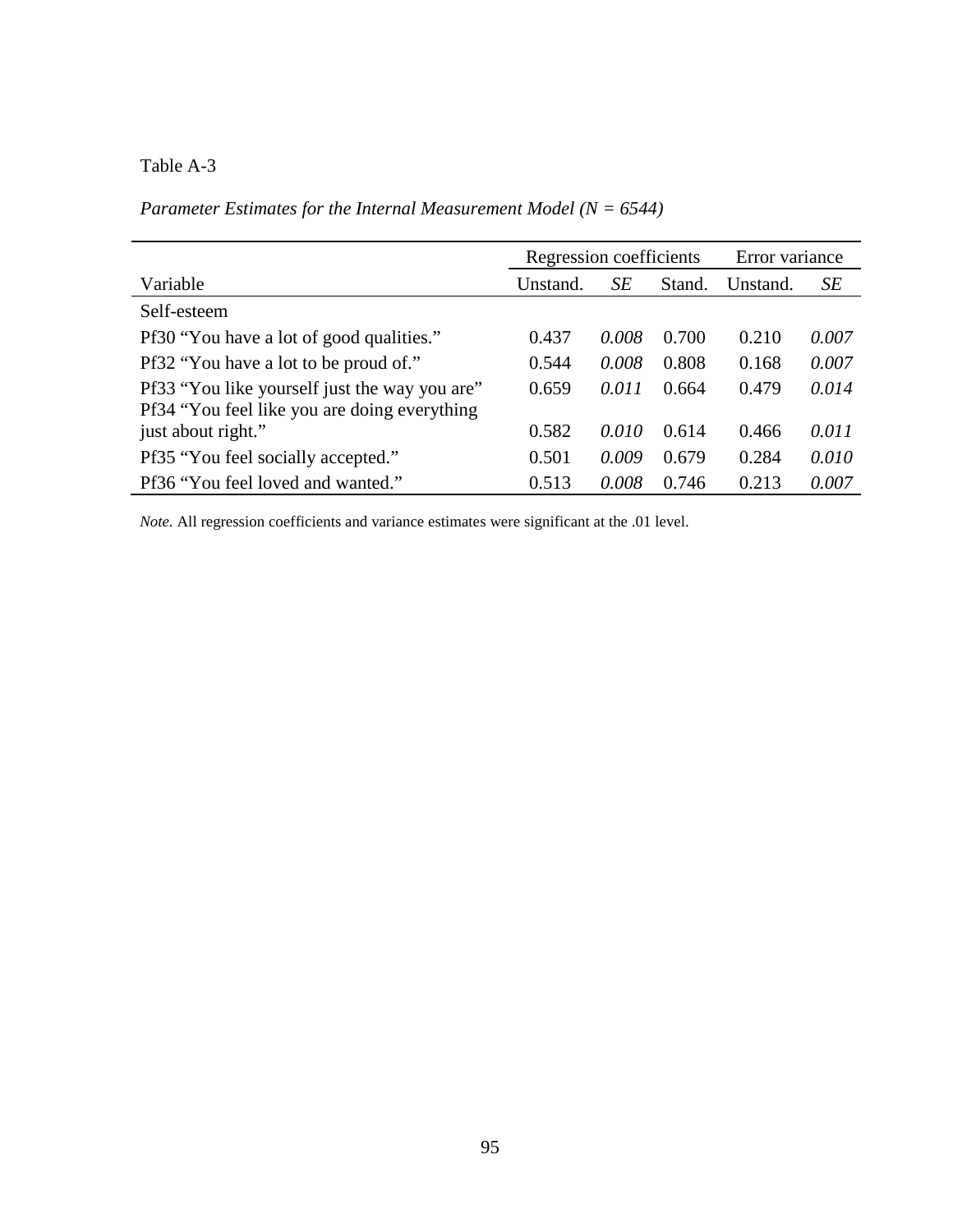Table A-4

# *Parameter Estimates for the Measurement Model (N = 6504)*

|                                                                          | Regression coefficients |           |        | Error variance |           |
|--------------------------------------------------------------------------|-------------------------|-----------|--------|----------------|-----------|
| Variable                                                                 | Unstand.                | $\cal SE$ | Stand. | Unstand.       | $\cal SE$ |
| Mother involvement                                                       |                         |           |        |                |           |
| Rm11: How often is your mother at home when you leave for school?        | 1.151                   | 0.023     | 0.754  | 1.003          | 0.042     |
| Rm12: How often is your mother at home when you return from school?      | 0.923                   | 0.019     | 0.592  | 1.579          | 0.030     |
| Rm13: How often is your mother at home when you go to bed?               | 0.867                   | 0.030     | 0.700  | 0.780          | 0.029     |
| Father involvement                                                       |                         |           |        |                |           |
| Rf11: How often is your father at home when you leave for school?        | 1.591                   | 0.016     | 0.805  | 1.372          | 0.041     |
| Rf12: How often is your father at home when you return from school?      | 1.296                   | 0.014     | 0.784  | 1.050          | 0.027     |
| Rf13: How often is your father at home when you go to bed?               | 1.779                   | 0.019     | 0.831  | 1.413          | 0.053     |
| Neighborhood                                                             |                         |           |        |                |           |
| Nb1: You know most of the people in your neighborhood.                   | 0.278                   | 0.008     | 0.638  | 0.112          | 0.004     |
| Nb2: In the past month, you have stopped on the street to talk with      | 0.206                   | 0.007     | 0.519  | 0.116          | 0.003     |
| someone in your neighborhood.                                            |                         |           |        |                |           |
| Nb3: People in this neighborhood look out for each other.                | 0.250                   | 0.007     | 0.596  | 0.114          | 0.004     |
| Nb5: Do you usually feel safe in this neighborhood?                      | 0.085                   | 0.010     | 0.173  | 0.236          | 0.009     |
| Religion                                                                 |                         |           |        |                |           |
| Re3: In the past 12 months, how often did you attend religious services? | 1.318                   | 0.011     | 0.937  | 0.243          | 0.015     |
| Re4: How important is religion to you?                                   | 1.109                   | 0.016     | 0.842  | 0.506          | 0.014     |
| Re7: In the past 12 months, how often did you attend youth activities?   | 1.024                   | 0.011     | 0.745  | 0.838          | 0.014     |
| Other relationships                                                      |                         |           |        |                |           |
| Pr1: How much do you feel that adults care about you?                    | 0.430                   | 0.012     | 0.571  | 0.382          | 0.014     |
| Pr2: How much do you feel that your teachers care about you?             | 0.634                   | 0.015     | 0.697  | 0.425          | 0.016     |
| Pr4: How much do you feel that your friends care about you?              | 0.308                   | 0.012     | 0.421  | 0.440          | 0.011     |
| Family relationships                                                     |                         |           |        |                |           |
| Pr3: How much do you feel that your parents care about you?              | 0.149                   | 0.011     | 0.399  | 0.117          | 0.009     |
| Pr5: How much do you feel that people in your family understand you?     | 0.689                   | 0.015     | 0.720  | 0.440          | 0.016     |
| Pr8: How much do you feel that your parents pay attention to you?        | 0.608                   | 0.014     | 0.706  | 0.373          | 0.014     |
| School belonging                                                         |                         |           |        |                |           |
| Ed19: You feel close to people at your school.                           | 0.653                   | 0.014     | 0.698  | 0.447          | 0.014     |
| Ed20: You feel like you are part of your school.                         | 0.722                   | 0.014     | 0.773  | 0.351          | 0.012     |
| Ed21: Students at your school are prejudiced.                            | 0.289                   | 0.017     | 0.245  | 1.302          | 0.018     |
| Ed22: You are happy to be at your school.                                | 0.764                   | 0.014     | 0.722  | 0.536          | 0.016     |
| Ed23: The teachers at your school treat students fairly.                 | 0.516                   | 0.015     | 0.515  | 0.738          | 0.016     |
| Ed24: You feel safe in your school.                                      | 0.477                   | 0.014     | 0.523  | 0.605          | 0.015     |

*Note.* All regression coefficients and variance estimates were significant at the .001 level.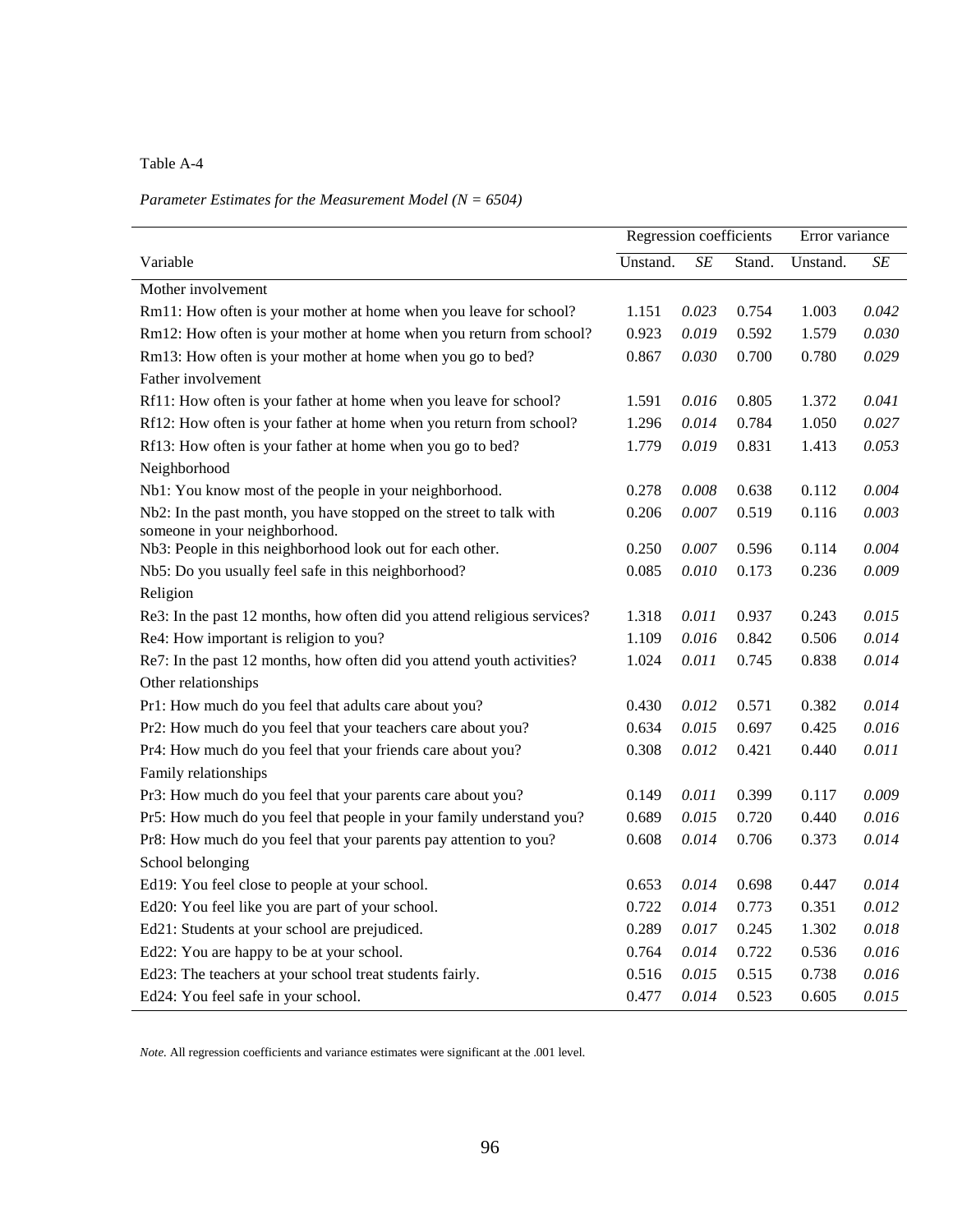# Table A-5

*Estimated Factor Variances, Covariances<sup>a</sup> , Correlations<sup>b</sup> , and Reliabilities<sup>c</sup> for the* 

| Factor         | Variance | <b>SE</b> |      |       | 3     | 4     |       | 6     |       |
|----------------|----------|-----------|------|-------|-------|-------|-------|-------|-------|
|                | 0.751    | 0.052     | .720 | 0.100 | 0.078 | 0.016 | 0.019 | 0.033 | 0.085 |
| $\overline{2}$ | 2.532    | 0.052     | .072 | .850  | 0.100 | 0.039 | 0.019 | 0.060 | 0.183 |
| 3              | 0.426    | 0.018     | .138 | .096  | 0.746 | 0.039 | 0.046 | 0.157 | 0.123 |
| $\overline{4}$ | 0.077    | 0.004     | .066 | .087  | .215  | 0.537 | 0.008 | 0.028 | 0.032 |
| 5              | 0.022    | 0.003     | .144 | .080  | .477  | .203  | .692  | 0.044 | 0.022 |
| 6              | 0.185    | 0.011     | .088 | .087  | .561  | .232  | .694  | .601  | 0.093 |
|                | 1.048    | 0.022     | .096 | .112  | 184   | .112  | .143  | .212  | .882  |

*External Measurement Model (N = 6504)* 

*Note.* All variance and covariance estimates were significant at the .01 level. 1 = Maternal Involvement.

 $2 =$  Paternal Involvement.  $3 =$  School Belonging.  $4 =$  Neighborhood Belonging.  $5 =$  Family

Relationships.  $6 =$  Other Relationships.  $7 =$  Religion.

a. Covariances are located in the upper echelon. b. Correlations are located in the lower echelon. c.

Reliabilities are placed on the diagonal, and calculated with the Raykov method (Brown, 2006).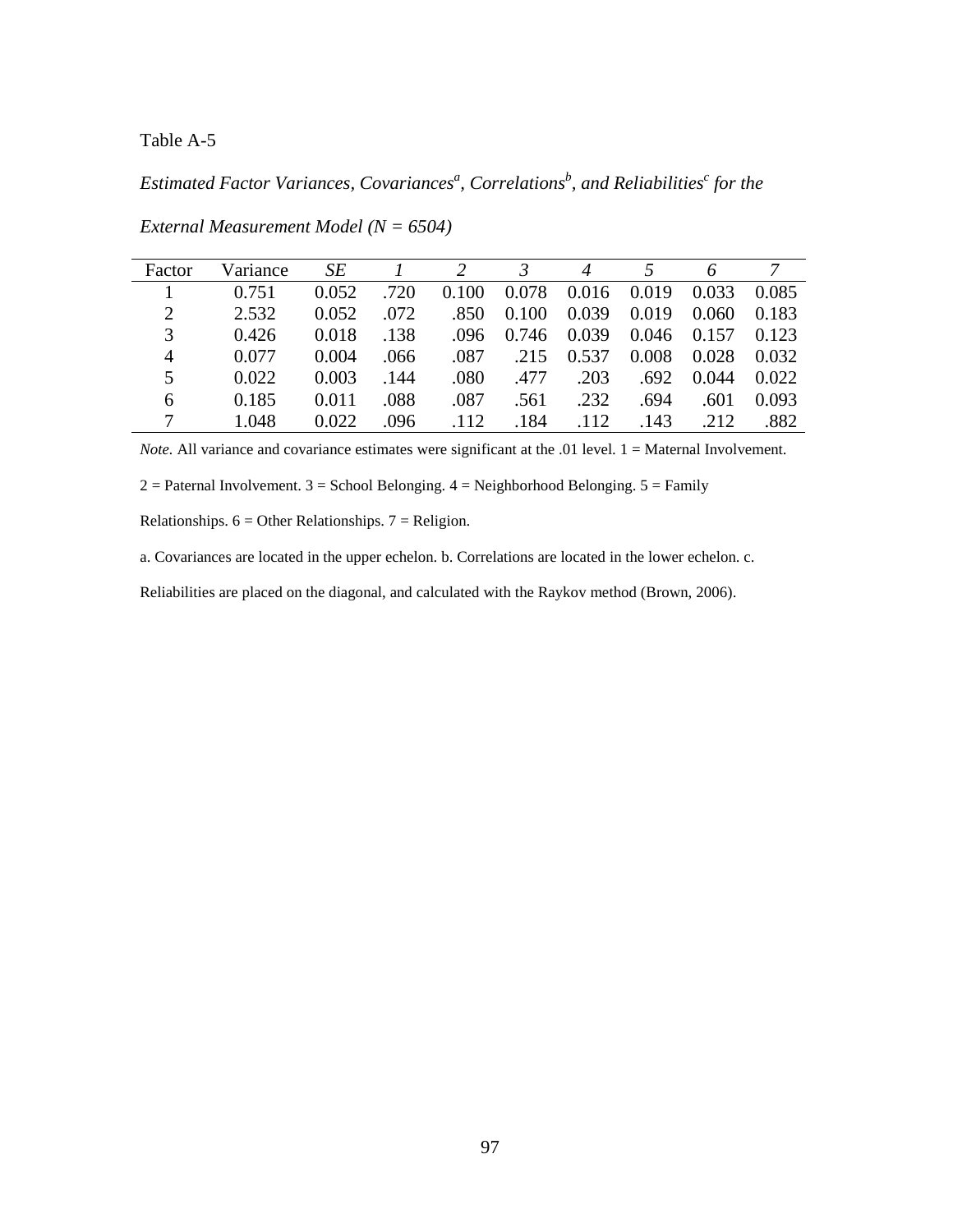|                                                                                                      | Regression coefficients |       |        | Error variance |       |
|------------------------------------------------------------------------------------------------------|-------------------------|-------|--------|----------------|-------|
| Variable                                                                                             | Unstand.                | SE    | Stand. | Unstand.       | SE    |
| External $\leftrightarrow$ Self-esteem covariance                                                    | 0.281                   | 0.007 |        |                |       |
| Mother Involvement                                                                                   | 0.099                   | 0.011 | 0.156  | 0.396          | 0.035 |
| Rm11: How often is your mother at home when you leave for school?                                    | 1.638                   | 0.061 | 0.736  | 0.922          | 0.048 |
| Rm12: How often is your mother at home when you return from school?                                  | 1.288                   | 0.046 | 0.547  | 1.578          | 0.034 |
| Rm13: How often is your mother at home when you go to bed?                                           | 1.000                   |       | 0.598  | 0.727          | 0.029 |
| Father involvement                                                                                   | 0.176                   | 0.021 | 0.113  | 2.398          | 0.054 |
| Rf11: How often is your father at home when you leave for school?                                    | 1.000                   |       | 0.795  | 1.412          | 0.043 |
| Rf12: How often is your father at home when you return from school?                                  | 0.814                   | 0.009 | 0.773  | 1.087          | 0.031 |
| Rf13: How often is your father at home when you go to bed?                                           | 1.090                   | 0.014 | 0.814  | 1.467          | 0.049 |
| Self-esteem                                                                                          |                         |       |        |                |       |
| Pf30: You have a lot of good qualities.                                                              | 1.000                   |       | 0.748  | 0.162          | 0.007 |
| Pf32: You have a lot to be proud of.                                                                 | 1.126                   | 0.019 | 0.816  | 0.130          | 0.007 |
| Pf33: You like yourself just the way you are                                                         | 1.280                   | 0.025 | 0.687  | 0.377          | 0.013 |
| Pf34: You feel like you are doing everything just about right.                                       | 1.130                   | 0.024 | 0.655  | 0.350          | 0.011 |
| Pf35: You feel socially accepted.                                                                    | 1.049                   | 0.022 | 0.734  | 0.194          | 0.009 |
| Pf36: You feel loved and wanted.                                                                     | 0.999                   | 0.020 | 0.748  | 0.162          | 0.007 |
| Neighborhood                                                                                         | 0.058                   | 0.004 | 0.268  | 0.043          | 0.003 |
| Nb1: You know most of the people in your neighborhood.                                               | 1.206                   | 0.046 | 0.625  | 0.105          | 0.004 |
| Nb2: In the past month, you have stopped on the street to talk with<br>someone in your neighborhood. | 0.980                   | 0.039 | 0.549  | 0.103          | 0.004 |
| Nb3: People in this neighborhood look out for each other.                                            | 1.000                   |       | 0.538  | 0.113          | 0.003 |
| Religion                                                                                             | 0.294                   | 0.017 | 0.272  | 1.083          | 0.030 |
| Re3: In the past 12 months, how often did you attend religious services?                             | 0.952                   | 0.009 | 0.847  | 0.416          | 0.015 |
| Re4: How important is religion to you?                                                               | 0.709                   | 0.008 | 0.747  | 0.466          | 0.013 |
| Re7: In the past 12 months, how often did you attend youth activities?                               | 1.000                   |       | 0.798  | 0.665          | 0.020 |
| Other relationships                                                                                  | 0.534                   | 0.011 | 0.830  | 0.129          | 0.015 |
| Pr1: How much do you feel that adults care about you?                                                | 0.585                   | 0.019 | 0.541  | 0.344          | 0.015 |
| Pr2: How much do you feel that your teachers care about you?                                         | 1.000                   |       | 0.721  | 0.383          | 0.017 |
| Pr4: How much do you feel that your friends care about you?                                          | 0.490                   | 0.018 | 0.448  | 0.398          | 0.012 |
| Family relationships                                                                                 | 0.458                   | 0.011 | 0.833  | 0.093          | 0.010 |
| Pr3: How much do you feel that your parents care about you?                                          | 0.220                   | 0.014 | 0.344  | 0.109          | 0.009 |
| Pr5: How much do you feel that people in your family understand you?                                 | 1.176                   | 0.029 | 0.715  | 0.400          | 0.016 |
| Pr8: How much do you feel that your parents pay attention to you?                                    | 1.000                   |       | 0.669  | 0.372          | 0.013 |
| School belonging                                                                                     | 0.416                   | 0.011 | 0.709  | 0.172          | 0.012 |
| Ed19: You feel close to people at your school.                                                       | 1.000                   |       | 0.684  | 0.391          | 0.014 |
| Ed20: You feel like you are part of your school.                                                     | 1.096                   | 0.022 | 0.755  | 0.313          | 0.012 |
| Ed22: You are happy to be at your school.                                                            | 1.172                   | 0.026 | 0.695  | 0.507          | 0.017 |
| Ed23: The teachers at your school treat students fairly.                                             | 0.895                   | 0.027 | 0.534  | 0.694          | 0.017 |
| Ed24: You feel safe in your school.                                                                  | 0.806                   | 0.025 | 0.528  | 0.579          | 0.017 |

# Table A-6 *Parameter Estimates for Group 1 of the Wave I/Wave II Model (N = 4292)*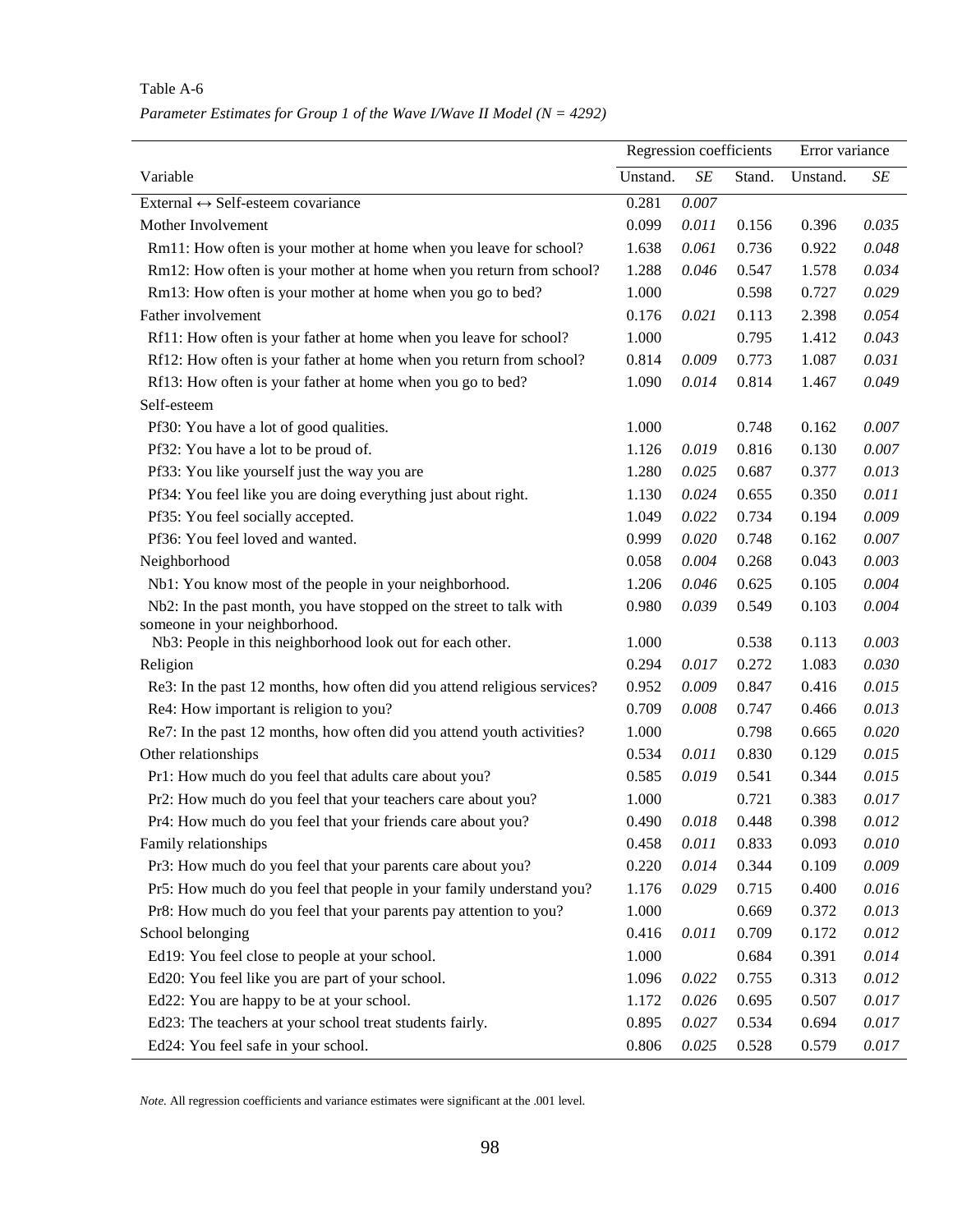Table A-7

*Parameter Estimates for Group 2 of the Wave I/Wave II Model (N = 4292)*

|                                                                          | Regression coefficients |           |        | Error variance |           |
|--------------------------------------------------------------------------|-------------------------|-----------|--------|----------------|-----------|
| Variable                                                                 | Unstand.                | $\cal SE$ | Stand. | Unstand.       | $\cal SE$ |
| Mother Involvement                                                       | 0.099                   | 0.011     | 0.153  | 0.413          | 0.036     |
| Rm11: How often is your mother at home when you leave for school?        | 1.638                   | 0.061     | 0.717  | 1.071          | 0.049     |
| Rm12: How often is your mother at home when you return from school?      | 1.288                   | 0.046     | 0.539  | 1.707          | 0.034     |
| Rm13: How often is your mother at home when you go to bed?               | 1.000                   |           | 0.595  | 0.773          | 0.030     |
| Father involvement                                                       | 0.176                   | 0.021     | 0.113  | 2.412          | 0.055     |
| Rf11: How often is your father at home when you leave for school?        | 1.000                   |           | 0.793  | 1.443          | 0.043     |
| Rf12: How often is your father at home when you return from school?      | 0.814                   | 0.009     | 0.759  | 1.191          | 0.033     |
| Rf13: How often is your father at home when you go to bed?               | 1.090                   | 0.014     | 0.831  | 1.300          | 0.048     |
| Self-esteem                                                              |                         |           |        |                |           |
| Pf30: You have a lot of good qualities.                                  | 1.000                   |           | 0.768  | 0.143          | 0.007     |
| Pf32: You have a lot to be proud of.                                     | 1.126                   | 0.019     | 0.843  | 0.106          | 0.006     |
| Pf33: You like yourself just the way you are                             | 1.280                   | 0.025     | 0.712  | 0.328          | 0.013     |
| Pf34: You feel like you are doing everything just about right.           | 1.130                   | 0.025     | 0.670  | 0.323          | 0.011     |
| Pf35: You feel socially accepted.                                        | 1.049                   | 0.022     | 0.766  | 0.160          | 0.008     |
| Pf36: You feel loved and wanted.                                         | 0.999                   | 0.020     | 0.781  | 0.131          | 0.007     |
| Neighborhood                                                             | 0.058                   | 0.004     | 0.240  | 0.054          | 0.003     |
| Nb1: You know most of the people in your neighborhood.                   | 1.206                   | 0.046     | 0.689  | 0.092          | 0.004     |
| Nb2: In the past month, you have stopped on the street to talk with      | 0.980                   | 0.039     | 0.609  | 0.094          | 0.004     |
| someone in your neighborhood.                                            |                         |           |        |                |           |
| Nb3: People in this neighborhood look out for each other.                | 1.000                   |           | 0.567  | 0.121          | 0.004     |
| Religion                                                                 | 0.064                   | 0.026     | 0.049  | 1.723          | 0.049     |
| Re3: In the past 12 months, how often did you attend religious services? | 0.952                   | 0.009     | 0.922  | 0.276          | 0.016     |
| Re4: How important is religion to you?                                   | 0.709                   | 0.008     | 0.850  | 0.335          | 0.012     |
| Re7: In the past 12 months, how often did you attend youth activities?   | 1.000                   |           | 0.815  | 0.875          | 0.021     |
| Other relationships                                                      | 0.534                   | 0.011     | 0.900  | 0.067          | 0.013     |
| Pr1: How much do you feel that adults care about you?                    | 0.585                   | 0.019     | 0.529  | 0.311          | 0.014     |
| Pr2: How much do you feel that your teachers care about you?             | 1.000                   |           | 0.659  | 0.458          | 0.018     |
| Pr4: How much do you feel that your friends care about you?              | 0.490                   | 0.018     | 0.439  | 0.355          | 0.011     |
| Family relationships                                                     | 0.458                   | 0.011     | 0.814  | 0.107          | 0.011     |
| Pr3: How much do you feel that your parents care about you?              | 0.220                   | 0.014     | 0.346  | 0.113          | 0.011     |
| Pr5: How much do you feel that people in your family understand you?     | 1.176                   | 0.029     | 0.721  | 0.405          | 0.017     |
| Pr8: How much do you feel that your parents pay attention to you?        | 1.000                   |           | 0.687  | 0.354          | 0.014     |
| School belonging                                                         | 0.416                   | 0.011     | 0.711  | 0.170          | 0.011     |
| Ed19: You feel close to people at your school.                           | 1.000                   |           | 0.683  | 0.391          | 0.014     |
| Ed20: You feel like you are part of your school.                         | 1.096                   | 0.022     | 0.762  | 0.298          | 0.012     |
| Ed22: You are happy to be at your school.                                | 1.172                   | 0.026     | 0.709  | 0.466          | 0.017     |
| Ed23: The teachers at your school treat students fairly.                 | 0.895                   | 0.027     | 0.564  | 0.588          | 0.015     |
| Ed24: You feel safe in your school.                                      | 0.806                   | 0.025     | 0.543  | 0.532          | 0.016     |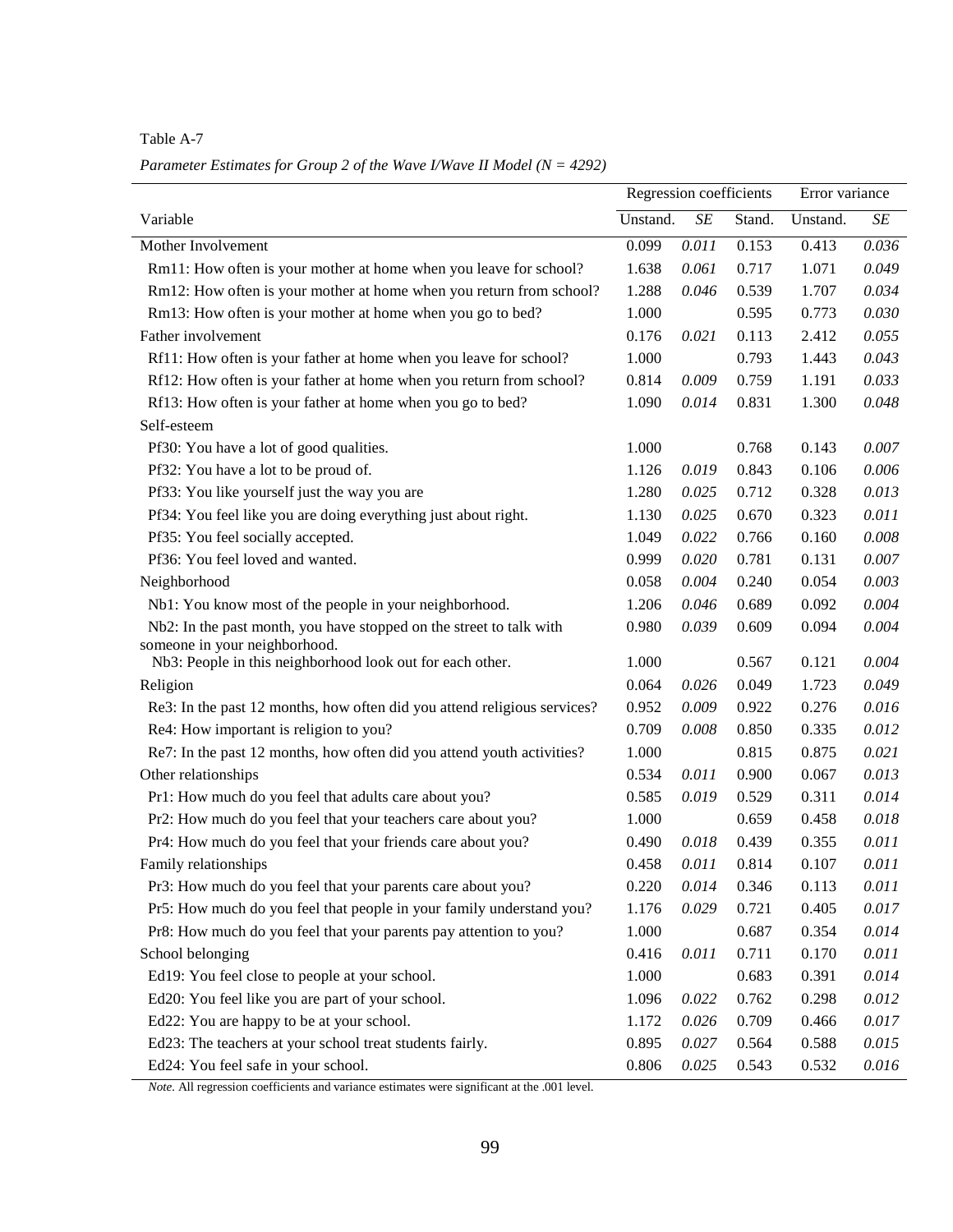Table A-8

|                                                                          | Regression coefficients |       |        | Error variance |       |
|--------------------------------------------------------------------------|-------------------------|-------|--------|----------------|-------|
| Variable                                                                 | Unstand.                | SE    | Stand. | Unstand.       | SE    |
| External $\leftrightarrow$ Self-esteem covariance                        | 0.291                   | 0.008 |        |                |       |
| Mother Involvement                                                       | 0.120                   | 0.014 | 0.181  | 0.424          | 0.040 |
| Rm11: How often is your mother at home when you leave for school?        | 1.518                   | 0.060 | 0.735  | 0.858          | 0.055 |
| Rm12: How often is your mother at home when you return from school?      | 1.175                   | 0.044 | 0.532  | 1.528          | 0.041 |
| Rm13: How often is your mother at home when you go to bed?               | 1.000                   |       | 0.639  | 0.635          | 0.034 |
| Father involvement                                                       | 0.178                   | 0.025 | 0.115  | 2.370          | 0.067 |
| Rf11: How often is your father at home when you leave for school?        | 1.000                   |       | 0.794  | 1.410          | 0.053 |
| Rf12: How often is your father at home when you return from school?      | 0.809                   | 0.010 | 0.764  | 1.123          | 0.039 |
| Rf13: How often is your father at home when you go to bed?               | 1.106                   | 0.016 | 0.826  | 1.367          | 0.059 |
| Self-esteem                                                              |                         |       |        |                |       |
| Pf30: You have a lot of good qualities.                                  | 1.000                   |       | 0.729  | 0.176          | 0.008 |
| Pf32: You have a lot to be proud of.                                     | 1.179                   | 0.025 | 0.822  | 0.133          | 0.008 |
| Pf33: You like yourself just the way you are                             | 1.341                   | 0.031 | 0.725  | 0.323          | 0.015 |
| Pf34: You feel like you are doing everything just about right.           | 1.172                   | 0.029 | 0.669  | 0.317          | 0.014 |
| Pf35: You feel socially accepted.                                        | 0.985                   | 0.026 | 0.681  | 0.223          | 0.011 |
| Pf36: You feel loved and wanted.                                         | 1.026                   | 0.025 | 0.763  | 0.151          | 0.008 |
| Neighborhood                                                             | 0.063                   | 0.005 | 0.282  | 0.046          | 0.004 |
| Nb1: You know most of the people in your neighborhood.                   | 1.110                   | 0.054 | 0.632  | 0.092          | 0.005 |
| Nb2: In the past month, you have stopped on the street to talk with      | 0.827                   | 0.041 | 0.506  | 0.099          | 0.004 |
| someone in your neighborhood.                                            |                         |       |        |                |       |
| Nb3: People in this neighborhood look out for each other.                | 1.000                   |       | 0.568  | 0.105          | 0.005 |
| Religion                                                                 | 0.224                   | 0.016 | 0.221  | 0.979          | 0.032 |
| Re3: In the past 12 months, how often did you attend religious services? | 1.263                   | 0.012 | 0.923  | 0.284          | 0.021 |
| Re4: How important is religion to you?                                   | 1.063                   | 0.014 | 0.853  | 0.436          | 0.017 |
| Re7: In the past 12 months, how often did you attend youth activities?   | 1.000                   |       | 0.722  | 0.947          | 0.022 |
| Other relationships                                                      | 0.525                   | 0.014 | 0.811  | 0.143          | 0.017 |
| Pr1: How much do you feel that adults care about you?                    | 0.671                   | 0.023 | 0.611  | 0.316          | 0.020 |
| Pr2: How much do you feel that your teachers care about you?             | 1.000                   |       | 0.716  | 0.398          | 0.021 |
| Pr4: How much do you feel that your friends care about you?              | 0.530                   | 0.021 | 0.481  | 0.392          | 0.016 |
| Family relationships                                                     | 0.481                   | 0.012 | 0.844  | 0.094          | 0.012 |
| Pr3: How much do you feel that your parents care about you?              | 0.243                   | 0.015 | 0.398  | 0.095          | 0.010 |
| Pr5: How much do you feel that people in your family understand you?     | 1.124                   | 0.032 | 0.723  | 0.375          | 0.018 |
| Pr8: How much do you feel that your parents pay attention to you?        | 1.000                   |       | 0.687  | 0.364          | 0.017 |
| School belonging                                                         | 0.358                   | 0.012 | 0.671  | 0.157          | 0.014 |
| Ed19: You feel close to people at your school.                           | 1.000                   |       | 0.653  | 0.384          | 0.017 |
| Ed20: You feel like you are part of your school.                         | 1.124                   | 0.028 | 0.746  | 0.287          | 0.017 |
| Ed22: You are happy to be at your school.                                | 1.269                   | 0.035 | 0.691  | 0.503          | 0.024 |
| Ed23: The teachers at your school treat students fairly.                 | 0.945                   | 0.035 | 0.523  | 0.677          | 0.023 |
| Ed24: You feel safe in your school.                                      | 0.869                   | 0.033 | 0.532  | 0.546          | 0.020 |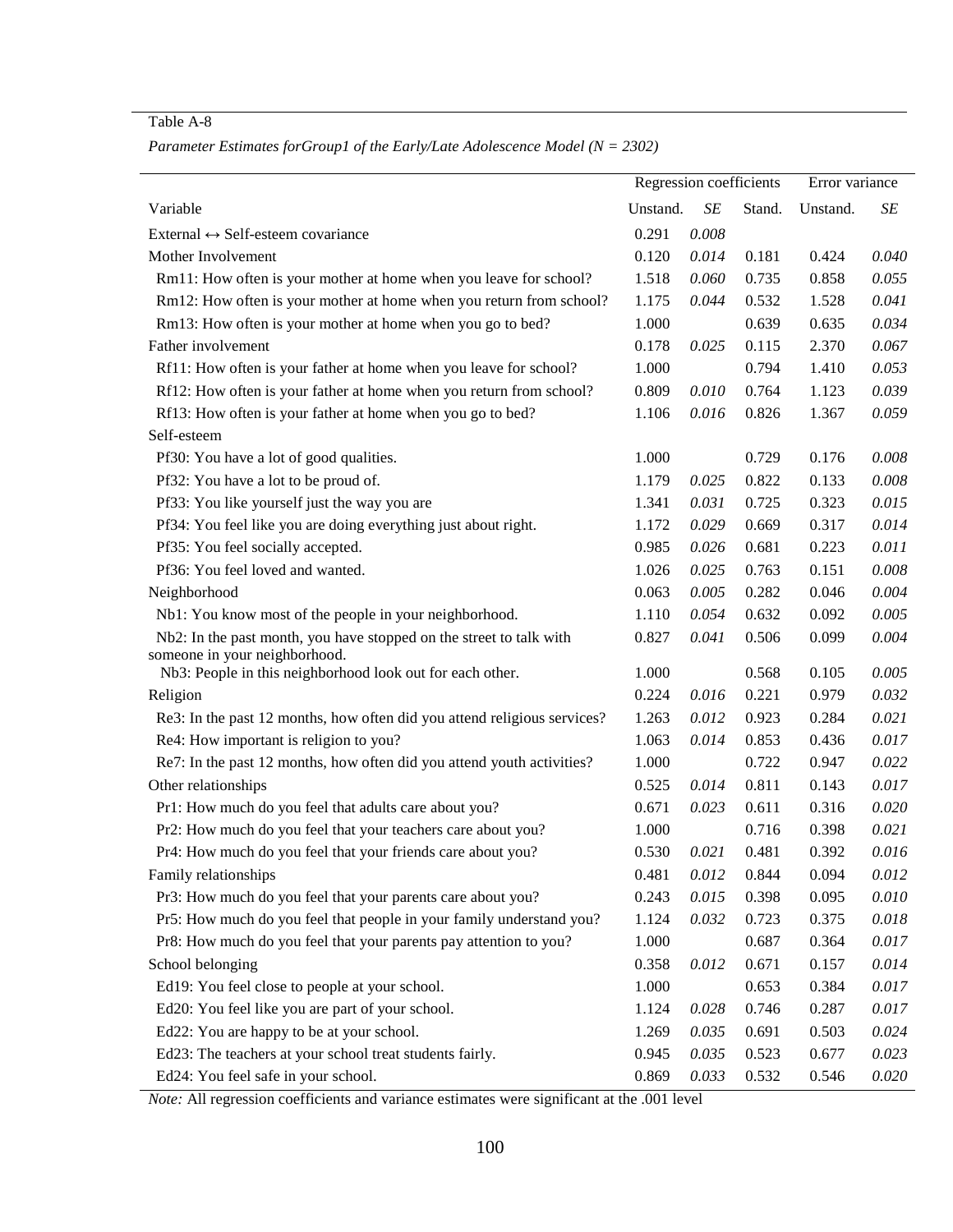|                                                                          | Regression coefficients |           |        | Error variance |           |
|--------------------------------------------------------------------------|-------------------------|-----------|--------|----------------|-----------|
| Variable                                                                 | Unstand.                | $\cal SE$ | Stand. | Unstand.       | $\cal SE$ |
| Mother Involvement                                                       | 0.120                   | 0.014     | 0.166  | 0.506          | 0.047     |
| Rm11: How often is your mother at home when you leave for school?        | 1.518                   | 0.060     | 0.742  | 0.976          | 0.052     |
| Rm12: How often is your mother at home when you return from school?      | 1.175                   | 0.044     | 0.550  | 1.658          | 0.037     |
| Rm13: How often is your mother at home when you go to bed?               | 1.000                   |           | 0.631  | 0.786          | 0.034     |
| Father involvement                                                       | 0.178                   | 0.025     | 0.112  | 2.517          | 0.059     |
| Rf11: How often is your father at home when you leave for school?        | 1.000                   |           | 0.810  | 1.339          | 0.046     |
| Rf12: How often is your father at home when you return from school?      | 0.809                   | 0.010     | 0.784  | 1.047          | 0.034     |
| Rf13: How often is your father at home when you go to bed?               | 1.106                   | 0.016     | 0.823  | 1.482          | 0.058     |
| Self-esteem                                                              |                         |           |        |                |           |
| Pf30: You have a lot of good qualities.                                  | 1.000                   |           | 0.742  | 0.163          | 0.007     |
| Pf32: You have a lot to be proud of.                                     | 1.179                   | 0.025     | 0.813  | 0.142          | 0.008     |
| Pf33: You like yourself just the way you are                             | 1.341                   | 0.031     | 0.692  | 0.389          | 0.015     |
| Pf34: You feel like you are doing everything just about right.           | 1.172                   | 0.029     | 0.651  | 0.372          | 0.011     |
| Pf35: You feel socially accepted.                                        | 0.985                   | 0.026     | 0.708  | 0.192          | 0.010     |
| Pf36: You feel loved and wanted.                                         | 1.026                   | 0.025     | 0.760  | 0.153          | 0.007     |
| Neighborhood                                                             | 0.063                   | 0.005     | 0.248  | 0.060          | 0.004     |
| Nb1: You know most of the people in your neighborhood.                   | 1.110                   | 0.054     | 0.643  | 0.113          | 0.005     |
| Nb2: In the past month, you have stopped on the street to talk with      | 0.827                   | 0.041     | 0.537  | 0.109          | 0.004     |
| someone in your neighborhood.                                            |                         |           |        |                |           |
| Nb3: People in this neighborhood look out for each other.                | 1.000                   |           | 0.601  | 0.114          | 0.005     |
| Religion                                                                 | 0.224                   | 0.016     | 0.220  | 0.986          | 0.025     |
| Re3: In the past 12 months, how often did you attend religious services? | 1.263                   | 0.012     | 0.936  | 0.232          | 0.017     |
| Re4: How important is religion to you?                                   | 1.063                   | 0.014     | 0.837  | 0.500          | 0.015     |
| Re7: In the past 12 months, how often did you attend youth activities?   | 1.000                   |           | 0.759  | 0.764          | 0.017     |
| Other relationships                                                      | 0.525                   | 0.014     | 0.899  | 0.065          | 0.014     |
| Pr1: How much do you feel that adults care about you?                    | 0.671                   | 0.023     | 0.540  | 0.373          | 0.017     |
| Pr2: How much do you feel that your teachers care about you?             | 1.000                   |           | 0.665  | 0.430          | 0.018     |
| Pr4: How much do you feel that your friends care about you?              | 0.530                   | 0.021     | 0.438  | 0.404          | 0.013     |
| Family relationships                                                     | 0.481                   | 0.012     | 0.824  | 0.109          | 0.012     |
| Pr3: How much do you feel that your parents care about you?              | 0.243                   | 0.015     | 0.387  | 0.106          | 0.010     |
| Pr5: How much do you feel that people in your family understand you?     | 1.124                   | 0.032     | 0.724  | 0.391          | 0.017     |
| Pr8: How much do you feel that your parents pay attention to you?        | 1.000                   |           | 0.696  | 0.363          | 0.016     |
| School belonging                                                         | 0.358                   | 0.012     | 0.643  | 0.182          | 0.012     |
| Ed19: You feel close to people at your school.                           | 1.000                   |           | 0.640  | 0.448          | 0.016     |
| Ed20: You feel like you are part of your school.                         | 1.124                   | 0.028     | 0.721  | 0.363          | 0.014     |
| Ed22: You are happy to be at your school.                                | 1.269                   | 0.035     | 0.700  | 0.520          | 0.019     |
| Ed23: The teachers at your school treat students fairly.                 | 0.945                   | 0.035     | 0.534  | 0.697          | 0.019     |
| Ed24: You feel safe in your school.                                      | 0.869                   | 0.033     | 0.525  | 0.616          | 0.020     |

*Parameter Estimates for Group 2 of the Early/Late Adolescence Model (N = 2302)*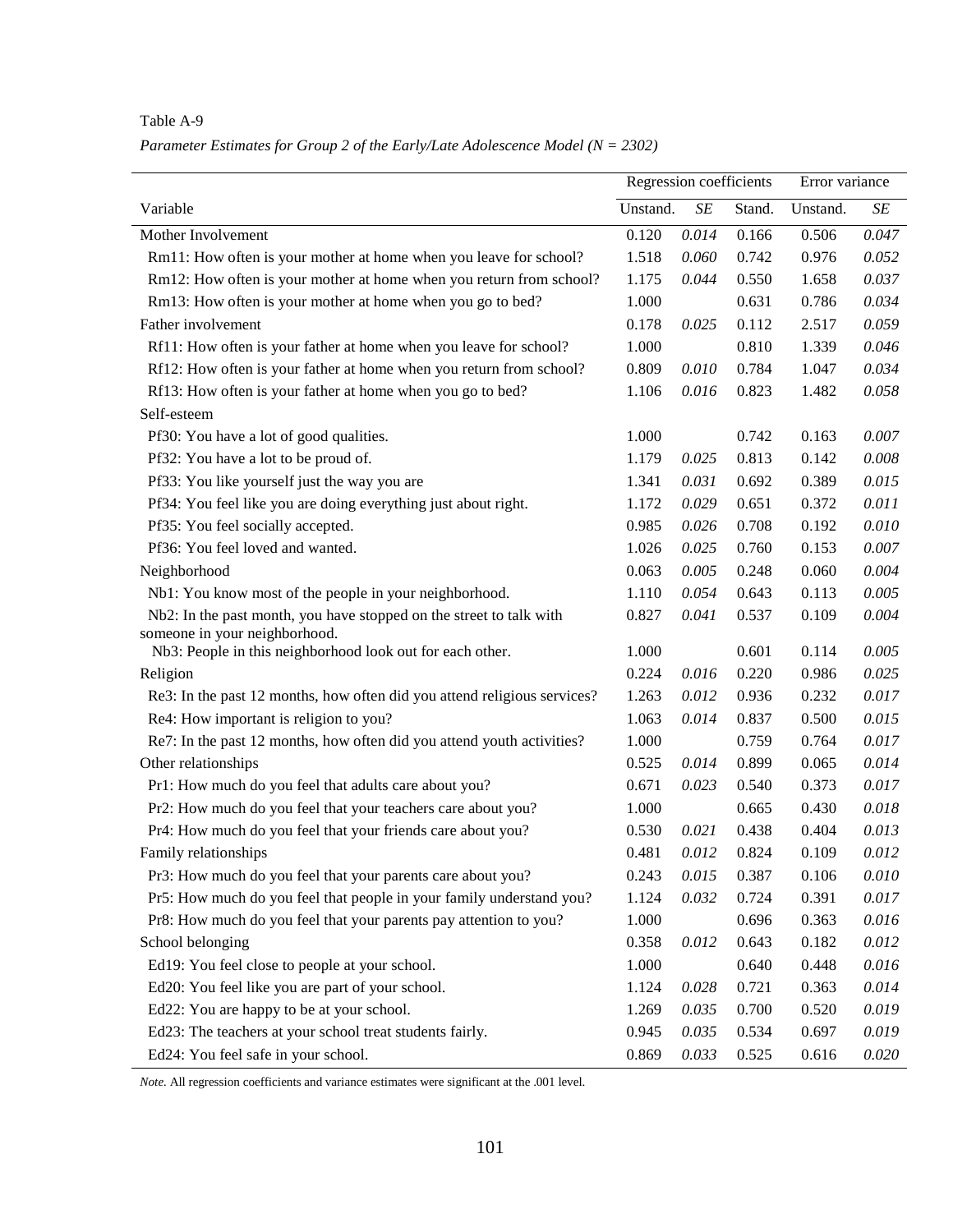*Estimated Factor Variances, Covariances<sup>a</sup> , Correlations<sup>b</sup> , and Reliabilities<sup>c</sup> for the* 

| Factor         | Variance | <b>SE</b> |      | 2       | 3     | 4     |       | 6     |         | 8       | 9        |
|----------------|----------|-----------|------|---------|-------|-------|-------|-------|---------|---------|----------|
|                | 0.785    | 0.051     | .724 | 0.099   | 0.075 | 0.021 | 0.017 | 0.032 | 0.096   | 0.036   | 0.004    |
| $\overline{2}$ | 2.555    | 0.051     | .070 | .853    | 0.099 | 0.032 | 0.017 | 0.061 | 0.193   | 0.041   | $-0.002$ |
| 3              | 0.361    | 0.016     | .141 | .103    | .776  | 0.030 | 0.040 | 0.140 | 0.114   | 0.126   | 0.002    |
| $\overline{4}$ | 0.082    | 0.005     | .083 | .070    | .173  | .616  | 0.008 | 0.024 | 0.034   | 0.026   | 0.000    |
| 5              | 0.022    | 0.003     | .133 | .073    | .452  | .178  | .689  | 0.045 | 0.027   | 0.035   | 0.001    |
| 6              | 0.183    | 0.010     | .085 | .089    | .545  | .197  | .714  | .600  | 0.090   | 0.096   | 0.000    |
| 7              | 1.055    | 0.022     | .106 | .118    | .184  | .115  | .175  | .205  | .883    | 0.061   | $-0.005$ |
| 8              | 0.198    | 0.008     | .090 | .057    | .472  | .202  | .528  | .506  | .134    | .869    | $-0.001$ |
| 9              | 0.050    | 0.006     | .020 | $-.006$ | .018  | .007  | .017  | .000  | $-.022$ | $-.013$ | .622     |

*Delinquency Measurement Model (N = 6504)* 

*Note.* All variance and covariance estimates were significant at the .01 level.  $1 =$  Maternal Involvement.  $2 =$ 

Paternal Involvement. 3 = School Belonging. 4 = Neighborhood Belonging. 5 = Family Relationships. 6 =

Other Relationships.  $7 =$  Religion.  $8 =$  Self Esteem.  $9 =$  Delinquency.

a. Covariances are located in the upper echelon. b. Correlations are located in the lower echelon. c. Reliabilities

are placed on the diagonal, and calculated with the Raykov method (Brown, 2006).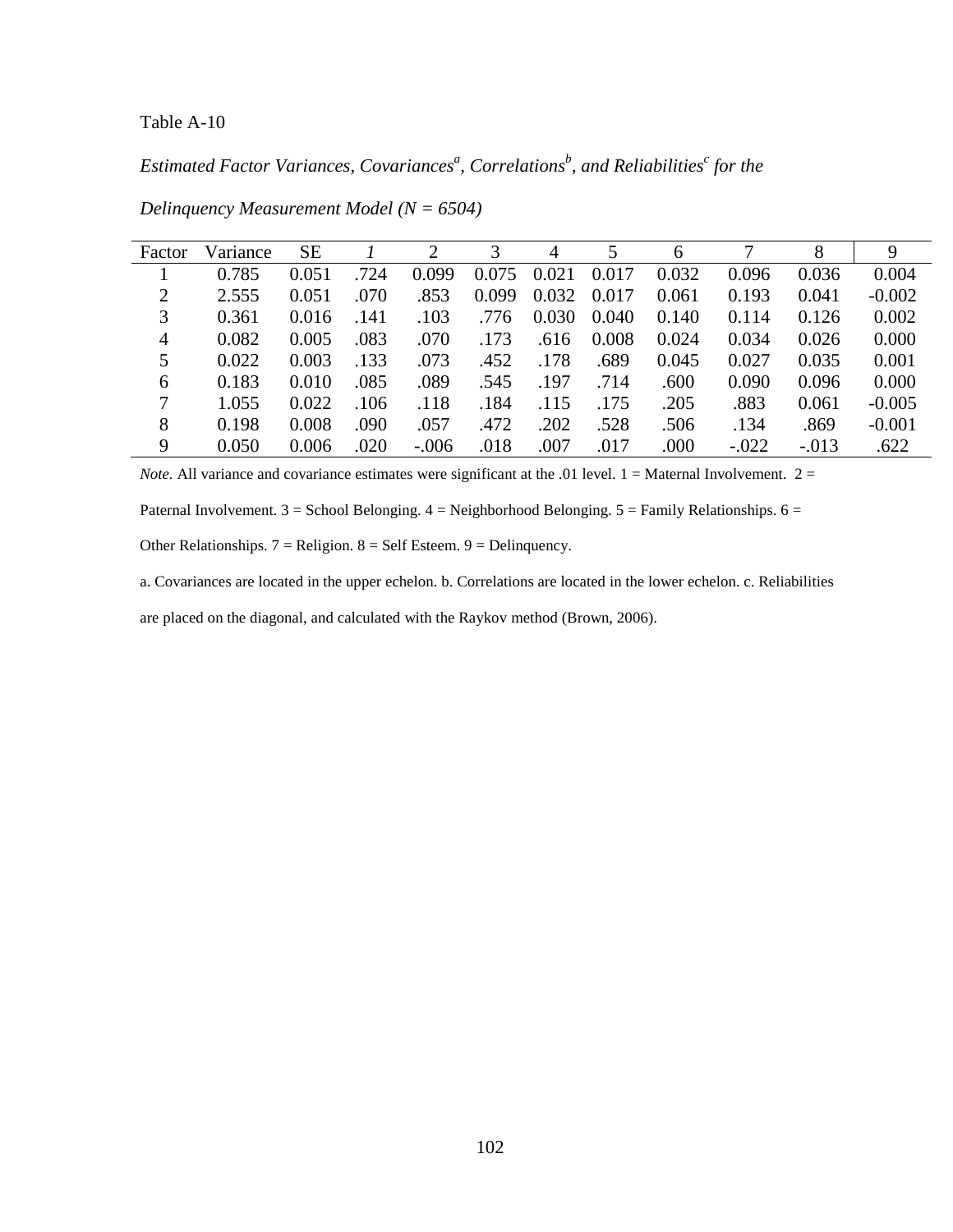# *Estimated Factor Variances, Covariances<sup>a</sup> , Correlations<sup>b</sup> , and Reliabilities<sup>c</sup> for the*

| Factor         | Variance | <b>SE</b> |      | $\overline{2}$ | 3     | 4     |       | 6     |         | 8     | 9        |
|----------------|----------|-----------|------|----------------|-------|-------|-------|-------|---------|-------|----------|
|                | 0.753    | 0.050     | .724 | 0.091          | 0.075 | 0.017 | 0.072 | 0.049 | 0.098   | 0.036 | 0.006    |
| $\overline{2}$ | 2.577    | 0.050     | .065 | .853           | 0.096 | 0.026 | 0.070 | 0.081 | 0.199   | 0.037 | $-0.011$ |
| 3              | 0.366    | 0.016     | .142 | .099           | .776  | 0.027 | 0.157 | 0.195 | 0.113   | 0.126 | 0.010    |
| 4              | 0.058    | 0.003     | .081 | .066           | .183  | .616  | 0.027 | 0.031 | 0.031   | 0.023 | 0.001    |
| 5              | 0.348    | 0.015     | .141 | .073           | .441  | .188  | .689  | 0.258 | 0.107   | 0.139 | 0.001    |
| 6              | 0.374    | 0.017     | .093 | .082           | .526  | .208  | .715  | .600  | 0.131   | 0.138 | 0.003    |
| 7              | 1.042    | 0.021     | .111 | .121           | .183  | .124  | .177  | .209  | .883    | 0.061 | $-0.013$ |
| 8              | 0.203    | 0.008     | .091 | .052           | .462  | .211  | .521  | .501  | .134    | .869  | 0.000    |
| 9              | 0.140    | 0.008     | .019 | $-.018$        | .044  | .013  | .005  | .013  | $-.035$ | .001  | .770     |

*Depression Measurement Model (N = 6504)* 

*Note.* All variance and covariance estimates were significant at the .01 level.  $1 =$  Maternal Involvement.  $2 =$ 

Paternal Involvement. 3 = School Belonging. 4 = Neighborhood Belonging. 5 = Family Relationships. 6 =

Other Relationships.  $7 =$  Religion.  $8 =$  Self Esteem.  $9 =$  Depression.

a. Covariances are located in the upper echelon. b. Correlations are located in the lower echelon. c. Reliabilities

are placed on the diagonal, and calculated with the Raykov method (Brown, 2006).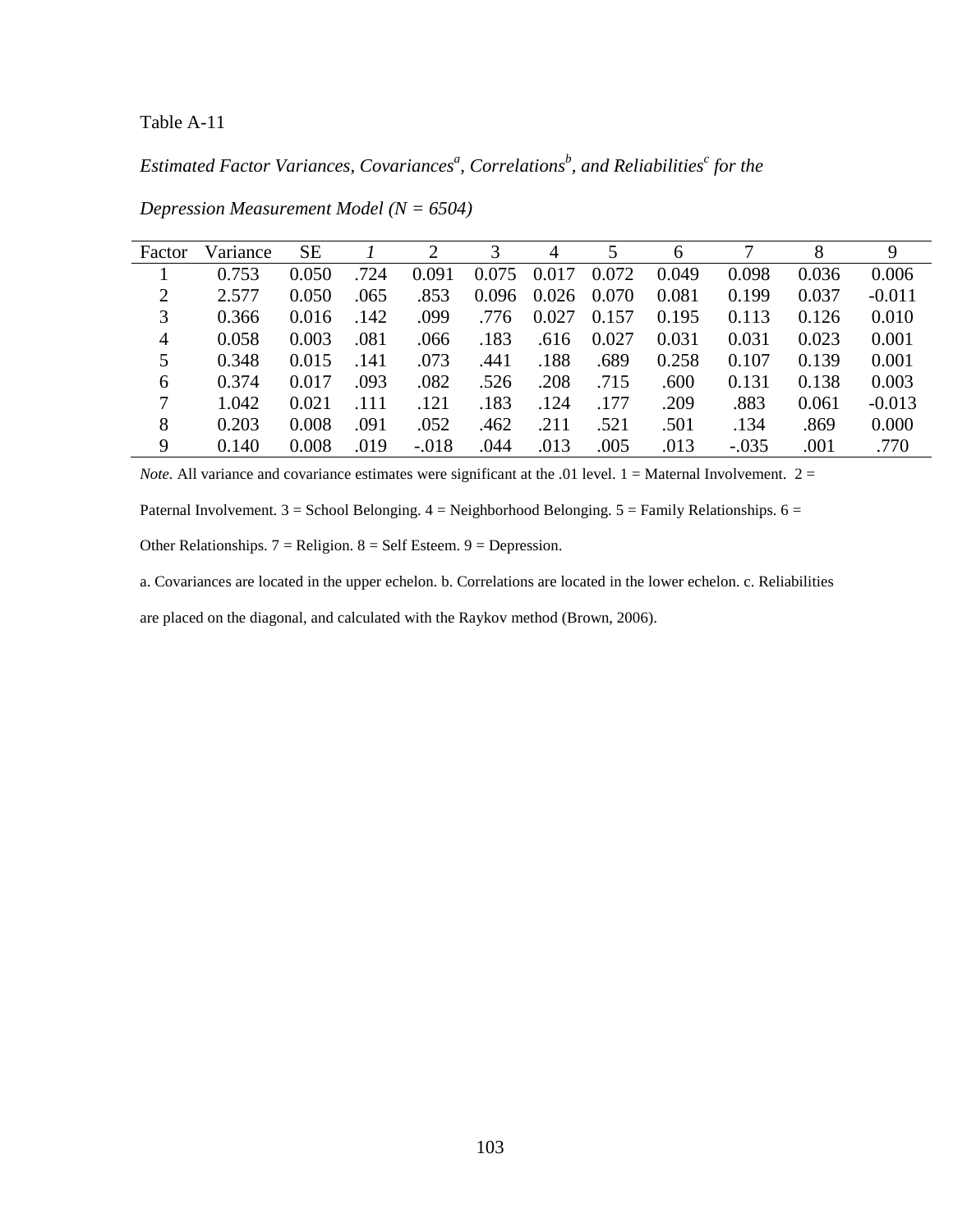*Estimated Factor Variances, Covariances<sup>a</sup> , Correlations<sup>b</sup> , and Reliabilities<sup>c</sup> for the* 

| Factor         | Variance | <b>SE</b> |      | $\overline{2}$ | 3     | 4     |       | 6       |         | 8       | 9        |
|----------------|----------|-----------|------|----------------|-------|-------|-------|---------|---------|---------|----------|
|                | 0.786    | 0.051     | .724 | 0.092          | 0.074 | 0.016 | 0.071 | 0.024   | 0.096   | 0.034   | 0.001    |
| $\overline{2}$ | 2.566    | 0.051     | .065 | .853           | 0.097 | 0.027 | 0.074 | 0.042   | 0.191   | 0.038   | $-0.019$ |
| 3              | 0.351    | 0.016     | .140 | .102           | .776  | 0.025 | 0.155 | 0.101   | 0.114   | 0.123   | 0.002    |
| 4              | 0.057    | 0.003     | .077 | .072           | .174  | .616  | 0.027 | 0.016   | 0.030   | 0.022   | 0.002    |
| 5              | 0.342    | 0.015     | .136 | .079           | .449  | .193  | .689  | 0.125   | 0.103   | 0.136   | 0.004    |
| 6              | 0.094    | 0.007     | .087 | .085           | .556  | .216  | .699  | .600    | 0.063   | 0.068   | 0.000    |
| 7              | 1.057    | 0.022     | .106 | .116           | .188  | .123  | .171  | .199    | .883    | 0.061   | $-0.010$ |
| 8              | 0.196    | 0.008     | .086 | .053           | .468  | .206  | .524  | .502    | .135    | .869    | $-0.002$ |
| 9              | 0.103    | 0.006     | .004 | $-.037$        | .011  | .024  | .024  | $-.001$ | $-.030$ | $-.017$ | .614     |

*Substance Use Measurement Model (N = 6504)* 

*Note.* All variance and covariance estimates were significant at the .01 level.  $1 =$  Maternal Involvement.  $2 =$ 

Paternal Involvement. 3 = School Belonging. 4 = Neighborhood Belonging. 5 = Family Relationships. 6 =

Other Relationships.  $7 =$  Religion.  $8 =$  Self Esteem.  $9 =$  Substance Use.

a. Covariances are located in the upper echelon. b. Correlations are located in the lower echelon. c. Reliabilities

are placed on the diagonal, and calculated with the Raykov method (Brown, 2006).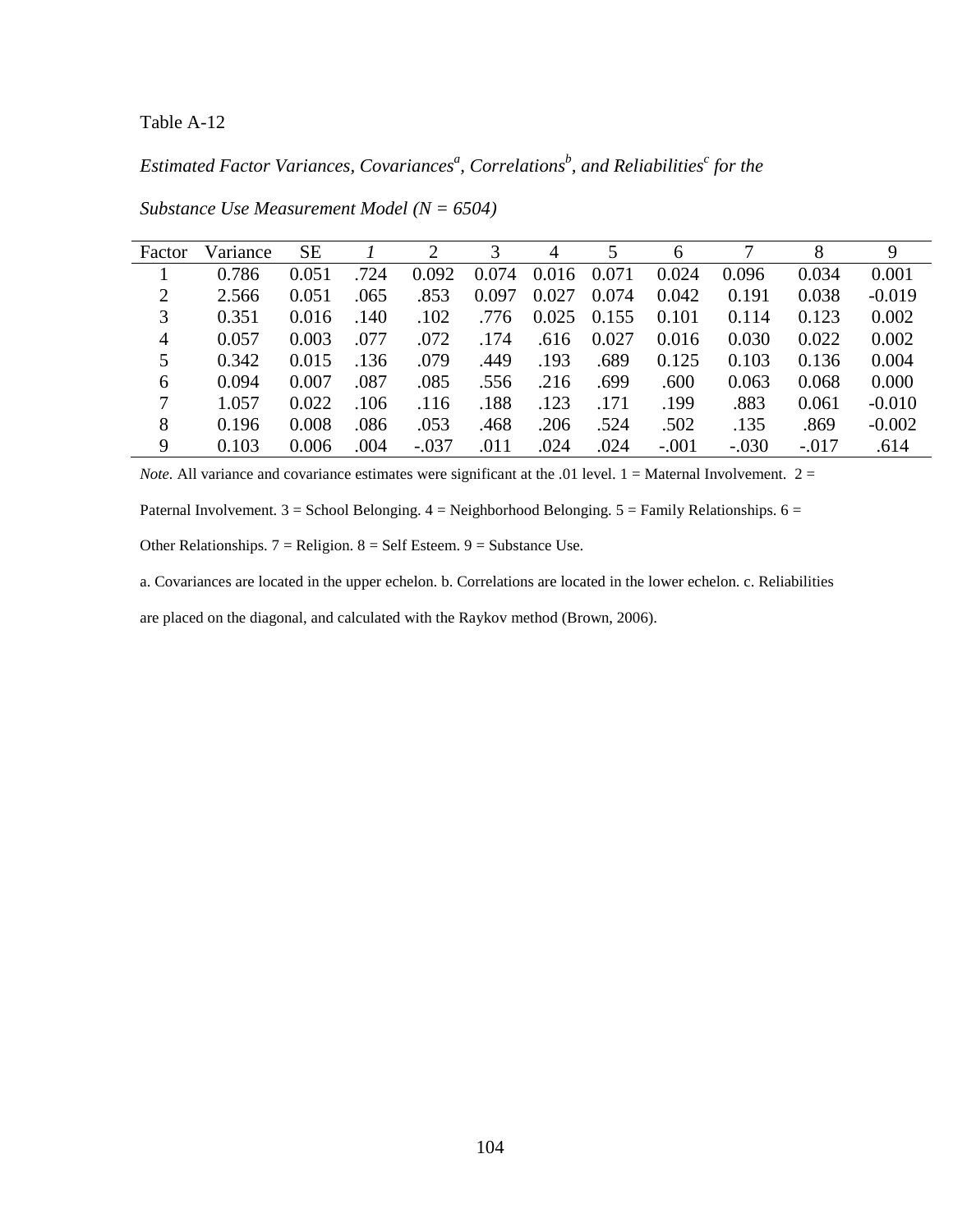## Table A-13 (cont. on next)

# *Parameter Estimates for the Delinquency Measurement Model (N = 6504)*

|                                                                          | Regression coefficients |           | Error variance |          |       |
|--------------------------------------------------------------------------|-------------------------|-----------|----------------|----------|-------|
| Variable                                                                 | Unstand.                | $\cal SE$ | Stand.         | Unstand. | SE    |
| Mother involvement                                                       |                         |           |                |          |       |
| Rm11: How often is your mother at home when you leave for school?        | 1.160                   | 0.022     | 0.760          | 0.985    | 0.041 |
| Rm12: How often is your mother at home when you return from school?      | 0.923                   | 0.019     | 0.590          | 1.596    | 0.030 |
| Rm13: How often is your mother at home when you go to bed?               | 0.886                   | 0.029     | 0.710          | 0.773    | 0.028 |
| Father involvement                                                       |                         |           |                |          |       |
| Rf11: How often is your father at home when you leave for school?        | 1.598                   | 0.016     | 0.807          | 1.368    | 0.040 |
| Rf12: How often is your father at home when you return from school?      | 1.298                   | 0.014     | 0.783          | 1.064    | 0.026 |
| Rf13: How often is your father at home when you go to bed?               | 1.798                   | 0.019     | 0.838          | 1.375    | 0.052 |
| Self-esteem                                                              |                         |           |                |          |       |
| Pf30: You have a lot of good qualities.                                  | 0.445                   | 0.009     | 0.726          | 0.178    | 0.006 |
| Pf32: You have a lot to be proud of.                                     | 0.540                   | 0.009     | 0.810          | 0.153    | 0.006 |
| Pf33: You like yourself just the way you are                             | 0.625                   | 0.011     | 0.718          | 0.368    | 0.011 |
| Pf34: You feel like you are doing everything just about right.           | 0.547                   | 0.010     | 0.670          | 0.367    | 0.009 |
| Pf35: You feel socially accepted.                                        | 0.469                   | 0.009     | 0.709          | 0.218    | 0.008 |
| Pf36: You feel loved and wanted.                                         | 0.474                   | 0.009     | 0.753          | 0.171    | 0.006 |
| Neighborhood                                                             |                         |           |                |          |       |
| Nb1: You know most of the people in your neighborhood.                   | 0.286                   | 0.008     | 0.660          | 0.106    | 0.004 |
| Nb2: In the past month, you have stopped on the street to talk with      | 0.213                   | 0.007     | 0.552          | 0.109    | 0.003 |
| someone in your neighborhood.                                            |                         |           |                |          |       |
| Nb3: People in this neighborhood look out for each other.                | 0.233                   | 0.007     | 0.559          | 0.119    | 0.003 |
| Religion                                                                 |                         |           |                |          |       |
| Re3: In the past 12 months, how often did you attend religious services? | 1.315                   | 0.011     | 0.934          | 0.253    | 0.015 |
| Re4: How important is religion to you?                                   | 1.114                   | 0.015     | 0.845          | 0.498    | 0.013 |
| Re7: In the past 12 months, how often did you attend youth activities?   | 1.027                   | 0.011     | 0.749          | 0.827    | 0.014 |
| Other relationships                                                      |                         |           |                |          |       |
| Pr1: How much do you feel that adults care about you?                    | 0.428                   | 0.012     | 0.579          | 0.362    | 0.013 |
| Pr2: How much do you feel that your teachers care about you?             | 0.617                   | 0.014     | 0.685          | 0.431    | 0.015 |
| Pr4: How much do you feel that your friends care about you?              | 0.311                   | 0.012     | 0.427          | 0.435    | 0.011 |
| Family relationships                                                     |                         |           |                |          |       |
| Pr3: How much do you feel that your parents care about you?              | 0.148                   | 0.010     | 0.390          | 0.122    | 0.009 |
| Pr5: How much do you feel that people in your family understand you?     | 0.669                   | 0.014     | 0.722          | 0.411    | 0.015 |
| Pr8: How much do you feel that your parents pay attention to you?        | 0.595                   | 0.013     | 0.700          | 0.367    | 0.013 |
| School belonging                                                         |                         |           |                |          |       |
| Ed19: You feel close to people at your school.                           | 0.601                   | 0.013     | 0.672          | 0.437    | 0.013 |
| Ed20: You feel like you are part of your school.                         | 0.683                   | 0.013     | 0.764          | 0.333    | 0.011 |
| Ed22: You are happy to be at your school.                                | 0.732                   | 0.013     | 0.710          | 0.527    | 0.016 |
| Ed23: The teachers at your school treat students fairly.                 | 0.516                   | 0.015     | 0.521          | 0.714    | 0.016 |
| Ed24: You feel safe in your school.                                      | 0.478                   | 0.015     | 0.523          | 0.606    | 0.015 |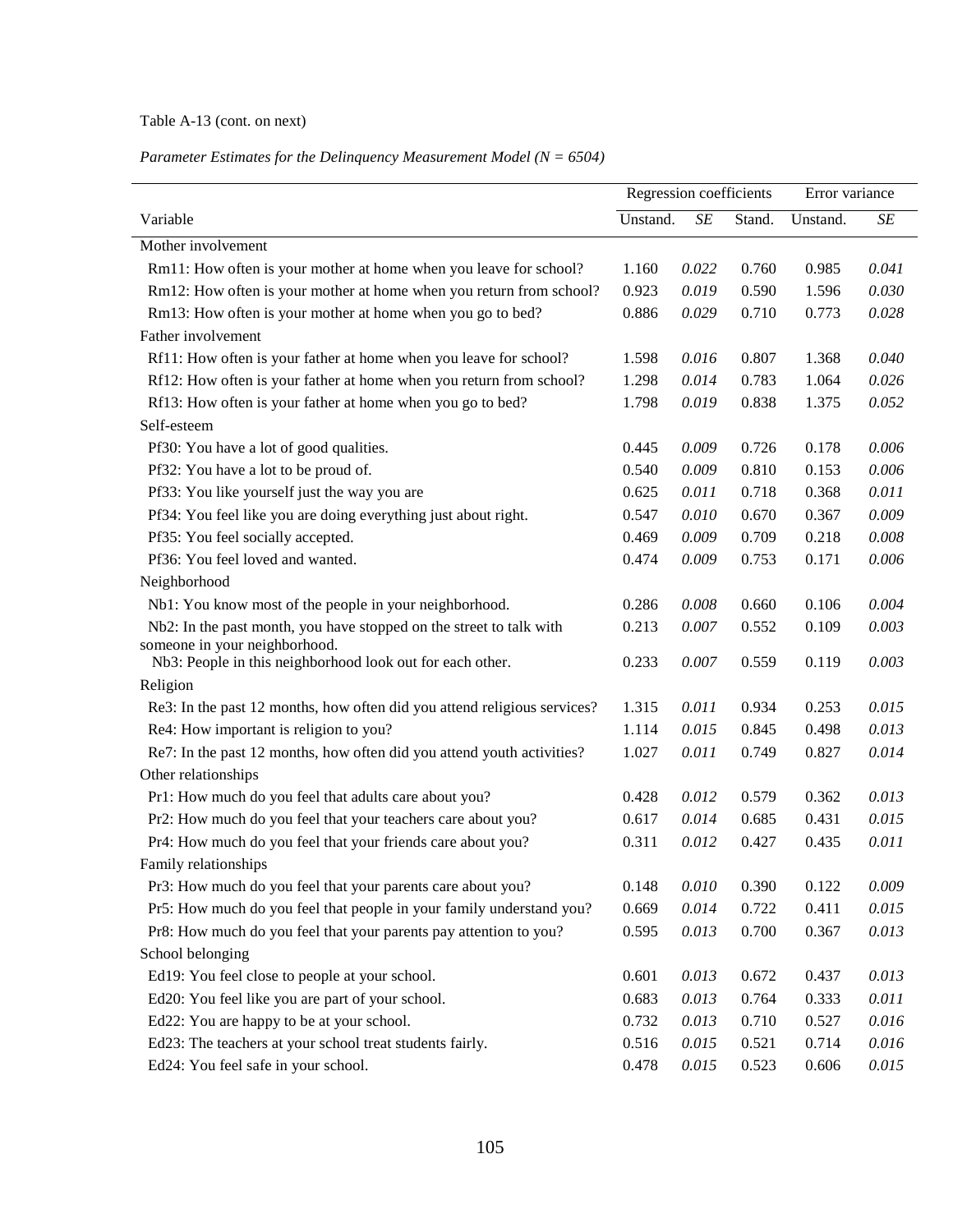Table A-13 (cont.)

*Parameter Estimates for the Delinquency Measurement Model (N = 6504)*

| Delinquency                                                                                                                     |       |       |       |       |       |
|---------------------------------------------------------------------------------------------------------------------------------|-------|-------|-------|-------|-------|
| Ds2: In the past 12 months, how often did you deliberately damage<br>property that did not belong to you?                       | 0.338 | 0.014 | 0.637 | 0.167 | 0.008 |
| Ds4: How often did you take something from a store without paying for<br>it?                                                    | 0.416 | 0.017 | 0.563 | 0.373 | 0.014 |
| Ds7: How often did you run away from home?                                                                                      | 0.112 | 0.010 | 0.304 | 0.123 | 0.008 |
| Ds14: In the past 12 months, how often did you take part in a fight<br>where a group of your friends was against another group? | 0.223 | 0.013 | 0.397 | 0.266 | 0.010 |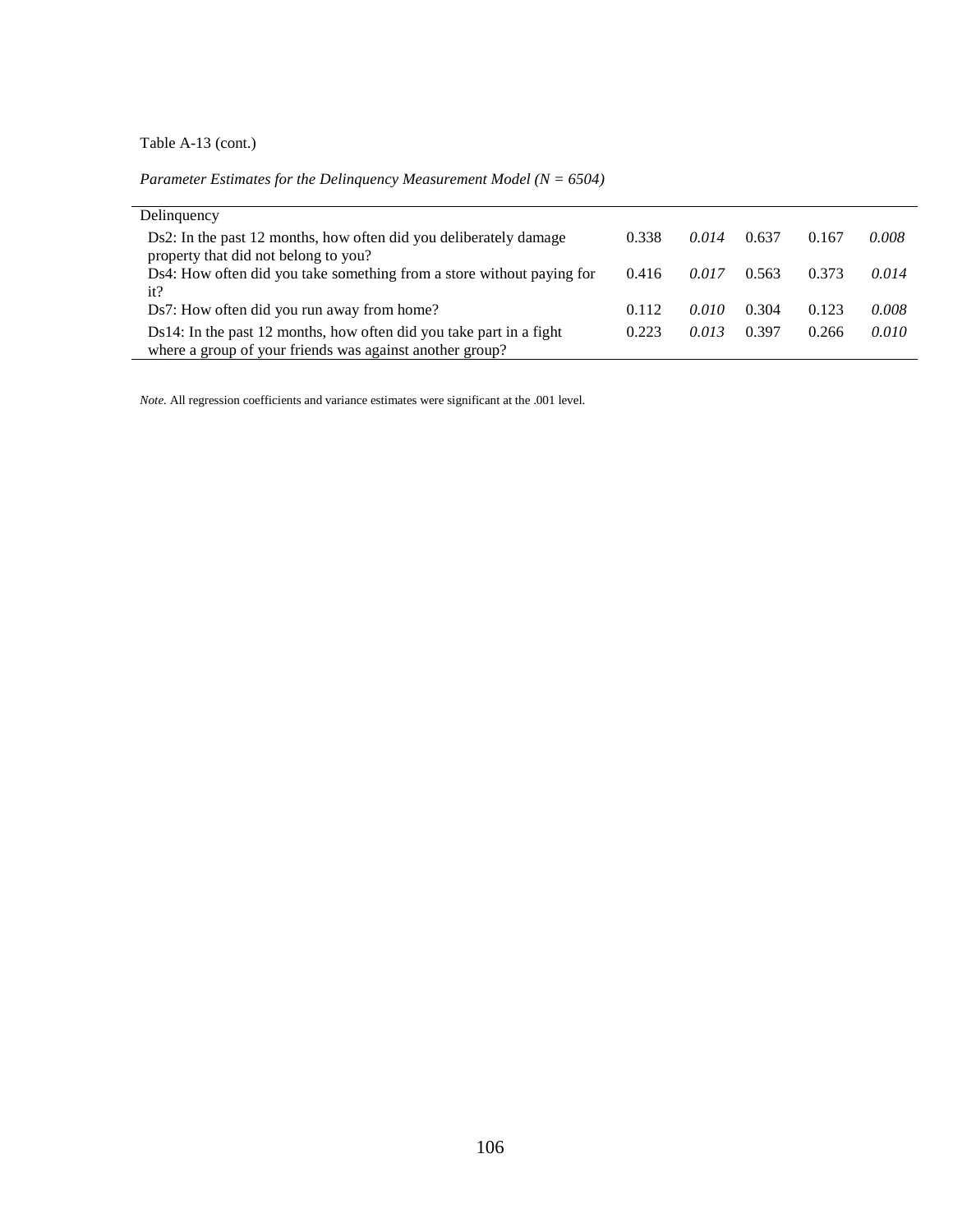## Table A-14 (cont. on next)

#### *Parameter Estimates for the Depression Measurement Model (N = 6504)*

|                                                                          |          | Regression coefficients |        |          | Error variance |
|--------------------------------------------------------------------------|----------|-------------------------|--------|----------|----------------|
| Variable                                                                 | Unstand. | SE                      | Stand. | Unstand. | SE             |
| Mother involvement                                                       |          |                         |        |          |                |
| Rm11: How often is your mother at home when you leave for school?        | 1.142    | 0.022                   | 0.753  | 0.994    | 0.040          |
| Rm12: How often is your mother at home when you return from school?      | 0.919    | 0.019                   | 0.589  | 1.589    | 0.030          |
| Rm13: How often is your mother at home when you go to bed?               | 0.868    | 0.029                   | 0.703  | 0.769    | 0.027          |
| Father involvement                                                       |          |                         |        |          |                |
| Rf11: How often is your father at home when you leave for school?        | 1.605    | 0.016                   | 0.810  | 1.347    | 0.039          |
| Rf12: How often is your father at home when you return from school?      | 1.301    | 0.014                   | 0.783  | 1.070    | 0.026          |
| Rf13: How often is your father at home when you go to bed?               | 1.786    | 0.019                   | 0.833  | 1.405    | 0.051          |
| Self-esteem                                                              |          |                         |        |          |                |
| Pf30: You have a lot of good qualities.                                  | 0.451    | 0.009                   | 0.735  | 0.173    | 0.006          |
| Pf32: You have a lot to be proud of.                                     | 0.541    | 0.009                   | 0.816  | 0.147    | 0.006          |
| Pf33: You like yourself just the way you are                             | 0.625    | 0.011                   | 0.718  | 0.367    | 0.011          |
| Pf34: You feel like you are doing everything just about right.           | 0.539    | 0.010                   | 0.666  | 0.364    | 0.009          |
| Pf35: You feel socially accepted.                                        | 0.465    | 0.009                   | 0.705  | 0.219    | 0.008          |
| Pf36: You feel loved and wanted.                                         | 0.468    | 0.009                   | 0.754  | 0.166    | 0.006          |
| Neighborhood                                                             |          |                         |        |          |                |
| Nb1: You know most of the people in your neighborhood.                   | 0.282    | 0.008                   | 0.651  | 0.108    | 0.004          |
| Nb2: In the past month, you have stopped on the street to talk with      | 0.209    | 0.007                   | 0.533  | 0.110    | 0.003          |
| someone in your neighborhood.                                            |          |                         |        |          |                |
| Nb3: People in this neighborhood look out for each other.                | 0.241    | 0.007                   | 0.578  | 0.116    | 0.004          |
| Religion                                                                 |          |                         |        |          |                |
| Re3: In the past 12 months, how often did you attend religious services? | 1.305    | 0.011                   | 0.931  | 0.261    | 0.015          |
| Re4: How important is religion to you?                                   | 1.104    | 0.015                   | 0.844  | 0.492    | 0.013          |
| Re7: In the past 12 months, how often did you attend youth activities?   | 1.021    | 0.011                   | 0.746  | 0.830    | 0.014          |
| Other relationships                                                      |          |                         |        |          |                |
| Pr1: How much do you feel that adults care about you?                    | 0.428    | 0.012                   | 0.587  | 0.356    | 0.013          |
| Pr2: How much do you feel that your teachers care about you?             | 0.617    | 0.014                   | 0.681  | 0.431    | 0.015          |
| Pr4: How much do you feel that your friends care about you?              | 0.311    | 0.012                   | 0.414  | 0.437    | 0.011          |
| Family relationships                                                     |          |                         |        |          |                |
| Pr3: How much do you feel that your parents care about you?              | 0.148    | 0.010                   | 0.394  | 0.126    | 0.008          |
| Pr5: How much do you feel that people in your family understand you?     | 0.669    | 0.014                   | 0.726  | 0.407    | 0.015          |
| Pr8: How much do you feel that your parents pay attention to you?        | 0.595    | 0.013                   | 0.696  | 0.371    | 0.013          |
| School belonging                                                         |          |                         |        |          |                |
| Ed19: You feel close to people at your school.                           | 0.605    | 0.013                   | 0.677  | 0.432    | 0.013          |
| Ed20: You feel like you are part of your school.                         | 0.697    | 0.013                   | 0.775  | 0.322    | 0.011          |
| Ed22: You are happy to be at your school.                                | 0.747    | 0.013                   | 0.721  | 0.516    | 0.016          |
| Ed23: The teachers at your school treat students fairly.                 | 0.516    | 0.015                   | 0.513  | 0.722    | 0.015          |
| Ed24: You feel safe in your school.                                      | 0.478    | 0.015                   | 0.528  | 0.599    | 0.015          |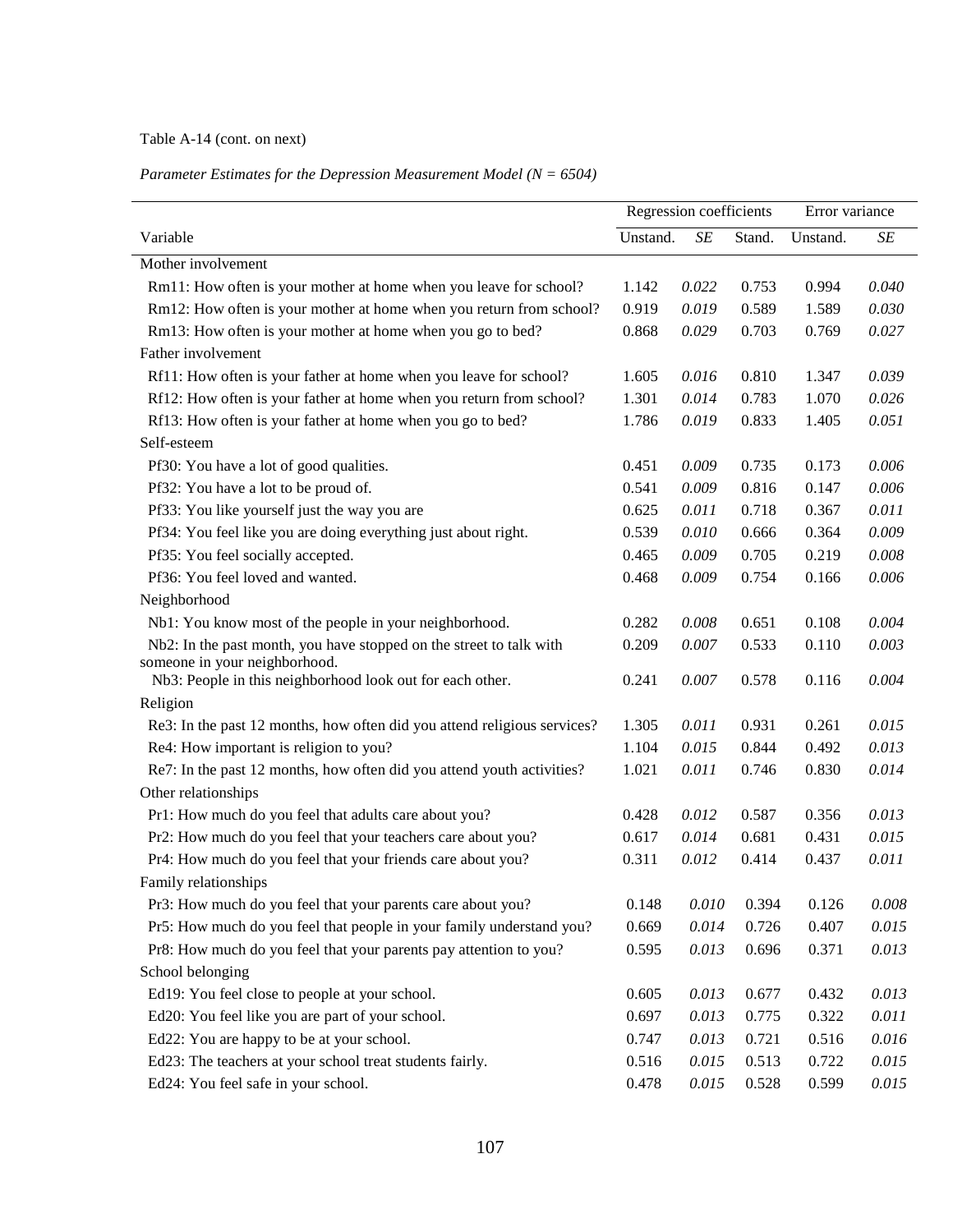# Table A-14 (cont.)

*Parameter Estimates for the Depression Measurement Model (N = 6504)*

| Depression                                                                               |       |       |       |       |       |
|------------------------------------------------------------------------------------------|-------|-------|-------|-------|-------|
| Fs1: You were bothered by things that don't usually bother you.                          | 0.374 | 0.011 | 0.567 | 0.295 | 0.008 |
| Fs2: You didn't feel like eating, your appetite was poor.                                | 0.295 | 0.011 | 0.443 | 0.358 | 0.009 |
| Fs3: You felt that you couldn't shake off the blues, even with help from<br>your family. | 0.484 | 0.011 |       | 0.197 | 0.007 |
| Fs6: You felt depressed.                                                                 | 0.582 | 0.010 | 0.811 | 0.177 | 0.007 |
| Fs9: You thought your life has been a failure.                                           | 0.253 | 0.010 | 0.522 | 0.171 | 0.008 |
| Fs10: You felt fearful.                                                                  | 0.242 | 0.009 | 0.454 | 0.225 | 0.007 |
| Fs13: You felt lonely.                                                                   | 0.451 | 0.010 | 0.664 | 0.257 | 0.008 |
| Fs16: You felt sad.                                                                      | 0.467 | 0.010 | 0.725 | 0.196 | 0.006 |
| Fs19: You felt life was not worth living.                                                | 0.222 | 0.010 | 0.508 | 0.142 | 0.008 |
|                                                                                          |       |       |       |       |       |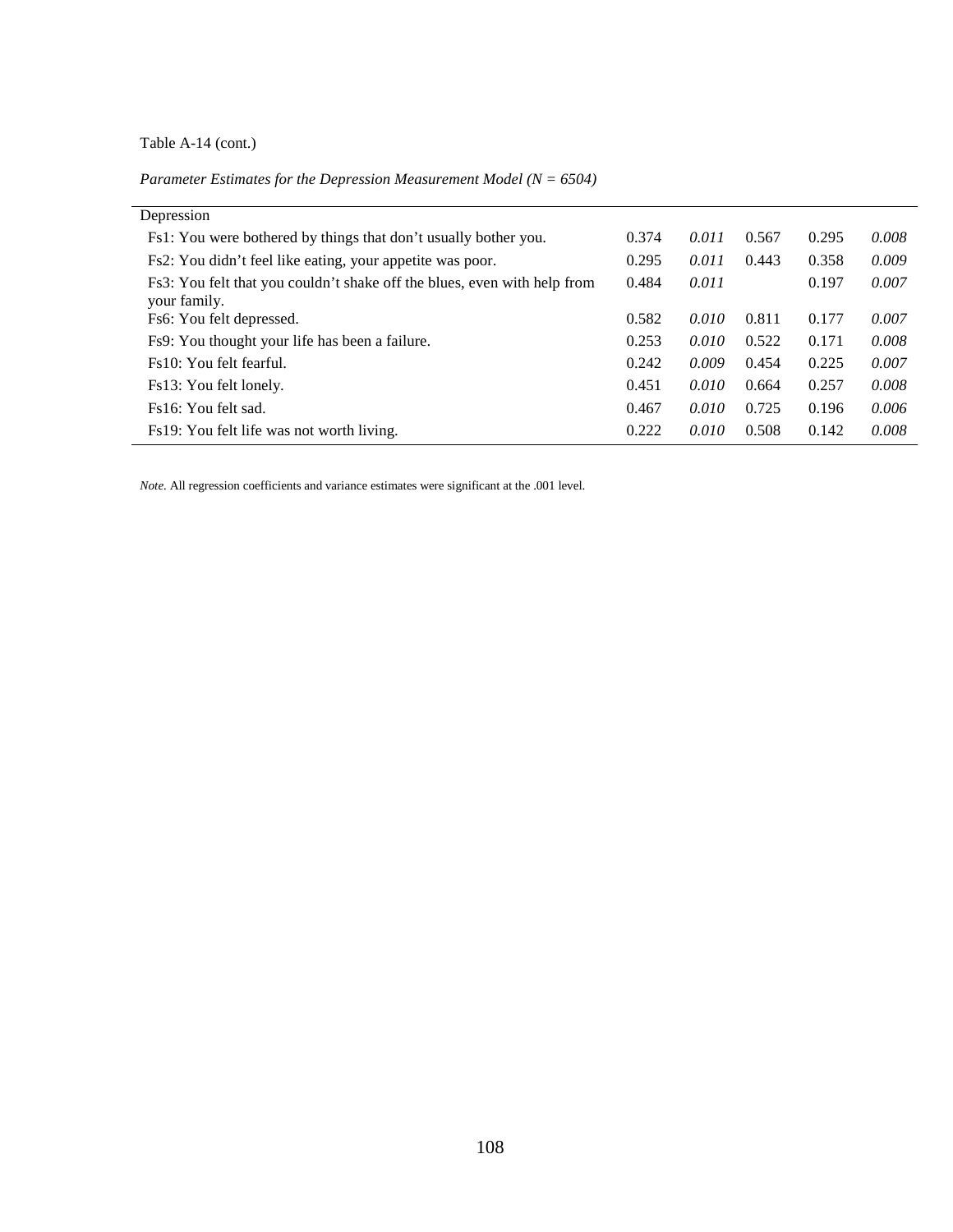## Table A-15 (cont. on next)

#### *Parameter Estimates for the Substance Measurement Model (N = 6504)*

|                                                                          | Regression coefficients |       |        | Error variance |           |
|--------------------------------------------------------------------------|-------------------------|-------|--------|----------------|-----------|
| Variable                                                                 | Unstand.                | SE    | Stand. | Unstand.       | $\cal SE$ |
| Mother involvement                                                       |                         |       |        |                |           |
| Rm11: How often is your mother at home when you leave for school?        | 1.156                   | 0.022 | 0.760  | 0.976          | 0.041     |
| Rm12: How often is your mother at home when you return from school?      | 0.921                   | 0.019 | 0.590  | 1.584          | 0.030     |
| Rm13: How often is your mother at home when you go to bed?               | 0.886                   | 0.020 | 0.713  | 0.761          | 0.028     |
| Father involvement                                                       |                         |       |        |                |           |
| Rf11: How often is your father at home when you leave for school?        | 1.602                   | 0.016 | 0.809  | 1.353          | 0.040     |
| Rf12: How often is your father at home when you return from school?      | 1.302                   | 0.014 | 0.785  | 1.058          | 0.026     |
| Rf13: How often is your father at home when you go to bed?               | 1.790                   | 0.019 | 0.834  | 1.403          | 0.051     |
| Self-esteem                                                              |                         |       |        |                |           |
| Pf30: You have a lot of good qualities.                                  | 0.442                   | 0.009 | 0.724  | 0.178          | 0.006     |
| Pf32: You have a lot to be proud of.                                     | 0.534                   | 0.009 | 0.807  | 0.153          | 0.006     |
| Pf33: You like yourself just the way you are                             | 0.629                   | 0.011 | 0.722  | 0.363          | 0.012     |
| Pf34: You feel like you are doing everything just about right.           | 0.547                   | 0.010 | 0.671  | 0.365          | 0.009     |
| Pf35: You feel socially accepted.                                        | 0.465                   | 0.010 | 0.707  | 0.216          | 0.008     |
| Pf36: You feel loved and wanted.                                         | 0.467                   | 0.009 | 0.751  | 0.169          | 0.006     |
| Neighborhood                                                             |                         |       |        |                |           |
| Nb1: You know most of the people in your neighborhood.                   | 0.282                   | 0.008 | 0.652  | 0.107          | 0.004     |
| Nb2: In the past month, you have stopped on the street to talk with      | 0.209                   | 0.007 | 0.533  | 0.110          | 0.003     |
| someone in your neighborhood.                                            |                         |       |        |                |           |
| Nb3: People in this neighborhood look out for each other.                | 0.238                   | 0.007 | 0.570  | 0.118          | 0.004     |
| Religion                                                                 |                         |       |        |                |           |
| Re3: In the past 12 months, how often did you attend religious services? | 1.317                   | 0.011 | 0.934  | 0.252          | 0.015     |
| Re4: How important is religion to you?                                   | 1.118                   | 0.015 | 0.847  | 0.492          | 0.013     |
| Re7: In the past 12 months, how often did you attend youth activities?   | 1.028                   | 0.011 | 0.749  | 0.826          | 0.014     |
| Other relationships                                                      |                         |       |        |                |           |
| Pr1: How much do you feel that adults care about you?                    | 0.424                   | 0.012 | 0.576  | 0.361          | 0.013     |
| Pr2: How much do you feel that your teachers care about you?             | 0.621                   | 0.014 | 0.691  | 0.423          | 0.015     |
| Pr4: How much do you feel that your friends care about you?              | 0.307                   | 0.012 | 0.419  | 0.440          | 0.011     |
| Family relationships                                                     |                         |       |        |                |           |
| Pr3: How much do you feel that your parents care about you?              | 0.137                   | 0.010 | 0.367  | 0.121          | 0.008     |
| Pr5: How much do you feel that people in your family understand you?     | 0.666                   | 0.014 | 0.724  | 0.403          | 0.015     |
| Pr8: How much do you feel that your parents pay attention to you?        | 0.584                   | 0.013 | 0.691  | 0.374          | 0.013     |
| School belonging                                                         |                         |       |        |                |           |
| Ed19: You feel close to people at your school.                           | 0.593                   | 0.013 | 0.666  | 0.441          | 0.013     |
| Ed20: You feel like you are part of your school.                         | 0.680                   | 0.013 | 0.761  | 0.336          | 0.012     |
| Ed22: You are happy to be at your school.                                | 0.735                   | 0.013 | 0.708  | 0.537          | 0.016     |
| Ed23: The teachers at your school treat students fairly.                 | 0.524                   | 0.015 | 0.527  | 0.716          | 0.016     |
| Ed24: You feel safe in your school.                                      | 0.477                   | 0.015 | 0.522  | 0.606          | 0.015     |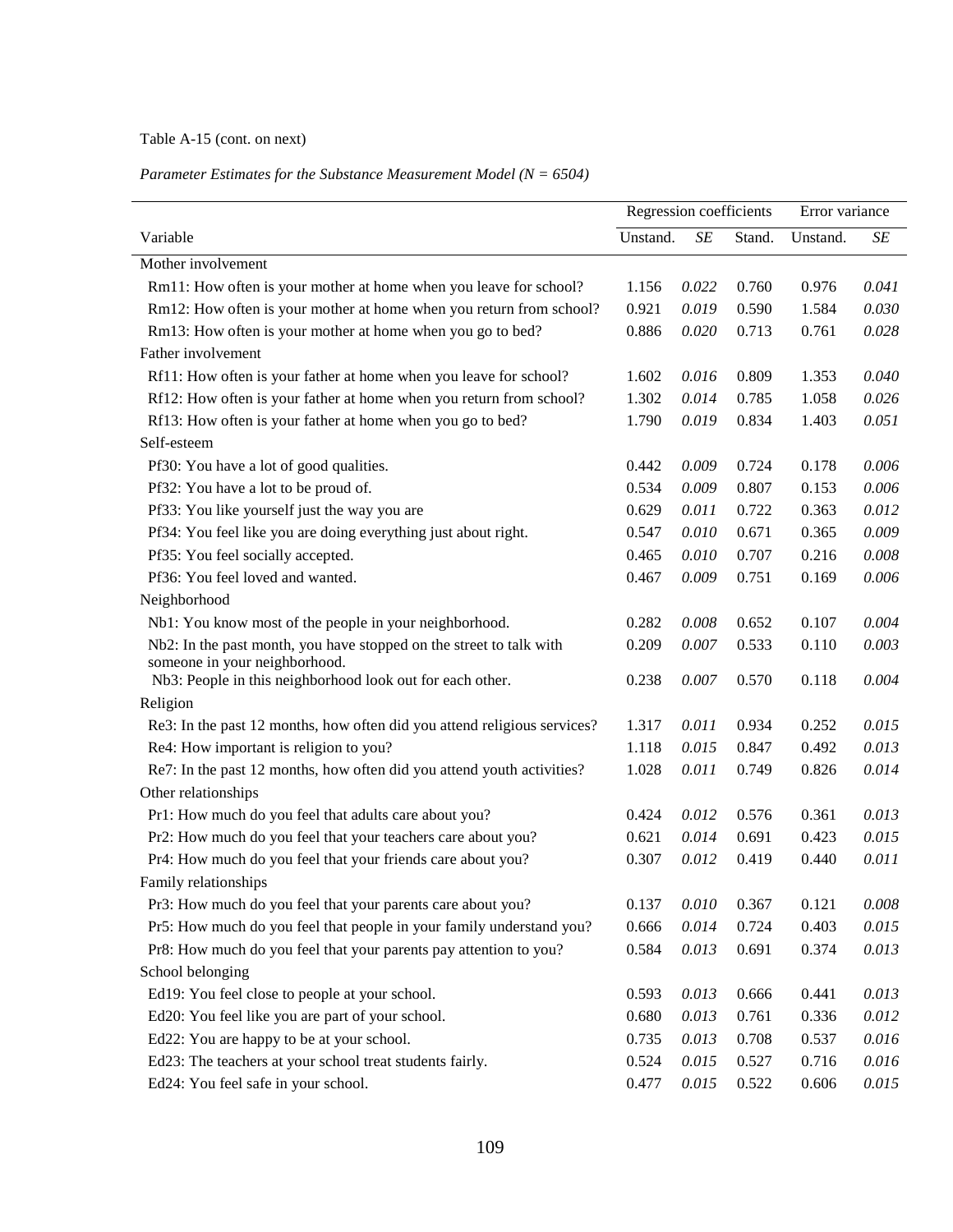Table A-15 (cont.)

*Parameter Estimates for the Substance Measurement Model (N = 6504)*

| Substance Use                                                                                 |       |       |       |       |       |
|-----------------------------------------------------------------------------------------------|-------|-------|-------|-------|-------|
| To15: During the past 12 months, how many days did you drink alcohol?                         | 0.260 | 0.008 | 0.524 | 0.179 | 0.004 |
| To 31: During your life, how many times have you used marijuana?                              | 0.321 | 0.009 | 0.770 | 0.071 | 0.006 |
| To 35: During your life, how many times have you used cocaine?                                | 0.021 | 0.003 | 0.202 | 0.011 | 0.001 |
| To 38: During your life, how many times have you used inhalants, such as<br>glue or solvents? | 0.036 | 0.004 | 0.192 | 0.033 | 0.002 |
| To 41: During your life, how many times have you used any other type of                       | 0.089 | 0.005 | 0.411 | 0.039 | 0.002 |
| illegal drugs?                                                                                |       |       |       |       |       |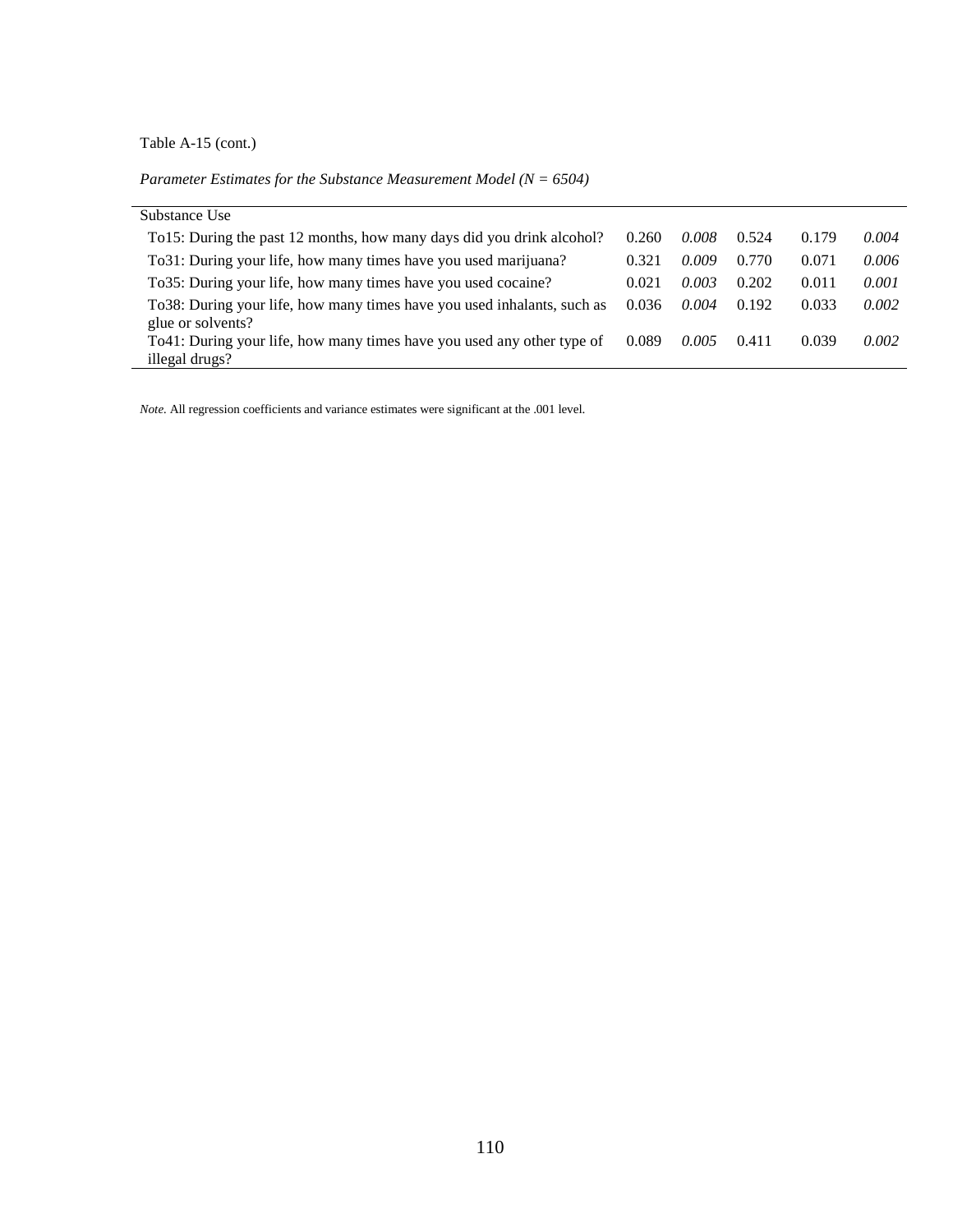# Table A-16 (cont. on next)

| <b>Risk Factor</b>                                    | $\chi^2(df)$             | $\chi^2$ <sub>diff</sub> ( <i>df</i> ) | $R^2$ | <b>CFI</b> | RMSEA(.90LL, UL)    | <b>SRMR</b> |
|-------------------------------------------------------|--------------------------|----------------------------------------|-------|------------|---------------------|-------------|
| Delinquency                                           |                          |                                        |       |            |                     |             |
| <b>Marital Status</b>                                 |                          |                                        |       |            |                     |             |
| Simple effect <sup>a</sup>                            | 58.904(9) $\ddagger$     |                                        | 0.049 | 0.942      | 0.029(0.022, 0.037) | 0.020       |
| Covariates <sup>b</sup>                               | 3224.293(550) $\ddagger$ |                                        | 0.053 | 0.849      | 0.027(0.026, 0.028) | 0.038       |
| Mediations <sup>c</sup>                               | 3221.560(548) $\ddagger$ | 2.733(2)                               | 0.052 | 0.849      | 0.027(0.026, 0.028) | 0.038       |
| Disability                                            |                          |                                        |       |            |                     |             |
| Simple effect <sup>a</sup>                            | 149.480(9) $\ddagger$    |                                        | 0.035 | 0.810      | 0.049(0.042, 0.056) | 0.113       |
| Covariates <sup>b</sup>                               | 3249.023(550) $\ddagger$ |                                        | 0.020 | 0.847      | 0.027(0.027, 0.028) | 0.044       |
| Mediations <sup>c</sup>                               | 3247.171(548) $\ddagger$ | 1.852(2)                               | 0.019 | 0.847      | 0.027(0.027, 0.028) | 0.038       |
| Family Income*                                        |                          |                                        |       |            |                     |             |
| Ethnicity                                             |                          |                                        |       |            |                     |             |
| Simple effect <sup>a</sup>                            | 20.045(9)                |                                        | 0.001 | 0.983      | 0.014(0.005, 0.022) | 0.014       |
| Covariates <sup>b</sup>                               | 3141.239(550) $\ddagger$ |                                        | 0.002 | 0.852      | 0.027(0.026, 0.028) | 0.037       |
| Mediations <sup>c</sup>                               | 3136.859(548) $\ddagger$ | 4.380(2)                               | 0.002 | 0.852      | 0.027(0.026, 0.028) | 0.037       |
| <b>Public Assistance</b>                              |                          |                                        |       |            |                     |             |
| Simple effect <sup>a</sup>                            | 98.221(9) $\ddagger$     |                                        | 0.043 | 0.897      | 0.039(0.032, 0.046) | 0.031       |
| Covariates <sup>b</sup>                               | 3244.550(550) $\ddagger$ |                                        | 0.039 | 0.847      | 0.027(0.027, 0.028) | 0.038       |
| Mediations <sup>c</sup>                               | 3240.311(548) $\ddagger$ | 4.239(2)                               | 0.040 | 0.847      | 0.027(0.027, 0.028) | 0.038       |
| Depression                                            |                          |                                        |       |            |                     |             |
| <b>Marital Status</b>                                 |                          |                                        |       |            |                     |             |
| Simple effect <sup>a</sup>                            | 180.128(27) $\ddagger$   |                                        | 0.001 | 0.877      | 0.030(0.026, 0.034) | 0.021       |
| Covariates <sup>b</sup>                               | 3485.803(691) $\ddagger$ |                                        | 0.003 | 0.847      | 0.026(0.025, 0.027) | 0.035       |
| Mediations <sup>c</sup>                               | 3482.211(689) $\ddagger$ | 3.592(2)                               | 0.003 | 0.847      | 0.025(0.024, 0.026) | 0.035       |
| Disability                                            |                          |                                        |       |            |                     |             |
| Simple effect <sup>a</sup>                            | 187.871(27) $\ddagger$   |                                        | 0.001 | 0.871      | 0.030(0.026, 0.034) | 0.025       |
| Covariates <sup>b</sup>                               | 3494.935(691) $\ddagger$ |                                        | 0.002 | 0.846      | 0.026(0.025, 0.027) | 0.036       |
| Mediations <sup>c</sup>                               | 3475.650(689) $\ddagger$ | 19.285(2) $\ddagger$                   | 0.002 | 0.846      | 0.025(0.024, 0.026) | 0.035       |
|                                                       |                          |                                        |       |            |                     |             |
| Family Income                                         |                          |                                        | 0.008 | 0.878      | 0.029(0.025, 0.034) | 0.021       |
| Simple effect <sup>a</sup><br>Covariates <sup>b</sup> | 179.297(27) $\ddagger$   |                                        |       | 0.845      |                     | 0.035       |
|                                                       | 3532.307(691) $\ddagger$ |                                        | 0.007 |            | 0.026(0.025, 0.027) |             |
| Mediations <sup>c</sup>                               | 3517.394(689) $\ddagger$ | 14.913(2) $\ddagger$                   | 0.006 | 0.846      | 0.025(0.024, 0.026) | 0.035       |
| Ethnicity                                             |                          |                                        |       |            |                     |             |
| Simple effect <sup>a</sup>                            | 178.644(27) $\ddagger$   |                                        | 0.000 | 0.878      | 0.029(0.025, 0.034) | 0.021       |
| Covariates <sup>b</sup>                               | 3465.304(691) $\ddagger$ |                                        | 0.001 | 0.847      | 0.026(0.025, 0.027) | 0.035       |
| Mediations <sup>c</sup>                               | 3458.811(689) $\ddagger$ | 6.493(2)                               | 0.001 | 0.847      | 0.025(0.024, 0.026) | 0.035       |
| Public Assistance                                     |                          |                                        |       |            |                     |             |
| Simple effect <sup>a</sup>                            | 178.355(27) $\ddagger$   |                                        | 0.002 | 0.878      | 0.029(0.025, 0.034) | 0.021       |
| Covariates <sup>b</sup>                               | 3520.471(691) $\ddagger$ |                                        | 0.004 | 0.846      | 0.026(0.025, 0.027) | 0.035       |
| Mediations <sup>c</sup>                               | 3515.421(689) $\ddagger$ | 5.050(2)                               | 0.004 | 0.845      | 0.025(0.025, 0.026) | 0.035       |
| Substance Use                                         |                          |                                        |       |            |                     |             |
| <b>Marital Status</b>                                 |                          |                                        |       |            |                     |             |
| Simple effect <sup>a</sup>                            | 184.097(9) $\ddagger$    |                                        | 0.004 | 0.871      | 0.055(0.048, 0.062) | 0.114       |
| Covariates <sup>b</sup>                               | 3285.975(550) $\ddagger$ |                                        | 0.007 | 0.851      | 0.028(0.027, 0.029) | 0.043       |
| Mediations <sup>c</sup>                               | 3279.699(548) $\ddagger$ | 6.276(2)                               | 0.007 | 0.851      | 0.028(0.027, 0.029) | 0.043       |
| Disability                                            |                          |                                        |       |            |                     |             |
| Simple effect <sup>a</sup>                            | 187.523(9) $\ddagger$    |                                        | 0.012 | 0.869      | 0.055(0.049, 0.062) | 0.116       |
| Covariates <sup>b</sup>                               | 3298.343(550) $\ddagger$ |                                        | 0.007 | 0.849      | 0.028(0.027, 0.029) | 0.044       |
| Mediations <sup>c</sup>                               | 3275.006(548):           | $23.337(2)$ †                          | 0.009 | 0.850      | 0.028(0.027, 0.029) | 0.043       |
| Family Income                                         |                          |                                        |       |            |                     |             |
| Simple effect <sup>a</sup>                            | 191.835(9)‡              |                                        | 0.042 | 0.866      | 0.056(0.049, 0.063) | 0.117       |

*Comparisons for Models of Risk Factor Effects on Negative Outcomes (N = 6504)*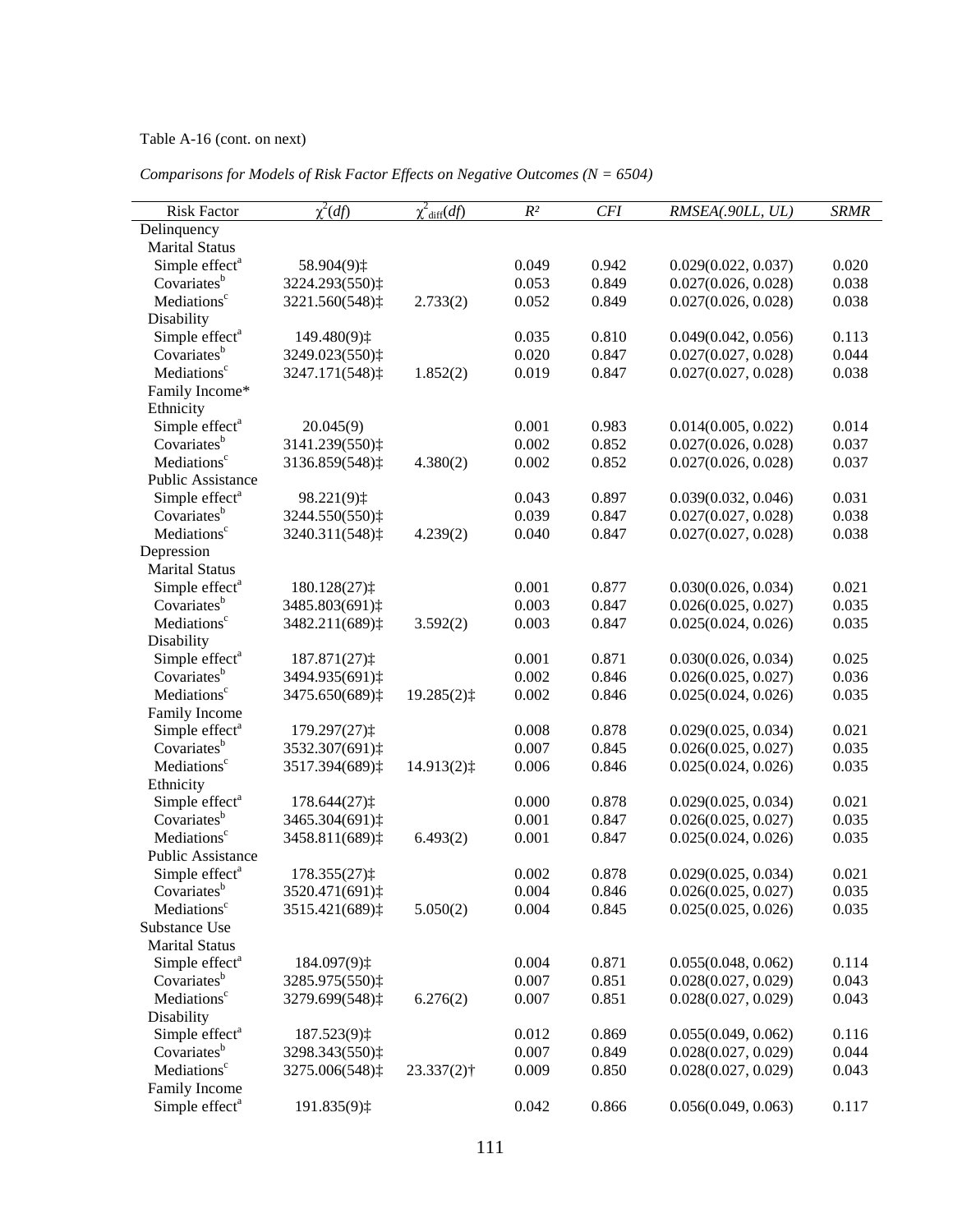Table A-16 (cont.)

| Covariates <sup>b</sup>    | 3293.825(550):           |                          | 0.042 | 0.850 | 0.028(0.027, 0.029) | 0.044 |
|----------------------------|--------------------------|--------------------------|-------|-------|---------------------|-------|
| Mediations <sup>c</sup>    | 3282.491(548):           | $11.334(2)$ <sup>†</sup> | 0.042 | 0.851 | 0.028(0.027, 0.029) | 0.044 |
| Ethnicity                  |                          |                          |       |       |                     |       |
| Simple effect <sup>a</sup> | 184.226(9) $\ddagger$    |                          | 0.001 | 0.870 | 0.055(0.048, 0.062) | 0.114 |
| Covariates <sup>b</sup>    | 3286.783(550):           |                          | 0.003 | 0.850 | 0.028(0.027, 0.029) | 0.043 |
| Mediations <sup>c</sup>    | 3281.377(548) $\ddagger$ | 5.406(2)                 | 0.003 | 0.850 | 0.028(0.027, 0.029) | 0.043 |
| <b>Public Assistance</b>   |                          |                          |       |       |                     |       |
| Simple effect <sup>a</sup> | 204.879(9) $\ddagger$    |                          | 0.011 | 0.862 | 0.058(0.051, 0.065) | 0.113 |
| Covariates <sup>b</sup>    | 3314.328(550):           |                          | 0.010 | 0.849 | 0.028(0.027, 0.029) | 0.043 |
| Mediations <sup>c</sup>    | 3309.416(548) $\ddagger$ | 4.912(2)                 | 0.007 | 0.849 | 0.028(0.027, 0.029) | 0.043 |
|                            |                          |                          |       |       |                     |       |

*Comparisons for Models of Risk Factor Effects on Negative Outcomes (N = 6504)* 

<sup>a</sup>Model of Simple effect of risk factor on negative outcome. <sup>b</sup>Model with resilience factors added as

covariates. <sup>c</sup>Model with resilience factors as mediators. <sup>\*</sup>Solution was inadmissible.

 $\dagger p < .01.$   $\dagger p < .001.$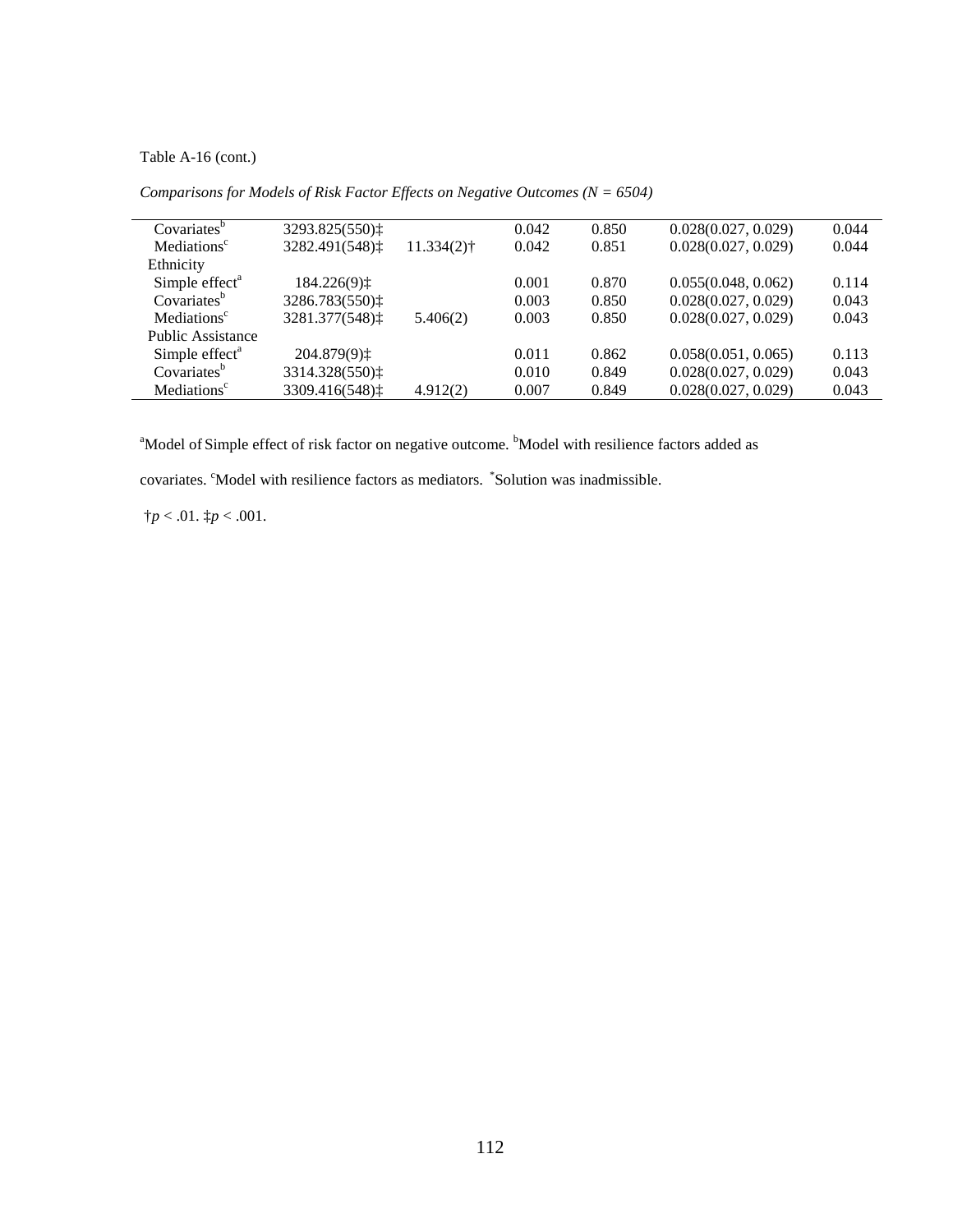



*Figure B-1. Diagram of the Final Structural Regression Model* ( $\chi^2$  = 2451.45, *df* = 414, *p* < .01; CFI = .90; SRMR = .04; RMSEA = .027). Disturbances (residual variances) are represented by *D*, and are accompanied by unstandardized estimates and their *SE*s in parentheses.  $R^2$  values are reported below each latent variable. Unstandardized coefficients are located along each path with *SE*s in parentheses, followed by standardized estimates. Correlations between error terms are also found along each path.  $(N = 6544)$ .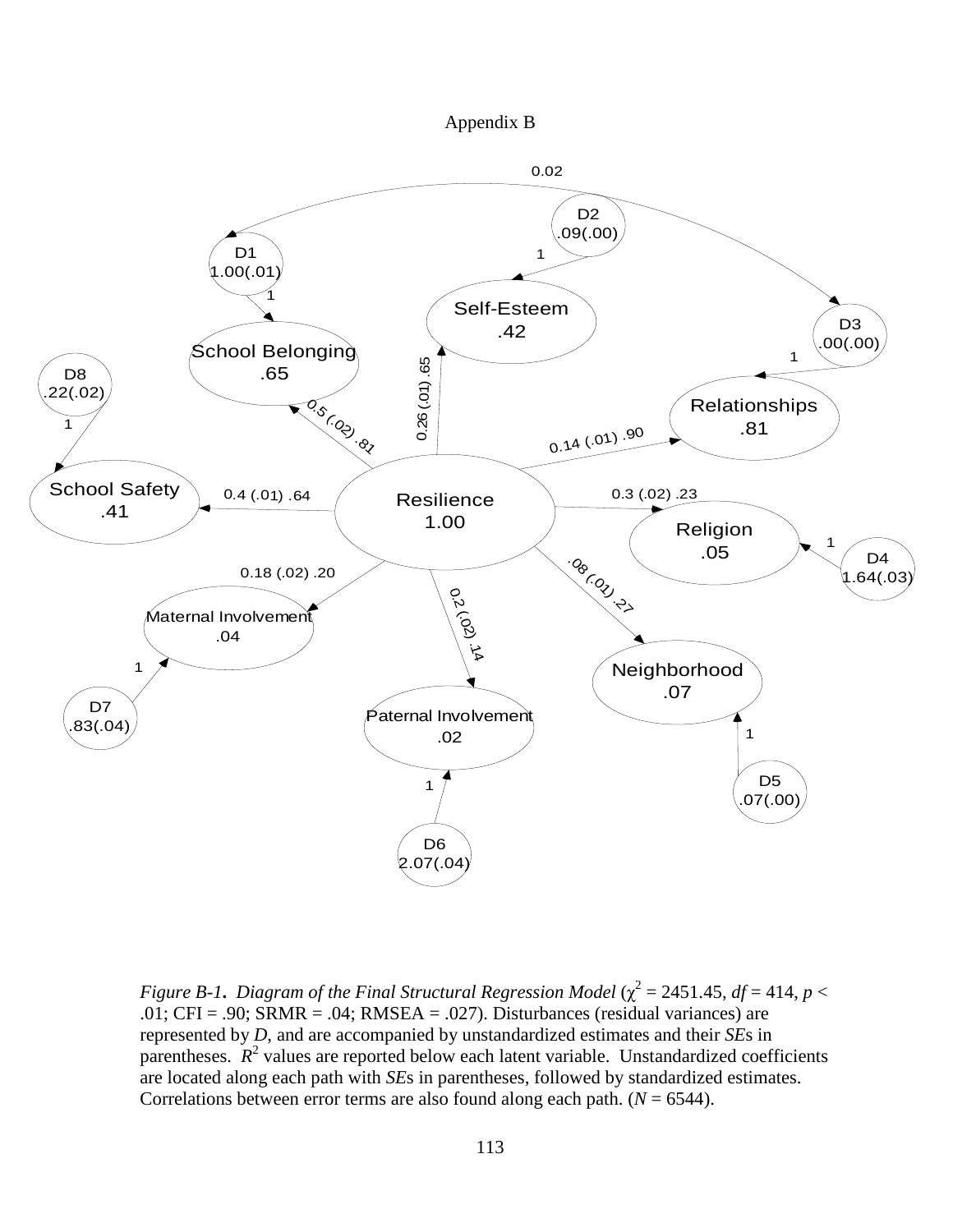

*Figure B-2. Diagram of the External Structural Regression Model* ( $\chi^2$  = 3479.46, *df* = 221, *p*  $< .01$ ; CFI = .94; SRMR = .04; RMSEA = .047). Disturbances (residual variances) are represented by *D*, and are accompanied by unstandardized estimates and their *SE*s in parentheses.  $R^2$  values are reported below each latent variable. Unstandardized coefficients are located along each path with *SE*s in parentheses, followed by standardized estimates. ( $N =$ 6544).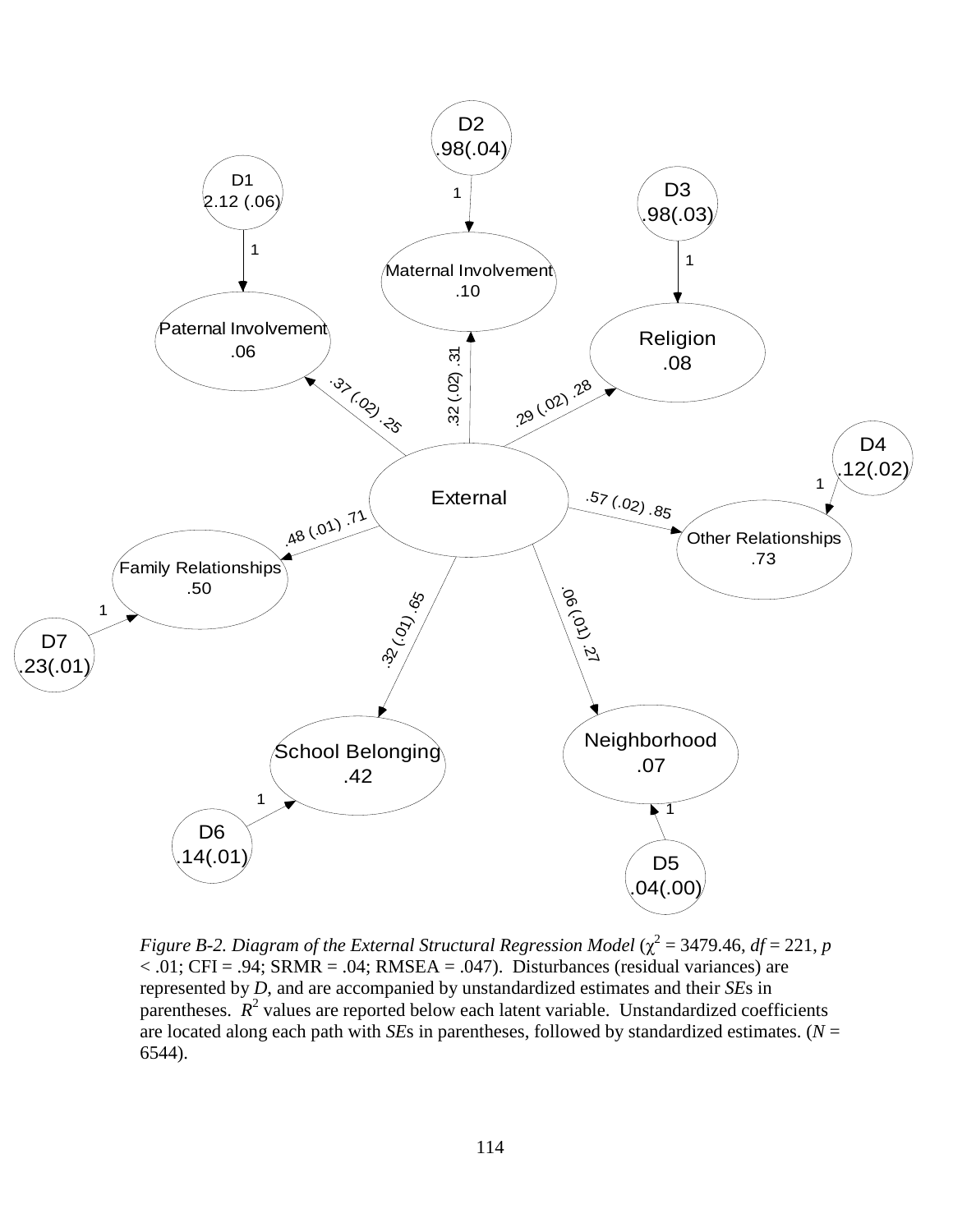

*Figure B-3. Two Factor Structural Regression Model*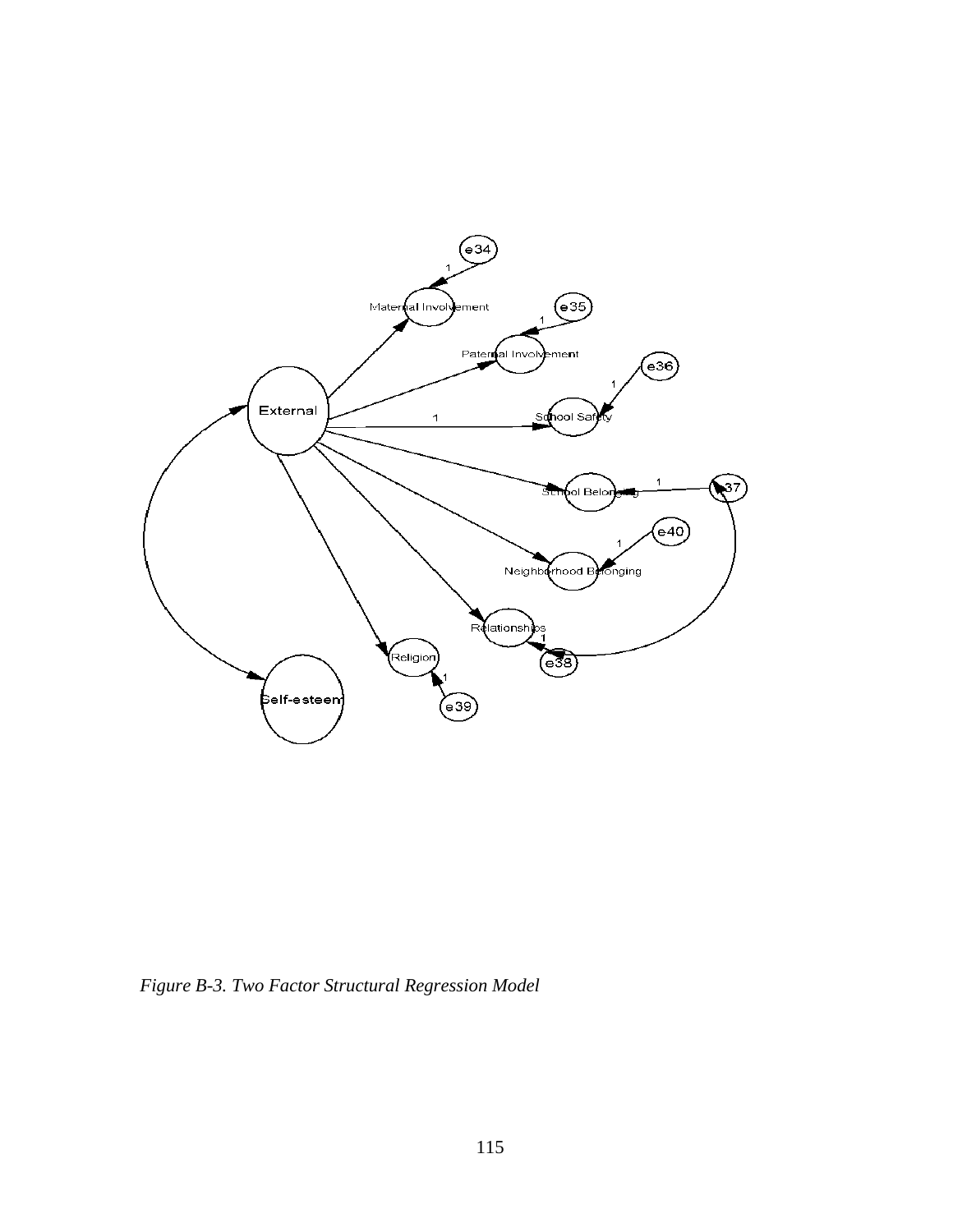

*Figure B-4. Three Factor Structural Regression Model*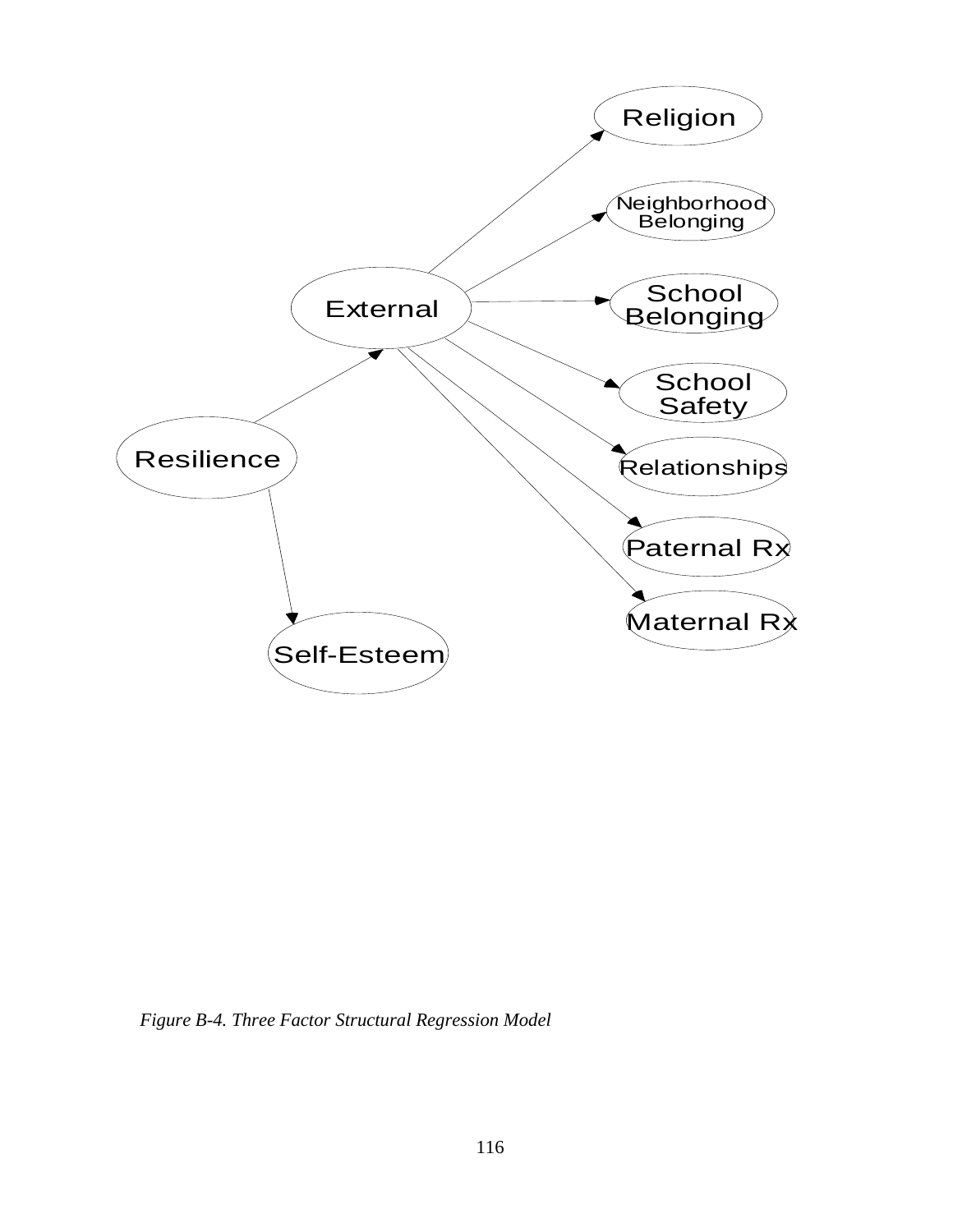

Figure B-5. Diagram of the Structural Part of the Final Structural Regression Mmodel ( $\chi^2$  = 2823.594, *df* = 369, *p* < .001; CFI = .849 SRMR = .044; RMSEA = .032). All estimated pathways and correlations were significant at the .001 level. Disturbances (residual variances) are represented by *D*, and are accompanied by unstandardized estimates and their *SE*s in parentheses.  $R^2$  values are reported within each latent variable. Unstandardized coefficients are located along each path with *SE*s in parentheses, followed by standardized estimates. Correlations are also found along each path.  $(N = 6504)$ .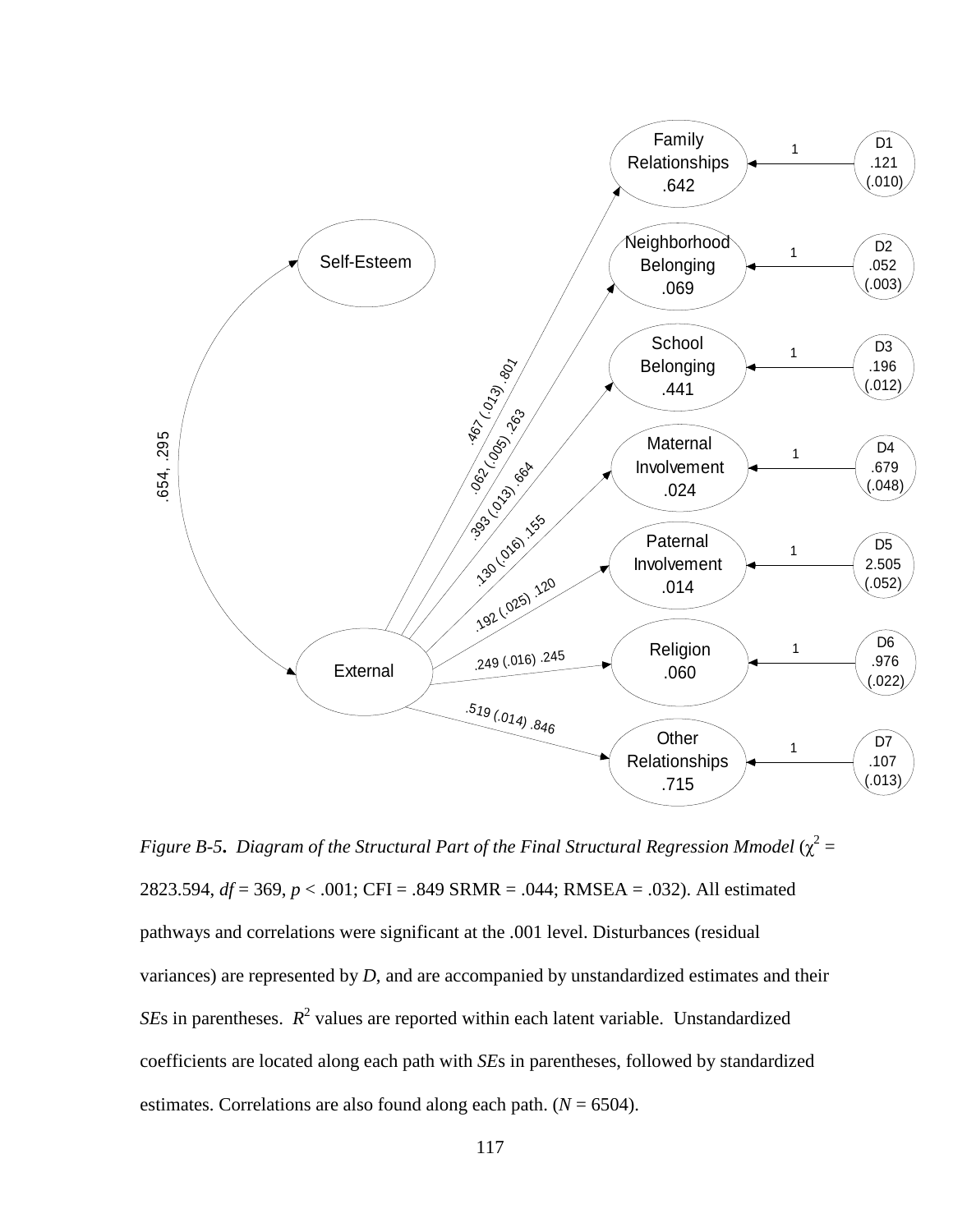

*Figure B-6***.** *Diagram of the Structural Part of the Final Structural Regression External Model* ( $\chi^2$  = 2139.984, *df* = 268, *p* < .001; CFI = .870 SRMR = .047; RMSEA = .033). All estimated pathways and correlations were significant at the .001 level. Disturbances (residual variances) are represented by *D*, and are accompanied by unstandardized estimates and their *SEs* in parentheses.  $R^2$  values are reported within each latent variable. Unstandardized coefficients are located along each path with *SE*s in parentheses, followed by standardized estimates. Correlations between error terms are also found along each path.  $(N = 6504)$ .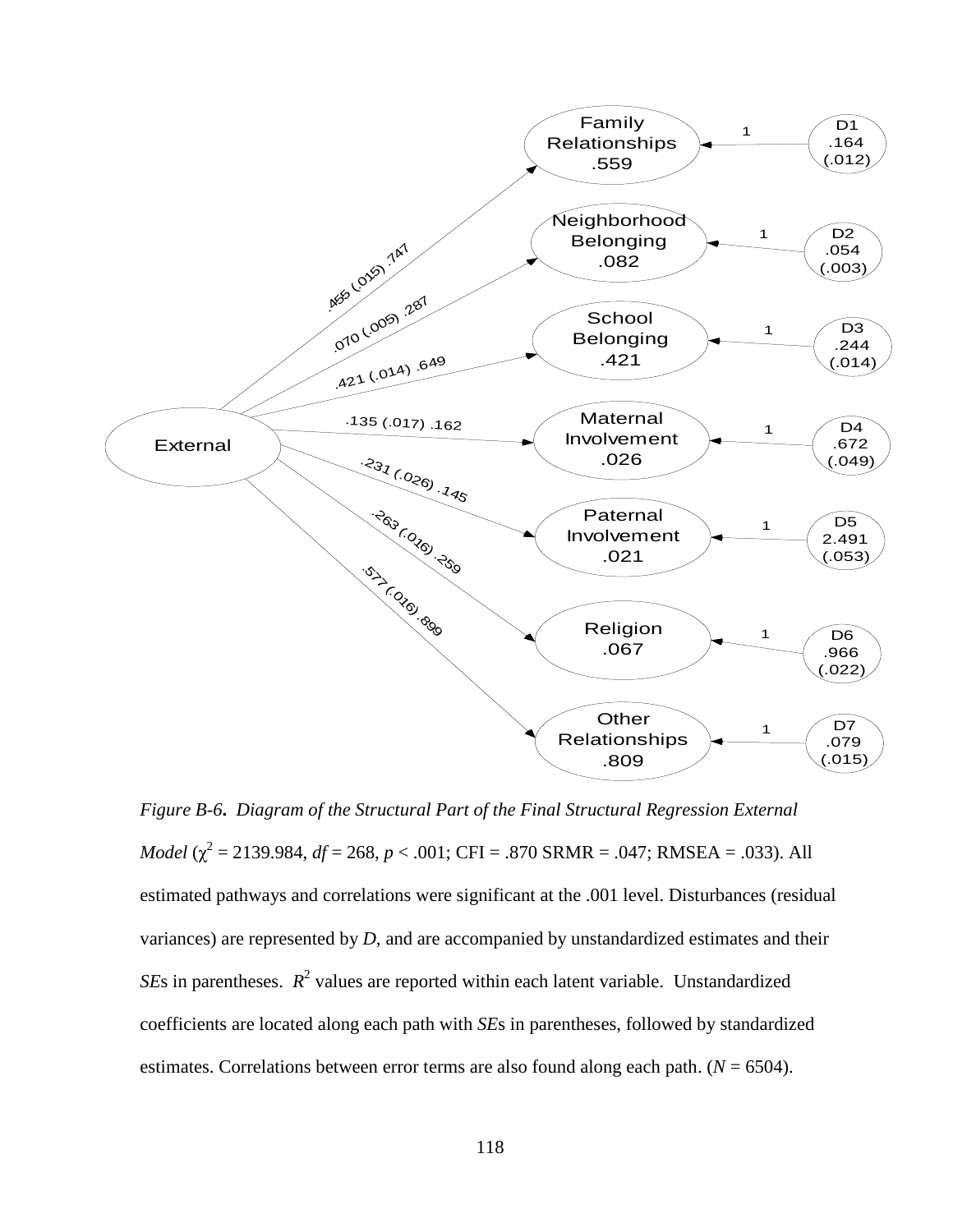

*Figure B-7. Diagram of the Structural Part of the Structural Delinquency Model* ( $\chi^2$  = 3087.744, *df* = 517, *p* < .001; CFI = .852 SRMR = .038; RMSEA = .028). All estimated pathways and correlations were significant at the .001 level. Disturbances (residual variances) are represented by *D*, and are accompanied by unstandardized estimates and their *SEs* in parentheses.  $R^2$  values are reported within each latent variable. Unstandardized coefficients are located along each path with *SE*s in parentheses, followed by standardized estimates. Correlations are also found along each path.  $(N = 6504)$ .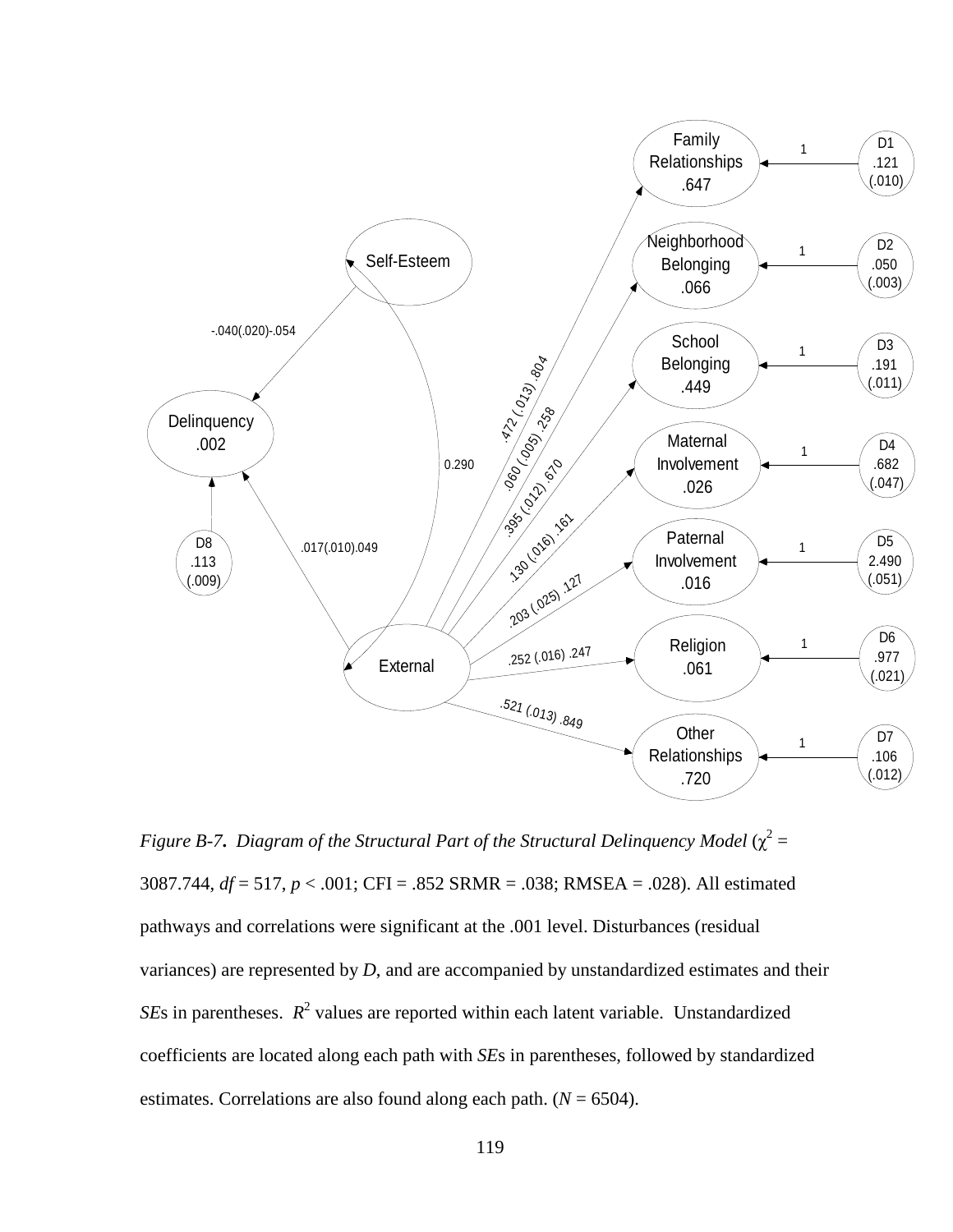

Figure B-8. Diagram of the Structural Part of the Structural Depression Model ( $\chi^2$  = 3479.118, *df* = 654, *p* < .001; CFI = .846 SRMR = .036; RMSEA = .026). All estimated pathways and correlations were significant at the .001 level. Disturbances (residual variances) are represented by *D*, and are accompanied by unstandardized estimates and their *SEs* in parentheses.  $R^2$  values are reported within each latent variable. Unstandardized coefficients are located along each path with *SE*s in parentheses, followed by standardized estimates. Correlations are also found along each path.  $(N = 6504)$ .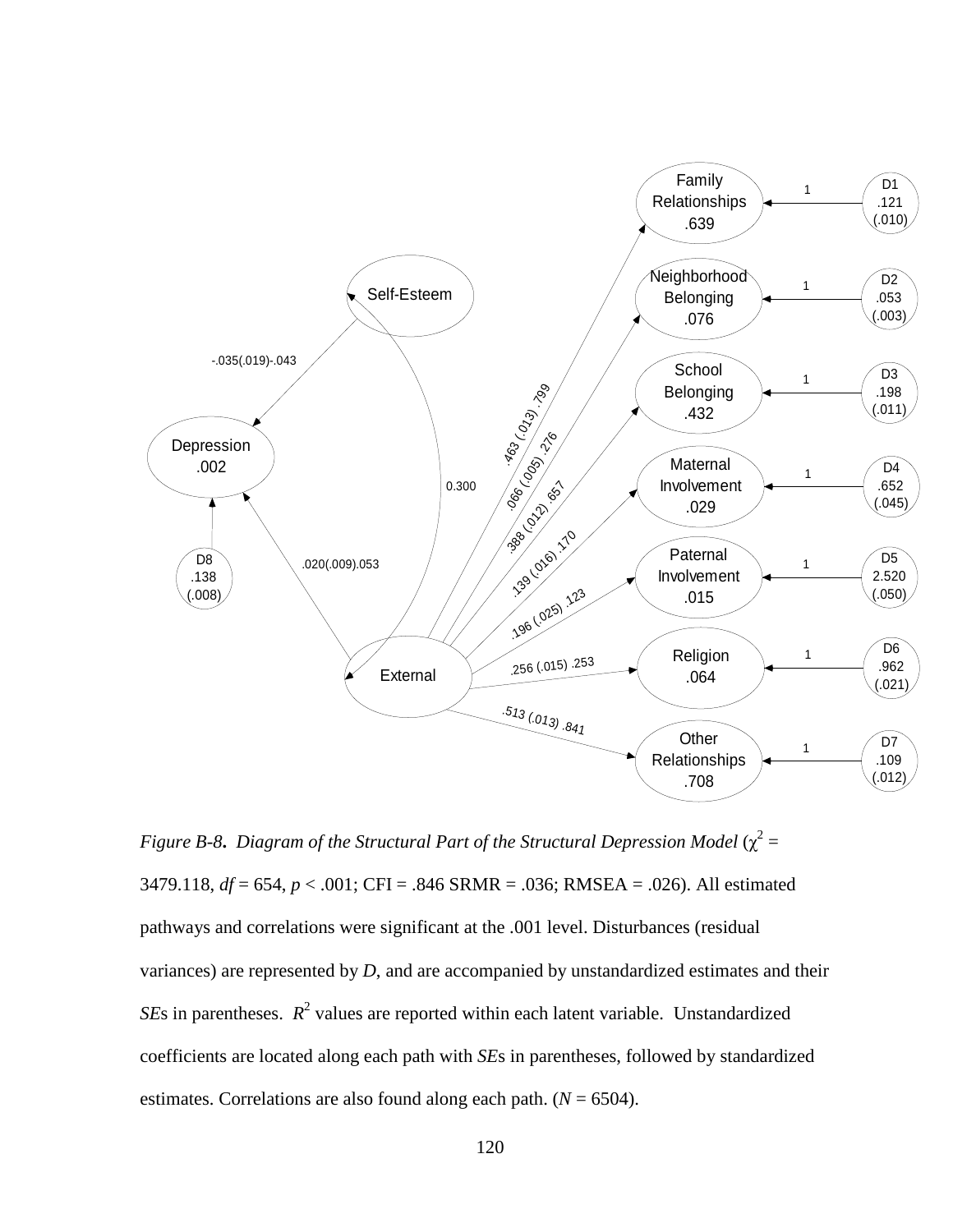

*Figure B-9. Diagram of the Structural Part of the Structural Substance Model* ( $\chi^2$  = 3235.379, *df* = 517, *p* < .001; CFI = .850 SRMR = .044; RMSEA = .028). All estimated pathways and correlations were significant at the .001 level. Disturbances (residual variances) are represented by *D*, and are accompanied by unstandardized estimates and their *SEs* in parentheses.  $R^2$  values are reported within each latent variable. Unstandardized coefficients are located along each path with *SE*s in parentheses, followed by standardized estimates. Correlations are also found along each path. (*N* = 6504).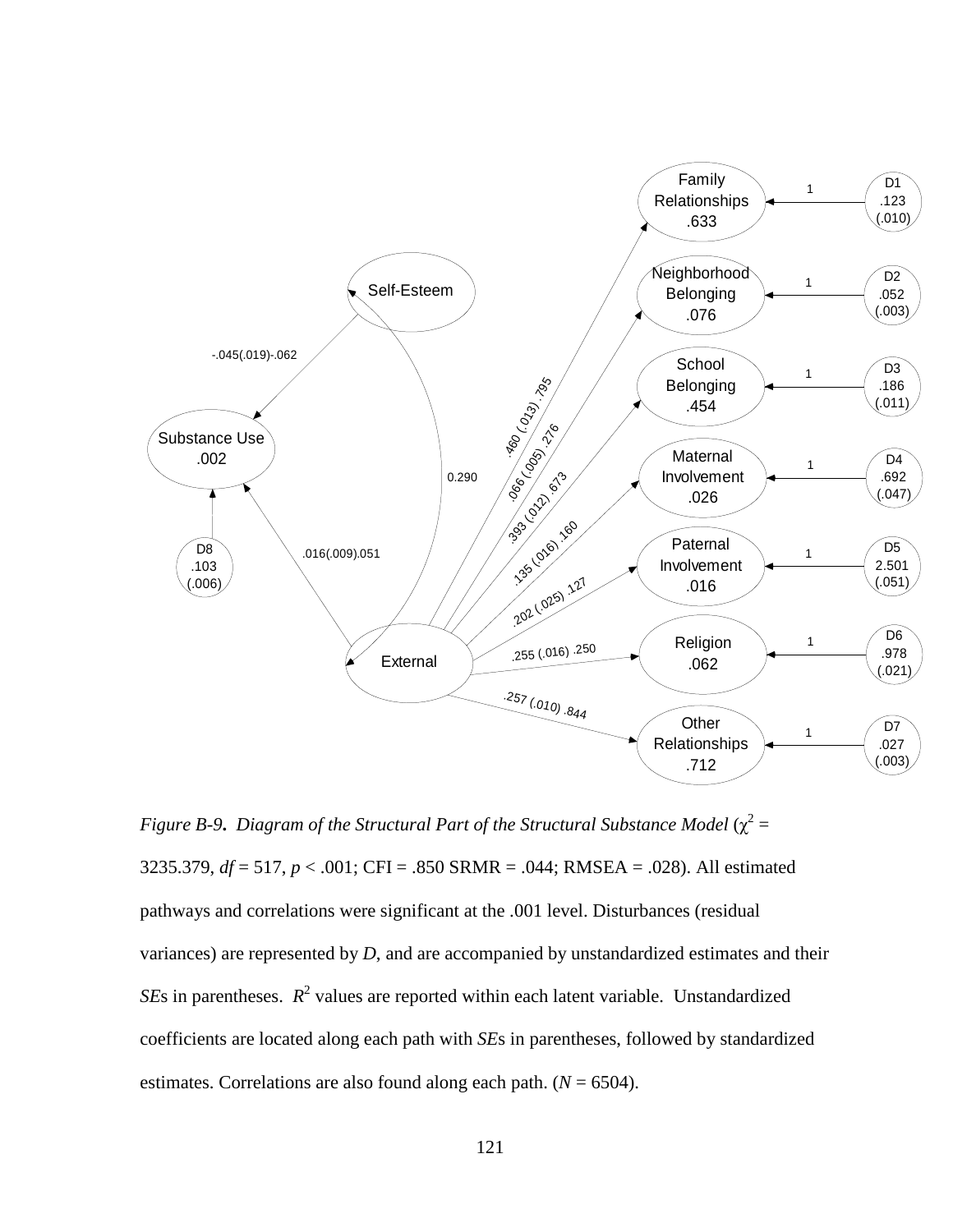# Appendix C

| <b>Resilience Model Items</b>                                                                      | <b>Response Options</b>                                                                       | <b>Citations</b>                                                                                                                                                   |  |  |
|----------------------------------------------------------------------------------------------------|-----------------------------------------------------------------------------------------------|--------------------------------------------------------------------------------------------------------------------------------------------------------------------|--|--|
| <b>Sense of belonging/Safety</b>                                                                   |                                                                                               |                                                                                                                                                                    |  |  |
| <b>School belonging/Safety</b>                                                                     |                                                                                               |                                                                                                                                                                    |  |  |
| You feel close to people at<br>your school**                                                       | 1=Strongly disagree, 2=Disagree, 3=Neither<br>agree or disagree, 4=Agree, 5=Strongly<br>agree | Anderman (2002); Boardman<br>& Saint Onge (2005); Galliher<br>et al. $(2004)$ ; Regnerus &<br>Elder (2003); Glanville et al.<br>(2008); McKnight & Loper<br>(2002) |  |  |
| You feel like you are part of<br>your school**                                                     | 1=Strongly disagree, 2=Disagree, 3=Neither<br>agree or disagree, 4=Agree, 5=Strongly<br>agree | Anderman (2002); Boardman<br>& Saint Onge (2005); Galliher<br>et al. $(2004)$ ; Regnerus &<br>Elder (2003); Glanville et al.<br>(2008)                             |  |  |
| Students at your school are<br>prejudiced                                                          | 1=Strongly agree, 2=Agree, 3=Neither agree<br>or disagree, 4=Disagree, 5=Strongly<br>disagree | Anderman (2002); Boardman<br>& Saint Onge (2005); Galliher<br>et al. (2004)                                                                                        |  |  |
| You are happy to be at your<br>school**                                                            | 1=Strongly disagree, 2=Disagree, 3=Neither<br>agree or disagree, 4=Agree, 5=Strongly<br>agree | Anderman (2002); Boardman<br>& Saint Onge (2005); Galliher<br>et al. $(2004)$ ; Regnerus &<br>Elder (2003); Glanville et al.<br>(2008)                             |  |  |
| The teachers at your school<br>treat students fairly**                                             | 1=Strongly disagree, 2=Disagree, 3=Neither<br>agree or disagree, 4=Agree, 5=Strongly<br>agree | Anderman (2002); Boardman<br>& Saint Onge (2005); Galliher<br>et al. $(2004)$ ; McKnight &<br>Loper (2002)                                                         |  |  |
| You feel safe in your<br>school**                                                                  | 1=Strongly disagree, 2=Disagree, 3=Neither<br>agree or disagree, 4=Agree, 5=Strongly<br>agree | Boardman & Saint Onge<br>(2005); Galliher et al. (2004)                                                                                                            |  |  |
| Neighborhood<br>belonging/Safety                                                                   |                                                                                               |                                                                                                                                                                    |  |  |
| You know most of the<br>people in your<br>neighborhood**                                           | $1 = False, 2 = True$                                                                         |                                                                                                                                                                    |  |  |
| In the past month, you have<br>stopped to talk with<br>someone who lives in your<br>neighborhood** | $1 = False, 2 = True$                                                                         |                                                                                                                                                                    |  |  |
| People in this neighborhood<br>look out for each other**                                           | $1 = False, 2 = True$                                                                         |                                                                                                                                                                    |  |  |
| Do you usually feel safe in<br>this neighborhood?**                                                | $1 = False, 2 = True$                                                                         |                                                                                                                                                                    |  |  |
| <b>Internal</b><br><b>Qualities/Personality</b>                                                    |                                                                                               |                                                                                                                                                                    |  |  |
| Intelligence                                                                                       |                                                                                               |                                                                                                                                                                    |  |  |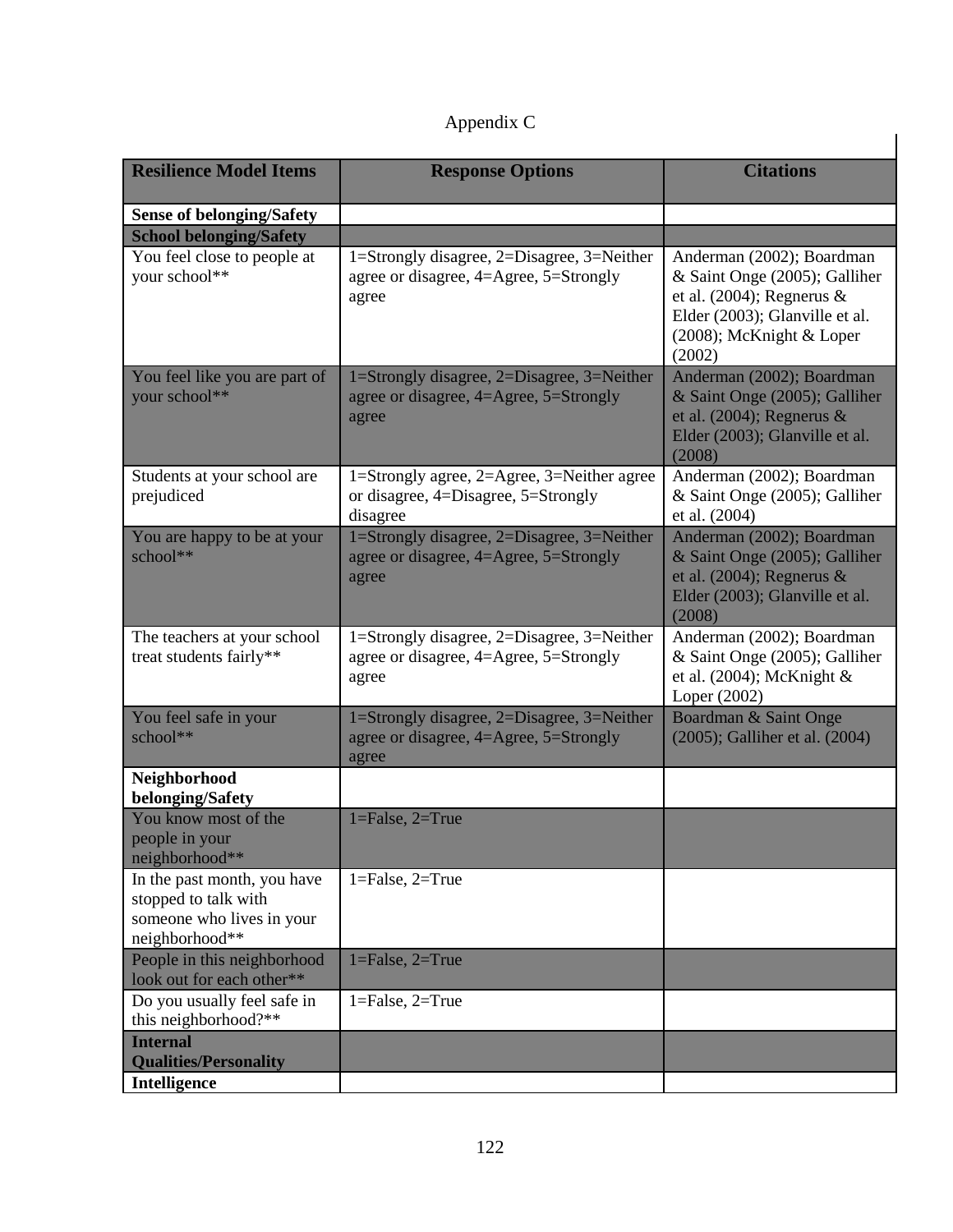| <b>Peabody Picture Vocabulary</b><br><b>Test</b>                                                                                                      | Standardized score ( $M = 100$ , SD = 15)                                                                                                                       |                                                                                                                                              |
|-------------------------------------------------------------------------------------------------------------------------------------------------------|-----------------------------------------------------------------------------------------------------------------------------------------------------------------|----------------------------------------------------------------------------------------------------------------------------------------------|
| Compared to other people<br>your age, how intelligent are<br>you?                                                                                     | 1=Moderately below average, 2=Slightly<br>below average, 3=About Average,<br>4=Slightly above average, 5=Moderately<br>above average, 6=Extremely above average |                                                                                                                                              |
| <b>Intrinsic Motivation</b>                                                                                                                           |                                                                                                                                                                 |                                                                                                                                              |
| When you get what you<br>want, it's usually because<br>you worked hard for it**                                                                       | 1=Strongly disagree, 2=Disagree, 3=Neither<br>agree or disagree, 4=Agree, 5=Strongly<br>agree                                                                   |                                                                                                                                              |
| <b>Problem Solving</b>                                                                                                                                |                                                                                                                                                                 |                                                                                                                                              |
| You usually go out of your<br>way to avoid having to deal<br>with problems in your life                                                               | 1=Strongly agree, 2=Agree, 3=Neither agree<br>or disagree, 4=Disagree, 5=Strongly<br>disagree                                                                   |                                                                                                                                              |
| Difficult problems make you<br>very upset                                                                                                             | 1=Strongly agree, 2=Agree, 3=Neither agree<br>or disagree, 4=Disagree, 5=Strongly<br>disagree                                                                   |                                                                                                                                              |
| When making decisions, you<br>usually go with your "gut"<br>feeling without thinking too<br>much about the<br>consequences of each<br>alternative     | 1=Strongly agree, 2=Agree, 3=Neither agree<br>or disagree, 4=Disagree, 5=Strongly<br>disagree                                                                   |                                                                                                                                              |
| When you are attempting to<br>find a solution to a problem,<br>you usually think of as many<br>different ways to approach<br>the problem as you can** | 1=Strongly disagree, 2=Disagree, 3=Neither<br>agree or disagree, 4=Agree, 5=Strongly<br>agree                                                                   |                                                                                                                                              |
| <b>Self-Esteem</b>                                                                                                                                    |                                                                                                                                                                 |                                                                                                                                              |
| You have a lot of good<br>qualities**                                                                                                                 | 1=Strongly disagree, 2=Disagree, 3=Neither<br>agree or disagree, 4=Agree, 5=Strongly<br>agree                                                                   | Anderman (2002); Galliher et<br>al., (2004); Regnerus and Elder<br>(2003); Berg (2003); Daniel &<br>Leaper (2006); Bartlett et al.<br>(2006) |
| You have a lot to be proud<br>$of**$                                                                                                                  | 1=Strongly disagree, 2=Disagree, 3=Neither<br>agree or disagree, 4=Agree, 5=Strongly<br>agree                                                                   | Anderman (2002); Galliher et<br>al., (2004); Regnerus and Elder<br>(2003); Berg (2003); Daniel &<br>Leaper (2006); Bartlett et al.<br>(2006) |
| You like yourself just the<br>way you are**                                                                                                           | 1=Strongly disagree, 2=Disagree, 3=Neither<br>agree or disagree, 4=Agree, 5=Strongly<br>agree                                                                   | Anderman (2002); Galliher et<br>al., (2004); Regnerus and Elder<br>(2003); Berg (2003); Daniel &<br>Leaper (2006); Bartlett et al.<br>(2006) |
| You feel like you are doing<br>everything just about right**                                                                                          | 1=Strongly disagree, 2=Disagree, 3=Neither<br>agree or disagree, 4=Agree, 5=Strongly<br>agree                                                                   | Anderman (2002); Galliher et<br>al., (2004); Regnerus and Elder<br>(2003); Berg (2003); Daniel &<br>Leaper (2006); Bartlett et al.<br>(2006) |
| You feel socially accepted**                                                                                                                          | 1=Strongly disagree, 2=Disagree, 3=Neither                                                                                                                      | Anderman (2002); Galliher et                                                                                                                 |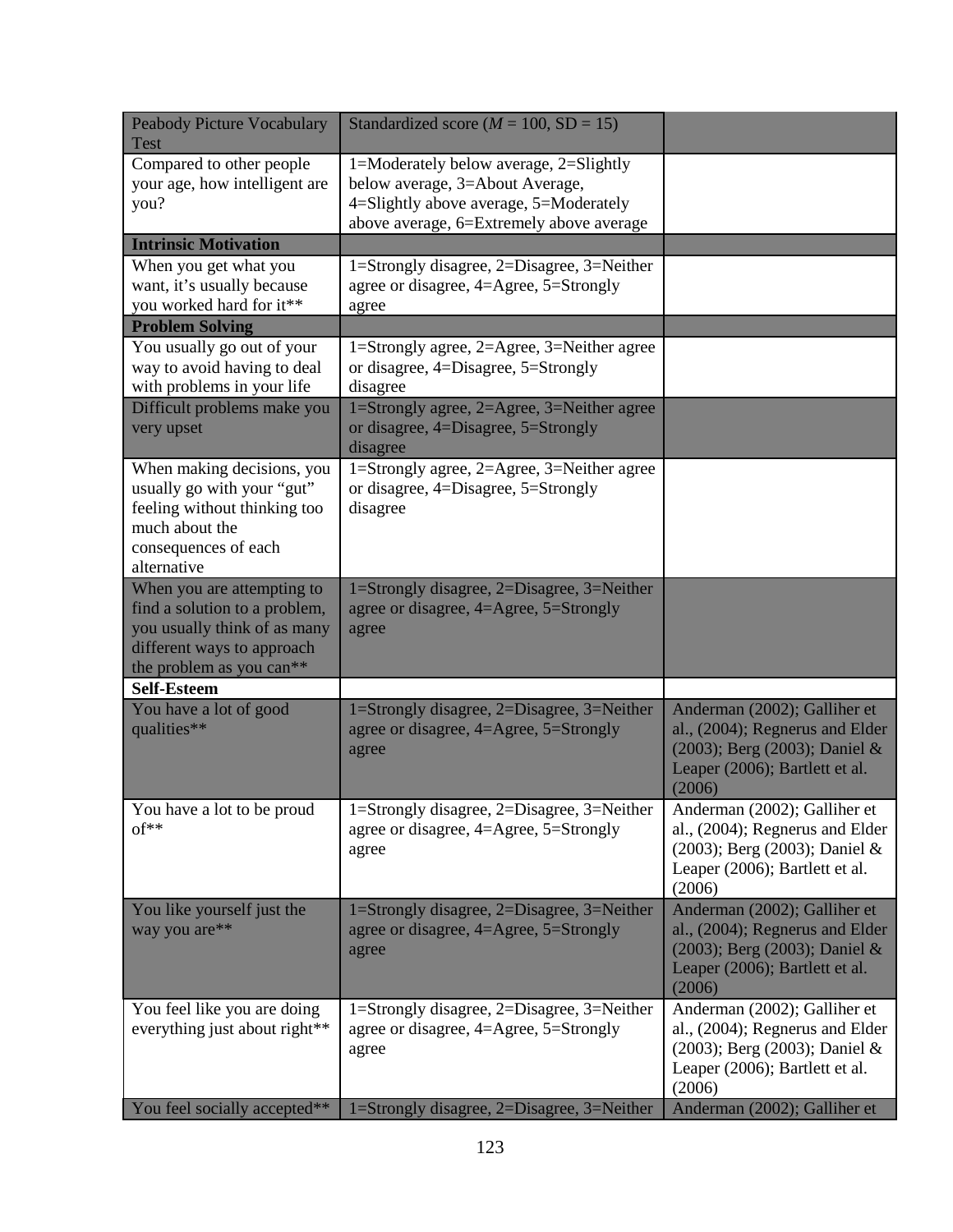|                                                                                           | agree or disagree, 4=Agree, 5=Strongly<br>agree                                                                            | al., (2004); Regnerus and Elder<br>$(2003)$ ; Berg $(2003)$                                                                                                                   |
|-------------------------------------------------------------------------------------------|----------------------------------------------------------------------------------------------------------------------------|-------------------------------------------------------------------------------------------------------------------------------------------------------------------------------|
| You feel loved and<br>wanted**                                                            | 1=Strongly disagree, 2=Disagree, 3=Neither<br>agree or disagree, 4=Agree, 5=Strongly<br>agree                              | Anderman (2002); Galliher et<br>al., (2004); Regnerus and Elder<br>$(2003)$ ; Berg $(2003)$                                                                                   |
| <b>Family Support</b>                                                                     |                                                                                                                            |                                                                                                                                                                               |
| <b>Maternal Involvement</b>                                                               |                                                                                                                            |                                                                                                                                                                               |
| How often is your mother at<br>home when you leave for<br>school?**                       | 1=Never, 2=Almost never, 3=Some of the<br>time, $4=Most$ of the time, $5=All$ of the time,<br>6=She takes me to school*    | Benson & Johnson (2009);<br>Aronowitz & Morrison-Beedy<br>(2004)                                                                                                              |
| How often is your mother at<br>home when you return from<br>school?**                     | 1=Never, 2=Almost never, $3=$ Some of the<br>time, $4=Most$ of the time, $5=All$ of the time,<br>6=She takes me to school* | Benson & Johnson (2009);<br>Aronowitz & Morrison-Beedy                                                                                                                        |
| How often is your mother at<br>home when you go to<br>bed?**                              | 1=Never, 2=Almost never, 3=Some of the<br>time, $4=Most$ of the time, $5=All$ of the time                                  | Benson & Johnson (2009);<br>Aronowitz & Morrison-Beedy                                                                                                                        |
| <b>Paternal Involvement</b>                                                               |                                                                                                                            |                                                                                                                                                                               |
| How often is your father at<br>home when you leave for<br>school?**                       | 1=Never, 2=Almost never, 3=Some of the<br>time, 4=Most of the time, 5=All of the time,<br>6=He takes me to school*         | Benson & Johnson (2009)                                                                                                                                                       |
| How often is your father at<br>home when you return from<br>school?**                     | 1=Never, 2=Almost never, $3=$ Some of the<br>time, $4=Most$ of the time, $5=All$ of the time,<br>6=He takes me to school*  | Benson & Johnson (2009)                                                                                                                                                       |
| How often is your father at<br>home when you go to<br>bed?**                              | 1=Always, 2=Most of the time, 3=Some of<br>the time, 4=Almost never, 5=Never                                               | Benson & Johnson (2009)                                                                                                                                                       |
| <b>Maternal Relationship</b>                                                              |                                                                                                                            |                                                                                                                                                                               |
| How close do you feel to<br>your mother?                                                  | 1=Not at all, 2=Very little, 3=Somewhat,<br>$4 =$ Quite a bit, $5 =$ Very much                                             | Crosnoe & Elder (2004);<br>Brown (2006); Bartlett et al.<br>(2006); Benson & Johnson<br>(2009); Ford et al. (2003);<br>Aronowitz & Morrison-Beedy<br>$(2004)$ ; Berg $(2003)$ |
| How much do you think she<br>cares about you?                                             | 1=Not at all, 2=Very little, 3=Somewhat,<br>4=Quite a bit, 5=Very much                                                     | Crosnoe & Elder (2004);<br>Brown (2006); Bartlett et al.<br>$(2006)$ ; Benson & Johnson<br>(2009); Aronowitz $\&$<br>Morrison-Beedy (2004)                                    |
| Most of the time, your<br>mother is warm and loving<br>toward you**                       | 1=Strongly disagree, 2=Disagree, 3=Neither<br>agree or disagree, 4=Agree, 5=Strongly<br>agree                              | Boardman & Saint Onge<br>(2005); Crosnoe & Elder<br>(2004); Brown (2006); Bartlett<br>et al. $(2006)$ ; Benson &<br>Johnson (2009); Aronowitz &<br>Morrison-Beedy (2004)      |
| You are satisfied with the<br>way you and your mother<br>communicate with each<br>other** | 1=Strongly disagree, 2=Disagree, 3=Neither<br>agree or disagree, 4=Agree, 5=Strongly<br>agree                              | Boardman & Saint Onge<br>(2005); Crosnoe & Elder<br>(2004); Brown (2006); Bartlett<br>et al. $(2006)$ ; Benson &<br>Johnson (2009); Aronowitz &                               |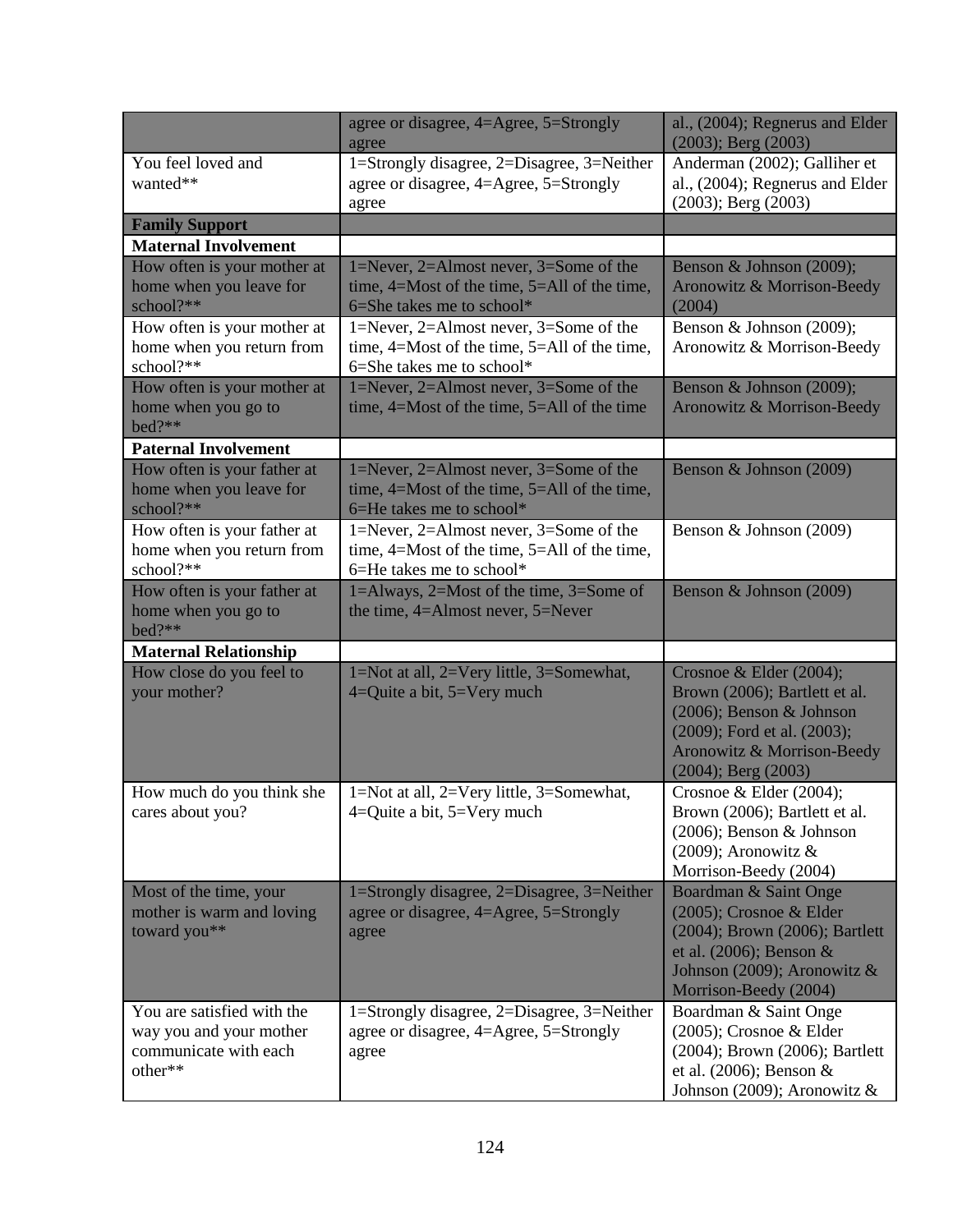|                                                                                           |                                                                                               | Morrison-Beedy (2004)                                                                                                                                          |
|-------------------------------------------------------------------------------------------|-----------------------------------------------------------------------------------------------|----------------------------------------------------------------------------------------------------------------------------------------------------------------|
| Overall, you are satisfied<br>with your relationship with<br>your mother**                | 1=Strongly disagree, 2=Disagree, 3=Neither<br>agree or disagree, 4=Agree, 5=Strongly<br>agree | Crosnoe & Elder (2004);<br>Brown (2006); Bartlett et al.<br>(2006); Benson & Johnson<br>(2009); Jaccard et al. (2005);<br>Aronowitz & Morrison-Beedy<br>(2004) |
| <b>Paternal Relationship</b>                                                              |                                                                                               |                                                                                                                                                                |
| How close do you feel to<br>your father?                                                  | 1=Not at all, 2=Very little, 3=Somewhat,<br>4=Quite a bit, 5=Very much                        | Crosnoe & Elder (2004);<br>Brown (2006); Bartlett et al.<br>(2006); Benson & Johnson<br>(2009); Ford et al. (2003);<br>Berg (2003)                             |
| How much do you think he<br>cares about you?                                              | 1=Not at all, 2=Very little, 3=Somewhat,<br>$4=$ Quite a bit, $5=$ Very much                  | Crosnoe & Elder $(2004)$ ;<br>Brown (2006); Bartlett et al.<br>(2006); Benson & Johnson<br>(2009)                                                              |
| Most of the time, your father<br>is warm and loving toward<br>you**                       | 1=Strongly disagree, 2=Disagree, 3=Neither<br>agree or disagree, 4=Agree, 5=Strongly<br>agree | Crosnoe & Elder (2004);<br>Brown (2006); Bartlett et al.<br>$(2006)$ ; Benson & Johnson<br>(2009)                                                              |
| You are satisfied with the<br>way you and your father<br>communicate with each<br>other** | 1=Strongly disagree, 2=Disagree, 3=Neither<br>agree or disagree, 4=Agree, 5=Strongly<br>agree | Crosnoe & Elder (2004);<br>Brown (2006); Bartlett et al.<br>(2006); Benson & Johnson<br>(2009)                                                                 |
| Overall, you are satisfied<br>with your relationship with<br>your father**                | 1=Strongly disagree, 2=Disagree, 3=Neither<br>agree or disagree, 4=Agree, 5=Strongly<br>agree | Crosnoe & Elder (2004);<br>Brown (2006); Bartlett et al.<br>(2006); Benson & Johnson<br>(2009)                                                                 |
| <b>Family Relationships</b>                                                               |                                                                                               |                                                                                                                                                                |
| How much do you feel that<br>your family pays attention to<br>you?                        | 1=Not at all, 2=Very little, 3=Somewhat,<br>4=Quite a bit, 5=Very much                        |                                                                                                                                                                |
| How much do you feel that<br>your parents care about you?                                 | 1=Not at all, 2=Very little, 3=Somewhat,<br>$4=$ Quite a bit, $5=$ Very much                  | Boardman & Saint Onge<br>(2005); Crosnoe & Elder<br>$(2004)$ ; Regnerus & Elder<br>(2003); Wight et al. (2005)                                                 |
| How much do you feel that<br>people in your family<br>understand you?                     | 1=Not at all, 2=Very little, 3=Somewhat,<br>$4=$ Quite a bit, $5=$ Very much                  | Crosnoe & Elder (2004);<br>Regnerus & Elder (2003);<br>Wight et al. $(2005)$                                                                                   |
| <b>Other Supportive</b>                                                                   |                                                                                               |                                                                                                                                                                |
| Relationship<br>How much do you feel that                                                 | 1=Not at all, 2=Very little, 3=Somewhat,                                                      | Boardman & Saint Onge                                                                                                                                          |
| adults care about you?                                                                    | 4=Quite a bit, 5=Very much                                                                    | (2005); Wight et al. (2005)                                                                                                                                    |
| How much do you feel that<br>your teachers care about                                     | 1=Not at all, 2=Very little, 3=Somewhat,<br>$4=$ Quite a bit, $5=$ Very much                  | Boardman & Saint Onge<br>(2005); Crosnoe & Elder                                                                                                               |
| you?                                                                                      |                                                                                               | (2004); Wight et al. (2005)                                                                                                                                    |
| How much do you feel that<br>your friends care about you?                                 | 1=Not at all, 2=Very little, 3=Somewhat,<br>4=Quite a bit, $5=V$ ery much                     | Boardman & Saint Onge<br>(2005); Wight et al. (2005)                                                                                                           |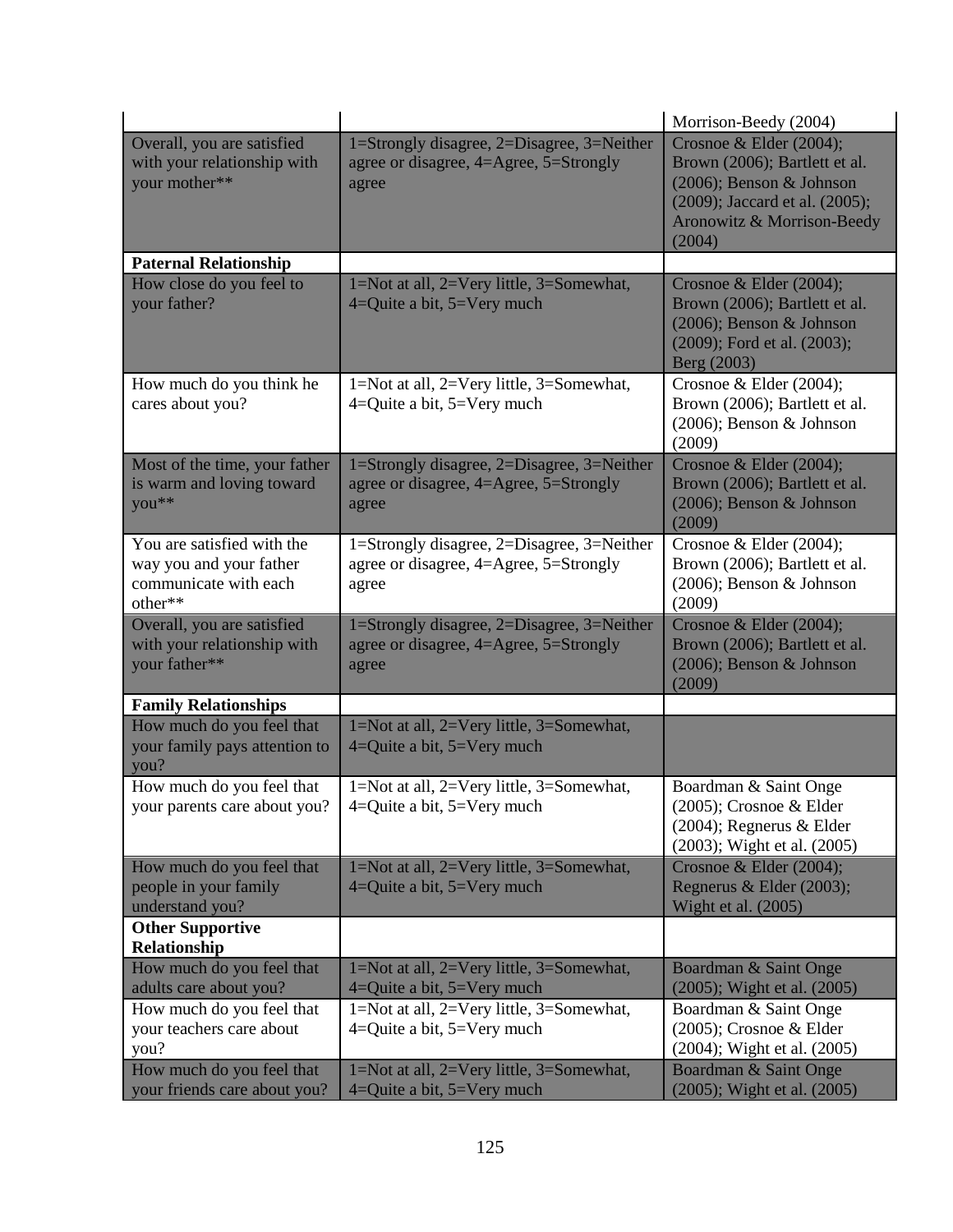| <b>Religion</b>                                                             |                                                                                                                   |                                                                                      |
|-----------------------------------------------------------------------------|-------------------------------------------------------------------------------------------------------------------|--------------------------------------------------------------------------------------|
| In the past 12 months, how<br>often did you attend<br>religious services?** | 1=Never, 2=Less than once a month,<br>3=Once a month or more, but less than once<br>a week, 4=Once a week or more | Boardman & Saint Onge<br>(2005); Glanville et al. (2008);<br>Regnerus & Elder (2003) |
| How important is religion to<br>you?**                                      | $1 = Not important$ at all, $2 = Fairly$<br>unimportant, $3=$ Fairly important, $4=$ Very<br>important            | Boardman & Saint Onge<br>$(2005)$ ; Regnerus & Elder<br>(2003)                       |
| In the past 12 months how<br>often did you attend youth<br>activities?**    | 1=Never, 2=Less than once a month,<br>3=Once a month or more, but less than once<br>a week, 4=Once a week or more | Glanville et al. (2008)                                                              |
| <b>Personal Goals</b>                                                       |                                                                                                                   |                                                                                      |
| On a scale of 1 to 5, how<br>much do you want to go to<br>college?          | 1 being lowest $-5$ being highest                                                                                 |                                                                                      |
| On a scale of 1 to 5, how<br>likely is it that you will go to<br>college?   | 1 being lowest $-5$ being highest                                                                                 |                                                                                      |

\*Indicates an answer of 6 will be scored as a 5

\*\*Indicates the item has been reverse coded from the original items in the Add Health dataset codebooks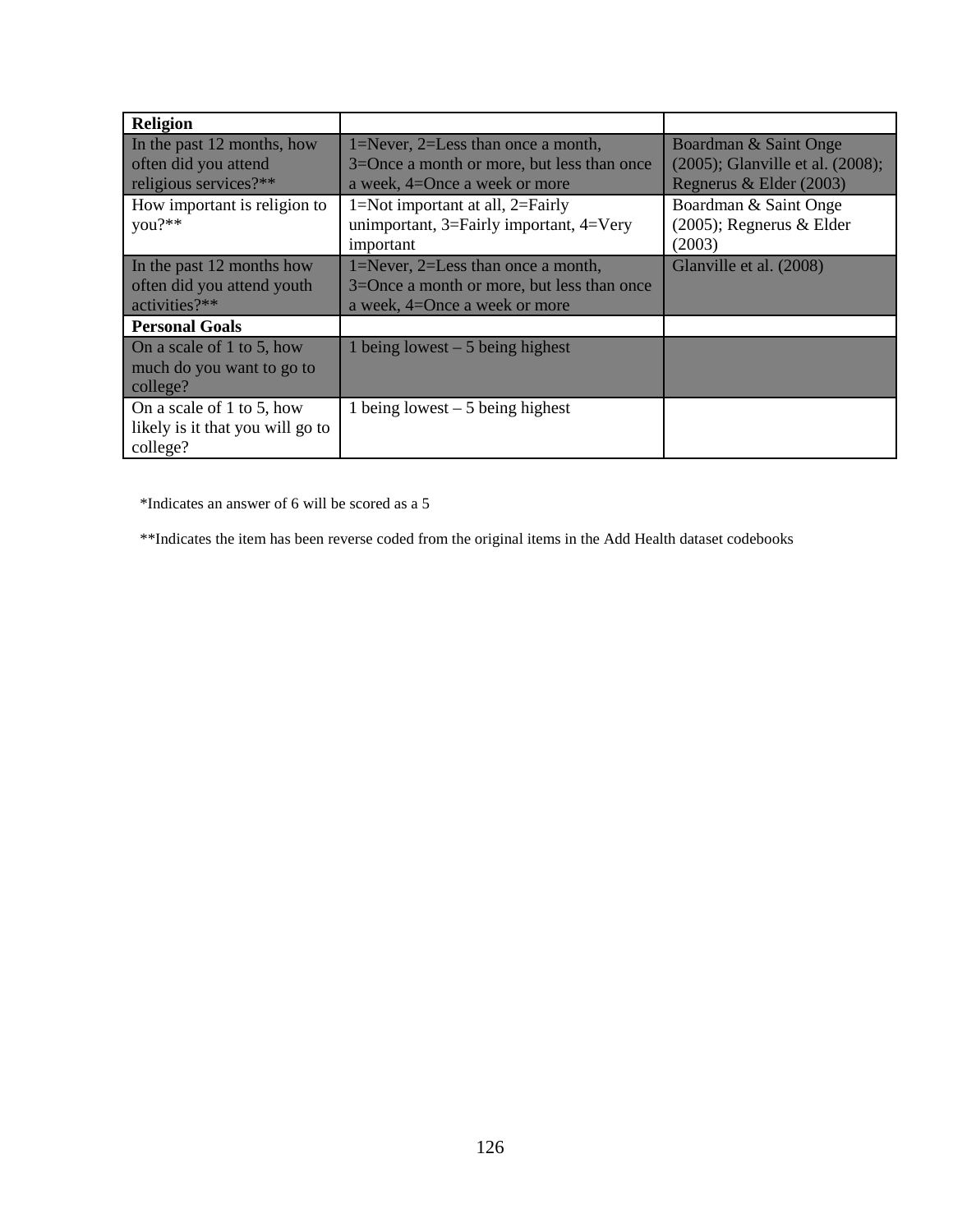| Appendix D |  |
|------------|--|
|------------|--|

| <b>Outcome Items</b>                                                                                                                   | <b>Response Options</b>                                           | <b>Citations</b>                                                                                                                                                      |
|----------------------------------------------------------------------------------------------------------------------------------------|-------------------------------------------------------------------|-----------------------------------------------------------------------------------------------------------------------------------------------------------------------|
| <b>Substance Use</b>                                                                                                                   |                                                                   |                                                                                                                                                                       |
| Have you ever had a drink<br>of beer, wine, or liquor more<br>than 2 or 3 times in your<br>life?                                       | $0$ -no, $1$ -yes                                                 | Boardman & Saint Onge (2005); McKnight<br>& Loper (2002); Aronowitz & Morrison-<br>Beedy (2005)                                                                       |
| Do you ever drink beer,<br>wine, or liquor when you<br>are not with your parents or<br>other adults in your family?                    | $0$ -no, $1$ -yes                                                 | Jaccard et al. (2005)                                                                                                                                                 |
| During the past 12 months,<br>on how many days did you<br>drink alcohol?**                                                             | 0-0 times, 1-1 to 365 times                                       | Regnerus & Elder (2003); Aronowitz &<br>Morrison-Beedy (2005)                                                                                                         |
| During your life, how many<br>times have you used<br>marijuana? **                                                                     | $0$ -no, $1$ -yes                                                 | Boardman & Saint Onge (2005); Aronowitz<br>& Morrison-Beedy (2005) McKnight &<br>Loper; Regnerus & Elder (2003);                                                      |
| During your life, how many<br>times have you used<br>cocaine?**                                                                        | $0$ -no, $1$ -yes                                                 | Boardman & Saint Onge (2005); McKnight<br>& Loper (2002); Regnerus & Elder (2003);                                                                                    |
| During your life, how many<br>times have you used<br>inhalants, such as glue or<br>solvents?**                                         | $0$ -no, $1$ -yes                                                 | Boardman & Saint Onge (2005); McKnight<br>& Loper (2002)                                                                                                              |
| During your life, how many<br>times have you used any<br>other type of illegal<br>drugs?**                                             | $0$ -no, $1$ -yes                                                 | Boardman & Saint Onge (2005); McKnight<br>& Loper (2002); Regnerus & Elder (2003)                                                                                     |
| <b>Delinquency</b>                                                                                                                     |                                                                   |                                                                                                                                                                       |
| In the past 12 months, how<br>often did you paint graffiti<br>or signs on someone else's<br>property or in a public<br>place?          | 0-never, 1-1 or 2 times, 2-3<br>or 4 times, 3-5 or more times     | Boardman & Saint Onge (2005); Regnerus<br>& Elder (2003); McKnight & Loper (2002);<br>Videon (2002); Brown (2006); Aronowitz $&$<br>Morrison-Beedy (2005)             |
| In the past 12 months, how<br>often did you deliberately<br>damage property that didn't<br>belong to you?                              | 0-never, $1-1$ or 2 times, $2-3$<br>or 4 times, 3-5 or more times | Regnerus & Elder (2003); McKnight &<br>Loper (2002); Videon (2002); Brown<br>(2006); Wight et al. (2005); Aronowitz $\&$<br>Morrison-Beedy (2005)                     |
| In the past 12 months, how<br>often did you lie to your<br>parents or guardians about<br>where you have been or<br>whom you were with? | 0-never, 1-1 or 2 times, 2-3<br>or 4 times, 3-5 or more times     | Regnerus & Elder (2003); McKnight &<br>Loper; Videon (2002); Wight et al. (2005);<br>Aronowitz & Morrison-Beedy (2005)                                                |
| How often did you take<br>something from a store<br>without paying for it?                                                             | 0-never, 1-1 or 2 times, 2-3<br>or 4 times, 3-5 or more times     | Boardman & Saint Onge (2005); Regnerus<br>& Elder (2003); McKnight & Loper; Videon<br>(2002); Brown (2006); Wight et al. (2005);<br>Aronowitz & Morrison-Beedy (2005) |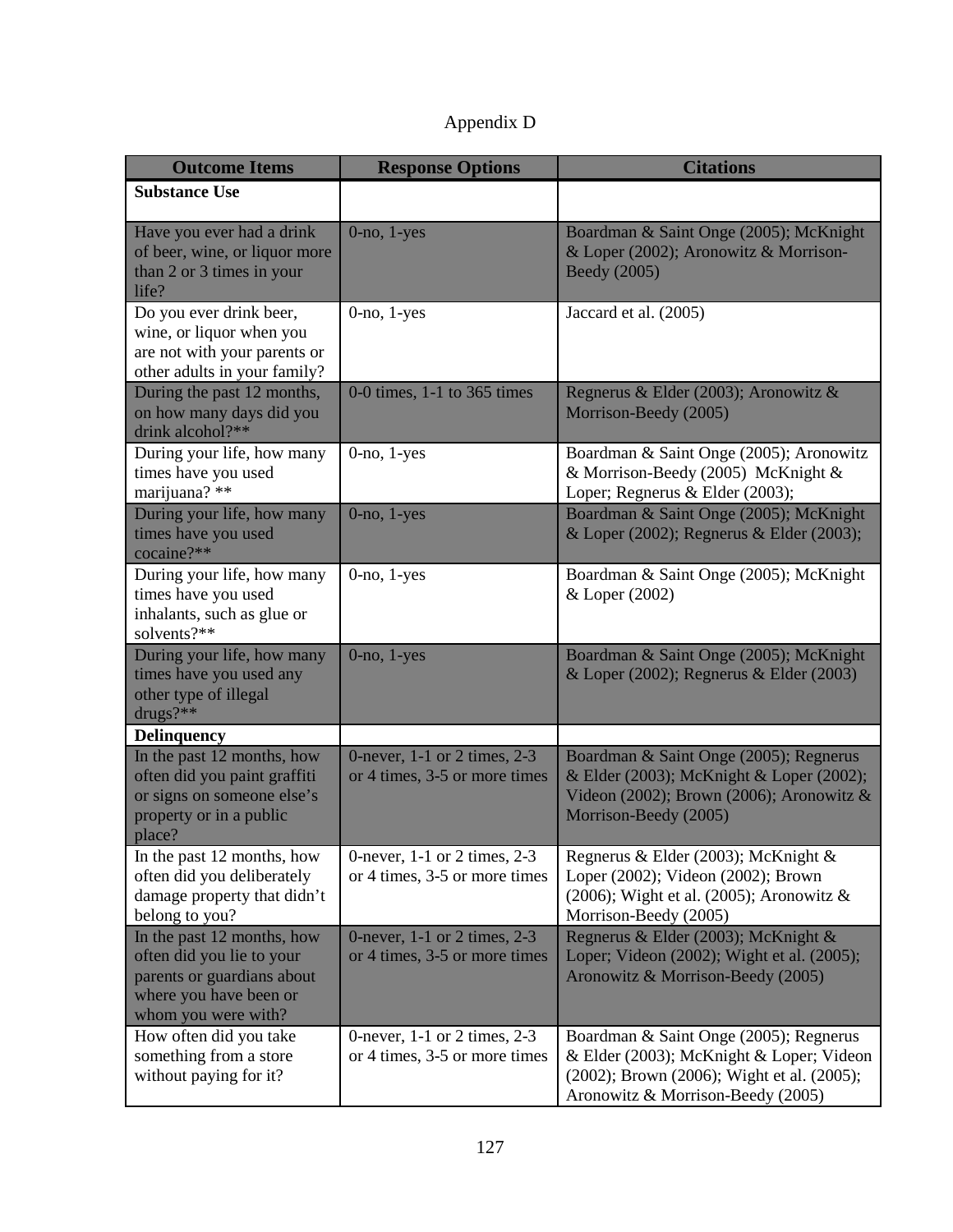| How often did you get into a<br>serious physical fight?                                                                            | 0-never, $1-1$ or 2 times, $2-3$<br>or 4 times, 3-5 or more times                                    | Boardman & Saint Onge (2005); McKnight<br>& Loper; Videon (2002); Brown (2006);<br>Latzman & Swisher (2005); Wight et al.<br>(2005); Aronowitz & Morrison-Beedy<br>(2005) |
|------------------------------------------------------------------------------------------------------------------------------------|------------------------------------------------------------------------------------------------------|---------------------------------------------------------------------------------------------------------------------------------------------------------------------------|
| How often did you hurt<br>someone badly enough to<br>need bandages or care from<br>a doctor or nurse?                              | 0-never, 1-1 or 2 times, 2-3<br>or 4 times, 3-5 or more times                                        | DuBois & Silverthorn (2005); McKnight &<br>Loper; Videon (2002); Brown (2006);<br>Latzman & Swisher (2005); Wight et al.<br>(2005); Aronowitz & Morrison-Beedy<br>(2005)  |
| In the past 12 months, how<br>often did you drive a car<br>without the owner's<br>permission?                                      | 0-never, 1-1 or 2 times, 2-3<br>or 4 times, 3-5 or more times                                        | Regnerus & Elder (2003); Aronowitz &<br>Morrison-Beedy (2005)                                                                                                             |
| How often did you steal<br>something worth more than<br>\$50?                                                                      | 0-never, $1-1$ or 2 times, $2-3$<br>or 4 times, 3-5 or more times                                    | Regnerus & Elder (2003); Aronowitz &<br>Morrison-Beedy (2005)                                                                                                             |
| How often did you go into a<br>house or building to steal<br>something?                                                            | 0-never, 1-1 or 2 times, 2-3<br>or 4 times, 3-5 or more times                                        | Regnerus & Elder (2003); Aronowitz &<br>Morrison-Beedy (2005)                                                                                                             |
| In the past 12 months, how<br>often did you use or threaten<br>to use a weapon to get<br>something from someone?                   | 0-never, 1-1 or 2 times, 2-3<br>or 4 times, 3-5 or more times                                        | Regnerus & Elder (2003); Aronowitz &<br>Morrison-Beedy (2005)                                                                                                             |
| How often did you sell<br>marijuana or other drugs?                                                                                | 0-never, 1-1 or 2 times, 2-3<br>or 4 times, 3-5 or more times                                        | Regnerus & Elder (2003); Aronowitz &<br>Morrison-Beedy (2005)                                                                                                             |
| How often did you steal<br>something worth less than<br>\$50?                                                                      | 0-never, $1-1$ or 2 times, $2-3$<br>or 4 times, 3-5 or more times                                    |                                                                                                                                                                           |
| How often did you run away<br>from home?                                                                                           | 0-never, 1-1 or 2 times, 2-3<br>or 4 times, 3-5 or more times                                        | Regnerus & Elder (2003); McKnight &<br>Loper; Videon (2002); Aronowitz &<br>Morrison-Beedy (2005)                                                                         |
| In the past 12 months, how<br>often did you take part in a<br>fight where a group of your<br>friends was against another<br>group? | 0-never, 1-1 or 2 times, 2-3<br>or 4 times, 3-5 or more times                                        | Regnerus & Elder (2003); McKnight &<br>Loper; Videon (2002); Brown (2006);<br>Latzman & Swisher (2005); Wight et al.<br>(2005); Aronowitz & Morrison-Beedy<br>(2005)      |
| How often did you become<br>loud, rowdy, or unruly in a<br>public place?                                                           | 0-never, 1-1 or 2 times, 2-3<br>or 4 times, 3-5 or more times                                        | Regnerus & Elder (2003); Aronowitz &<br>Morrison-Beedy (2005)                                                                                                             |
| <b>Depression-How often was</b><br>each of the following things<br>true in the past week?                                          |                                                                                                      | Dubois & Silverthorn (2006) used nine<br>items of the 19 items scale but did not<br>specify which items were used.                                                        |
| You were bothered by<br>things that usually don't<br>bother you.                                                                   | 0-never or rarely, 1-<br>sometimes, 2-a lot of the<br>time, 3-most of the time or<br>all of the time | Anderman (2002); Boardman & Saint Onge<br>(2005); Brown (2006); Galliher et al.<br>(2004); Videon (2002); Wight et al. (2005)                                             |
| You didn't feel like eating,<br>your appetite was poor                                                                             | 0-never or rarely, 1-<br>sometimes, 2-a lot of the<br>time, 3-most of the time or                    | Anderman (2002); Brown (2006); Galliher<br>et al. $(2004)$ ; Videon $(2002)$ ; Wight et al.<br>(2005)                                                                     |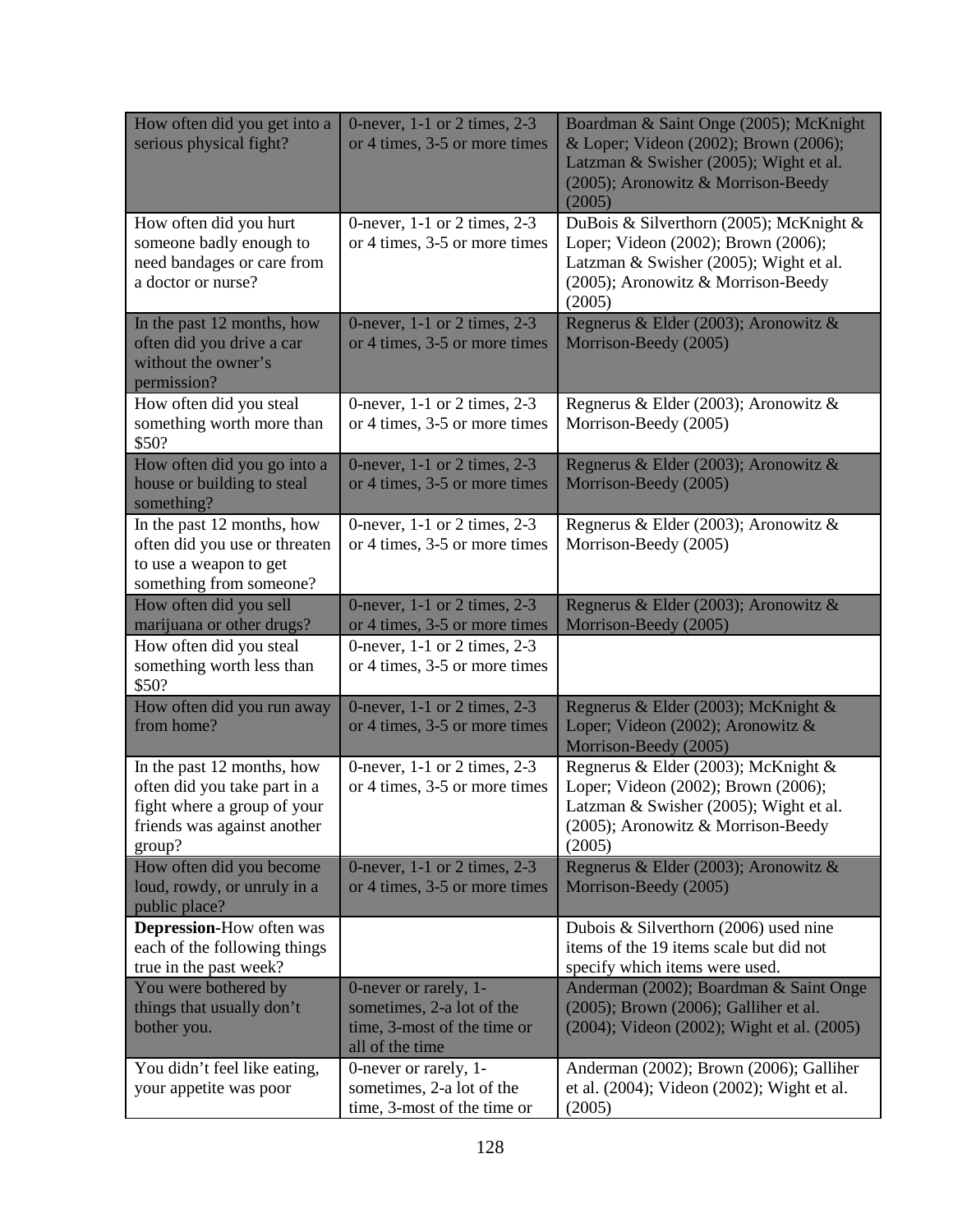|                                                                                        | all of the time                                                                                                                      |                                                                                                                                                            |
|----------------------------------------------------------------------------------------|--------------------------------------------------------------------------------------------------------------------------------------|------------------------------------------------------------------------------------------------------------------------------------------------------------|
| You felt that you could not<br>shake off the blues, even<br>with help from your family | 0-never or rarely, 1-<br>sometimes, 2-a lot of the<br>time, 3-most of the time or                                                    | Anderman (2002); Boardman & Saint Onge<br>(2005); Brown (2006); Galliher et al.<br>(2004); Latzman & Swisher (2005); Videon                                |
| and your friends.                                                                      | all of the time                                                                                                                      | (2002); Wight et al. (2005)                                                                                                                                |
| You felt that you were just<br>as good as other people. *                              | 0-most of the time or all of<br>the time, 1-a lot of the time,<br>2-sometimes, 3-never or<br>rarely                                  | Boardman & Saint Onge (2005); Brown<br>(2006); Latzman & Swisher (2005); Videon<br>(2002); Wight et al. (2005)                                             |
| You had trouble keeping<br>your mind on what you were<br>doing.                        | 0-never or rarely, 1-<br>sometimes, 2-a lot of the<br>time, 3-most of the time or<br>all of the time                                 | Brown (2006); Videon (2002); Wight et al.<br>(2005)                                                                                                        |
| You felt depressed.                                                                    | 0-never or rarely, 1-<br>sometimes, 2-a lot of the<br>time, 3-most of the time or<br>all of the time                                 | Anderman (2002); Boardman & Saint Onge<br>(2005); Brown (2006); Galliher et al.<br>(2004); Latzman & Swisher (2005); Videon<br>(2002); Wight et al. (2005) |
| You felt that you were too<br>tired to do things.                                      | 0-never or rarely, 1-<br>sometimes, 2-a lot of the<br>time, 3-most of the time or<br>all of the time                                 | Brown (2006); Videon (2002); Wight et al.<br>(2005)                                                                                                        |
| You felt hopeful about the<br>future. *                                                | 0-most of the time or all of<br>the time, 1-a lot of the time,<br>2-sometimes, 3-never or<br>rarely                                  | Boardman & Saint Onge (2005); Brown<br>(2006); Latzman & Swisher (2005); Videon<br>(2002); Wight et al. (2005)                                             |
|                                                                                        |                                                                                                                                      |                                                                                                                                                            |
| You thought your life had<br>been a failure.                                           | 0-never or rarely, 1-<br>sometimes, 2-a lot of the<br>time, 3-most of the time or<br>all of the time                                 | Anderman (2002); Brown (2006); Galliher<br>et al. (2004); Videon (2002); Wight et al.<br>(2005)                                                            |
| You felt fearful.                                                                      | 0-never or rarely, 1-<br>sometimes, 2-a lot of the<br>time, 3-most of the time or<br>all of the time                                 | Anderman (2002); Brown (2006); Galliher<br>et al. (2004); Videon (2002); Wight et al.<br>(2005)                                                            |
| You were happy. *                                                                      | 0-most of the time or all of<br>the time, 1-a lot of the time<br>2-sometimes, 3-never or<br>rarely                                   | Boardman & Saint Onge (2005); Brown<br>(2006); Latzman & Swisher (2005); Videon<br>(2002); Wight et al. (2005)                                             |
| You talked less than usual.                                                            | 0-never or rarely, 1-<br>sometimes, 2-a lot of the<br>time, 3-most of the time or<br>all of the time                                 | Brown (2006); Videon (2002); Wight et al.<br>(2005)                                                                                                        |
| You felt lonely.                                                                       | 0-never or rarely, 1-<br>sometimes, 2-a lot of the<br>time, 3-most of the time or<br>all of the time                                 | Anderman (2002); Brown (2006); Galliher<br>et al. (2004); Latzman & Swisher (2005);<br>Videon (2002); Wight et al. (2005)                                  |
| People were unfriendly to<br>you.<br>You enjoyed life. *                               | 0-never or rarely, 1-<br>sometimes, 2-a lot of the<br>time, 3-most of the time or<br>all of the time<br>0-most of the time or all of | Brown (2006); Videon (2002); Wight et al.<br>(2005)<br>Boardman & Saint Onge (2005); Brown                                                                 |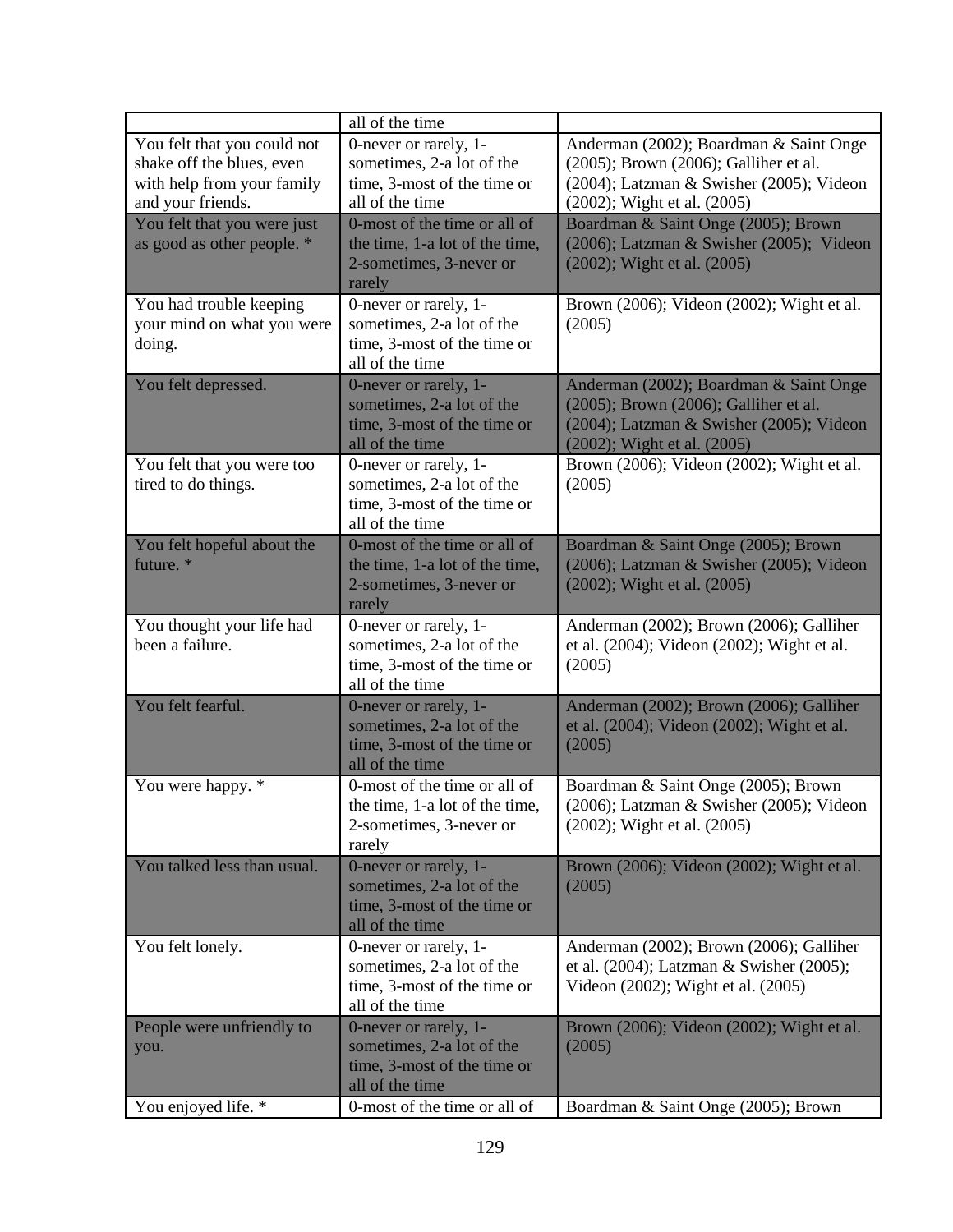|                                             | the time, 1-a lot of the time,<br>2-sometimes, 3-never or<br>rarely                                  | $(2006)$ ; Latzman & Swisher $(2005)$ ; Videon<br>(2002); Wight et al. (2005)                                                                                    |  |  |  |
|---------------------------------------------|------------------------------------------------------------------------------------------------------|------------------------------------------------------------------------------------------------------------------------------------------------------------------|--|--|--|
| You felt sad.                               | 0-never or rarely, 1-<br>sometimes, 2-a lot of the<br>time, 3-most of the time or<br>all of the time | Anderman (2002); Boardman & Saint Onge<br>(2005); Brown (2006); Galliher et al.<br>$(2004)$ ; Latzman & Swisher $(2005)$ ; Videon<br>(2002); Wight et al. (2005) |  |  |  |
| You felt that people disliked<br>you.       | 0-never or rarely, 1-<br>sometimes, 2-a lot of the<br>time, 3-most of the time or<br>all of the time | Brown (2006); Videon (2002); Wight et al.<br>(2005)                                                                                                              |  |  |  |
| It was hard to get started<br>doing things. | 0-never or rarely, 1-<br>sometimes, 2-a lot of the<br>time, 3-most of the time or<br>all of the time | Brown (2006); Videon (2002); Wight et al.<br>(2005)                                                                                                              |  |  |  |
| You felt your life was not<br>worth living. | 0-never or rarely, 1-<br>sometimes, 2-a lot of the<br>time, 3-most of the time or<br>all of the time | Anderman (2002); Boardman & Saint Onge<br>(2005); Brown (2006); Galliher et al.<br>(2004); Videon (2002); Wight et al. (2005)                                    |  |  |  |

\*Indicates item has been reverse coded from the original data in the Add Health codebooks.

\*\* Indicates item response was changed from continuous to categorical.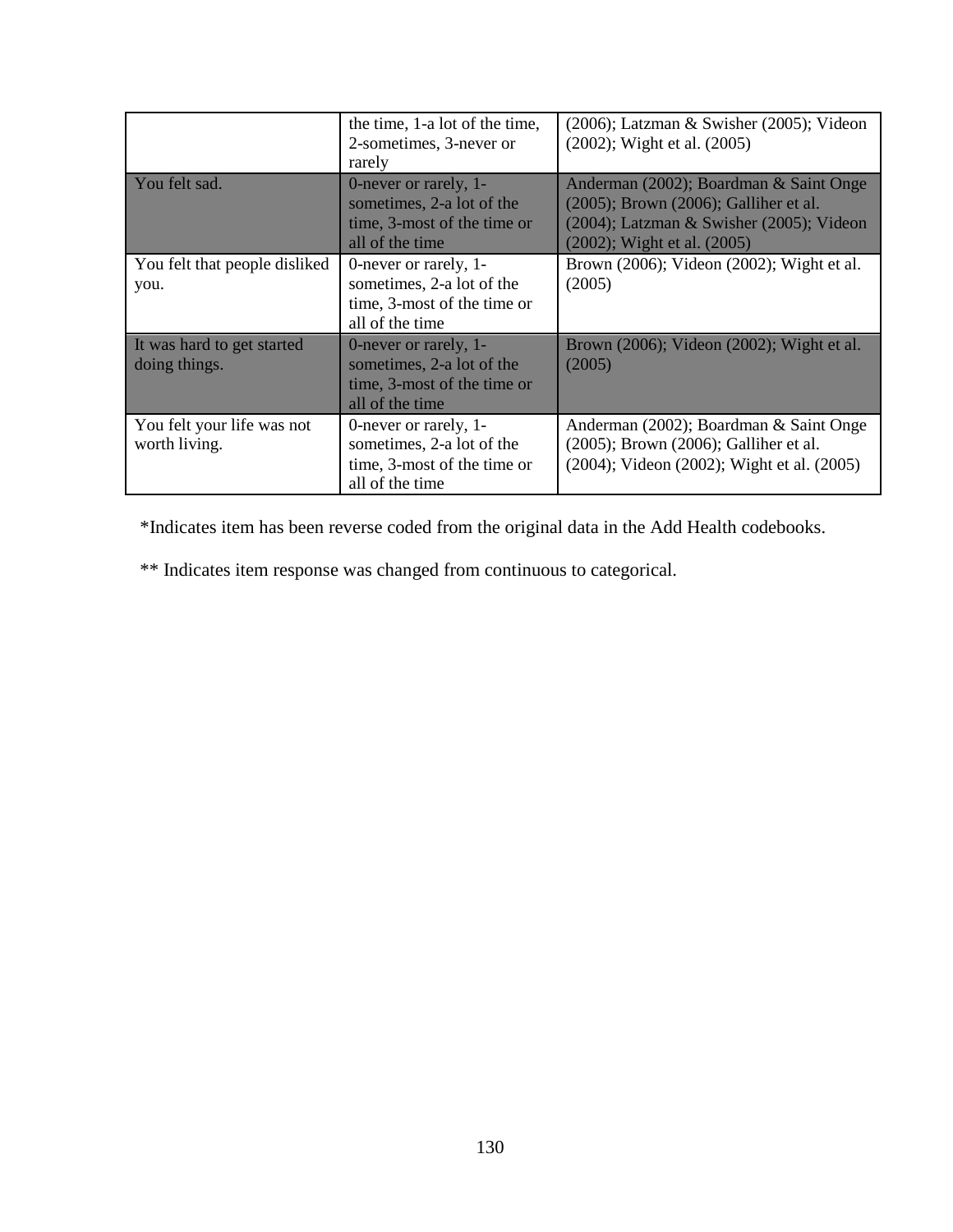| Appendix E |
|------------|
|------------|

| <b>Covariate Items</b>                      | <b>Response Options</b>                     |
|---------------------------------------------|---------------------------------------------|
| What is your race?                          | White, black or African American, Asian or  |
|                                             | Pacific Islander, American Indian or Native |
|                                             | American, other                             |
| Do you have difficulty using your hands,    | Yes/no                                      |
| arms, legs, or feet because of a permanent  |                                             |
| physical condition?                         |                                             |
| What is your current marital status? *      | Single (never married), married, widowed,   |
|                                             | divorced, separated                         |
| Are you receiving public assistance such as | Yes/no                                      |
| welfare? *                                  |                                             |
| About how much total income, before taxes,  | Range from \$0 to \$999 thousand            |
| did your family receive in 1994? *          |                                             |

\*Indicates items asked to parents rather than adolescent participants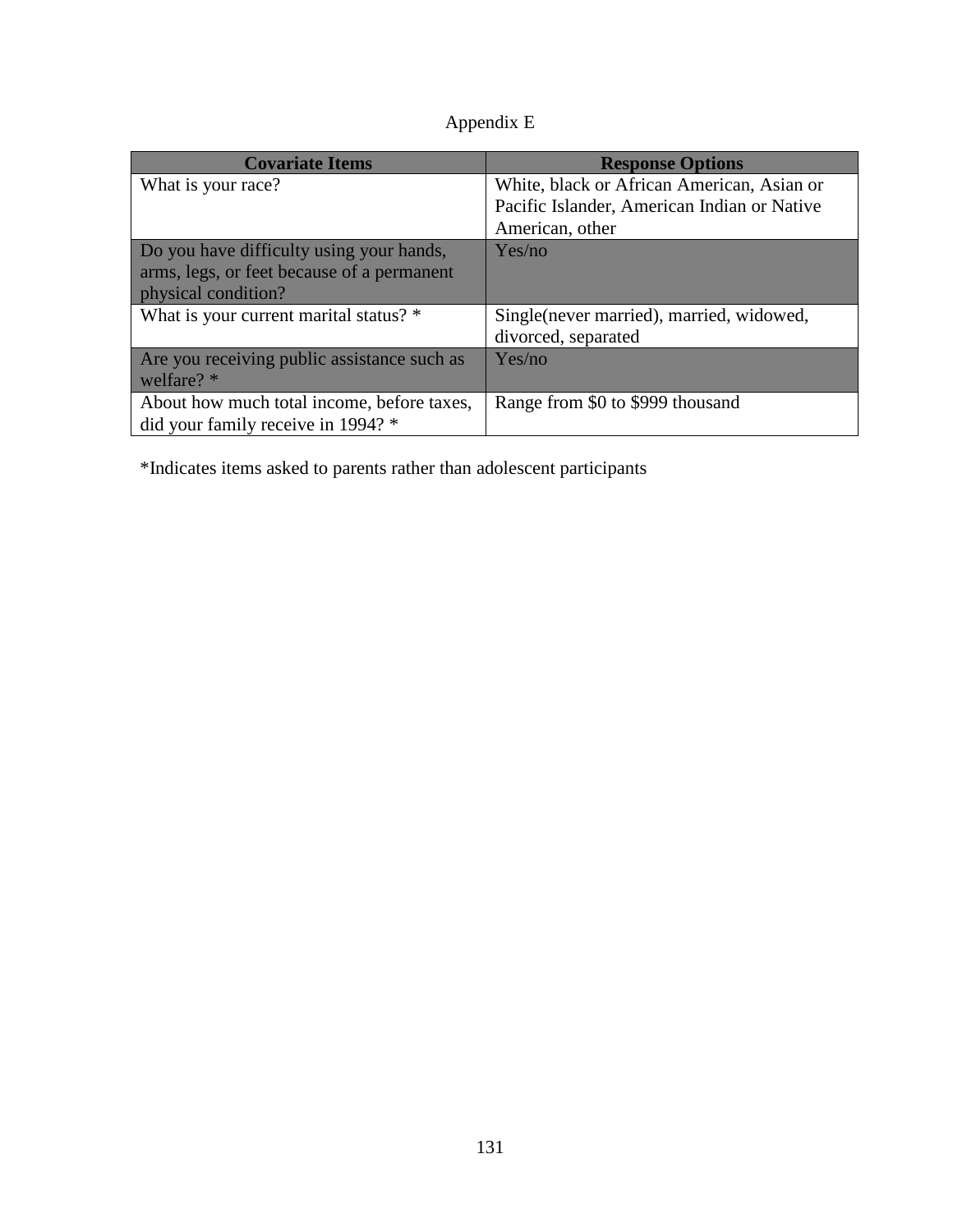|  | Appendix F |  |  |
|--|------------|--|--|
|--|------------|--|--|

| <b>Covariate-Risk factor</b>                | <b>Citation</b>                                             |
|---------------------------------------------|-------------------------------------------------------------|
| Participant race – Delinquency              | Bartlett et al. (2006); Boardman & Saint Onge               |
|                                             | $(2005)$ ; Dubois & Silverthorn $(2005)$ ;                  |
|                                             | McKnight & Loper (2002); Wight et al. (2005)                |
| Participant race – Substance Use            | Bartlett et al. (2006); Boardman & Saint Onge               |
|                                             | (2005); Dubois & Silverthorn (2005); Wight et<br>al. (2005) |
| Participant race - Depression               | Boardman & Saint Onge (2005); Dubois &                      |
|                                             | Silverthorn (2005); Wight et al. (2005)                     |
| Participant disability - Delinquency        | Dubois & Silverthorn (2005)                                 |
| Participant disability - Substance Use      | Dubois & Silverthorn (2005)                                 |
| <b>Participant disability - Depression</b>  | Dubois & Silverthorn (2005)                                 |
| Marital status of parents – Delinquency     | Brown (2006); Dubois & Silverthorn (2005);                  |
|                                             | McKnight & Loper (2002); Videon (2002)                      |
| Marital status of parents - Substance Use   | Dubois & Silverthorn (2005); Videon (2002)                  |
| Marital status of parents – Depression      | Brown (2006); Dubois & Silverthorn (2005);                  |
|                                             | Videon $(2002)$                                             |
| Receiving public assistance – Delinquency   | Dubois & Silverthorn (2005); McKnight &                     |
|                                             | Loper (2002); Wight et al. (2005)                           |
| Receiving public assistance - Substance Use | Dubois & Silverthorn (2005); Wight et al.                   |
|                                             | (2005)                                                      |
| Receiving public assistance – Depression    | Dubois & Silverthorn (2005); Wight et al.                   |
|                                             | (2005)                                                      |
| Income – Delinquency                        | Aronowitz & Morrison-Beedy (2004); Bartlett                 |
|                                             | et al. (2006); Boardman & Saint Onge (2005);                |
|                                             | McKnight & Loper (2002); Wight et al. (2005)                |
| <b>Income-Substance Use</b>                 | Aronowitz & Morrison-Beedy (2004); Bartlett                 |
|                                             | et al. (2006); Boardman & Saint Onge (2005);                |
| Income – Depression                         | Boardman & Saint Onge (2005); Wight et al.                  |
|                                             | (2005)                                                      |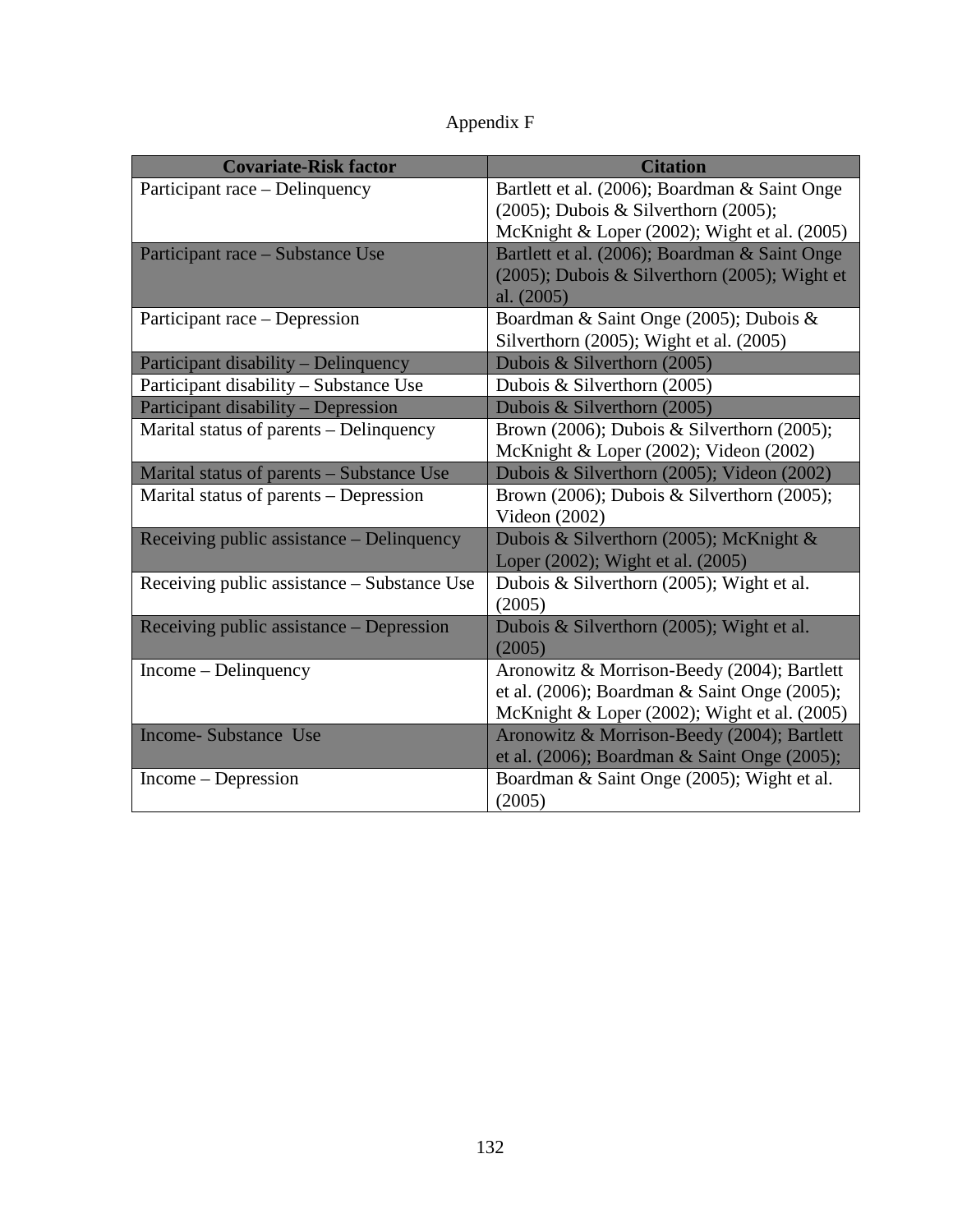# Appendix G

| Variable           | 1        | $\overline{c}$ | 3        | 4        | 5        | 6         | 7         | 8        | 9         | 10       | 11       |
|--------------------|----------|----------------|----------|----------|----------|-----------|-----------|----------|-----------|----------|----------|
| 1 Ed19             | 1.000    | .595**         | .487**   | $.263**$ | $.311**$ | .011      | $.040**$  | $.057**$ | $.051**$  | $.071**$ | $.068**$ |
| 2 Ed20             |          | 1.000          | $.552**$ | .298**   | $.344**$ | .024      | .096**    | $.072**$ | $.062**$  | .078**   | $.073**$ |
| 3 Ed22             |          |                | 1.000    | .389**   | $.402**$ | .004      | $.085**$  | $.075**$ | $.068**$  | $.070**$ | $.074**$ |
| 4 Ed23             |          |                |          | 1.000    | $.380**$ | .006      | $.044**$  | $.059**$ | $.060**$  | $.051**$ | $.054**$ |
| 5 Ed24             |          |                |          |          | 1.000    | $.072**$  | $.053**$  | $.036**$ | $.059**$  | $.067**$ | .037**   |
| 6 Peab             |          |                |          |          |          | 1.000     | $.272**$  | $.043**$ | $-.071**$ | $.024*$  | $.111**$ |
| 7 Se4              |          |                |          |          |          |           | 1.000     | $.028*$  | $-.019$   | $.026*$  | $.056**$ |
| 8 Rm11             |          |                |          |          |          |           |           | 1.000    | .459**    | .545**   | $.071**$ |
| 9 Rm12             |          |                |          |          |          |           |           |          | 1.000     | $.421**$ | $.047**$ |
| 10Rm13             |          |                |          |          |          |           |           |          |           | 1.000    | $.032*$  |
| 11 Rf11            |          |                |          |          |          |           |           |          |           |          | 1.000    |
| 12 Rf12            | $.065**$ | $.061**$       | $.069**$ | $.063**$ | $.088**$ | $.054**$  | .015      | $.040**$ | $.108**$  | $.035**$ | $.639**$ |
| 13 Rf13            | $.081**$ | .079**         | $.073**$ | $.071**$ | $.088**$ | $.147**$  | .039**    | $.046**$ | $.034**$  | .079**   | $.676**$ |
| 14 Pf5             | $.134**$ | $.161**$       | $.167**$ | $.126**$ | $.113**$ | $.040**$  | $.055**$  | $.505**$ | .418**    | $.666**$ | $.034**$ |
| 15 Pf25            | $.127**$ | .138**         | $.142**$ | $.125**$ | $.121**$ | $.142**$  | $.054**$  | $.053**$ | .049**    | $.065**$ | $.699**$ |
| 16 Pf30            | $.141**$ | $.204**$       | .178**   | $.111**$ | $.121**$ | $.060**$  | $.234**$  | $.059**$ | $.032**$  | $.056**$ | $.027*$  |
| 17 Pf32            | $.170**$ | $.270**$       | $.242**$ | $.160**$ | $.148**$ | $.025*$   | .208**    | $.054**$ | $.053**$  | $.067**$ | $.043**$ |
| 18 Pf33            | $.150**$ | $.202**$       | $.213**$ | $.151**$ | $.136**$ | $-.040**$ | $.123**$  | $.041**$ | $.042**$  | $.044**$ | $.045**$ |
| 19 Pf34            | $.162**$ | $.222**$       | $.216**$ | $.184**$ | $.137**$ | $-.036**$ | .119**    | $.059**$ | $.045**$  | $.051**$ | $.032**$ |
| 20 Pf35            | $.295**$ | .335**         | $.272**$ | .159**   | $.204**$ | $-.022$   | $.126**$  | $.058**$ | $.028*$   | $.065**$ | $.040**$ |
| 21 Pf36            | $.234**$ | $.290**$       | $.251**$ | $.168**$ | $.184**$ | $.027*$   | $.142**$  | $.074**$ | $.072**$  | $.087**$ | $.046**$ |
| 22 Pr1             | $.161**$ | $.202**$       | $.172**$ | $.158**$ | $.132**$ | .019      | $.087**$  | $.077**$ | $.068**$  | $.092**$ | $.043**$ |
| 23 Pr <sub>2</sub> | $.265**$ | $.305**$       | $.321**$ | $.371**$ | $.260**$ | .016      | $.132**$  | 038**    | $.048**$  | $.048**$ | $.074**$ |
| 24 Pr4             | $.196**$ | $.181**$       | $.136**$ | $.100**$ | $.148**$ | $.126**$  | $.105**$  | $.051**$ | .015      | $.046**$ | $.048**$ |
| 25 Pr3             | $.102**$ | $.141**$       | .138**   | $.118**$ | $.110**$ | $.060**$  | $.082**$  | $.100**$ | $.084**$  | $.126**$ | $.046**$ |
| 26 Pr5             | $.210**$ | $.233**$       | $.232**$ | $.214**$ | $.161**$ | $-.101**$ | $.036**$  | $.081**$ | $.108**$  | .090**   | .059**   |
| 27 Pr8             | $.174**$ | $.230**$       | $.214**$ | $.222**$ | $.173**$ | $-.004$   | .087**    | $.112**$ | $.101**$  | $.100**$ | $.065**$ |
| 28 Nb1             | $.082**$ | $.100**$       | .049**   | .015     | .017     | $-.076**$ | $-.038**$ | $.041**$ | $.060**$  | $.046**$ | $.027*$  |
| 29 Nb2             | $.059**$ | $.080**$       | $.037**$ | $-0.016$ | $-.010$  | $-.011$   | .009      | .013     | .023      | .013     | $-.004$  |
| 30 Nb3             | $.146**$ | $.167**$       | $.145**$ | $.107**$ | $.126**$ | .020      | $.032*$   | .039**   | $.033**$  | $.047**$ | $.072**$ |
| 31 Re3             | $.115**$ | $.151**$       | $.125**$ | $.092**$ | $.051**$ | $.041**$  | .092**    | $.065**$ | $.064**$  | $.120**$ | .083**   |
| 32 Re4             | .087**   | $.141**$       | $.118**$ | .085**   | $.042**$ | $-.010$   | $.071**$  | $.068**$ | .077**    | $.125**$ | $.051**$ |
| 33 Re7             | $.092**$ | $.146**$       | $.115**$ | .089**   | $.038**$ | .023      | .089**    | $.071**$ | $.083**$  | $.104**$ | $.070**$ |
| 34 Ee1             | .091**   | $.156**$       | $.132**$ | .097**   | $.109**$ | $.166**$  | $.210**$  | $.036**$ | $-0.015$  | $.077**$ | $.052**$ |
| 35 Ee2             | $.114**$ | $.178**$       | $.151**$ | $.104**$ | $.145**$ | .218**    | $.282**$  | $.055**$ | $-.038**$ | $.083**$ | .085**   |
|                    | 12       | 13             | 14       | 15       | 16       | 17        | 18        | 19       | 20        | 21       | 22       |
| 1 Ed19             | $.065**$ | $.081**$       | $.134**$ | $.127**$ | $.141**$ | $.170**$  | $.150**$  | $.162**$ | .295**    | $.234**$ | $.161**$ |
| 2 Ed20             | $.061**$ | .079**         | $.161**$ | $.138**$ | $.204**$ | $.270**$  | $.202**$  | $.222**$ | .335**    | .290**   | $.202**$ |
| 3 Ed22             | $.069**$ | .073**         | $.167**$ | $.142**$ | $.178**$ | $.242**$  | $.213**$  | $.216**$ | $.272**$  | $.251**$ | $.172**$ |
| 4 Ed23             | $.063**$ | $.071**$       | $.126**$ | $.125**$ | $.111**$ | $.160**$  | $.151**$  | $.184**$ | $.159**$  | $.168**$ | $.158**$ |
| 5 Ed24             | .088**   | $.088**$       | $.113**$ | $.121**$ | $.121**$ | $.148**$  | $.136**$  | $.137**$ | $.204**$  | $.184**$ | $.132**$ |
| 6 Peab             | $.054**$ | $.147**$       | $.040**$ | $.142**$ | $.060**$ | $.025*$   | $-.040**$ | $-.036$  | $-.022$   | $.027*$  | .019     |
| 7 Se4              | .015     | .039**         | $.055**$ | $.054**$ | $.234**$ | $.208**$  | $.123**$  | $.119**$ | $.126**$  | $.142**$ | $.087**$ |
| 8 Rm11             | $.040**$ | $.046**$       | .505**   | $.053**$ | .059**   | $.054**$  | $.041**$  | $.059**$ | $.058**$  | $.074**$ | $.077**$ |
| 9 Rm12             | $.108**$ | $.034**$       | .418**   | .049**   | $.032**$ | $.053**$  | $.042**$  | $.045**$ | $.028*$   | $.072**$ | $.068**$ |
| 10Rm13             | $.035**$ | .079**         | $.666**$ | $.065**$ | $.056**$ | $.044**$  | $.051**$  | $.065**$ | .087**    | $.092**$ | $.048**$ |
| 11 Rf11            | $.639**$ | $.676**$       | $.034**$ | .699**   | $.027*$  | $.043**$  | $.045**$  | $.032**$ | $.040**$  | $.046**$ | $.043**$ |
| 12 Rf12            | 1.000    | $.652**$       | $.049**$ | .667**   | $.039**$ | $.043**$  | $.052**$  | $.040**$ | .037**    | $.040**$ | $.042**$ |
| 13 Rf13            |          | 1.000          | $.046**$ | $.856**$ | .017     | $.030*$   | $.031*$   | $.036**$ | $.045**$  | $.034**$ | .033**   |
| 14 Pf5             |          |                | 1.000    | $.136**$ | $.195**$ | $.246**$  | $.216**$  | $.202**$ | $.202**$  | $.310**$ | $.226**$ |

*Parameter Estimates for the Overall Measurement Model (N = 6504)*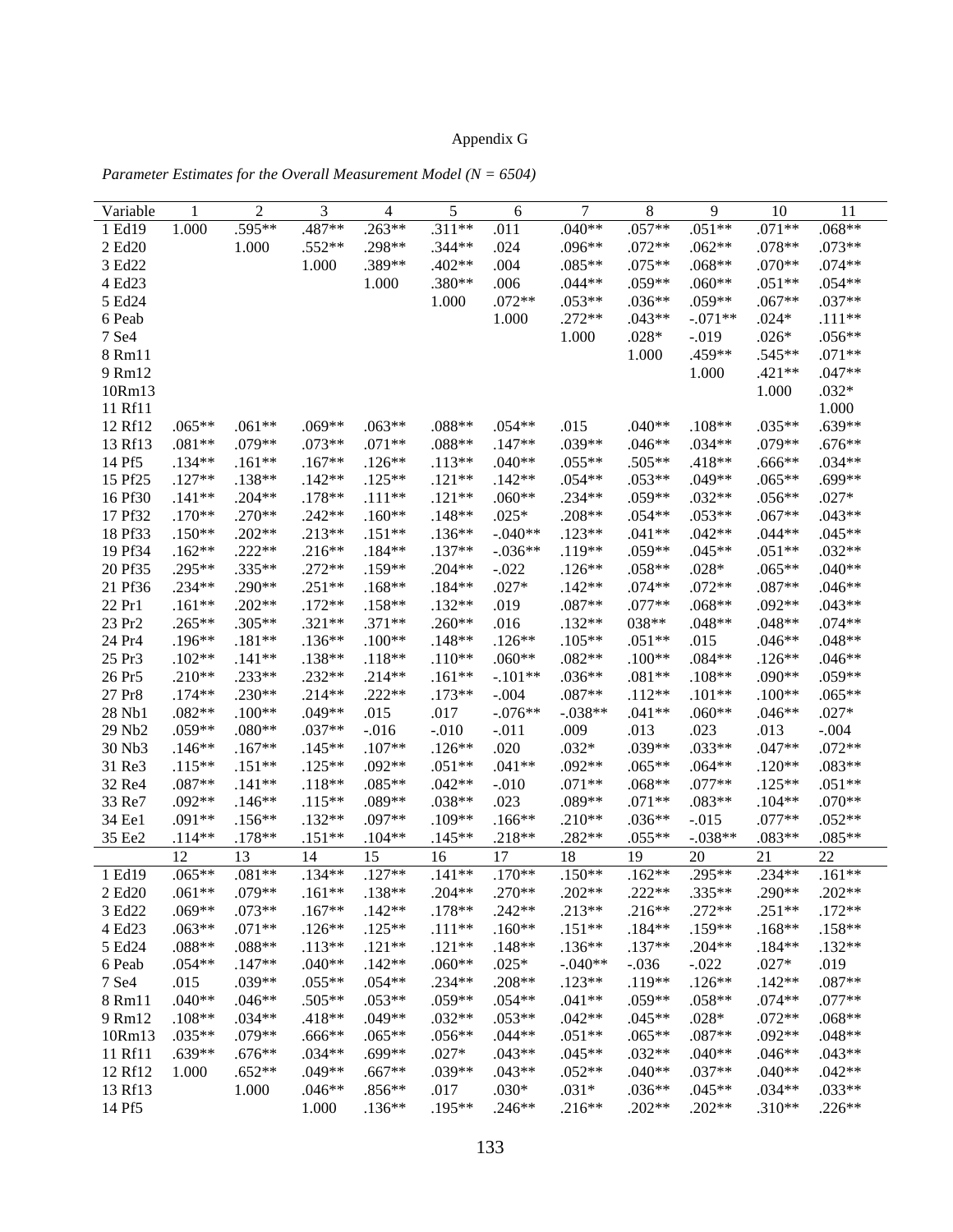| 15 Pf25          |          |          |          | 1.000     | .089**   | .129**    | $.122**$ | $.120**$ | $.118**$ | $.151**$ | $.100**$ |
|------------------|----------|----------|----------|-----------|----------|-----------|----------|----------|----------|----------|----------|
| 16 Pf30          |          |          |          |           | 1.000    | $.607**$  | .438**   | .395**   | .420**   | $.464**$ | $.215**$ |
| 17 Pf32          |          |          |          |           |          |           | 1.000    | .530**   | .476**   | .448**   | .564**   |
| 18 Pf33          |          |          |          |           |          |           | 1.000    | .558**   | .449**   | .479**   | $.184**$ |
| 19 Pf34          |          |          |          |           |          |           |          | 1.000    | .465**   | .449**   | $.204**$ |
| 20 Pf35          |          |          |          |           |          |           |          |          | 1.000    | .548**   | $.232**$ |
| 21 Pf36          |          |          |          |           |          |           |          |          |          | 1.000    | .338**   |
| 22 Pr1           |          |          |          |           |          |           |          |          |          |          | 1.000    |
| 23 Pr2           | $.074**$ | $.081**$ | $.128**$ | $.136**$  | $.176**$ | $.236**$  | $.180**$ | $.204**$ | .198**   | .238**   | $.366**$ |
| 24 Pr4           | $.048**$ | $.067**$ | .097**   | $.092**$  | $.150**$ | $.160**$  | $.110**$ | $.130**$ | $.213**$ | $.222**$ | .289**   |
| 25 Pr3           | $.046**$ | $.062**$ | $.272**$ | $.129**$  | .149**   | $.216**$  | $.140**$ | $.131**$ | $.156**$ | $.290**$ | .428**   |
| 26 Pr5           | $.059**$ | $.068**$ | $.304**$ | $.173**$  | .193**   | .293**    | .309**   | $.322**$ | .280**   | .354**   | $.363**$ |
| 27 Pr8           | $.065**$ | $.071**$ | .307**   | $.169**$  | $.200**$ | .297**    | $.257**$ | $.259**$ | .245**   | $.352**$ | .391**   |
| 28 Nb1           | $.027*$  | $.044**$ | .069**   | $.065**$  | $.042**$ | $.066**$  | .087**   | $.092**$ | $.103**$ | $.080**$ | .038**   |
| 29 Nb2           | $-.004$  | $-.001$  | $.024*$  | .012      | $.075**$ | $.060**$  | $.057**$ | $.057**$ | $.113**$ | $.080**$ | $.033**$ |
| 30 Nb3           | $.072**$ | $.088**$ | $.091**$ | $.123**$  | $.092**$ | $.130**$  | .095**   | .129**   | $.140**$ | $.131**$ | .119**   |
| 31 Re3           | .083**   | .089**   | $.129**$ | $.114**$  | .091**   | $.106**$  | $.051**$ | $.043**$ | $.084**$ | $.100**$ | $.115**$ |
| 32 Re4           | $.051**$ | $.061**$ | .149**   | $.086**$  | .091**   | $.125**$  | $.064**$ | .066**   | $.096**$ | $.121**$ | $.130**$ |
| 33 Re7           | $.070**$ | $.056**$ | $.122**$ | .090**    | .091**   | $.106**$  | $.071**$ | $.048**$ | .090**   | $.105**$ | .097**   |
| 34 Ee1           | $.052**$ | .059**   | $.107**$ | .086**    | $.140**$ | .159**    | $.075**$ | $.077**$ | .093**   | $.122**$ | $.142**$ |
| 35 Ee2           | .085**   | $.108**$ | $.120**$ | $.130**$  | .149**   | $.174**$  | .090**   | $.100**$ | $.116**$ | $.154**$ | $.156**$ |
|                  | 23       | 24       | 25       | 26        | 27       | 28        | 29       | 30       | 31       | 32       | 33       |
| 1 Ed19           | $.265**$ | $.196**$ | $.102**$ | $.210**$  | $.174**$ | $.082**$  | $.059**$ | $.146**$ | $.115**$ | .087**   | $.092**$ |
| 2 Ed20           | .305**   | $.181**$ | $.141**$ | $.233**$  | $.230**$ | $.100**$  | $.080**$ | $.167**$ | $.151**$ | $.141**$ | $.146**$ |
| 3 Ed22           | $.321**$ | $.136**$ | .138**   | $.232**$  | $.214**$ | $.049**$  | .037**   | $.145**$ | $.125**$ | $.118**$ | $.115**$ |
| 4 Ed23           | $.371**$ | $.100**$ | $.118**$ | $.214**$  | $.222**$ | .015      | $-.016$  | $.107**$ | $.092**$ | $.085**$ | .089**   |
| 5 Ed24           | $.260**$ | $.148**$ | $.110**$ | $.161**$  | $.173**$ | .017      | $-.010$  | $.126**$ | $.051**$ | $.042**$ | .038**   |
| 6 Peab           | .016     | $.126**$ | $.060**$ | $-.101**$ | $-.004$  | $-.076**$ | $-.011$  | .020     | $.041**$ | $-.010$  | .023     |
| 7 Se4            | $.132**$ | $.105**$ | $.082**$ | $.036**$  | .087**   | $-.038**$ | .990     | $.032*$  | $.092**$ | $.071**$ | .089**   |
| 8 Rm11           | .038**   | $.051**$ | $.100**$ | $.081**$  | $.112**$ | $.071**$  | .013     | .039**   | $.065**$ | $.068**$ | $.071**$ |
| 9 Rm12           | $.048**$ | .015     | $.084**$ | $.108**$  | $.101**$ | $.060**$  | .023     | .033**   | $.064**$ | $.077**$ | .083**   |
| 10Rm13           | $.048**$ | $.046**$ | $.126**$ | .090**    | $.100**$ | $.046**$  | .013     | $.047**$ | $.120**$ | $.125**$ | $.104**$ |
| 11 Rf11          | $.074**$ | $.048**$ | $.046**$ | .059**    | $.065**$ | $.027*$   | $-.004$  | $.072**$ | .083**   | $.051**$ | $.070**$ |
| 12 Rf12          | $.055**$ | .019     | .039**   | $.074**$  | .067**   | $.052**$  | .007     | .078**   | $.081**$ | $.073**$ | $.072**$ |
| 13 Rf13          | $.081**$ | $.067**$ | $.062**$ | $.068**$  | $.071**$ | $.044**$  | $-.001$  | .088**   | .089**   | $.061**$ | $.056**$ |
| 14 Pf5           | $.128**$ | .097**   | $.272**$ | $.304**$  | $.307**$ | $.069**$  | $.024*$  | .091**   | $.129**$ | $.149**$ | $.122**$ |
| 15 Pf25          | $.136**$ | $.092**$ | $.129**$ | $.173**$  | $.169**$ | $.065**$  | .012     | $.123**$ | $.114**$ | .086**   | .090**   |
| 16 Pf30          | $.176**$ | $.150**$ | .149**   | .193**    | $.200**$ | $.042**$  | $.075**$ | $.092**$ | .091**   | $.091**$ | $.091**$ |
| 17 Pf32          | $.236**$ | $.160**$ | $.216**$ | .293**    | .297**   | $.066**$  | $.060**$ | $.130**$ | $.106**$ | $.125**$ | $.106**$ |
| 18 Pf33          | $.180**$ | $.110**$ | $.140**$ | .309**    | .257**   | .087**    | $.057**$ | .095**   | $.051**$ | $.064**$ | $.071**$ |
| 19 Pf34          | $.204**$ | $.130**$ | $.131**$ | $.322**$  | .259**   | $.092**$  | $.057**$ | $.129**$ | $.043**$ | $.066**$ | $.048**$ |
| 20 Pf35          | .198**   | $.213**$ | $.156**$ | .280**    | $.245**$ | $.103**$  | $.113**$ | $.140**$ | $.084**$ | $.096**$ | .090**   |
| 21 Pf36          | .238**   | $.222**$ | $.290**$ | $.354**$  | $.352**$ | $.080**$  | $.131**$ | $.100**$ | $.121**$ | $.105**$ | $.122**$ |
| 22 Pr1           | .366**   | .289**   | .428**   | $.363**$  | $.391**$ | .038**    | $.033**$ | $.119**$ | $.115**$ | $.130**$ | .097**   |
| 23 Pr2           | 1.000    | .300**   | $.236**$ | $.337**$  | $.314**$ | $.041**$  | .012     | $.175**$ | $.144**$ | $.148**$ | $.139**$ |
| 24 Pr4           |          | 1.000    | $.259**$ | $.226**$  | $.253**$ | .023      | $.045**$ | $.117**$ | $.033**$ | $.047**$ | $.042**$ |
| 25 Pr3           |          |          | 1.000    | .329**    | .398**   | .019      | $.030**$ | $.074**$ | $.091**$ | $.109**$ | $.075**$ |
| 26 Pr5           |          |          |          | 1.000     | .552**   | $.083**$  | $.044**$ | $.142**$ | $.105**$ | $.122**$ | $.118**$ |
| 27 Pr8           |          |          |          |           | 1.000    | $.026*$   | $.030*$  | $.146**$ | $.103**$ | $.111**$ | $.101**$ |
| 28 Nb1           |          |          |          |           |          | 1.000     | $.370**$ | $.308**$ | .058**   | $.067**$ | $.061**$ |
| 29 Nb2           |          |          |          |           |          |           | 1.000    | $.229**$ | $.037**$ | .024     | $.031*$  |
| 30 Nb3           |          |          |          |           |          |           |          | 1.000    | $.102**$ | $.088**$ | .094**   |
| 31 Re3           |          |          |          |           |          |           |          |          |          | .790**   | $.699**$ |
| 32 Re4           |          |          |          |           |          |           |          |          | 1.000    | 1.000    | $.629**$ |
|                  |          |          |          |           |          |           |          |          |          |          |          |
| 33 Re7<br>34 Ee1 | $.174**$ |          | $.132**$ |           |          |           |          |          |          |          | 1.000    |
|                  |          | $.122**$ |          | $.110**$  | $.137**$ | $-.029*$  | .013     | $.050**$ | $.159**$ | $.146**$ | $.141**$ |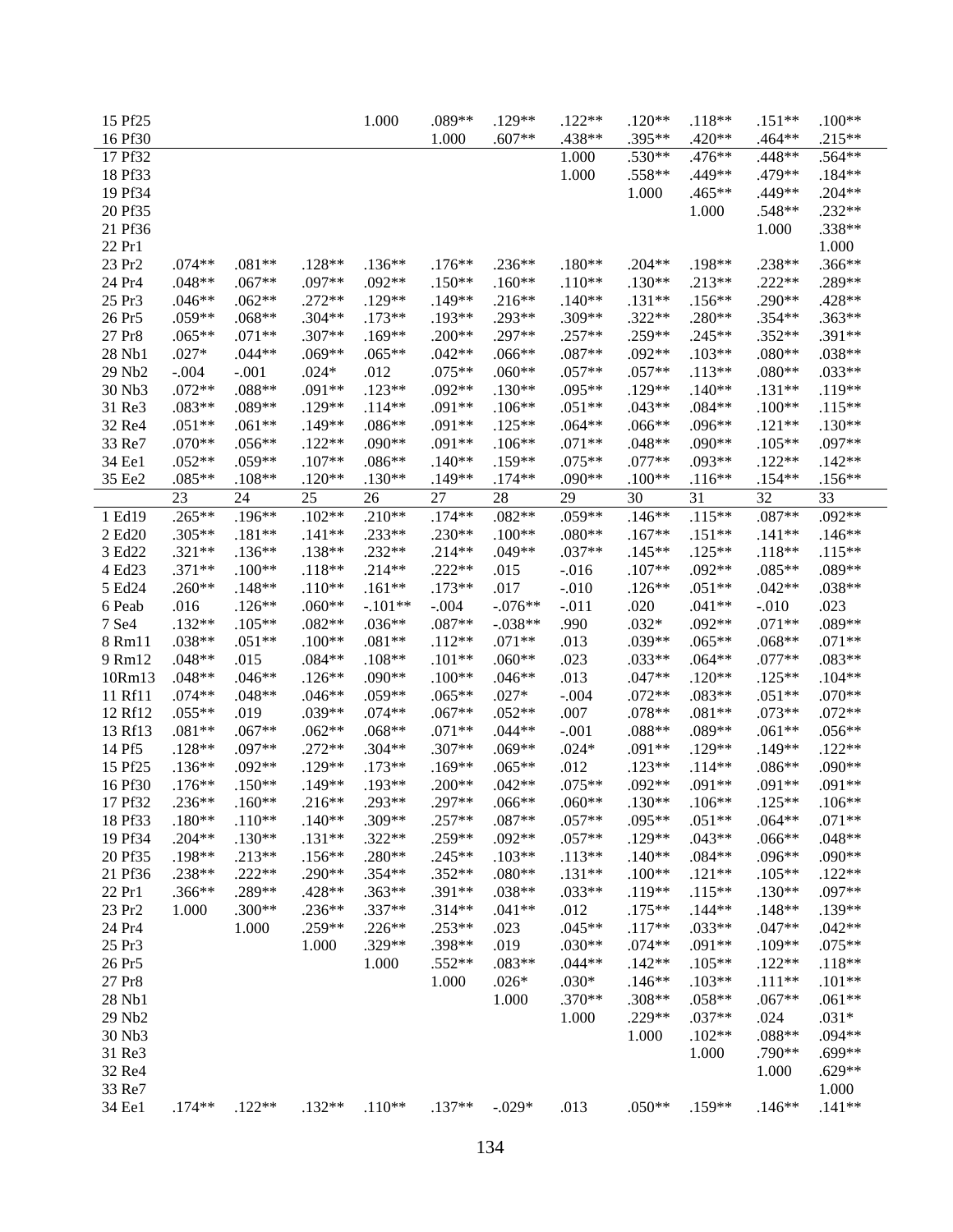| 35 Ee2  | $.200**$ | $.162**$  | $.145**$ | $.131**$ | $.175**$ | $-.035**$ | $-.006$ | .091** | .196** | $.171**$ | $.168**$ |
|---------|----------|-----------|----------|----------|----------|-----------|---------|--------|--------|----------|----------|
|         | 34       | 35        |          |          |          |           |         |        |        |          |          |
| 1 Ed19  | $.091**$ | $.114**$  |          |          |          |           |         |        |        |          |          |
| 2 Ed20  | $.156**$ | .178**    |          |          |          |           |         |        |        |          |          |
| 3 Ed22  | $.132**$ | $.151**$  |          |          |          |           |         |        |        |          |          |
| 4 Ed23  | .097**   | $.104**$  |          |          |          |           |         |        |        |          |          |
| 5 Ed24  | .109**   | $.145**$  |          |          |          |           |         |        |        |          |          |
| 6 Peab  | $.166**$ | $.218**$  |          |          |          |           |         |        |        |          |          |
| 7 Se4   | $.210**$ | $.282**$  |          |          |          |           |         |        |        |          |          |
| 8 Rm11  | $.036**$ | $.055**$  |          |          |          |           |         |        |        |          |          |
| 9 Rm12  | $-.015$  | $-.038**$ |          |          |          |           |         |        |        |          |          |
| 10Rm13  | $.077**$ | $.083**$  |          |          |          |           |         |        |        |          |          |
| 11 Rf11 | $.052**$ | $.085**$  |          |          |          |           |         |        |        |          |          |
| 12 Rf12 | $.034**$ | $.054**$  |          |          |          |           |         |        |        |          |          |
| 13 Rf13 | .059**   | $.108**$  |          |          |          |           |         |        |        |          |          |
| 14 Pf5  | $.107**$ | $.120**$  |          |          |          |           |         |        |        |          |          |
| 15 Pf25 | $.086**$ | $.130**$  |          |          |          |           |         |        |        |          |          |
| 16 Pf30 | $.140**$ | .149**    |          |          |          |           |         |        |        |          |          |
| 17 Pf32 | .159**   | $.174**$  |          |          |          |           |         |        |        |          |          |
| 18 Pf33 | $.075**$ | .090**    |          |          |          |           |         |        |        |          |          |
| 19 Pf34 | $.077**$ | $.100**$  |          |          |          |           |         |        |        |          |          |
| 20 Pf35 | .093**   | $.116**$  |          |          |          |           |         |        |        |          |          |
| 21 Pf36 | $.122**$ | $.154**$  |          |          |          |           |         |        |        |          |          |
| 22 Pr1  | $.142**$ | $.156**$  |          |          |          |           |         |        |        |          |          |
| 23 Pr2  | $.174**$ | $.200**$  |          |          |          |           |         |        |        |          |          |
| 24 Pr4  | $.122**$ | $.162**$  |          |          |          |           |         |        |        |          |          |
| 25 Pr3  | $.132**$ | $.145**$  |          |          |          |           |         |        |        |          |          |
| 26 Pr5  | $.110**$ | $.131**$  |          |          |          |           |         |        |        |          |          |
| 27 Pr8  | $.137**$ | $.175**$  |          |          |          |           |         |        |        |          |          |
| 28 Nb1  | $-.029*$ | $-.035**$ |          |          |          |           |         |        |        |          |          |
| 29 Nb2  | .013     | $-.006$   |          |          |          |           |         |        |        |          |          |
| 30 Nb3  | $.050**$ | .091**    |          |          |          |           |         |        |        |          |          |
| 31 Re3  | .159**   | $.196**$  |          |          |          |           |         |        |        |          |          |
| 32 Re4  | $.146**$ | $.171**$  |          |          |          |           |         |        |        |          |          |
| 33 Re7  | $.141**$ | $.168**$  |          |          |          |           |         |        |        |          |          |
| 34 Ee1  | 1.000    | $.697**$  |          |          |          |           |         |        |        |          |          |
| 35 Ee2  | $.697**$ | 1.000     |          |          |          |           |         |        |        |          |          |

\*\* Correlation significant at the .01 level. \*Correlation significant at the .05 level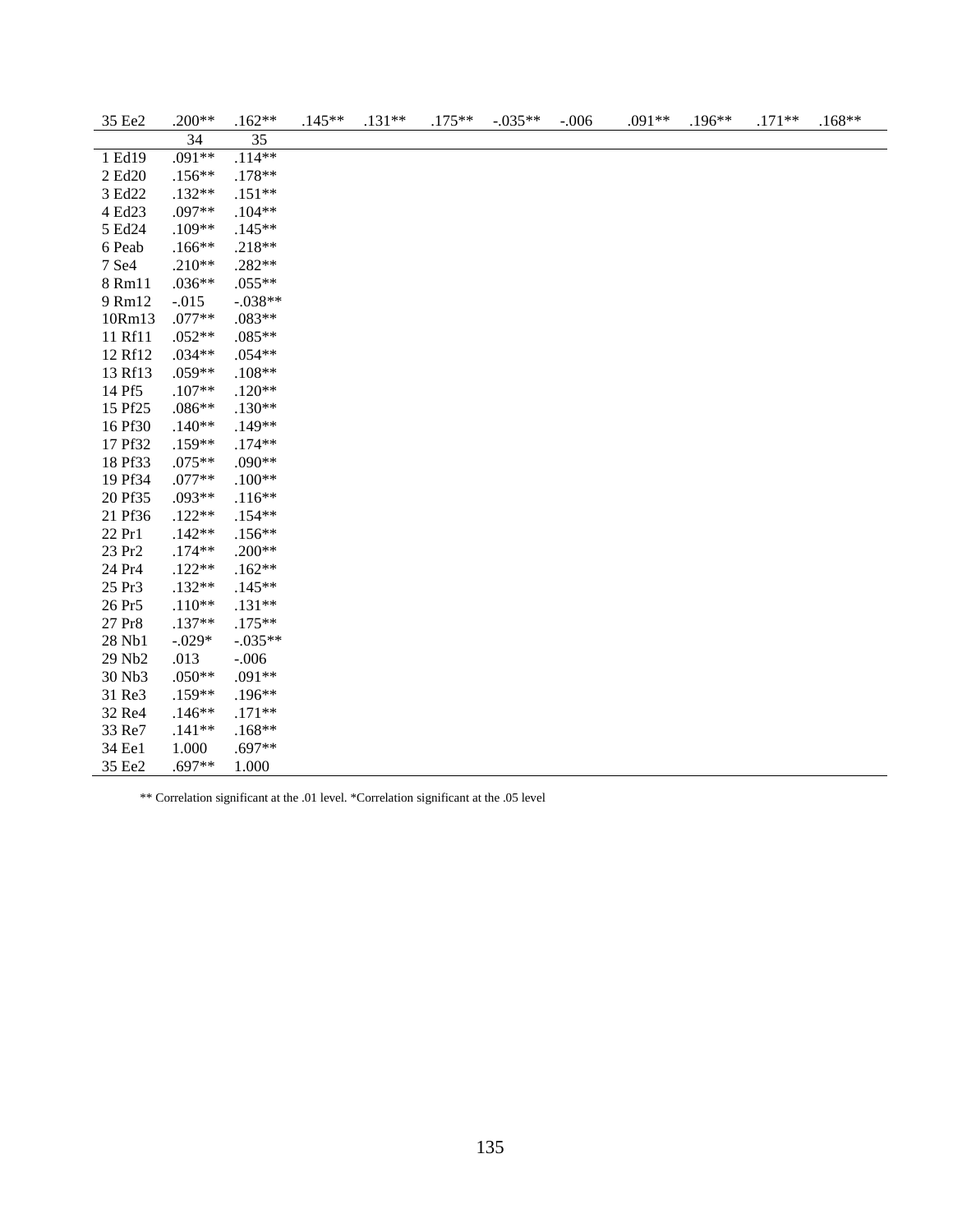## Appendix H

| Variable         | $\boldsymbol{M}$ | <b>SD</b> | Min.             | Max.           | <b>Skew</b> | CR <sup>a</sup> | Kurtosis | $CR^a$    |
|------------------|------------------|-----------|------------------|----------------|-------------|-----------------|----------|-----------|
| Ed19             | 3.71             | .999      | 1                | $\sqrt{5}$     | $-.802$     | $-26.733$       | .305     | 5.000     |
| Ed20             | 3.85             | 1.001     | $\mathbf{1}$     | 5              | $-0.969$    | $-3.198$        | .608     | 9.967     |
| Ed22             | 3.68             | 1.198     | $\mathbf{1}$     | 5              | .044        | 1.467           | $-.958$  | $-15.705$ |
| Ed <sub>23</sub> | 3.48             | 1.075     | $\mathbf{1}$     | 5              | $-0.780$    | $-26.000$       | $-.099$  | $-1.623$  |
| Ed <sub>24</sub> | 3.81             | 1.014     | $\mathbf{1}$     | 5              | $-.541$     | $-18.033$       | $-.386$  | $-6.328$  |
| Pr <sub>2</sub>  | 3.55             | .990      | $\mathbf{1}$     | 5              | $-.384$     | $-12.800$       | $-.132$  | $-2.164$  |
| Peabody          | 10.06            | 1.475     | $\mathbf{1}$     | 14             | $-.702$     | $-23.400$       | 2.201    | 36.082    |
| Se <sub>4</sub>  | 3.88             | 1.094     | $\mathbf{1}$     | 6              | .099        | 3.300           | $-.641$  | $-10.508$ |
| Rm11             | 3.88             | 1.571     | $\boldsymbol{0}$ | 5              | $-1.281$    | $-42.700$       | .321     | 5.262     |
| Rm12             | 3.09             | 1.596     | $\boldsymbol{0}$ | 5              | $-.372$     | $-12.400$       | $-1.131$ | $-18.541$ |
| Rm13             | 4.40             | 1.301     | $\boldsymbol{0}$ | 5              | $-2.499$    | $-83.300$       | 5.299    | 86.869    |
| Pf5              | 4.06             | 1.314     | $\overline{0}$   | 5              | $-1.880$    | $-62.667$       | 3.015    | 49.426    |
| Rf11             | 2.27             | 1.992     | $\boldsymbol{0}$ | 5              | .194        | 6.467           | $-1.572$ | $-25.770$ |
| Rf12             | 1.80             | 1.668     | $\boldsymbol{0}$ | 5              | .555        | 18.500          | $-.950$  | $-15.574$ |
| Rf13             | 3.01             | 2.157     | $\overline{0}$   | 5              | $-.495$     | $-16.500$       | $-1.530$ | $-25.082$ |
| Pf25             | 2.88             | 2.050     | $\boldsymbol{0}$ | 5              | $-.488$     | $-16.267$       | $-1.476$ | $-24.197$ |
| <b>Pf30</b>      | 4.28             | .648      | 1                | 5              | $-.692$     | $-23.067$       | 1.111    | 18.213    |
| Pf32             | 4.31             | .705      | $\mathbf{1}$     | 5              | $-1.002$    | $-33.400$       | 1.541    | 25.262    |
| Pf33             | 4.02             | .942      | $\mathbf{1}$     | 5              | $-.888$     | $-29.600$       | .273     | 4.475     |
| Pf34             | 3.77             | .881      | $\mathbf{1}$     | 5              | $-.605$     | $-20.167$       | .075     | 1.230     |
| Pf35             | 4.09             | .764      | $\mathbf{1}$     | 5              | $-.986$     | $-32.867$       | 1.731    | 28.377    |
| Pf36             | 4.30             | .711      | $\mathbf{1}$     | 5              | $-1.003$    | $-33.433$       | 1.610    | 26.393    |
| Pr1              | 4.38             | .827      | $\mathbf{1}$     | 5              | $-1.424$    | $-47.467$       | 2.046    | 33.541    |
| Pr <sub>3</sub>  | 4.79             | .568      | $\mathbf{1}$     | 5              | $-3.384$    | $-112.800$      | 13.349   | 218.836   |
| Pr <sub>4</sub>  | 4.24             | .796      | $\mathbf{1}$     | 5              | $-1.015$    | $-33.833$       | 1.163    | 19.066    |
| Pr <sub>5</sub>  | 3.61             | 1.009     | $\mathbf{1}$     | 5              | $-.400$     | $-13.333$       | $-.281$  | $-4.607$  |
| Pr8              | 3.93             | .934      | $\mathbf{1}$     | 5              | $-.698$     | $-23.267$       | .145     | 2.377     |
| Nb1              | 1.73             | .442      | $\mathbf{1}$     | $\overline{c}$ | $-1.046$    | $-34.867$       | $-.900$  | $-14.754$ |
| N <sub>b</sub> 2 | 1.79             | .406      | $\mathbf{1}$     | $\overline{2}$ | $-1.432$    | $-47.733$       | .057     | .934      |
| Nb <sub>3</sub>  | 1.74             | .435      | $\mathbf{1}$     | $\overline{2}$ | $-1.095$    | $-36.500$       | $-.778$  | $-12.754$ |
| Re3              | 2.61             | 1.429     | $\overline{0}$   | 4              | $-.620$     | $-20.667$       | $-.968$  | $-15.869$ |
| Re4              | 2.90             | 1.350     | $\boldsymbol{0}$ | 4              | $-1.219$    | $-40.633$       | .217     | 3.557     |
| Re7              | 1.94             | 1.383     | $\overline{0}$   | 4              | .304        | 10.133          | $-1.281$ | $-21.000$ |
| Ee1              | 4.44             | 1.021     | $\mathbf{1}$     | 5              | $-1.917$    | $-63.900$       | 2.967    | 48.639    |
| Ee2              | 4.16             | 1.152     | $\mathbf{1}$     | 5              | $-1.337$    | $-44.567$       | .903     | 14.803    |

*Descriptive Statistics for All Items (N = 6504)* 

\*Critical ratios for skewness and kurtosis were calculated by dividing each statistic by its respective standard error. The

standard error for skewness was .030 while the standard error for kurtosis was .061.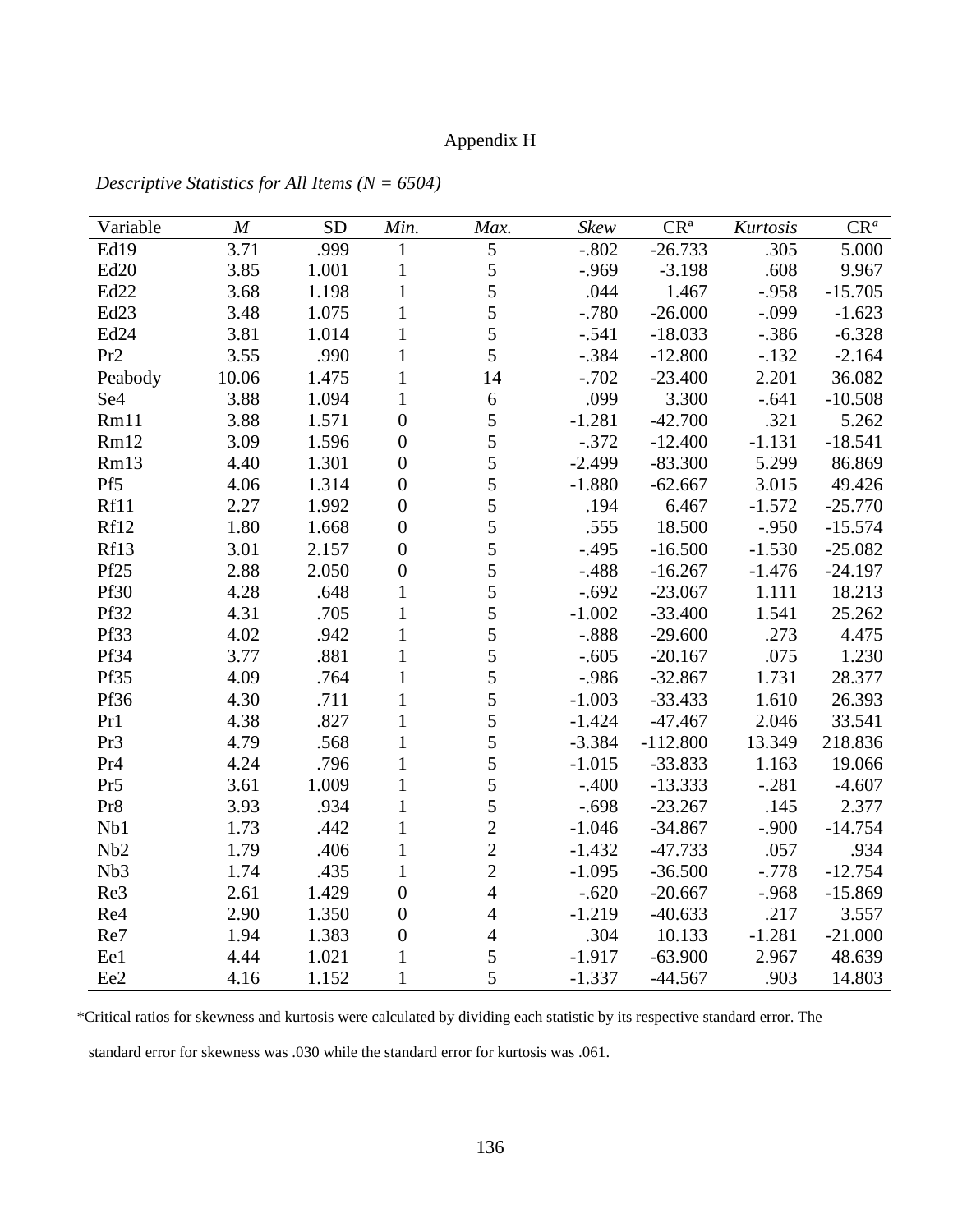## References

- Anderman, E. M. (2002). School effects on psychological outcomes during adolescence. *Journal of Educational Psychology, 94*(4), 795-809.
- Aronowitz, T., & Morrison-Beedy, D. (2004). Resilience to risk-taking behaviors in impoverished African American girls: The role of mother-daughter connectedness*. Research in Nursing & Health, 27*, 29-39.
- Bartlett, R., Holditch-Davis, D., Belyea, M., Halpern, C. T., & Beeber, L. (2006). Risk and protection in the development of problem behaviors in adolescents. *Research in Nursing & Health, 29,* 607-621.
- Bedeian, A. G., Day, D. V., & Kelloway, E. K. (1997). Correcting for measurement error attenuation in structural equation models: Some important reminders. *Educational and Psychological Measurement, 57*(5), 785-799.
- Belgrave, F. Z., Chase-Vaughn, G., Gray, G., Addison, J. D., & Cherry, V. R. (2000). The effectiveness of a culture and gender specific intervention for increasing resiliency among African American preadolescent females*. Journal of Black Psychology*, *26*(2), *133-147.*
- Bender, K., Thompson, S. J., McManus, H., Lantry, J., & Flynn, P. M. (2007). Capacity for survival: Exploring strengths of homeless street youth. *Child Youth Care Forum, 36,* 25-42.
- Benson, J.E., & Johnson, M.K. (2009). Adolescent family context and adult identity formation. *Journal of Family Issues*, *30*(9), 1265-1286.
- Benson, P. L., Galbraith, J., & Espeland, P. (1998). *What teens need to succeed: Proven, practical ways to shape your own future.* Minneapolis, MN: Free Spirit.
- Berg, E.C. (2003). The effects of perceived closeness to custodial parents, stepparents, and nonresident parents on adolescent self-esteem. *Journal of Divorce and Remarriage, 40*(1-2), 69-86.
- Blum, R. W. (1997). Healthy youth development as a model for youth health promotion. *Journal of Adolescent Health, 22*, 368-375.
- Blum, R. W. (1998). Improving the health of youth: A community health perspective. *Journal of Adolescent Health, 23*, 254-258.
- Boardman, J.D., & Saint Onge, J.M. (2005). Neighborhoods and adolescent development. *Children, Youth, and Environments, 15*(1), 138-164.
- Bogar, C. B., & Hulse-Killacky, D. (2006). Resiliency determinants and resiliency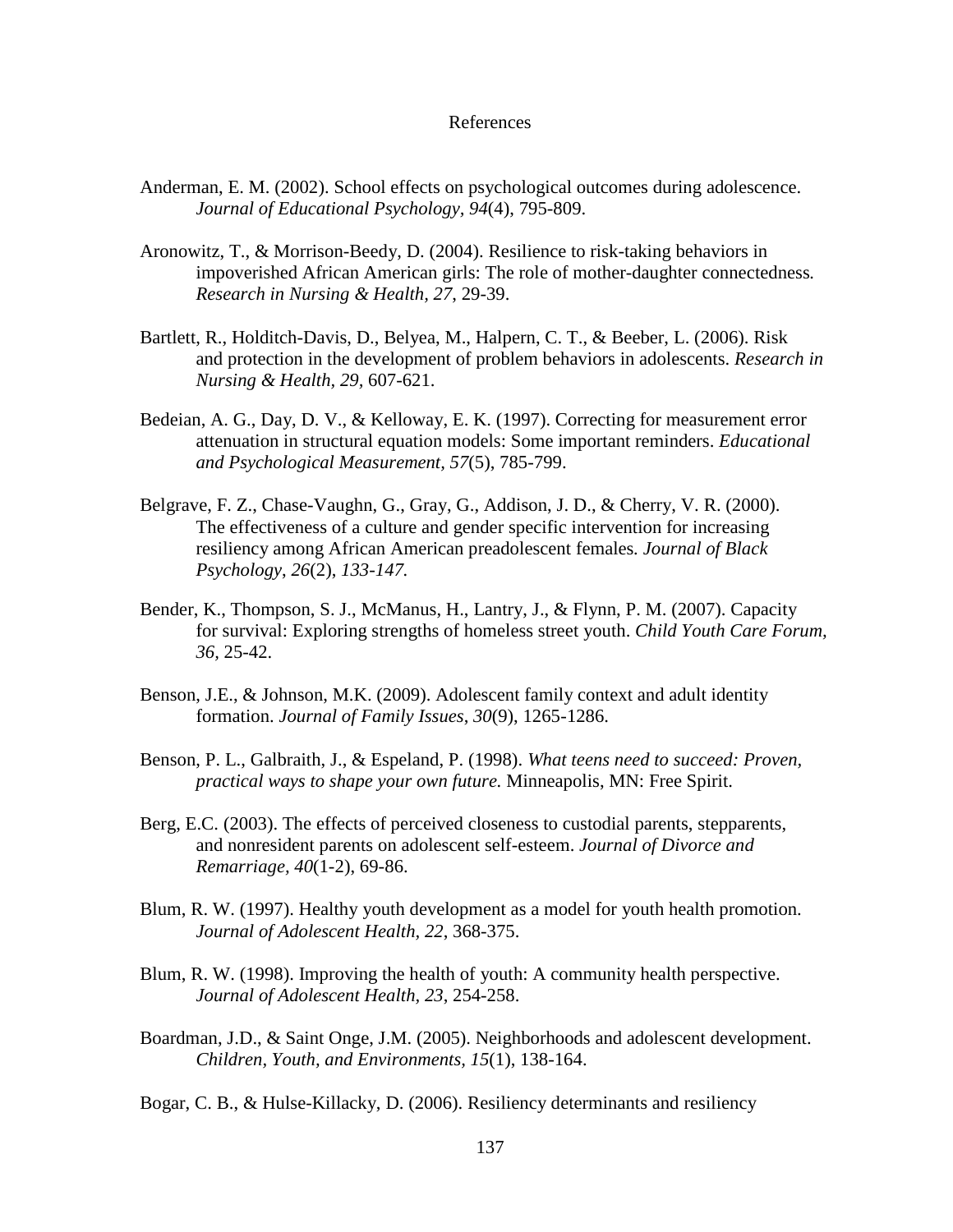processes among female adult survivors of childhood sexual abuse. *Journal of Counseling & Development*, *84,* 318-327.

- Brown, S. L. (2006). Family structure transitions and adolescent well-being. *Demography, 43*(3), 447-461.
- Burnham, J. J. (2009). Contemporary fears of children and adolescents: Coping and resiliency in the 21<sup>st</sup> century. *Journal of Counseling & Development*, 87, 28-35.
- Byrne, B.M. (2001). *Structural equation modeling with AMOS.* Mahwah, NJ: Lawrence Erlbaum Associates, Inc.
- Christiansen, E. J., & Evans, W. P. (2005). Adolescent victimization: Testing models of resiliency by gender. *Journal of Early Adolescence, 25*(3), 298-316.
- Connell, J. P., Spencer, M. B., & Aber, J. L. (1994). Educational risk and resilience in African-American youth: Context, self, action, and outcomes in school*. Child Development, 65*(2)*,* 493-506.
- Connor, K. M., & Davidson, J. (2003). Development of a new resilience scale: The Connor-Davidson resilience scale (CD-RISC). *Depression and Anxiety, 18*(2), 76-82.
- Connor, K. M., Davidson, J. T., & Lee, L. C. (2003). Spirituality, resilience, and anger in survivors of violent trauma. *Journal of Traumatic Stress, 16*(5), 487-494.
- Cook, K. V. (2000). "You have to have somebody watching your back, and if that's God, then that's mighty big": The church's role in the resilience of inner-city youth. *Adolescence. 35*(140), 717-730.
- Crosnoe, R., & Elder, G. H. (2004). Family dynamics, supportive relationships, and education resilience during adolescence. *Journal of Family Issues, 25*(5)*,* 571- 602.
- Cudeck, R., Du Toit, S., & Sörbom, D. (2001). *Structural equation modeling: Present and future.* Lincolnwood, IL: Scientific Software International.
- Daniels, E., & Leaper, C. (2006). A longitudinal investigation of sport participation, peer acceptance, and self-esteem among adolescent girls and boys. *Sex Roles, 55*(11-12), 875-880.
- DuBois, D.L., & Silverthorn, N. (2005). Natural mentoring relationships and adolescent health: Evidence from a national study. *American Journal of Public Health, 95*(3), 518-524.
- Eisenberg, N., Guthrie, I. K., Fabes, R. A., Reiser, M., Murphy, B. C., Holgren, R., Maszk, P., & Losoya, S. (1997). The relations of regulation and emotionality to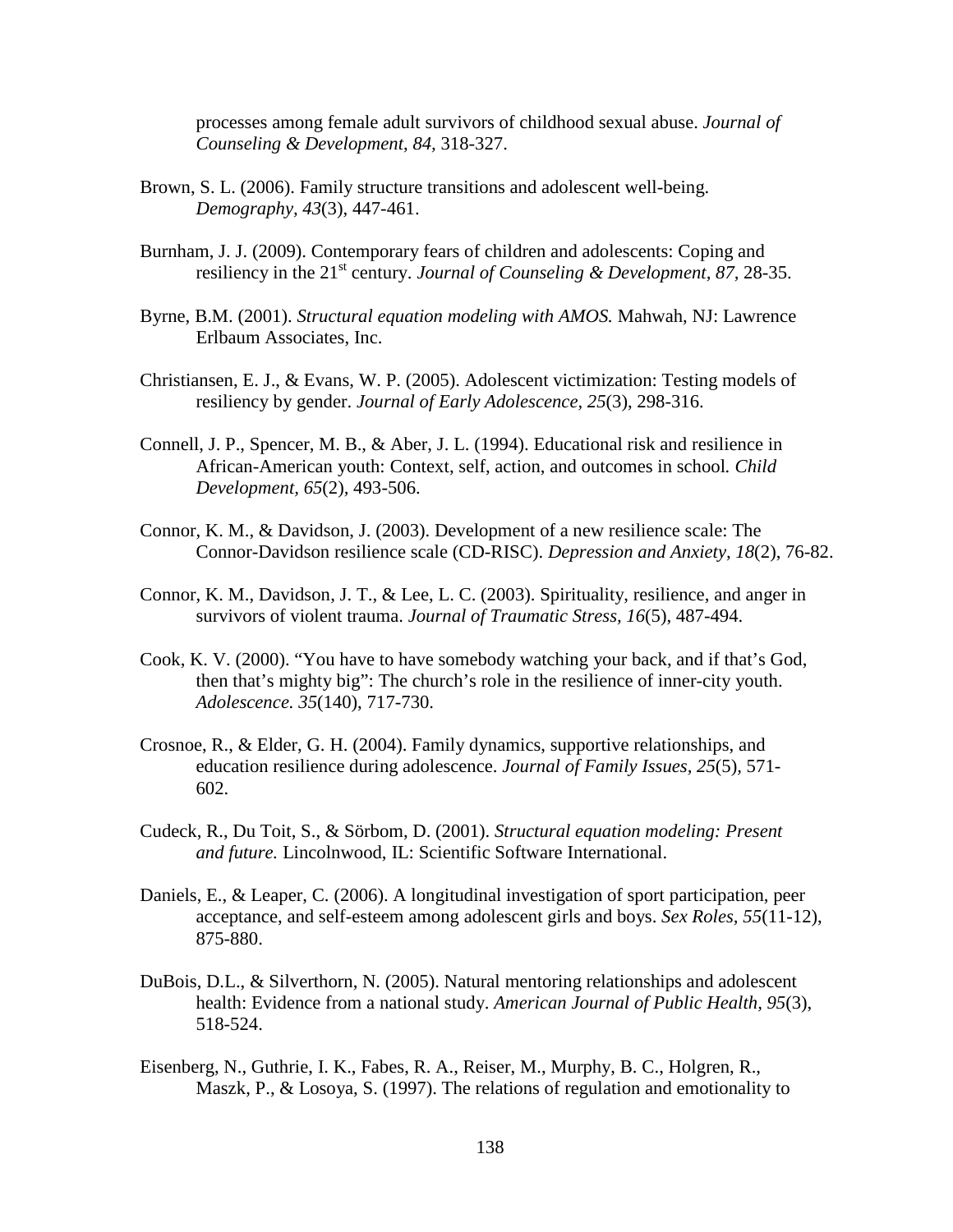resiliency and competent social functioning in elementary school children. *Child Development, 68*(2), 295-311.

- Eisenberg, N., Spinrad, T. L., Fabes, R. A., Reiser, M., Cumberland, A., Shepard, S. A., Valiente, C., Losoya, S. H., Guthrie, I. K., & Thompson, M. (2004). The relations of effortful control and impulsivity to children's resiliency and adjustment. *Child Development, 75*(1), 25-46.
- Everall, R. D., Altrows, K. J., & Paulson, B. L. (2006). Creating a future: A study of resilience in suicidal female adolescents. *Journal of Counseling & Development, 84*(4)*,* 461-470.
- Fan, X., & Sivo, S. A. (2007). Sensitivity to fit indices to model misspecification and model types. *Multivariate Behavioral Research, 42*(3), 509-529.
- Finney, S. J., & DiStefano, C. (2006). Non-normal and categorical data in structural equation modeling. In G. R. Hancock & R. D. Mueller (Eds.), *Structural equation modeling: A second course* (pp. 269-314). Greenwich, CT: Information Age.
- Ford, C. A., Udry, J. R., Gleiter, K., & Chantala, K. (2003). Reactions of young adults to September 11, 2001. *Archives of Pediatric and Adolescent Medicine, 157,* 572-578.
- Galliher, R. V., Rotosky, S. S. & Hughes, H. K. (2004). School belonging, self-esteem, and depressive symptoms in adolescents: An examination of sex, sexual attraction status, and urbanicity. *Journal of Youth and Adolescence, 33*(3), 235-245.
- Garmezy, N. (1985). The NIMH-Israeli high-risk study: Commendation, comments, and cautions. *Schizophrenia Bulletin, 11*(3), 349-353.
- Glanville, J. L., Sikkink, D., & Hernandez, E. I. (2008). Religious involvement and educational outcomes: The role of social capital and extracurricular participation. *The Sociological Quarterly, 49*, 105-137.
- Haight, W.L. (1998). "Gathering the spirit" at a First Baptist Church: Spirituality as a protective factor in the lives of African American children. *Social Work*, *43*(3), 213- 221.
- Harris, K.M., C.T. Halpern, E. Whitsel, J. Hussey, J. Tabor, P. Entzel, and J.R. Udry. 2009. The National Longitudinal Study of Adolescent Health: Research Design [WWW document]. URL: http://www.cpc.unc.edu/projects/addhealth/design.
- Hopps, J. G., Tourse, R. W. C., & Christian, O. (2002). From problems to personal resilience: Challenges and opportunities in practice with African American youth. *Social Work with Multicultural Youth, 11*(1), 55-77.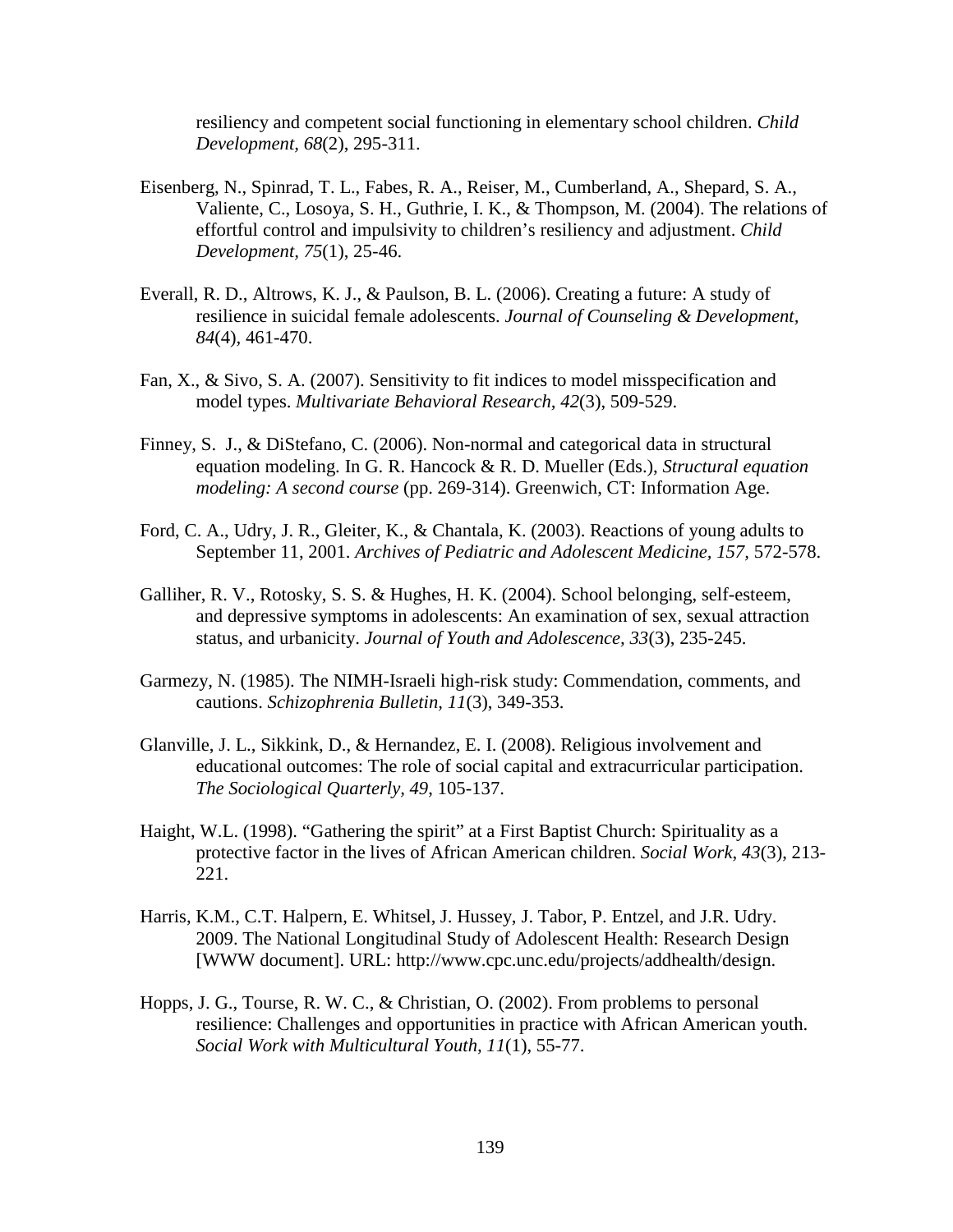- Howard, S., Dryden, J., & Johnson, B. (1999). Childhood resilience: Review and critique of literature*. Oxford Review of Education, 25*(3), 307-323.
- Hu, L., & Bentler, P.M. (1998). Fit indices in covariance structure modeling: Sensitivity to underparameterized model misspecification. *Psychological Methods, 3*(4), 424- 453.
- Hutchinson, S. R., & Olmos, A. (1998). Behavior of descriptive fit indexes in confirmatory factor analysis using ordered categorical data. *Structural Equation Modeling, 5*(4), 344-364.
- Jaccard, J., Blanton, H., & Dodge, T. (2005). Peer influences on risk behavior: An analysis of the effects of a close friend. *Developmental Psychology*, *41*(1), 135-147.
- Jaccard, J., Dodge, T., & Guilamo-Ramos, V. (2005). Metacognition, risk behavior, and risk outcomes: The role of perceived intelligence and perceived knowledge. *Health Psychology, 24*(2), 161-170.
- Jew, C. L., Green, K. E., & Kroger, J. (1999). Development and validation of a measure of resiliency. *Measurement & Evaluation in Counseling & Development, 32*(2), 75-89.
- Kelly, E. (1995). *Spirituality and religion in counseling and psychotherapy.* Alexandria, VA:American Counseling Association.
- Kline, R. B. (2005). *Principles and practice of structural equation modeling* ( $2^{nd}$  ed.). New York: The Guilford Press.
- Kohlhart, J., & Marszalek, J. (2010, March). *Child and adolescent predictors of prostitution behavior.* Poster session presented at the Society for Research on Adolescents biennial meeting, Philadelphia, PA.
- Lansford, J. E., Malone, P. S., Stevens, K. I., Dodge, K. A., Bates, J. E., & Pettit, G. S. (2006). Developmental trajectories of externalizing and internalizing behaviors: Factors underlying resilience in physically abused children. *Development and Psychopathology, 18*, 35-55.
- Latzman, R. D., & Swisher, R. R. (2005). The interactive relationship among adolescent violence, street violence, and depression. *Journal of Community Psychology, 33*(3), 355-371.
- Levy, A. J., & Wall, J. C. (2000). Children who have witnessed community homicide: Incorporating risk and resilience in clinical work. *Families in Society: The Journal of Contemporary Human Services, 81*(4), 402-411.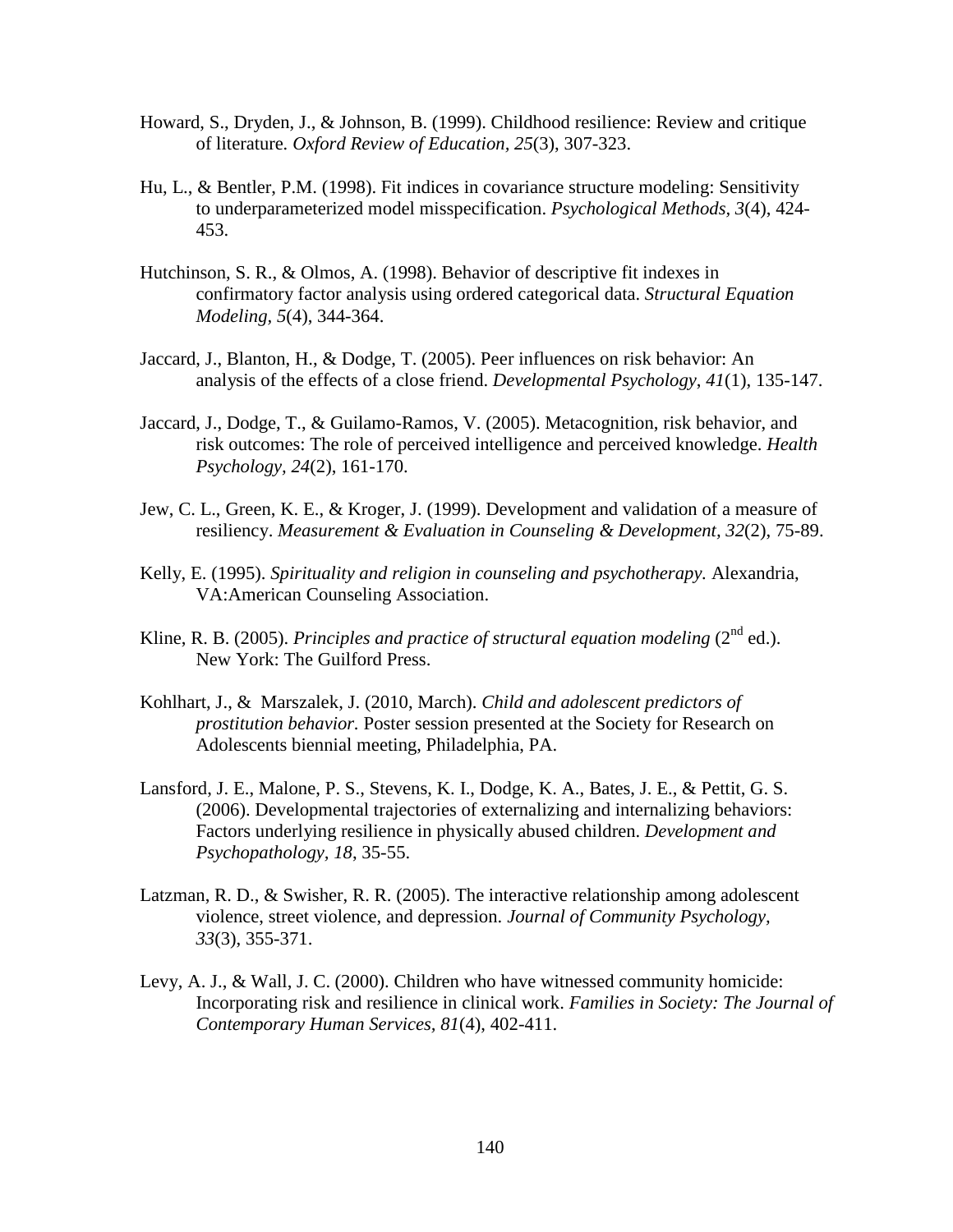- Maddi, S. R., Brow, M., Khoshaba, D. M., & Vaitkus, M. (2006). Relationship of hardiness and religiousness to depression and anger. *Consulting Psychology Journal: Practice and Research, 58*(3), 148-161.
- Marsiglia, F. F., Miles, B. W., Dustman, P., & Sills, S. (2002). Ties that protect: An ecological perspective on Latino/a urban pre-adolescent drug use. *Social Work with Multicultural Youth, 11*(3), 191-220).
- McKnight, L. R., & Loper, A. B. (2002). The effect of risk and resilience factors on the prediction of delinquency in adolescent girls. *School Psychology International, 23*(2), 186-198.
- National Institute of Mental Health (2007). *Statistics.* Retrieved June 1, 2009 from National Institutes of Health. Website: http://nimh.nih.gov/health/topics/statistics/index.html.
- O'Neal, M. R. (1999, November). Measuring resilience [Paper presented in symposium]. In M. R. O'Neal (Chair), *Resilient students, teachers, and schools.* Symposium conducted at the annual meeting of the Mid-South Educational Research Association, Point Clear, Alabama.
- Office of Juvenile Justice and Delinquency Prevention (2007). *Statistical briefing book.*  Retrieved June 1, 2009 from U.S. Department of Justice: Office of Justice Programs. Web site: http://ojjdp.ncjrs.gov/ojstatbb/default.asp.
- Office of National Drug Control Policy (2006). *Prevention.* Retrieved June 1, 2009 from Office of National Drug Control Policy. Website: http://staging.whitehousedrugpolicy.gov/prevent/index.html.
- Oliver, K. G., Collin, P., Burns, J., & Nicholas, J. (2006). Building resilience in young people through meaningful participation. *Australian e-Journal for the Advancement of Mental Health, 5*(1), 1-7.
- Regnerus, M. D. (2003). Religion and positive adolescent outcomes: A review of research and theory. *Review of Religious Research, 44*(4), 394-413.
- Regnerus, M. D., & Elder, G. H. (2003). Religion and vulnerability among low-risk adolescents. *Social Science Research, 32*, 633-658.
- Resnick, M. D. (2000). Resilience and protective factors in the lives of adolescents. *Journal of Adolescent Health, 27*(1), 1-2.
- Ripple, C. H., & Luthar, S. S. (1998). Academic risk among inner-city adolescents: The role of personal attributes. *Journal of School Psychology, 38*(3), 277-298.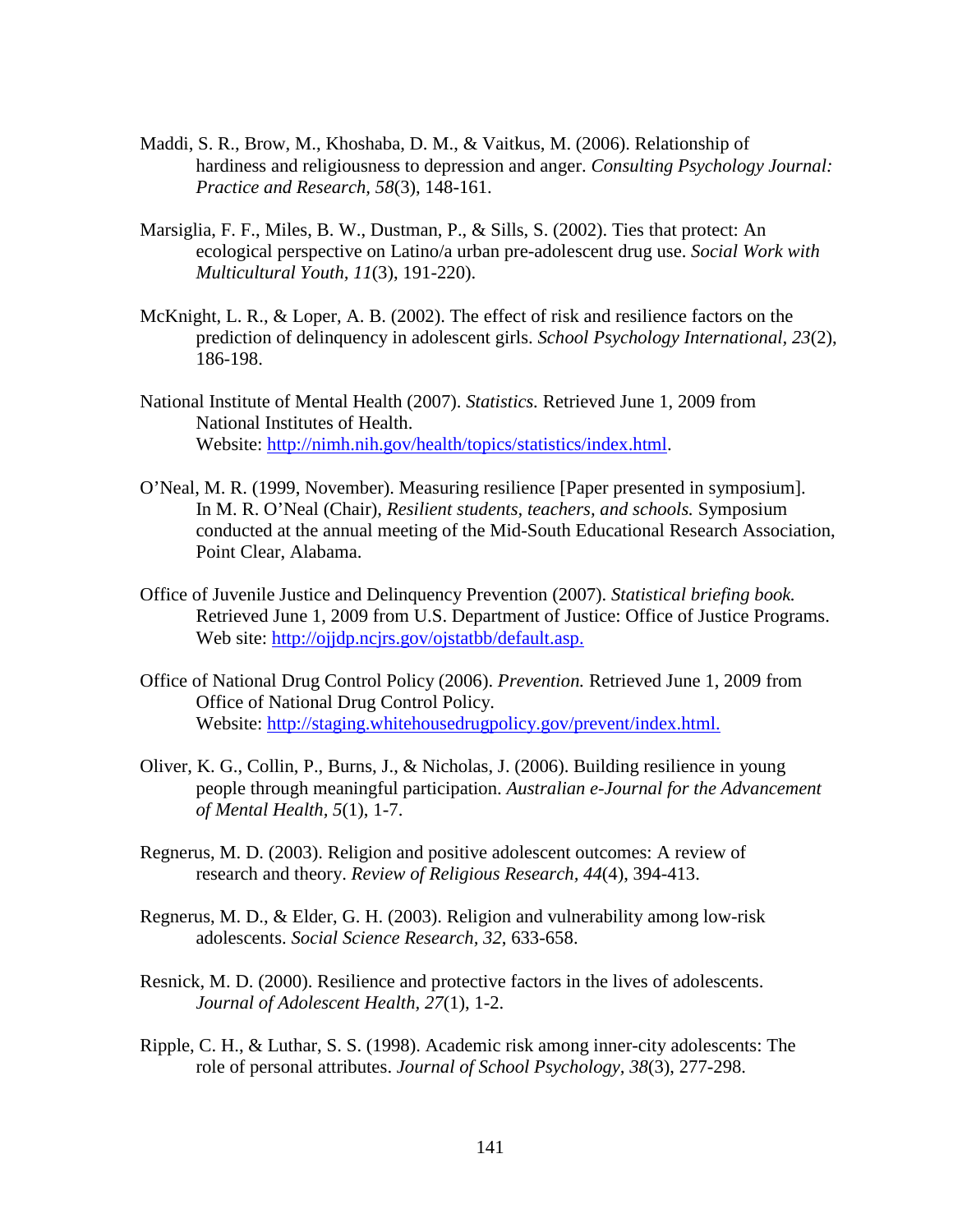- Rodgers, B. K., & Rose, H. A. (2001). Personal, family, and school factors related to adolescent academic performance: A comparison by family structure. *Marriage & Family Review, 33*(4), 47-61.
- Shannon, K. E., Beauchaine, T. P., Brenner, S. L., Neuhaus, E., & Gatzke-Kopp, L. (2007). Familial and tempermental predictors of resilience in children at risk for conduct disorder and depression. *Development and Psychopathology, 19*, 701-727.
- Slate, J.R., Jones, C.H., Graham, L.S. & Bower, J. (1994). Correlations of WISC-III, WRAT-R, KM-R, and PPVT-R scores in students with specific learning disabilities. *Learning Disabilities Research & Practice, 9(2),* 104-107.
- Smith, C., & Carlson, B. E. (1997). Stress, coping, and resilience in children and youth. *Social Service Review*, *71*(2), 231-256.
- Smokowski, P. R., Reynolds, A. J., & Bezruczko, N. (1999). Resilience and protective factors in adolescence: an autobiographical perspective from disadvantaged youth. *Journal of School Psychology, 37*(4), 425-448.
- Sugawara, H. M., & MacCallum, R. C. (1993). Effect of estimation method on incremental fit indexes for covariance structure models. *Applied Psychological Measurement, 17*(4), 365-377.
- Tabachnick, B. G., & Fidell, L. S. (2007). *Using multivariate statistics.* Boston: Pearson Education, Inc.
- Valentine, L., & Feinauer, L. L. (1993). Resilience factors associated with female survivors of childhood sexual abuse. *The American Journal of Family Therapy*, *21,* 216–224.
- Videon, T. M. (2002). The effects of parent-adolescent relationships and parental separation on adolescent well-being. *Journal of Marriage and the Family, 64*(2), 489-503.
- Wagnild, G. M., & Young, H. M. (1993). Development and psychometric evaluation of the resilience scale. *Journal of Nursing Measurement, 1*(2), 165-178.
- Waller, M. A., Okamoto, S. K., Miles, B. W., & Hurdle, D. E. (2003). Resiliency factors related to substance use/resistance: perceptions of native adolescents of the southwest. *Journal of Sociology and Social Welfare, 30*(4), 79-94.
- Washington, S. (2008). Contextualizing risk and resiliency: Using narrative inquiry with female adolescents in an alternative high school program. *Journal of Classroom Interaction, 43*(1), 14-33.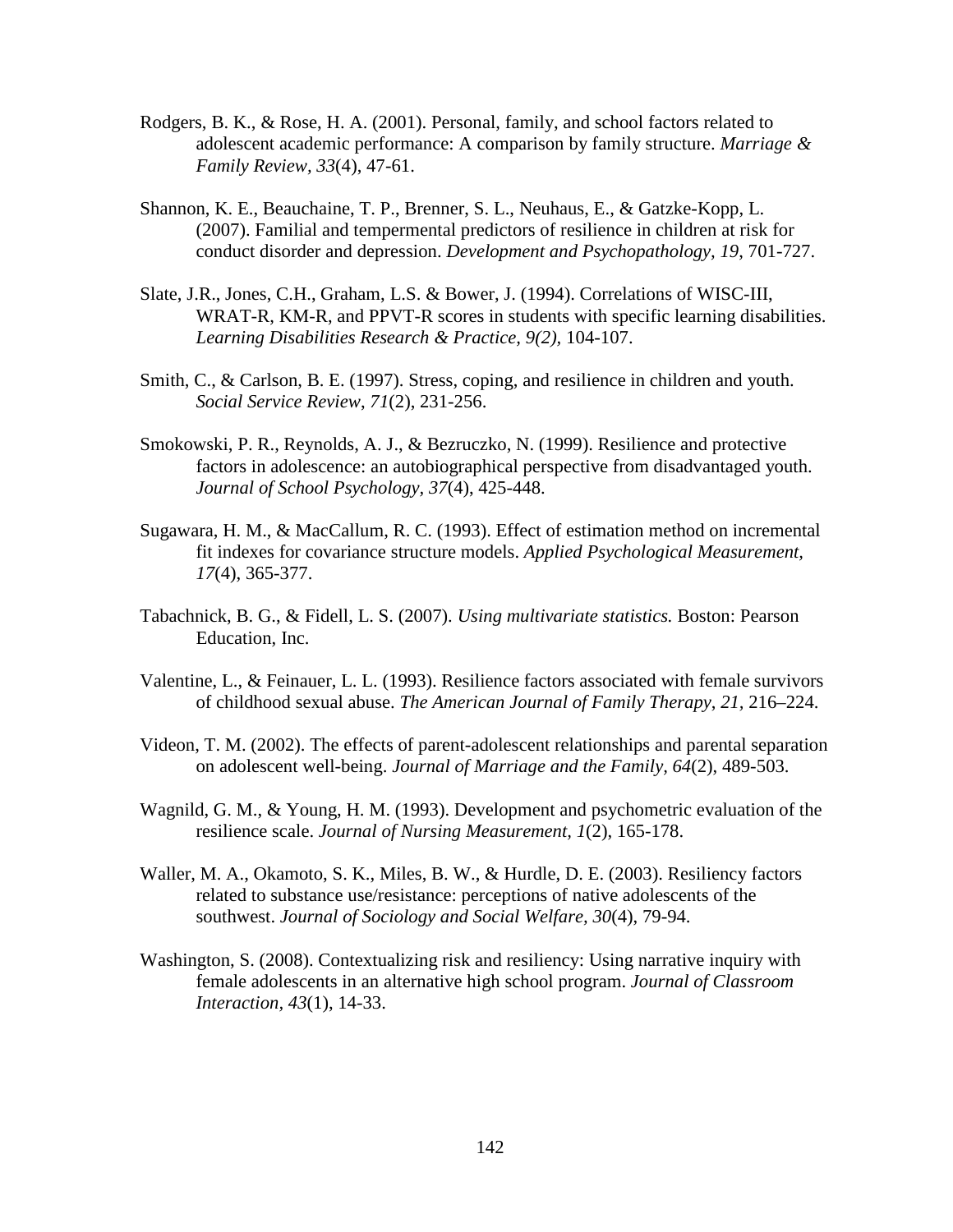- Wight, R. G., Botticello, A. L., & Aneshensel, C. S. (2005). Socioeconomic context, social support, and adolescent mental health: A multilevel investigation. *Journal of Youth and Adolescence, 35*(1), 115-126.
- Windham, R. C., Hooper, L. M., & Hudson, P. E. (2005). Selected spiritual, religious, and family factors in the prevention of school violence. *Counseling and Values, 49,* 208-216.